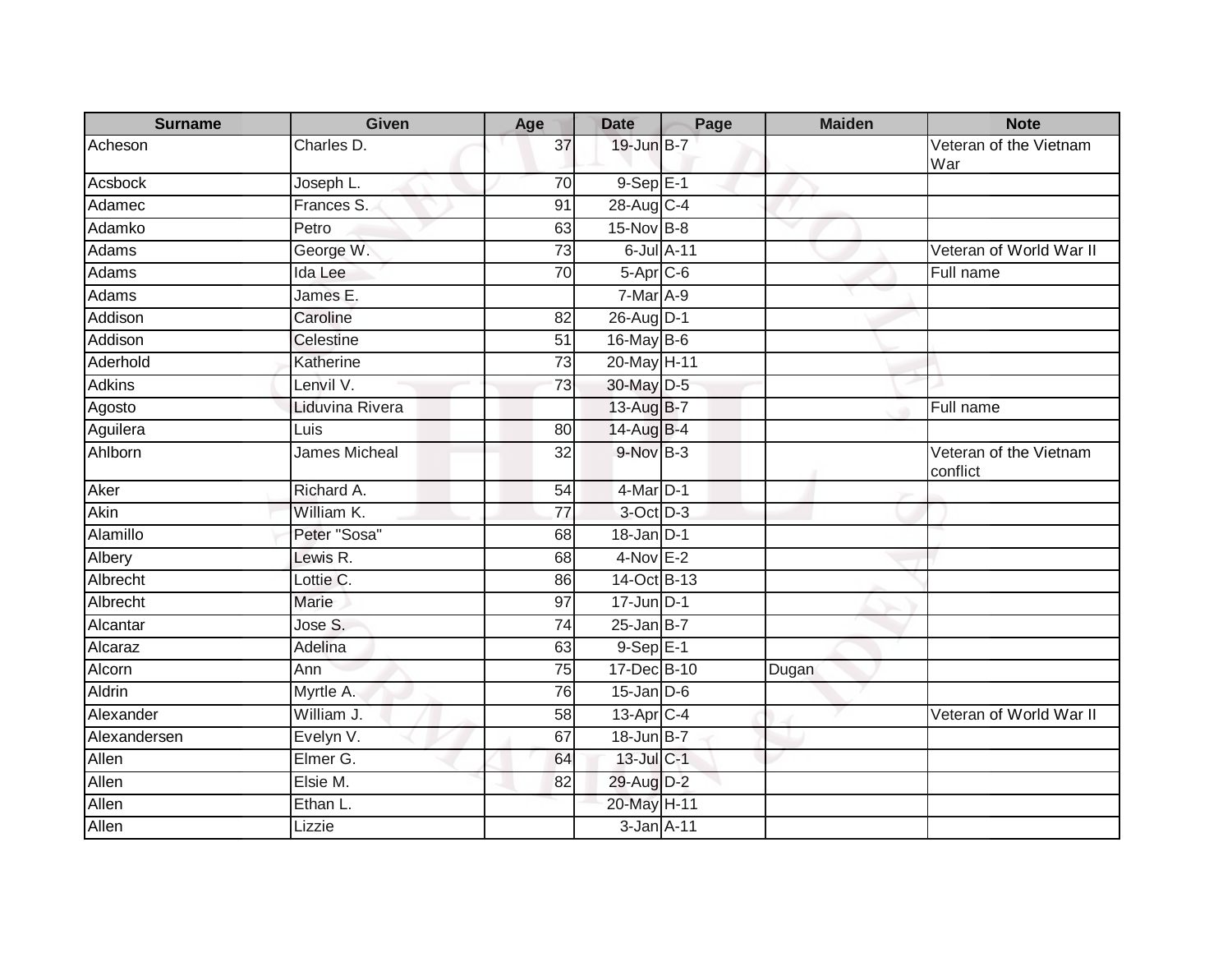| Allen     | Marilyn            | 41              | 15-Mar D-13      | <b>Bialker</b> |                                              |
|-----------|--------------------|-----------------|------------------|----------------|----------------------------------------------|
| Aller     | Edward D.          | 81              | $11$ -Jan $D-2$  |                |                                              |
| Allison   | <b>Ruth Ann</b>    | $\overline{34}$ | 26-Feb B-15      |                | Full name                                    |
| Alonzo    | Anthony A.         | 29              | $6$ -Apr $D-1$   |                |                                              |
| Alonzo    | Robert J.          | $\overline{18}$ | $17$ -Apr $B-4$  |                |                                              |
| Alston    | Albert B.          | 83              | 22-Jan E-14      |                |                                              |
| Alt       | Deanna Cooper      | 47              | $6-$ Sep $ C-1 $ |                | Full name                                    |
| Alvey     | James R.           | 73              | 15-Mar D-13      |                |                                              |
| Alyea     | Arden Jared        | 17              | $4$ -Jul $C-1$   |                |                                              |
| Ambler    | Helen W.           | 94              | 31-Oct C-9       |                |                                              |
| Ambos     | Eugene J.          | 78              | $13$ -Jan D-1    |                |                                              |
| Amelse    | Marie E.           | 78              | $12$ -Jun $B$ -6 |                |                                              |
| Amrai     | Jolan              | $\overline{74}$ | 6-Dec D-1        |                |                                              |
| Ancich    | Anthony Sr.        | 65              | 13-Dec C-2       |                | Veteran of World War II                      |
| Anderson  | Carl "Bud"         | $\overline{75}$ | 29-Jan D-1       |                |                                              |
| Anderson  | <b>Esther Ruth</b> | 83              | $15$ -Nov $B-8$  |                | Full name                                    |
| Anderson  | Gordon Lee Sr.     | 71              | $3-AprB-6$       |                |                                              |
| Anderson  | Gustave A.         | 100             | $6$ -Jun $C-4$   |                |                                              |
| Anderson  | Harry W.           | 69              | 28-Aug C-4       |                |                                              |
| Anderson  | James C. Jr.       | 82              | 13-Aug B-7       |                |                                              |
| Anderson  | Jeanette J.        | 65              | $6$ -Dec $D-1$   |                |                                              |
| Anderson  | John S.            | 65              | $30 - Jan$ $B-6$ |                |                                              |
| Anderson  | Kathern Lee        | 56              | 30-Mar C-4       |                | Full name                                    |
| Anderson  | Mabel I.           | 69              | 26-Aug D-1       |                |                                              |
| Anderson  | Maurice E.         | 73              | 30-Dec D-2       |                |                                              |
| Anderson  | Pauline            | 69              | 23-Dec D-1       |                |                                              |
| Anderson  | Thelma             | $\overline{73}$ | $2-Aug$ C-1      |                |                                              |
| Anderson  | Thomas Wayne       | 34              | $11$ -Jan $D-2$  |                | Full name, Veteran of the<br>Korean conflict |
| Anderson  | Vernon L.          | 66              | 19-Dec F-1       |                |                                              |
| Andres    | James Paul Jr.     | 28              | 17-May F-3       |                | Veteran of the Navy, Full<br>name            |
| Andrzejak | Zygmunt            | 90              | $2$ -May $D-1$   |                |                                              |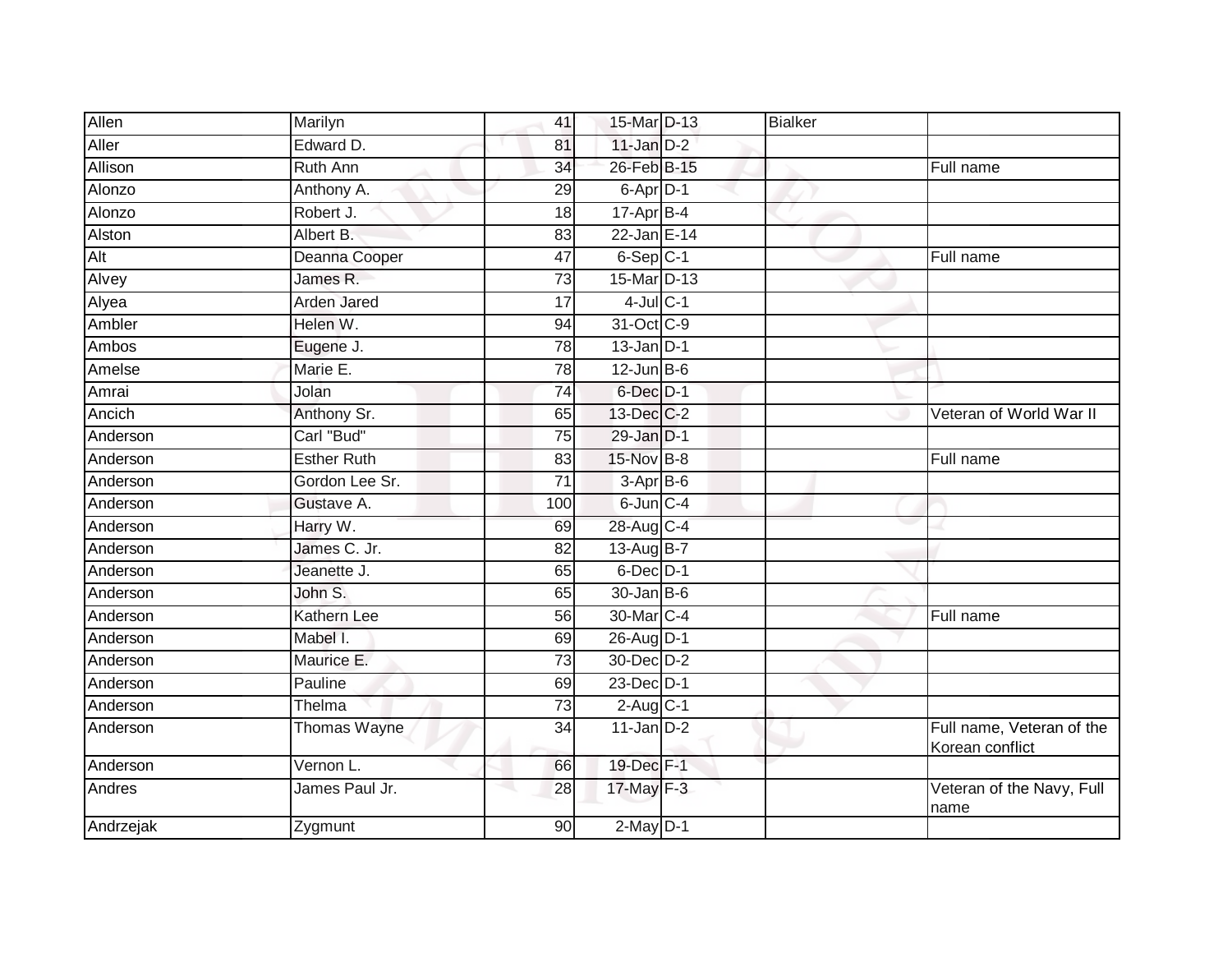| Anello    | Rose Ann                  | 73              | $1$ -Jan $B-2$   |            | Full name                         |
|-----------|---------------------------|-----------------|------------------|------------|-----------------------------------|
| Angel     | Donna Marie               | 14              | 27-Jul C-2       |            | Full name                         |
| Annon     | Carol Luella "Nut"        | 86              | $1$ -Oct $A$ -6  |            |                                   |
| Anton     | Andy                      | 69              | $26$ -Jan B-7    |            |                                   |
| Antrim    | Wayne G.                  | 63              | $5-Feb$ $D-3$    |            |                                   |
| Arcos     | Manuel G.                 | 95              | 28-Aug C-4       |            |                                   |
| Ard       | Olivia M.                 | 70              | 24-Sep B-5       | Dean       |                                   |
| Arendt    | Frank J.                  | 67              | $31$ -Jan B-6    |            | Veteran of World War II           |
| Argus     | Theodosia                 | 91              | 6-Jul A-11       |            |                                   |
| Armstrong | Larry                     | 42              | $3-AprB-6$       |            |                                   |
| Arneburg  | Arthur S.                 | $\overline{77}$ | $19$ -Jan $D-1$  |            |                                   |
| Arnwald   | Elmer P.                  | 71              | $15$ -Apr $D-2$  |            |                                   |
| Arreguin  | Jose                      | 88              | 20-Dec B-12      |            |                                   |
| Arriola   | <b>Augustine Augustin</b> | 86              | 22-Oct B-6       |            | Veteran of World War I            |
| Artim     | John H.                   | 79              | 27-Dec C-7       |            |                                   |
| Artz      | Theresa M.                | 83              | $18$ -Jan $D-1$  |            |                                   |
| Ashby     | Naomi Louise              | 62              | $4-Nov$ E-2      |            | Full name                         |
| Ashcraft  | Henry R.                  | 80              | 17-Apr B-4       |            |                                   |
| Ashcraft  | <b>Mary Gladys</b>        | 81              | 5-Sep A-8        |            | Full name                         |
| Ashton    | Gladys M.                 | 80              | 22-Aug D-1       |            |                                   |
| Ason      | Helen E.                  | 77              | 8-Feb C-1        | Kolanowski |                                   |
| Atkinson  | John A.                   | 52              | $28-Sep$ B-6     |            |                                   |
| Auguston  | Lloyd "Farmer"            | 55              | 12-Aug B-14      |            | Veteran of the Korean<br>conflict |
| Augustyn  | Matt J.                   | 67              | $6-Sep$ $C-1$    |            |                                   |
| Augustyn  | <b>Nettie</b>             | $\overline{72}$ | $16$ -Apr $B$ -4 | Ruzycki    |                                   |
| Auld      | Elizabeth                 | 80              | $2-Apr$ B-6      |            |                                   |
| Autry     | Sedric Sr.                | 65              | 22-Oct B-6       |            | Veteran of World War II           |
| Avery     | Wayne B.                  | 51              | 30-Dec D-2       |            |                                   |
| Avgeris   | Alexander                 | 67              | 13-Jun D-2       |            |                                   |
| Avgeris   | Alexander                 | 67              | 14-Jun C-1       |            |                                   |
| Avila     | Alejandro                 | 6               | 27-Apr C-4       |            |                                   |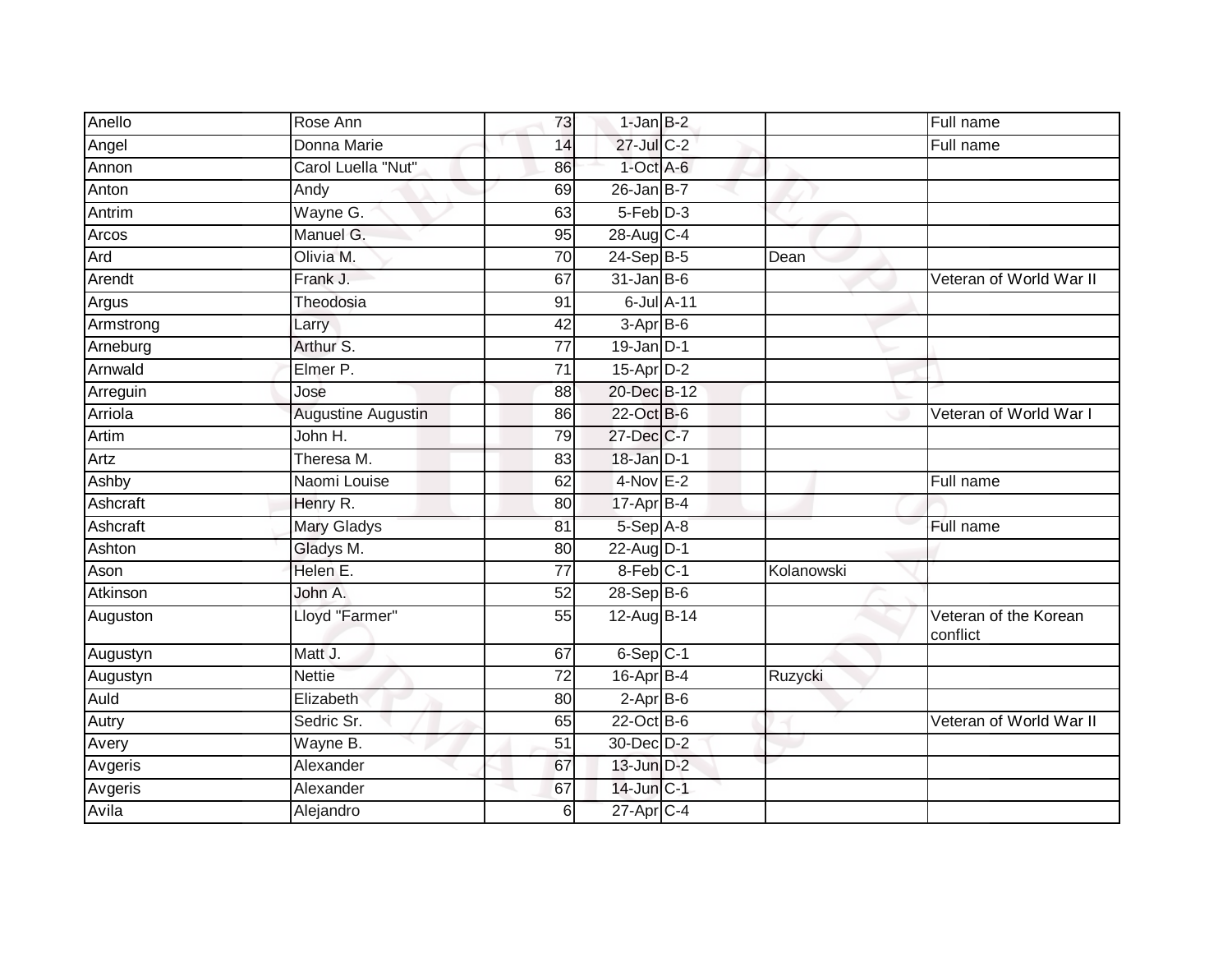| <b>Babiak</b>    | Edward "Bob"        | 78              | $9-Nov$ B-3      |       |                                   |
|------------------|---------------------|-----------------|------------------|-------|-----------------------------------|
| Babincsak        | John N.             | 56              | 9-May A-11       |       |                                   |
| Baccino          | Joseph              | 90              | 18-Jun B-7       |       | Veteran of World War I            |
| <b>Bach</b>      | Helen               | 87              | $9-AugB-7$       |       |                                   |
| <b>Backlund</b>  | Gertrude M.         | $\overline{72}$ | 25-Nov D-12      |       |                                   |
| Badalli          | Joseph J.           | 90              | $13-Sep$ C-1     |       | Veteran of World War I            |
| Badankovich      | Justin              | 78              | $23$ -Jul $B-6$  |       |                                   |
| Badger           | Joseph E. "Bob"     | 64              | 22-Nov C-10      |       |                                   |
| Baginski         | William R.          | 61              | $22$ -Jun $C-1$  |       |                                   |
| <b>Bagull</b>    | Florence            | 65              | 16-Oct B-4       |       |                                   |
| Bagull           | Florence            | 65              | 15-Oct B-5       |       |                                   |
| Bailey           | Benjamin F.         | 65              | 28-Dec C-4       |       |                                   |
| <b>Bailey</b>    | Merrit G.           | 93              | 25-Nov D-12      |       |                                   |
| Bakalyar         | Margaret            | 63              | 28-Jun D-8       |       |                                   |
| <b>Baker</b>     | <b>Billy</b>        | 61              | 18-Mar B-4       |       | Veteran of World War II           |
| Baker            | David               |                 | $19$ -Jan $D-1$  |       |                                   |
| Baker            | <b>Ezra Holland</b> | 85              | 26-Dec C-8       |       |                                   |
| <b>Baker</b>     | Isabel K.           | 88              | 24-Jan A-11      |       |                                   |
| Baker            | Susan K.            | 73              | $15$ -Jan $D$ -6 | Fusek |                                   |
| Balazs           | Stephen S.          | 37              | 8-Oct A-11       |       |                                   |
| <b>Balchitis</b> | Paul                | 75              | $25$ -Jun $A-13$ |       |                                   |
| <b>Bales</b>     | James J.            | 48              | $9-$ Sep $E-1$   |       | Veteran of the Korean<br>conflict |
| <b>Balich</b>    | John Alan           | 29              | 10-May D-1       |       |                                   |
| Ball             | Clara A.            | 79              | $14$ -Jun $C-1$  |       |                                   |
| <b>Ballon</b>    | Bernard C.          | 63              | $9$ -Jan $B-7$   |       | Veteran of World War II           |
| Ballou           | <b>Harry</b>        | 70              | 13-May D-2       |       |                                   |
| Balog            | William L.          | 70              | $21$ -Mar $B-8$  |       |                                   |
| Balogh           | Louis               | 80              | $27-Sep$ D-5     |       |                                   |
| Balogh           | Martin              | 66              | 13-Sep C-1       |       |                                   |
| <b>Baltes</b>    | John L.             | 68              | $2$ -May $D-1$   |       |                                   |
| <b>Balutis</b>   | Julie Jo            | 20              | 18-Jul B-5       |       |                                   |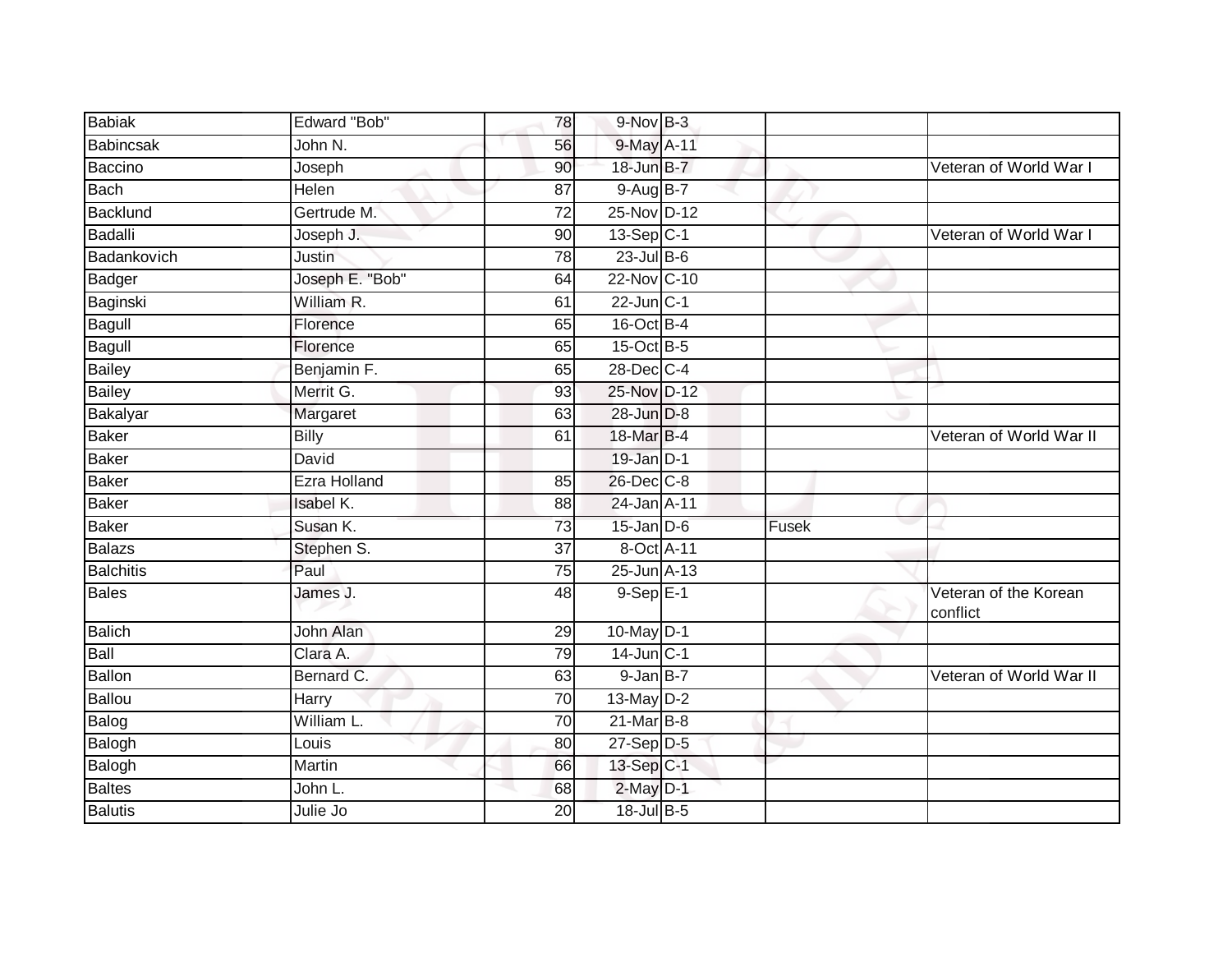| Ban            | Louise                | 87              | $10$ -Jan B-6             |       |                                   |
|----------------|-----------------------|-----------------|---------------------------|-------|-----------------------------------|
| Banach         | Lillian M.            | 66              | 21-Feb A-13               | Krebs |                                   |
| Banbincsak     | Martha                | $\overline{57}$ | 8-Mar C-4                 |       |                                   |
| <b>Banik</b>   | John                  | 70              | $11$ -Jun B-7             |       |                                   |
| <b>Banks</b>   | Donald B.             | 79              | $2$ -Mar $C-4$            |       |                                   |
| Bannister      | Michael E.            | 31              | 31-Jul C-4                |       |                                   |
| Barancyk       | George                | 60              | 26-Aug D-1                |       | Veteran of World War II           |
| Baranowski     | Mieczyslaw            |                 | 8-Jan D-4                 |       |                                   |
| Baranski       | <b>Edward Paul</b>    | 62              | 24-Jan A-11               |       | Full name                         |
| <b>Barath</b>  | <b>Bill Bela</b>      | $\overline{72}$ | $4$ -Dec B-6              |       |                                   |
| Barbati        | Katherine M.          | 78              | $16-Sep$ F-7              |       |                                   |
| Barbee         | Richard C.            | 22              | 23-Nov C-4                |       |                                   |
| Barbeira       | Romaine               | 44              | 14-Dec C-3                |       |                                   |
| Barclay        | Richard L. Sr.        | 53              | 19-Feb E-15               | ی     | Veteran of the Korean<br>conflict |
| Bard           | Joshua                | 6 weeks         | $1$ -Jun $C-1$            |       |                                   |
| <b>Bardens</b> | Dr. Gerald W. DVM     | 87              | $4$ -Jan $C-2$            |       | Veteran of World War I            |
| <b>Bardens</b> | Pauline R.            | 86              | 3-Jun E-15                |       |                                   |
| Bardos         | Janos                 | 74              | $13$ -Jul C-1             |       |                                   |
| Barenie        | <b>Winifrede Mary</b> | 80              | $26$ -Jun $B$ -6          |       |                                   |
| <b>Barker</b>  | Quentin L. "Minnow"   | 45              | 24-Aug A-13               |       |                                   |
| <b>Barkey</b>  | Fred                  | 77              | $27 - Jun$ <sub>C-4</sub> |       |                                   |
| Barlog         | Frank R.              | 69              | $6$ -May $D-1$            |       | Veteran of World War II           |
| Barloga        | Helen E.              | 76              | 16-Jul B-5                |       |                                   |
| Barman         | Leo A.                | 96              | 9-Jan B-7                 |       |                                   |
| <b>Barnes</b>  | Kathryn T.            | 66              | $7-Oct$ $D-2$             | Hap   |                                   |
| Baron          | Malania               | 96              | $11$ -May C-1             |       |                                   |
| Baronowski     | Theresa               |                 | 16-Jul B-5                |       |                                   |
| Barr           | Irene E.              | 71              | $2$ -Jan $B-8$            |       |                                   |
| Barron         | Mary Ann              | 66              | 5-Jun C-4                 |       | Veteran of World War II           |
| Barrow         | J. Neely              | 67              | $8$ -Jul $D-2$            |       |                                   |
| Barth          | Michael G.            | 20              | $27-Sep$ D-5              |       |                                   |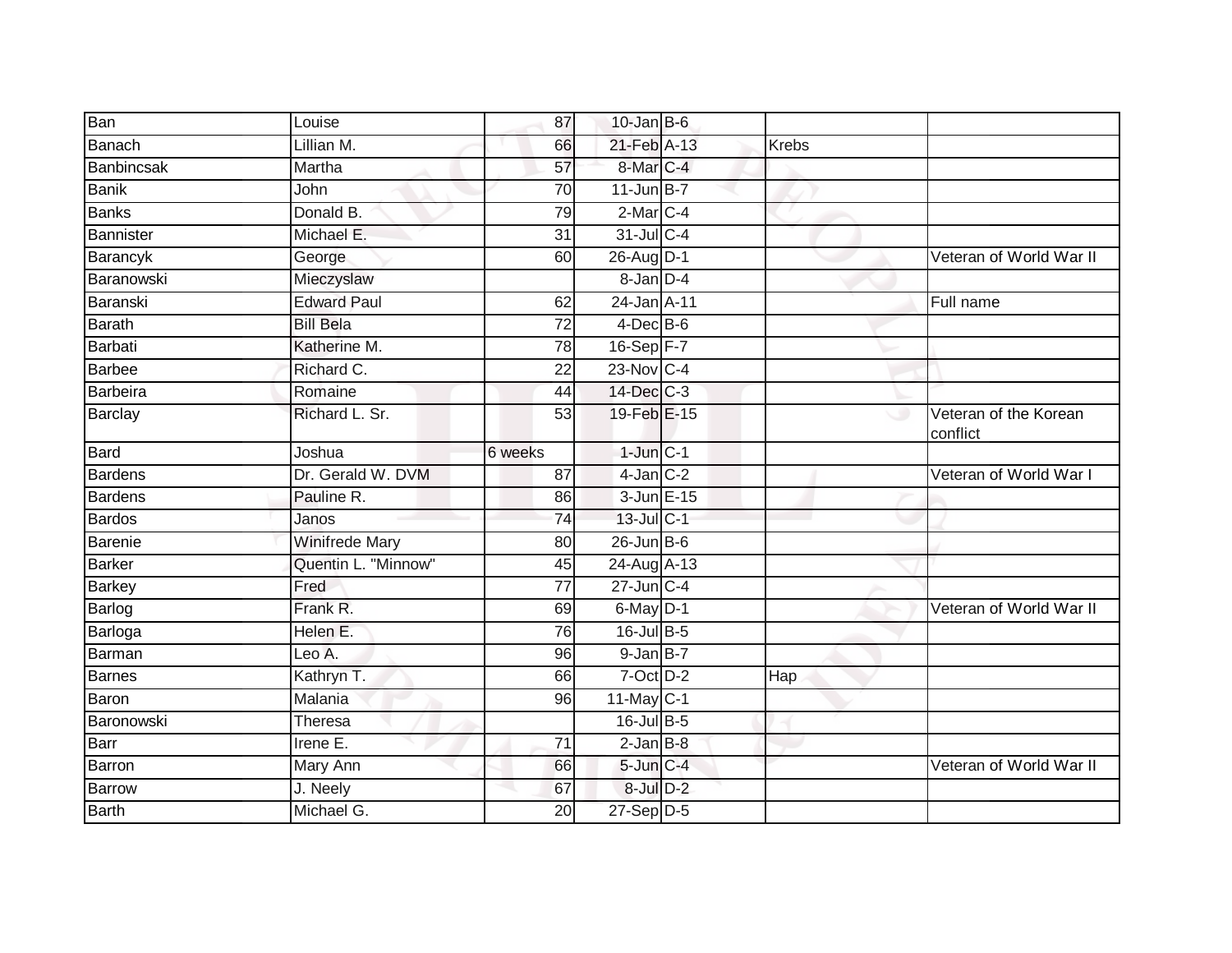| Barton           | Robert L.         | 44              | 25-Jun A-13      |          |                         |
|------------------|-------------------|-----------------|------------------|----------|-------------------------|
| Bartoszek        | Katherine         | 63              | 30-Jul B-6       | Ribovich |                         |
| Basanda          | Margaret          | 85              | $2$ -Jul $A-9$   | Rosko    |                         |
| <b>Basse</b>     | Minna             | 90              | 26-Dec C-8       |          |                         |
| Basso            | Catherine T.      | 69              | 9-Aug B-7        |          |                         |
| <b>Basulto</b>   | Paul              | 56              | 29-Mar D-3       |          | Veteran of World War II |
| <b>Bates</b>     | Harold E.         | 64              | 8-Jan D-4        |          |                         |
| <b>Bates</b>     | Macel J.          | 65              | $23$ -Mar $B-6$  |          |                         |
| <b>Batson</b>    | Robert E.         | 63              | 24-Apr A-13      |          |                         |
| <b>Batterman</b> | Kenneth F.        | 86              | 19-Sep B-9       |          |                         |
| Bauer            | Michael R.        | 72              | $16$ -Jan B-7    |          |                         |
| Bauerlin         | Marie F.          | 92              | $23$ -Apr $B$ -5 |          |                         |
| Baughn           | Evelyn            | 81              | 5-Sep A-8        | Miller   |                         |
| Baum             | Robert L.         | 55              | $1-Feb$ $D-5$    |          |                         |
| Baumer           | Albert H.         | 82              | $11$ -Jul $D-1$  |          |                         |
| Baumgardner      | Cecil Ray "Bud"   |                 | 18-Nov F-5       |          | Full name               |
| Bauswell         | Robert E.         | 48              | 11-Apr C-6       |          |                         |
| Bautista         | Antonio           | 85              | 6-Jul A-11       |          |                         |
| <b>Baxter</b>    | Esther I.         | 69              | $2$ -Jul $A-9$   |          |                         |
| <b>Bazant</b>    | Ronald H.         | $\overline{41}$ | $12$ -Jun B-6    |          |                         |
| <b>Bazant</b>    | Ronald H.         | 41              | $11$ -Jun B-7    |          |                         |
| Bean             | Marie             | $\overline{74}$ | 28-Oct D-1       |          |                         |
| <b>Beatty</b>    | Bertha R.         | 83              | 15-Oct B-5       |          |                         |
| <b>Bebenek</b>   | Walter J. "Wimpy" | 71              | 8-May C-5        |          | Veteran of World War II |
| Bechtold         | Howard G.         | 68              | $11$ -Dec $B-9$  |          |                         |
| <b>Beck</b>      | Emil L.           | 90              | 18-Nov F-5       |          | Veteran of World War I  |
| Becker           | Peter             | $\overline{87}$ | $2$ -Oct B-4     |          |                         |
| <b>Becker</b>    | Peter M. Jr.      | 73              | 16-Dec E-1       |          |                         |
| <b>Becker</b>    | William           | 93              | $15$ -Jan $D-6$  |          | Veteran of World War I  |
| <b>Bedell</b>    | James N.          | 59              | 16-Oct B-4       |          | Veteran of World War II |
| Bednar           | Edward G.         | $\overline{75}$ | 20-Sep A-12      |          |                         |
| Bednarczyk       | <b>Esther</b>     | 64              | 10-May D-1       |          |                         |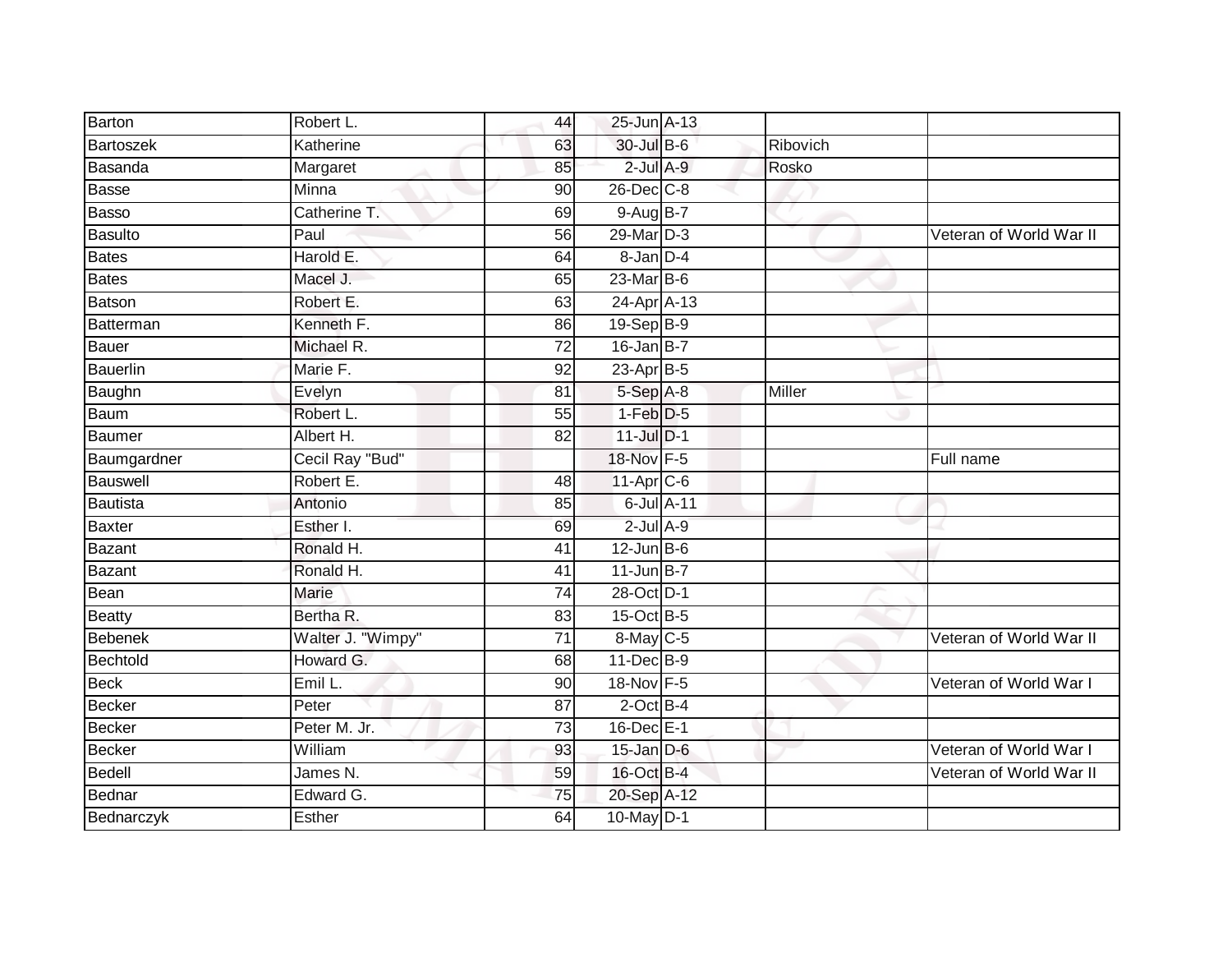| Behling         | Benjamin            | 85              | 24-Jun B-12      |        |                               |
|-----------------|---------------------|-----------------|------------------|--------|-------------------------------|
| <b>Behrens</b>  | Frances A.          | 93              | 24-Oct C-6       |        |                               |
| Beiriger        | Veronica C.         | 87              | 8-Jun C-1        | Klein  |                               |
| <b>Beko</b>     | Louis J. Jr.        | 33              | 25-Jun A-13      |        | Veteran of the Marines        |
| <b>Belko</b>    | Ollie A.            | 64              | 29-May B-4       |        |                               |
| <b>Bell</b>     | James               | 74              | $2-Sep$ $D-2$    |        |                               |
| Bell            | Richard R. Sr.      | 72              | $2$ -Aug $C-1$   |        |                               |
| Bell            | Ruby M.             | 85              | $11$ -Jan $D-2$  |        |                               |
| Bell            | Russell             | 83              | $5-Aug$ D-1      |        |                               |
| Bell            | Walter W. "Pete"    | $\overline{57}$ | $13$ -Jan $D-1$  |        | Veteran of World War II       |
| Bemisderfer     | Alice               | 80              | 8-Mar C-4        |        |                               |
| Bemisderfer     | Alice               | 80              | $7-MarA-9$       |        |                               |
| Bemisderfer     | Dorothy H.          | 74              | 16-Nov C-8       |        |                               |
| <b>Benedek</b>  | William             | 66              | 19-Feb E-15      |        | Veteran of World War II       |
| <b>Benedek</b>  | William             | 66              | 16-Feb D-5       |        | Veteran of World War II       |
| <b>Benedict</b> | Anna                |                 | 3-Jun E-15       |        |                               |
| Benne           | Marie A.            | $\overline{87}$ | 16-Mar C-4       | Mikula |                               |
| <b>Bennett</b>  | Denzil              | 78              | $5$ -Jan $C-2$   |        |                               |
| Beno            | Walter              | 61              | $13$ -Jun $D-2$  |        | Veteran of World War II       |
| Beno            | Walter              | 61              | $12$ -Jun $B$ -6 |        | Veteran of World War II       |
| <b>Bentley</b>  | Jake M.             | 76              | 19-Feb E-15      |        |                               |
| Berendt         | Joseph C.           | $\overline{87}$ | 12-Nov C-6       |        |                               |
| <b>Beres</b>    | Dorothy M.          | 66              | $27$ -Jan C-4    |        |                               |
| <b>Beretz</b>   | <b>Helen Kosa</b>   | 66              | $13$ -Jun $D-2$  |        | Full name                     |
| Berg            | Agnes C.            | 89              | 13-Apr C-4       |        |                               |
| Berg            | Christine E.        |                 | 14-Feb B-1       |        |                               |
| Berg            | Philip H.           | 86              | $25$ -Jul $C-4$  |        |                               |
| Berg            | Robert J.           | 14              | $26$ -Jun $B$ -6 |        |                               |
| Bergiel         | Stanley P. "Smitty" | 73              | $15$ -Jan $D$ -6 |        | Veteran of World War II       |
| <b>Berilla</b>  | Anna L.             | 77              | 18-Jul B-5       | Chilla |                               |
| Bernal          | Joseph              | 34              | 21-Aug B-7       |        | Veteran of the Vietnam<br>war |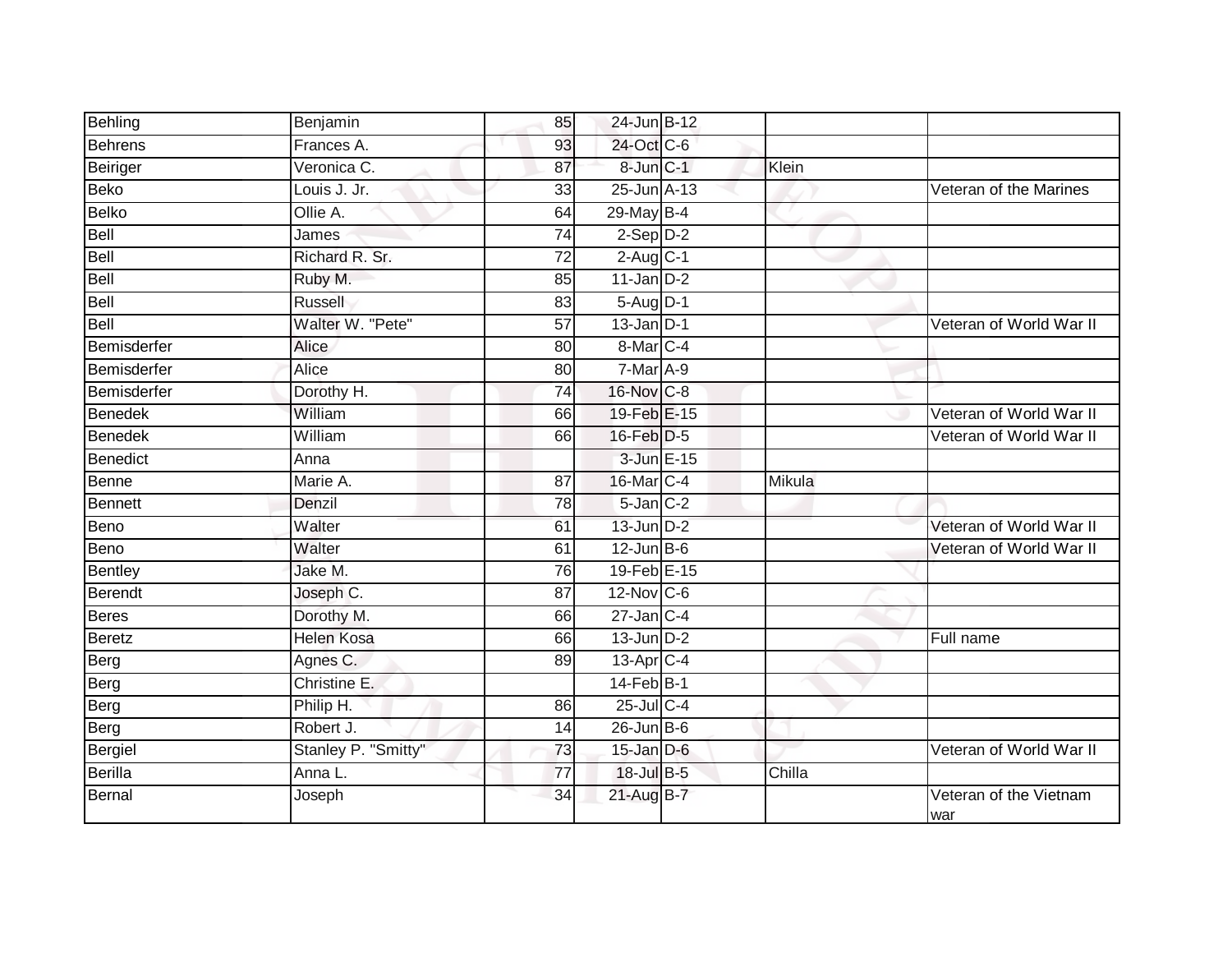| Bernlehr           | George C.              | 76              | 28-Jun D-8     |           |                                       |
|--------------------|------------------------|-----------------|----------------|-----------|---------------------------------------|
| Bernstorff         | Lola I.                | 69              | 19-Apr C-6     |           |                                       |
| Berry              | <b>Herbert William</b> | 72              | 24-Oct C-6     |           | Full name, Veteran of<br>World War II |
| <b>Berta</b>       | Mrs. Katherine         | 71              | $2-MarC-4$     |           |                                       |
| <b>Beslich</b>     | George                 | 86              | 27-Mar A-11    |           |                                       |
| Besozzi            | Jean Cunningham        | 76              | 10-Sep B-5     |           | Full name                             |
| <b>Besse</b>       | Edward L.              | 58              | 23-Sep E-13    |           |                                       |
| <b>Bethel</b>      | Ellen A.               | 68              | $7-Sep$ $C-3$  |           |                                       |
| <b>Bethka</b>      | Anstasia Daniunas      | 90              | 26-Feb B-15    |           | Full name                             |
| <b>Betts</b>       | Josephine              |                 | 14-Mar B-2     | Shelton   |                                       |
| <b>Betts</b>       | Josephine              |                 | 13-Mar B-6     | Josephine |                                       |
| <b>Bevier</b>      | Ruth Z.                | 79              | 31-Dec B-8     |           |                                       |
| <b>Beyler</b>      | Betty L.               |                 | 9-Oct A-8      |           |                                       |
| <b>Biancha</b>     | Arcangela              | 70              | 22-Aug D-1     |           |                                       |
| Bianchi            | Alex                   | 61              | 5-Mar B-9      |           | Veteran of World War II               |
| <b>Bickford</b>    | Neil                   | $\overline{57}$ | 21-May C-1     |           | Veteran of the Army                   |
| Bicknell           | Leslie                 | 91              | $5-Feb$ $D-3$  |           |                                       |
| <b>Bicknell</b>    | Leslie                 | 91              | 6-Feb B-6      |           |                                       |
| <b>Biederstadt</b> | Melvin                 | 70              | 28-Nov C-10    |           |                                       |
| Biedron            | Michael J.             | 65              | 27-Feb A-11    |           | Veteran of World War II               |
| Biehl              | Clinton D.             | 85              | 24-Feb B-7     |           |                                       |
| <b>Bieker</b>      | Edward G.              | 75              | 15-Nov B-8     |           | Veteran of World War II               |
| <b>Bieniak</b>     | Stanley                | 55              | 6-Nov C-5      |           |                                       |
| Bierma             | Helen                  | 86              | 21-Feb A-13    |           |                                       |
| <b>Biesecker</b>   | L. Monte               | 98              | 20-Aug B-7     |           |                                       |
| <b>Biesen</b>      | Ruth A.                | 66              | $6$ -Jun $C-4$ |           |                                       |
| Biggerstaff        | Hugh J.                | 69              | 14-Aug B-4     |           |                                       |
| Billingheimer      | William C.             | $\overline{73}$ | 11-Mar D-1     |           |                                       |
| <b>Binecki</b>     | Joseph                 | 64              | 21-Sep B-5     |           | Veteran of World War II               |
| <b>Bischoff</b>    | Martha                 | 77              | 5-Mar B-9      |           |                                       |
| <b>Bishop</b>      | Gertrude M.            | 99              | $1$ -Jun $C-1$ |           |                                       |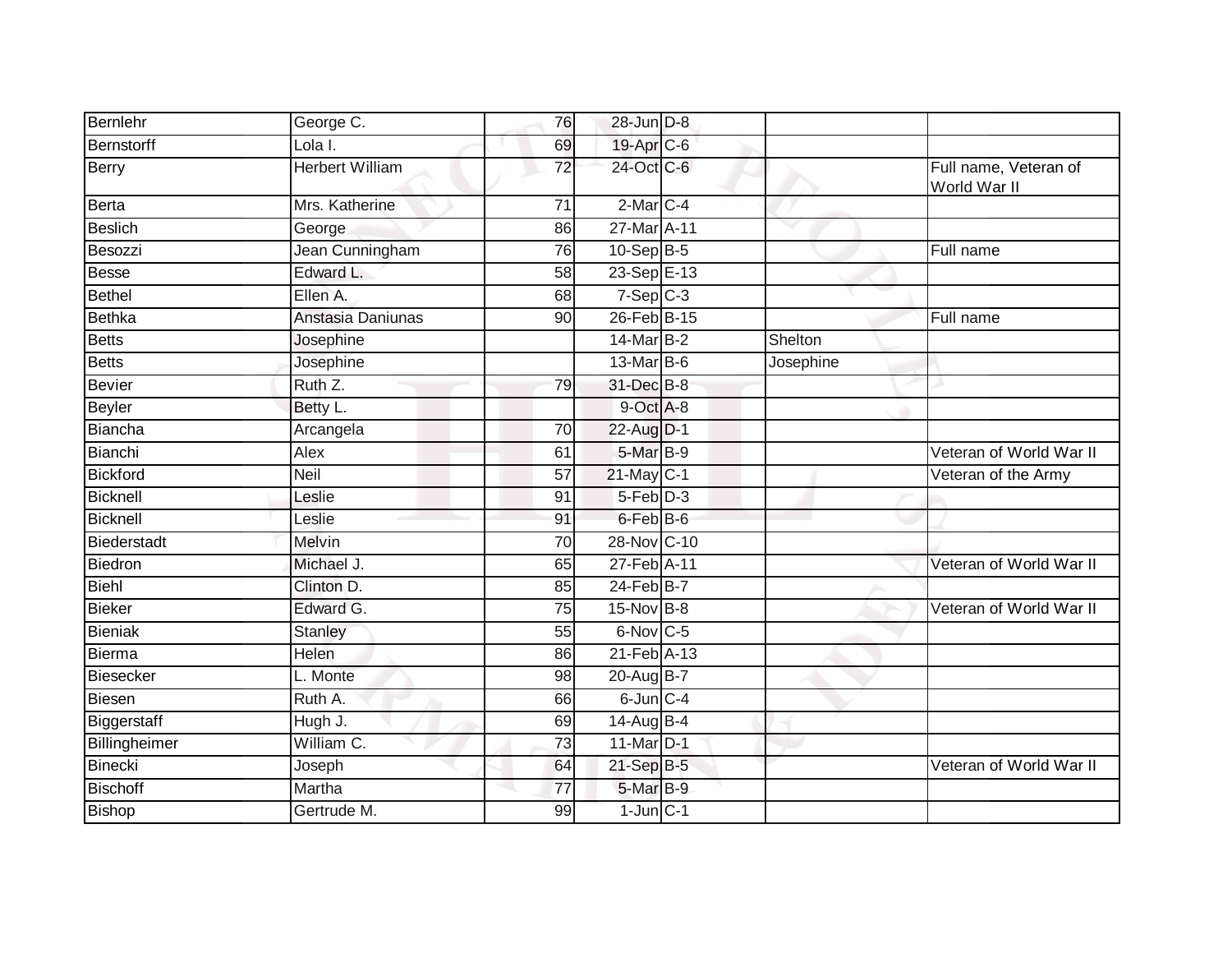| Bishop          | $\overline{R}$ oy H. | 57              | $11$ -Jun $B - 7$ |             | Veteran of World War II |
|-----------------|----------------------|-----------------|-------------------|-------------|-------------------------|
| Biskupski       | Anthony "Bishop"     | 66              | 14-Oct B-13       |             | Veteran of World War II |
| Bixenman        | Florence "Flossie"   | $\overline{71}$ | 2-Mar C-4         |             |                         |
| <b>Black</b>    | Donald J. "Bud"      | 76              | 12-Aug B-14       |             |                         |
| <b>Black</b>    | <b>Major Bole</b>    | $\overline{77}$ | 3-Jun E-15        |             |                         |
| <b>Black</b>    | Marilyn G.           | 52              | 10-Feb A-13       |             |                         |
| <b>Black</b>    | Thomas H.            | 68              | 30-May D-5        |             |                         |
| Blackaby        | Herbert L. Sr.       | 85              | 5-Oct A-8         |             |                         |
| Blackwell       | Lucinda              | 87              | $1$ -Jan $B-2$    |             |                         |
| <b>Blake</b>    | Lloyd F.             | 73              | 24-Jun B-12       |             |                         |
| Blakeney        | James "Jim"          | 45              | $23$ -Jul B-6     |             | Veteran of the Army     |
| Blasingame      | <b>Baby Girl</b>     |                 | 17-Aug C-1        |             |                         |
| <b>Blastick</b> | Josephine E.         | 79              | 15-May B-5        | Wolendowski |                         |
| <b>Blastick</b> | Mary                 | 65              | 17-Aug C-1        |             |                         |
| <b>Blaszak</b>  | Ann                  | 75              | $2$ -Aug C-1      | Ciezak      |                         |
| Blaszkiewicz    | Lillian              | $\overline{72}$ | 17-Oct D-5        |             |                         |
| <b>Bleck</b>    | Fred H.              | 85              | 22-Jun C-1        |             |                         |
| <b>Blee</b>     | Adam W.              | 86              | $23$ -Feb $B$ -6  |             |                         |
| Blievernicht    | Paul                 | 64              | $10$ -Jan B-6     |             | Veteran of World War II |
| <b>Block</b>    | <b>Irving Arthur</b> | 65              | $1$ -Jun $C-1$    |             | Veteran of World War II |
| <b>Blocker</b>  | Howard A.            | 68              | 20-Mar A-13       |             |                         |
| Bloodworth      | Sue K.               | $\overline{74}$ | $2-Aug$ $C-1$     |             |                         |
| <b>Bobal</b>    | George J.            | 70              | 8-Apr D-1         |             |                         |
| <b>Bober</b>    | <b>Bernard</b>       | 70              | $15$ -Feb $B$ -5  |             |                         |
| Boberski        | Julia                | 91              | $18$ -Jan $D-1$   |             |                         |
| <b>Bochenek</b> | Irene B.             | 68              | 3-Aug C-1         |             |                         |
| <b>Bock</b>     | David Alan           | $\overline{25}$ | $15$ -Jan $D-6$   |             |                         |
| Bodamer         | Thomas A. Sr.        | 41              | $22$ -Apr $D-1$   |             |                         |
| Bodinger        | Mary A.              | 84              | 17-Jul B-5        | Cyganek     |                         |
| Boekeloo        | Rika                 | 90              | 5-Sep A-8         |             |                         |
| Boersma         | <b>Bernice</b>       | 82              | 30-Dec D-2        | Doezma      |                         |
| Boersma         | George               | 62              | 26-Aug D-1        |             |                         |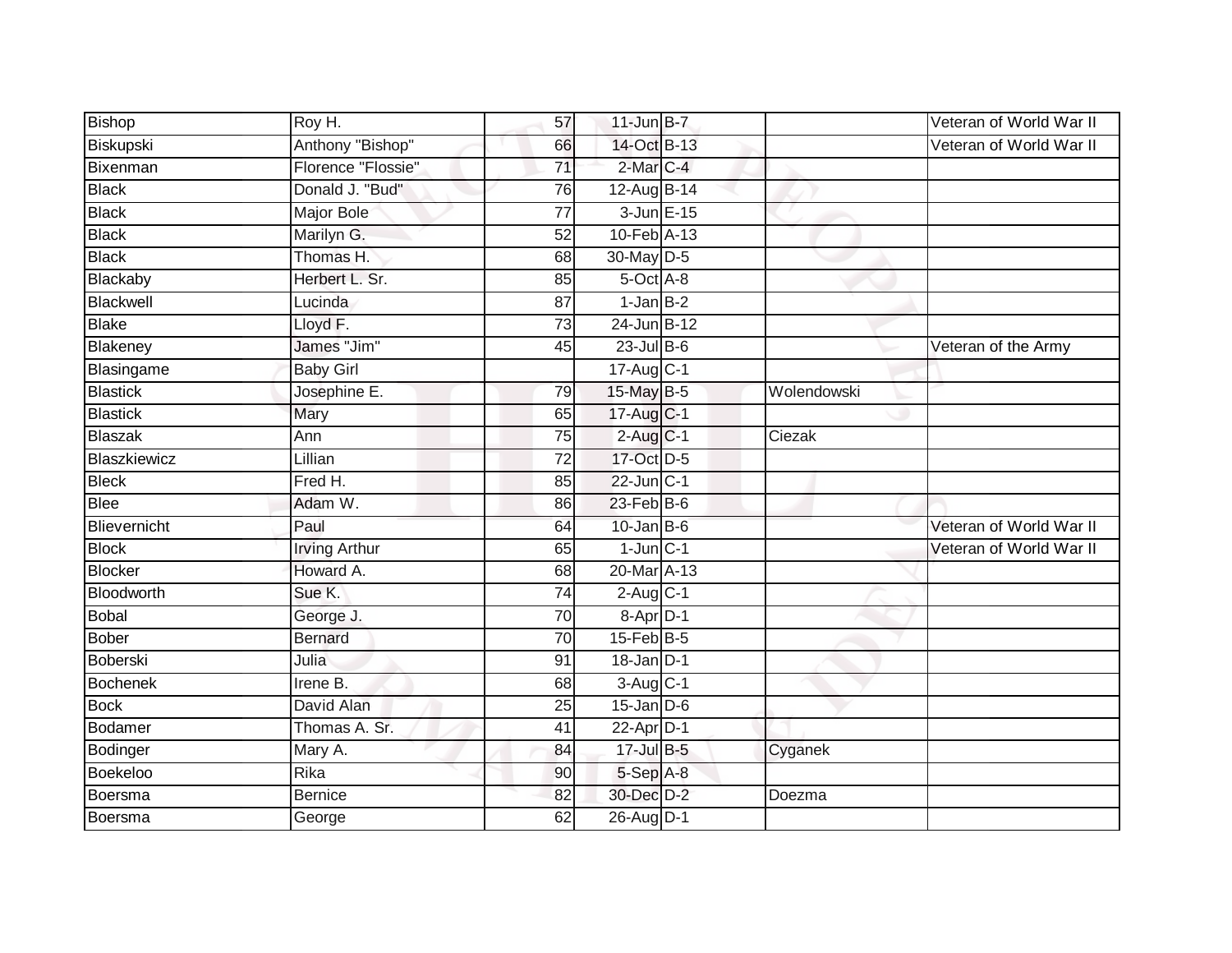| Edward J.                  |                 |          |                                                                                                                                                                                                                                                                                                                                                                                                                                                                                          |                                   |
|----------------------------|-----------------|----------|------------------------------------------------------------------------------------------------------------------------------------------------------------------------------------------------------------------------------------------------------------------------------------------------------------------------------------------------------------------------------------------------------------------------------------------------------------------------------------------|-----------------------------------|
| Elizabeth                  | 70              |          |                                                                                                                                                                                                                                                                                                                                                                                                                                                                                          |                                   |
| Louis                      | 67              |          |                                                                                                                                                                                                                                                                                                                                                                                                                                                                                          |                                   |
| Anna Mary                  | $\overline{73}$ |          |                                                                                                                                                                                                                                                                                                                                                                                                                                                                                          | Full name                         |
| Walter F.                  | 51              |          |                                                                                                                                                                                                                                                                                                                                                                                                                                                                                          | Veteran of the Korean<br>conflict |
| Sophie                     | 86              |          |                                                                                                                                                                                                                                                                                                                                                                                                                                                                                          |                                   |
| Richard H.                 | $\overline{70}$ |          |                                                                                                                                                                                                                                                                                                                                                                                                                                                                                          |                                   |
| Edward H.                  | 63              |          |                                                                                                                                                                                                                                                                                                                                                                                                                                                                                          | Veteran of World War II           |
| Irene                      | 68              |          |                                                                                                                                                                                                                                                                                                                                                                                                                                                                                          |                                   |
| Mary                       | 87              |          |                                                                                                                                                                                                                                                                                                                                                                                                                                                                                          |                                   |
| James                      | 69              |          |                                                                                                                                                                                                                                                                                                                                                                                                                                                                                          |                                   |
| Lawrence D.                | $\overline{36}$ |          |                                                                                                                                                                                                                                                                                                                                                                                                                                                                                          |                                   |
| Robert D.                  | 70              |          |                                                                                                                                                                                                                                                                                                                                                                                                                                                                                          |                                   |
| Mary S.                    | 76              |          | Sarkotich                                                                                                                                                                                                                                                                                                                                                                                                                                                                                |                                   |
| Claude Jr.                 | 61              |          |                                                                                                                                                                                                                                                                                                                                                                                                                                                                                          | Veteran of World War II           |
| Libby                      | 76              |          |                                                                                                                                                                                                                                                                                                                                                                                                                                                                                          |                                   |
| Frank E.                   | 66              |          |                                                                                                                                                                                                                                                                                                                                                                                                                                                                                          |                                   |
| Evelyn "Babe"              | 63              |          |                                                                                                                                                                                                                                                                                                                                                                                                                                                                                          |                                   |
| Michael                    | 80              |          |                                                                                                                                                                                                                                                                                                                                                                                                                                                                                          |                                   |
| Mary C.                    | 81              |          |                                                                                                                                                                                                                                                                                                                                                                                                                                                                                          |                                   |
| <b>Chester "Uncle Ted"</b> | 61              |          |                                                                                                                                                                                                                                                                                                                                                                                                                                                                                          |                                   |
| Leonard W.                 | 46              |          |                                                                                                                                                                                                                                                                                                                                                                                                                                                                                          |                                   |
| Leonard W.                 | 46              |          |                                                                                                                                                                                                                                                                                                                                                                                                                                                                                          |                                   |
| Ruth A.                    | 90              |          |                                                                                                                                                                                                                                                                                                                                                                                                                                                                                          |                                   |
| Elvera                     | 81              |          |                                                                                                                                                                                                                                                                                                                                                                                                                                                                                          |                                   |
| Irene L.                   | 78              |          |                                                                                                                                                                                                                                                                                                                                                                                                                                                                                          |                                   |
| Leonard E.                 | 44              |          |                                                                                                                                                                                                                                                                                                                                                                                                                                                                                          |                                   |
| Josephine J.               | 69              |          | <b>Tamalunas</b>                                                                                                                                                                                                                                                                                                                                                                                                                                                                         |                                   |
| Kathlene M.                | 24              |          | Lawhead                                                                                                                                                                                                                                                                                                                                                                                                                                                                                  |                                   |
| <b>Tyree</b>               | 83              |          |                                                                                                                                                                                                                                                                                                                                                                                                                                                                                          |                                   |
|                            | Dorothy L.      | 62<br>40 | $9$ -Jul $B$ -5<br>14-Mar B-2<br>22-Feb B-5<br>3-Apr B-6<br>$5-Apr$ $C-6$<br>22-Jan E-14<br>29-Aug D-2<br>$1-May$ B-5<br>$10$ -Dec $B-8$<br>$14$ -Feb $B-1$<br>$13$ -Jul C-1<br>$7 - Aug$ B-5<br>14-Jun C-1<br>$11$ -Jan $D-2$<br>20-Dec B-12<br>$2-AprB-6$<br>6-Mar B-4<br>20-Feb B-6<br>10-Aug C-1<br>24-Apr A-13<br>20-Nov A-10<br>27-May D-1<br>$12$ -Dec $C-8$<br>$14$ -Dec $C-3$<br>27-May D-1<br>6-Nov C-5<br>26-Nov B-6<br>19-Sep B-9<br>17-Dec B-10<br>18-Nov F-5<br>30-Aug D-2 |                                   |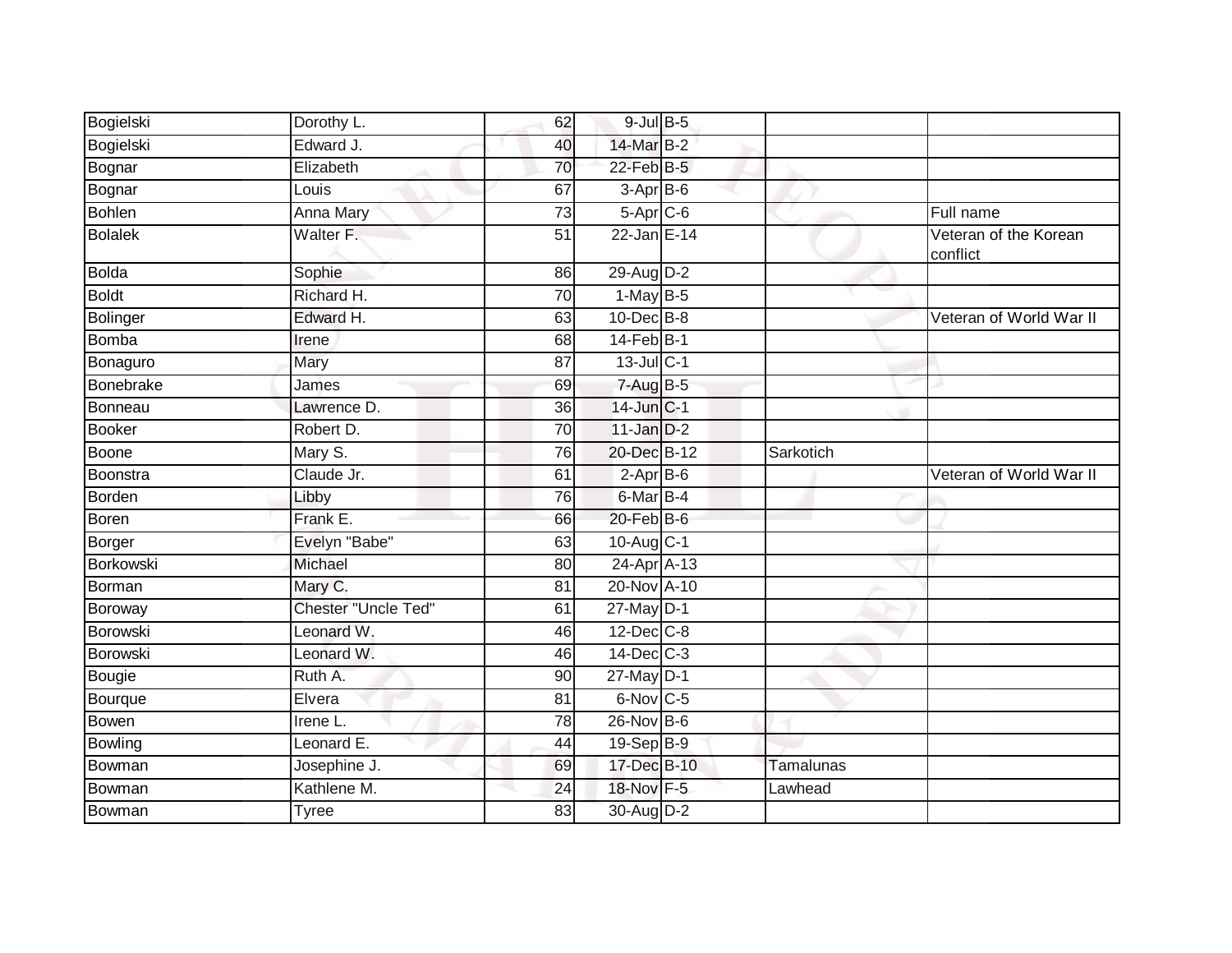| Boyle              | Kevin R.              | 29              | $2-Apr$ B-6           |        |                                       |
|--------------------|-----------------------|-----------------|-----------------------|--------|---------------------------------------|
| <b>Boyle</b>       | Kevin R.              | 29              | 3-Apr B-6             |        |                                       |
| <b>Boys</b>        | Dr. Fay Frank         | 82              | 14-Feb B-1            |        |                                       |
| <b>Bozack</b>      | Danny Dewey           | 62              | 14-Oct B-13           |        | Full name                             |
| <b>Bozak</b>       | John P.               | 33              | $8 - Jan$ $D-4$       |        |                                       |
| Bradbury           | Edward E. Sr.         | 70              | $2-Apr\overline{B-6}$ |        |                                       |
| <b>Bradford</b>    | <b>Bessie</b>         | 64              | $18$ -Dec $B$ -6      |        |                                       |
| <b>Bradford</b>    | Erma L.               | 65              | $4-SepB-5$            |        |                                       |
| Bradford           | Mrs. Gladys "Sue"     | 53              | 14-Dec C-3            |        |                                       |
| <b>Bradley</b>     | Mabel G.              | $\overline{92}$ | $13$ -Jun $D-2$       |        |                                       |
| <b>Brady</b>       | John Robert "Bob"     | 61              | 22-Jan E-14           |        | Veteran of World War II               |
| <b>Bragiel</b>     | Edward J.             | 63              | 14-Mar B-2            |        |                                       |
| <b>Bragiel</b>     | Genevieve V.          | 66              | 30-May D-5            | Czajka |                                       |
| Bragiel            | John "Barney"         | 69              | 30-Nov C-4            |        |                                       |
| <b>Braithwaite</b> | Martha M.             | 80              | 20-May H-11           |        |                                       |
| <b>Brand</b>       | Theodore              | 81              | 16-Mar C-4            |        |                                       |
| Brandenburg        | Lowell Wayne "Brandy" | 61              | $7-Oct$ $D-2$         |        | Full name, Veteran of<br>World War II |
| <b>Brandon</b>     | Francis A.            | 54              | 11-Oct E-4            |        |                                       |
| Brandon            | Glenn                 | 68              | $1-Nov$ D-1           |        |                                       |
| <b>Brands</b>      | Harold C.             | 82              | 13-Mar B-6            |        |                                       |
| <b>Brandt</b>      | Harry R.              | 88              | 23-Dec D-1            |        |                                       |
| <b>Branley</b>     | Maureen T.            | 56              | $1-Feb$ $D-5$         |        |                                       |
| <b>Branley</b>     | Maureen T.            | 56              | $31$ -Jan $B$ -6      |        |                                       |
| <b>Brant</b>       | Audrey V.             | 70              | $8-Apr$ D-1           |        |                                       |
| <b>Brashler</b>    | Esther                | 85              | 25-Nov D-12           |        |                                       |
| <b>Bratcher</b>    | Virgil                | 62              | 17-Sep B-5            |        | Veterano of World War II              |
| Brauchler          | Peter                 | 73              | 12-Aug B-14           |        | Veteran of World War II               |
| <b>Brausch</b>     | Catherine J.          | 89              | $22$ -Feb B-5         |        |                                       |
| Breger             | Lillian               | 69              | 30-Jul B-6            |        |                                       |
| Bremer             | Herbert F.            | 69              | 21-Sep B-5            |        |                                       |
| Bremer             | Lena I.               | 82              | 23-Dec D-1            |        |                                       |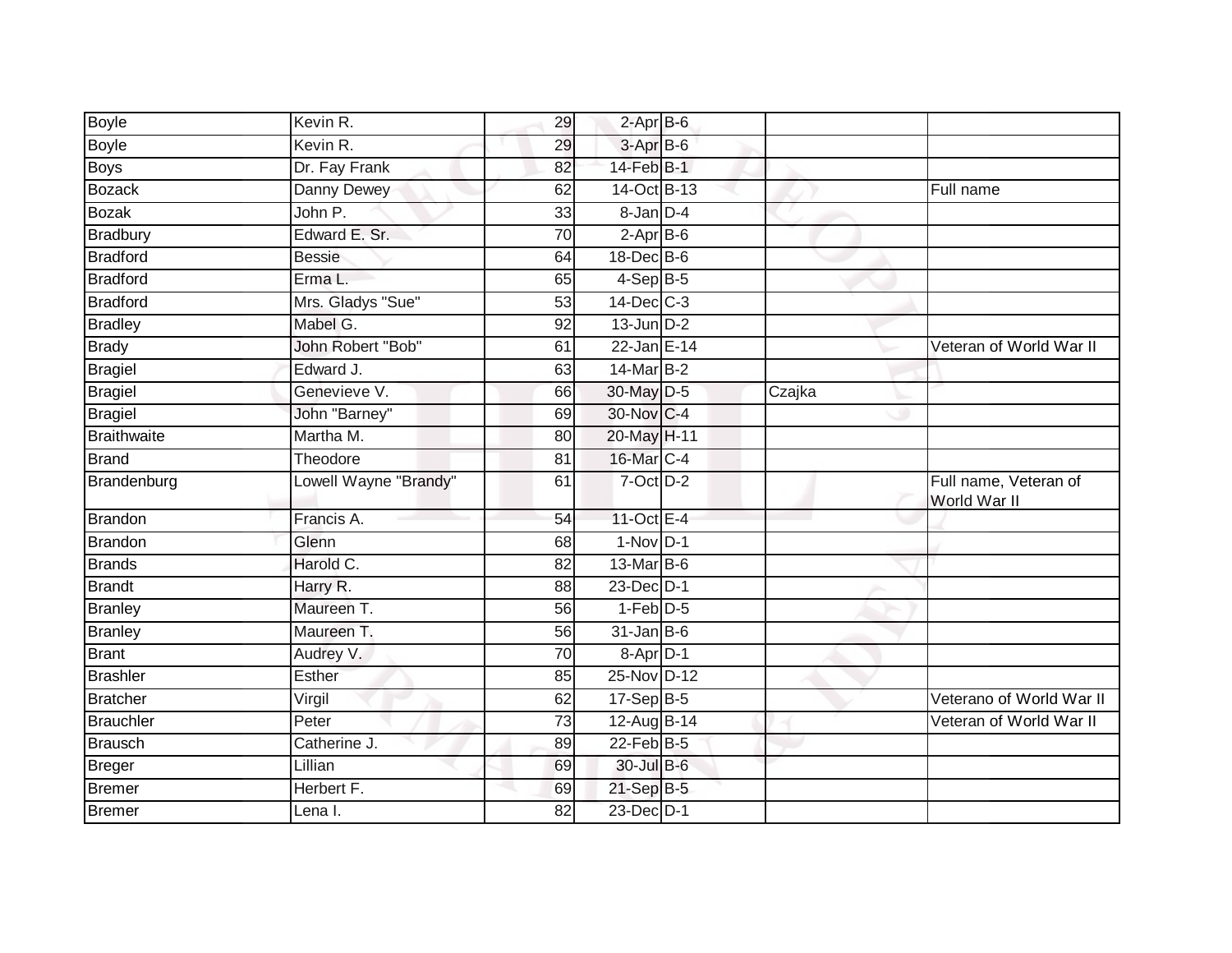| <b>Brenkus</b>     | Augstina M. "Teny"         | 85              | 23-Nov C-4        |        |                           |
|--------------------|----------------------------|-----------------|-------------------|--------|---------------------------|
| <b>Bretz</b>       | Robert N.                  | $\overline{27}$ | $2-Sep$ $D-2$     |        |                           |
| <b>Brewer</b>      | Albert E.                  | 74              | 24-Aug A-13       |        | Veteran of World War II   |
| <b>Brewer</b>      | Myrtle                     | 71              | 30-Aug D-2        |        |                           |
| <b>Breyfogle</b>   | Marguerite                 | $\overline{92}$ | $19$ -Jul C-4     |        |                           |
| Bridgeman          | Frank F.                   | 80              | $1-Feb$ $D-5$     |        |                           |
| Bridgeman          | Hozy                       | 76              | 12-Jan A-11       |        |                           |
| Bridgeman          | Virgnia V.                 |                 | $7-May$ B-6       |        |                           |
| <b>Briga</b>       | Livio                      | 71              | 31-Dec B-8        |        |                           |
| <b>Bright</b>      | Sharon K.                  | $\overline{37}$ | 3-Oct D-3         |        |                           |
| <b>Brightwell</b>  | <b>William Paul "Bill"</b> | 22              | $12$ -Nov $ C-6 $ |        | Full name                 |
| <b>Bringhurst</b>  | Silviah                    | 79              | $25$ -Jan B-7     |        |                           |
| <b>Brinkman</b>    | Loretta                    | 81              | 10-Apr A-13       |        |                           |
| <b>Briscoe</b>     | Larry Louis                | 25              | 11-May C-1        | ت      | Veteran of the US Marines |
| <b>Brittain</b>    | Harding T. "Bill"          | 64              | 30-Dec D-2        |        |                           |
| <b>Brobst</b>      | Frank M.                   | 82              | 29-Oct B-6        |        |                           |
| <b>Brockel</b>     | Donald A.                  | 51              | 26-Nov B-6        |        |                           |
| <b>Brockman</b>    | Anna Marie                 | 87              | 6-May D-1         |        | Full name                 |
| <b>Broderick</b>   | Eugene M.                  | 70              | 25-Oct C-11       |        | Veteran of World War II   |
| <b>Broertjes</b>   | <b>Dixie</b>               | 32              | 16-Apr B-4        |        |                           |
| <b>Broezel</b>     | Edward R.                  | 62              | $4$ -Mar $D-1$    |        | Veteran of World War II   |
| <b>Broezel</b>     | Edward R.                  | 62              | 2-Mar C-4         |        | Veteran of World War II   |
| Brongel            | Mary Fern                  | 62              | 7-Mar A-9         | Mounts |                           |
| <b>Bronowicki</b>  | <b>Boleslaw "Bill"</b>     | 64              | 28-Dec C-4        |        |                           |
| <b>Bronson</b>     | Isabel J.                  | 93              | 24-Jun B-12       |        |                           |
| <b>Brooks</b>      | George Sr.                 | 74              | 4-May C-2         |        |                           |
| <b>Brouilette</b>  | Melvin E.                  | 55              | $29$ -Feb $D-1$   |        | Veteran of World War II   |
| <b>Brouillette</b> | Melvin E.                  | 55              | 1-Mar C-7         |        | Veteran of World War II   |
| <b>Brouwer</b>     | Richard                    | 75              | 10-Jul B-4        |        |                           |
| <b>Browder</b>     | Helen                      | 45              | 19-Apr C-6        |        |                           |
| <b>Brown</b>       | Arline "Tead"              | 86              | 9-Nov B-3         |        |                           |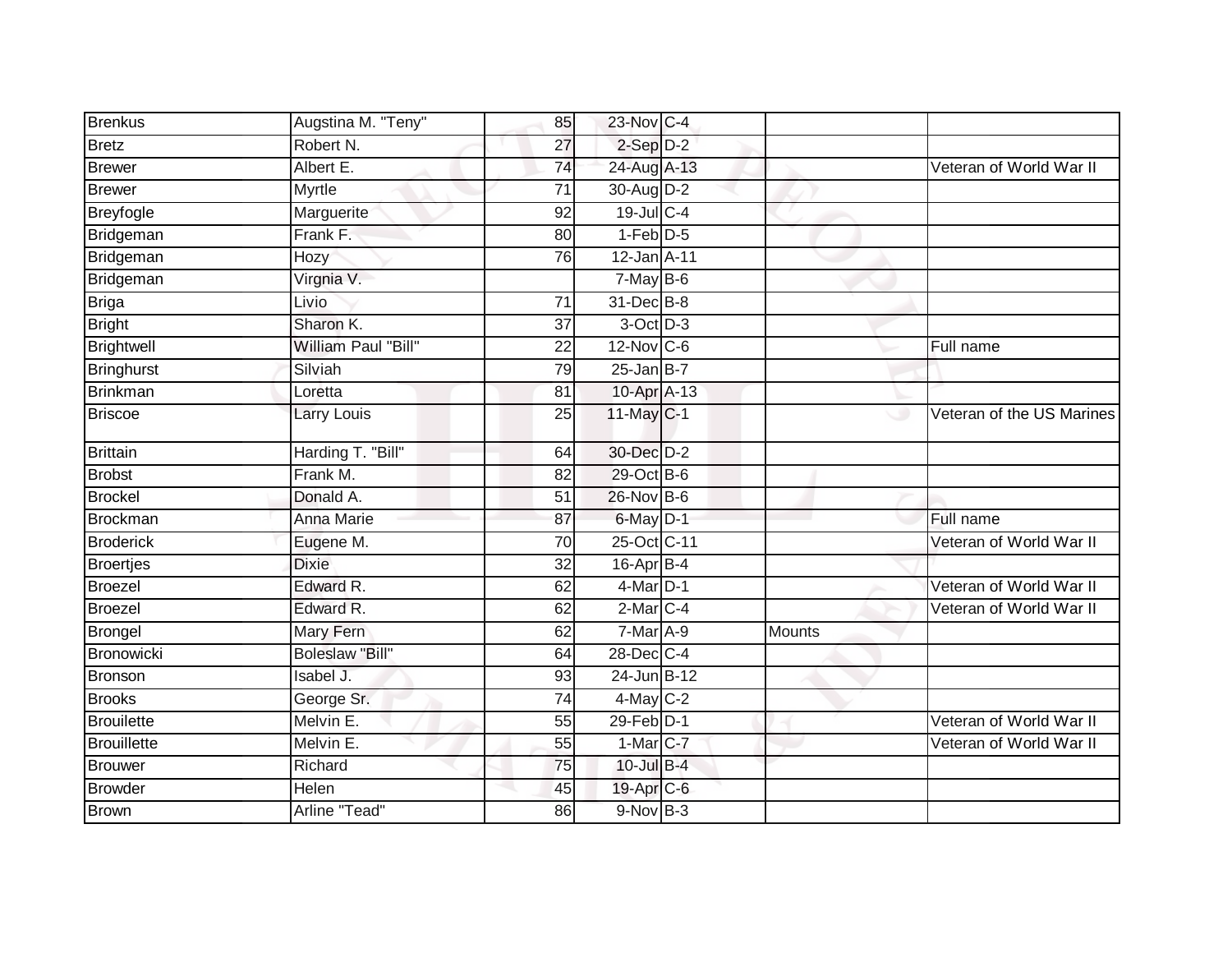| <b>Brown</b>      | <b>Bernal May</b>       | 84              | 15-Aug D-4       |             | Full name                        |
|-------------------|-------------------------|-----------------|------------------|-------------|----------------------------------|
| <b>Brown</b>      | Carl                    | 72              | 15-Feb B-5       |             | Veteran of World War II          |
| <b>Brown</b>      | Charles H.              | 60              | 29-Apr E-11      |             |                                  |
| Brown             | Clinton R.              | 35              | 20-Jun C-8       |             |                                  |
| <b>Brown</b>      | <b>Edna Marie</b>       | 69              | 27-Mar A-11      |             |                                  |
| <b>Brown</b>      | Georgianna Lanman       | 72              | $9$ -Dec $E-1$   |             | Full name                        |
| <b>Brown</b>      | Jeanette P.             | 49              | $3$ -Jun $E-15$  |             |                                  |
| <b>Brown</b>      | Johnny                  | 60              | 30-Apr A-13      |             | Veteran of World War II          |
| Brown             | Lester W. "Billy"       | 86              | $4$ -Jun $C-1$   |             |                                  |
| <b>Brown</b>      | Ronald J.               | 53              | 30-Sep D-1       |             |                                  |
| <b>Brown</b>      | <b>Thomas Alexander</b> | 29              | 14-Sep C-1       |             | Full name                        |
| <b>Brown</b>      | Walter                  | 38              | $29$ -Jun $A-8$  |             | Veteran of the Vietnam<br>crisis |
| <b>Brown</b>      | Walter T.               | 75              | $4-SepB-5$       |             |                                  |
| <b>Brownell</b>   | Harold W. "Bus"         | 84              | 26-Nov B-6       |             | Veteran of World War I           |
| <b>Bruinsma</b>   | Lewis                   | 54              | 13-Dec C-2       |             |                                  |
| Brumbaugh         | Rev. Roy Sr.            | 90              | 9-Mar B-6        |             |                                  |
| <b>Brunner</b>    | Mary I.                 | 74              | 13-Nov B-6       |             |                                  |
| <b>Brusel</b>     | Henrietta               | 74              | 26-Oct D-8       |             |                                  |
| <b>Bryan</b>      | Rosemary J.             | 59              | 5-Sep A-8        |             |                                  |
| <b>Bryant</b>     | Helen M.                | 83              | $4-Nov E-2$      | <b>Nell</b> |                                  |
| <b>Buaske</b>     | Melvin E.               | 67              | 19-Jul C-4       |             |                                  |
| Buchanan          | Harold C.               | 81              | 8-Aug D-5        |             |                                  |
| Buchanan          | William T. "Ted"        | 64              | $14$ -Feb $B-1$  |             | Veteran of World War II          |
| <b>Bucher</b>     | Harriet "Mickey"        | 59              | 24-Dec B-5       |             |                                  |
| <b>Buchholz</b>   | Josephine M.            | $\overline{87}$ | 31-May B-7       |             |                                  |
| <b>Buck</b>       | A. Houghton             | 81              | 11-Nov D-1       |             |                                  |
| <b>Buckman</b>    | Gladys L.               | $\overline{74}$ | $17-AprB-4$      |             |                                  |
| <b>Bucko</b>      | Helen                   | 76              | 3-Jan A-11       | Stachura    |                                  |
| <b>Buczkowski</b> | Eugene P.               | 61              | 3-Dec B-7        |             | Veteran of World War II          |
| <b>Budarz</b>     | Stanley M.              | 64              | $5$ -Jul $D-8$   |             | Veteran of World War II          |
| <b>Budwash</b>    | George W.               | 83              | $26$ -Jun $B$ -6 |             |                                  |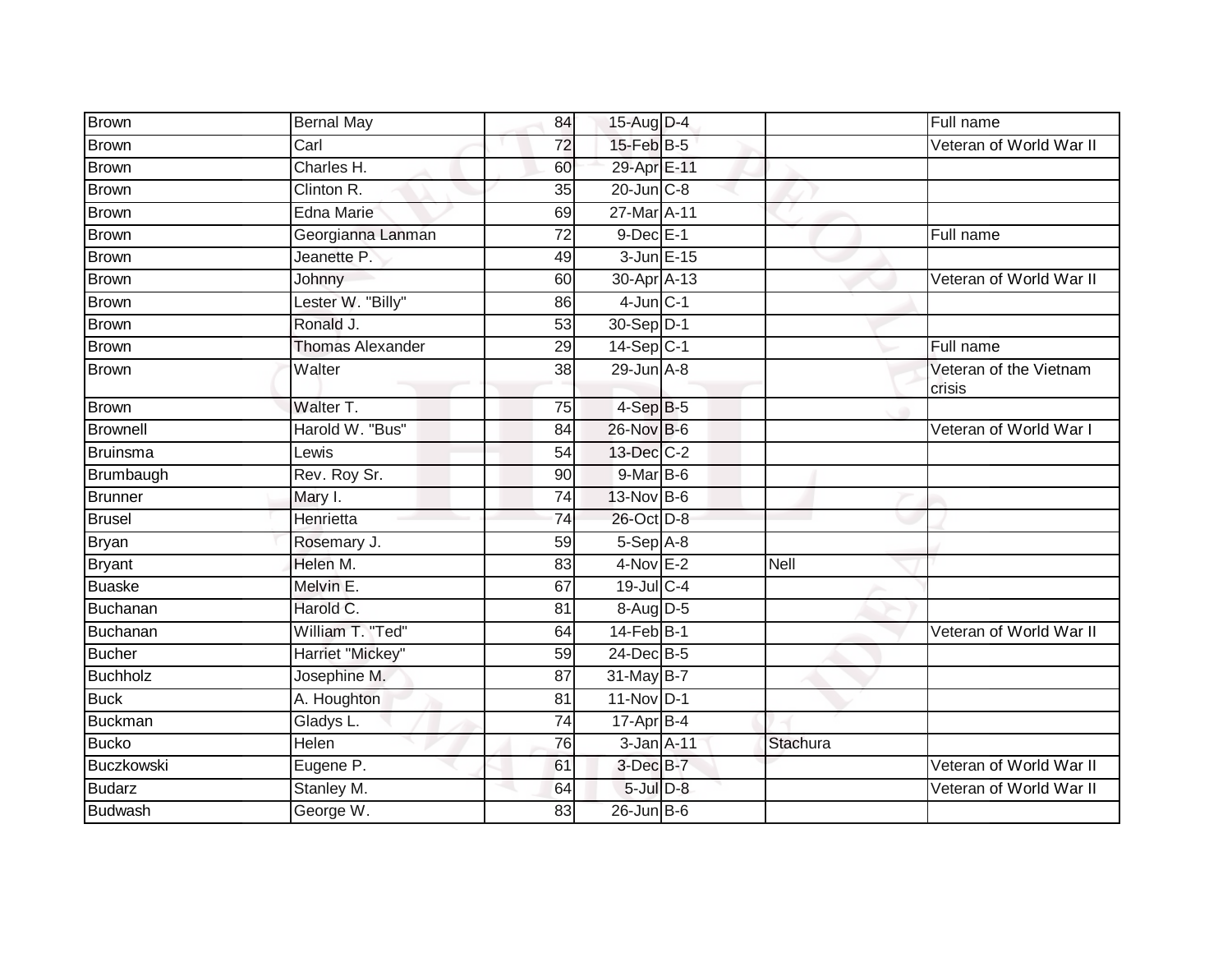| Budzowski       | Frank "Maggie"       | 62              | 7-Jun A-15                 |  | Veteran of World War II              |
|-----------------|----------------------|-----------------|----------------------------|--|--------------------------------------|
| <b>Buggs</b>    | Carrus               | 76              | 19-Aug F-7                 |  |                                      |
| Buggs           | Ephin                | 69              | 26-Jun B-6                 |  |                                      |
| <b>Buggs</b>    | Sammie L. Sr.        |                 | 30-May D-5                 |  |                                      |
| <b>Buggs</b>    | Sammie L. Sr.        |                 | 31-May B-7                 |  |                                      |
| Bukowski        | Walter               | 70              | 3-Aug C-1                  |  |                                      |
| <b>Bullard</b>  | <b>Elton Claude</b>  | 66              | $27$ -Jan $C-4$            |  | Full name, Veteran of the<br>US Navy |
| <b>Bult</b>     | Albert               | 73              | $21-Nov$ D-1               |  |                                      |
| Bultema         | Gertie               | 97              | $9-SepE-1$                 |  |                                      |
| Bultema         | Harold J.            | 48              | 14-Mar B-2                 |  |                                      |
| Bultema         | Pearl                | 69              | 15-Mar D-13                |  |                                      |
| <b>Bunch</b>    | Bernice M.           | 70              | 27-Jun C-4                 |  |                                      |
| <b>Bunch</b>    | Bernice M.           | $\overline{70}$ | 28-Jun D-8                 |  |                                      |
| <b>Bundy</b>    | <b>Jack Wilbert</b>  | 54              | 26-Feb B-15                |  | Veteran of the Korean<br>conflict    |
| Burdeau         | Marie E.             | 71              | 28-Sep B-6                 |  |                                      |
| <b>Burge</b>    | Willard C.           | 92              | 29-Jan D-1                 |  |                                      |
| <b>Burk</b>     | Frank R. Sr.         | 83              | 31-May B-7                 |  |                                      |
| <b>Burke</b>    | Ervin E.             | 63              | 24-Jun B-12                |  |                                      |
| <b>Burke</b>    | <b>Robert Dennis</b> | 34              | $2$ -Dec $D-15$            |  | Full name                            |
| Burkhalter      | Annette              | 45              | 3-Jan A-11                 |  |                                      |
| <b>Burkhart</b> | Lillian L.           | 85              | $6$ -Dec $D-1$             |  |                                      |
| <b>Burley</b>   | Orville M.           | 73              | 30-Aug D-2                 |  |                                      |
| Burluka         | John                 | 65              | $16$ -Feb $D-5$            |  |                                      |
| <b>Burner</b>   | Irene M.             | 63              | $6-Sep$ C-1                |  |                                      |
| <b>Burney</b>   | Patricia G.          | 65              | 31-Oct C-9                 |  |                                      |
| <b>Burns</b>    | Bertha "Ann"         | 65              | $20 - \overline{AugB - 7}$ |  |                                      |
| Burns           | Norbith "Mike"       | 70              | 26-Nov B-6                 |  | Veteran of World War II              |
| Bursua          | Frank                | 60              | 16-Jul B-5                 |  | Veteran of World War II              |
| <b>Burton</b>   | Clyde Boswell        | 85              | $12$ -Sep $D-4$            |  | Full name                            |
| <b>Busch</b>    | William              | 89              | 7-Nov B-9                  |  |                                      |
| <b>Bush</b>     | Hyman                |                 | 28-Feb A-13                |  |                                      |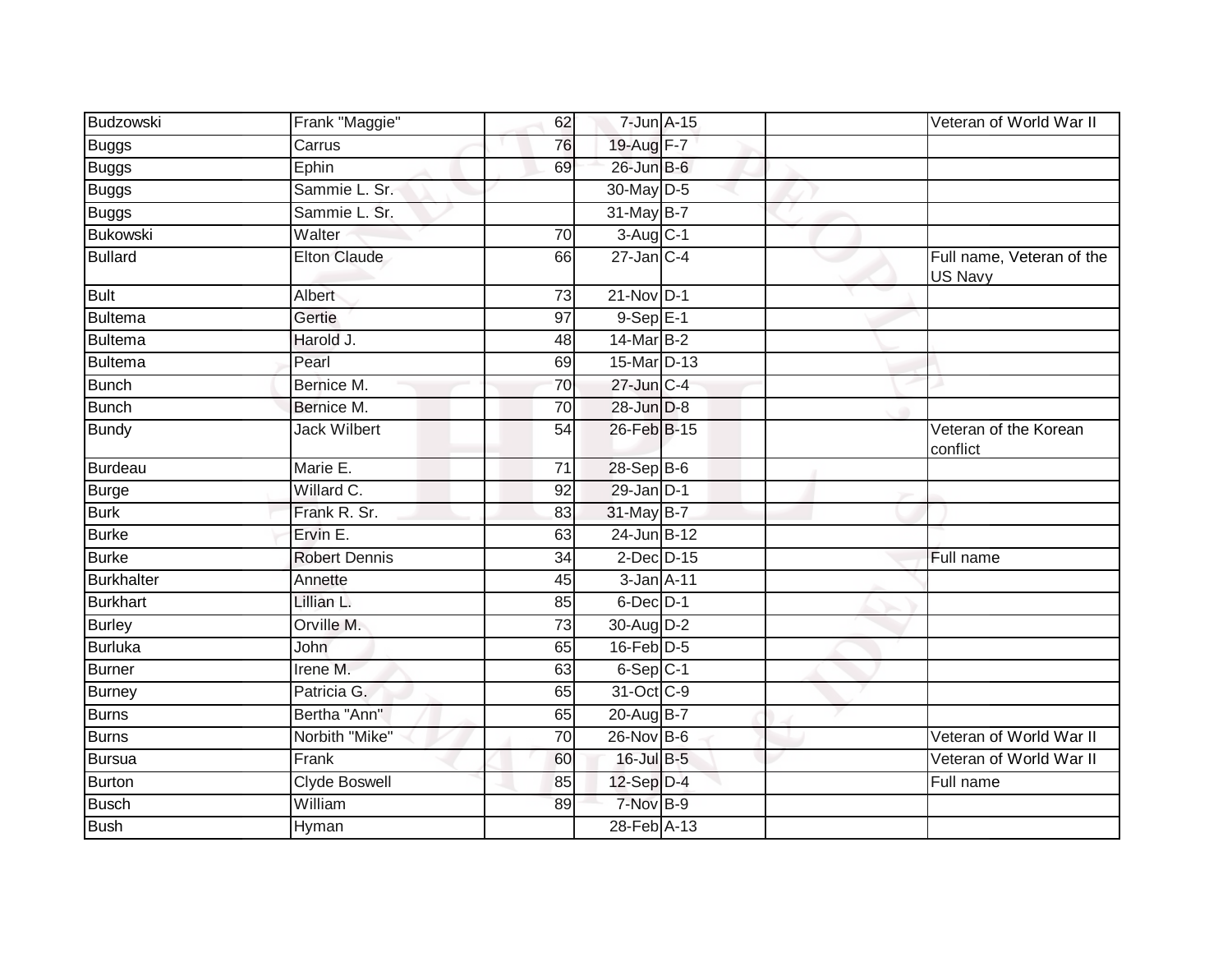| <b>Busselburg</b>  | Inell L.       | 60              | 18-Oct C-5            |                |                         |
|--------------------|----------------|-----------------|-----------------------|----------------|-------------------------|
| Butcher            | Casson         | 55              | $23$ -Feb $B$ -6      |                |                         |
| <b>Butler</b>      | Irene L.       | 81              | 28-Mar <sub>H-2</sub> |                |                         |
| <b>Butterfield</b> | Clelia         | 59              | $22$ -Feb $B-5$       |                |                         |
| <b>Buvala</b>      | Steven J. Sr.  | $\overline{70}$ | $16$ -Feb $D-5$       |                | Veteran of World War II |
| <b>Bynum</b>       | Felix          | 57              | 12-Aug B-14           |                |                         |
| <b>Byrley</b>      | Mary A.        | 48              | $1-Jan$ B-2           | Berwanger      |                         |
| <b>Byrnes</b>      | Marshall W.    | 53              | $1$ -Jun $C-1$        |                |                         |
| <b>Bystrom</b>     | Eric           |                 | 30-Apr A-13           |                |                         |
| Caccioppo          | Anna P.        | 76              | 27-Mar A-11           | <b>Bradtke</b> |                         |
| Cahill             | Francis J.     | 61              | 20-May H-11           |                |                         |
| Caldwell           | Jene           | $\overline{35}$ | $29$ -Jan $D-1$       |                |                         |
| Caldwell           | Jene           | 35              | $30 - Jan$ $B-6$      |                |                         |
| Calinski           | Robert J. Sr.  | 73              | 24-Apr A-13           |                |                         |
| Calinski           | Robert J. Sr.  | 73              | 23-Apr B-5            |                |                         |
| Callaway           | Kenneth E. Sr. | 69              | 13-Aug B-7            |                |                         |
| Calvey             | Gertrude M.    | 86              | 19-Sep B-9            | Berquist       |                         |
| Cameon             | Arthur A.      | 59              | 20-May H-11           |                |                         |
| Cameron            | Myrtle         | 75              | $5$ -Jan $C-2$        |                |                         |
| Camery             | Danielle Lynn  |                 | $23$ -May $D-2$       |                | Full name               |
| Camisa             | Vincent        | 62              | $15$ -Jan $D-6$       |                |                         |
| Camp               | Mamie H.       | 84              | 28-Mar H-2            |                |                         |
| Campbell           | Jeanne         | 62              | $6$ -Nov $C$ -5       |                |                         |
| Campiti            | Vincent P.     | 43              | 10-Feb A-13           |                |                         |
| Candiano           | Margaret E.    | $\overline{77}$ | 16-Aug B-8            |                |                         |
| Canepari           | Phillip J.     | 73              | $13-Sep C-1$          |                |                         |
| Cantrell           | Irene          | 66              | 24-Dec B-5            |                |                         |
| Cantrell           | Mance "Fred"   | 59              | 23-May D-2            |                | Veteran of World War II |
| Caparros           | Frank          |                 | 8-Aug D-5             |                |                         |
| Caparros           | Frank          |                 | 9-Aug B-7             |                |                         |
| Cappella           | Eleanore M.    | 65              | 5-Feb D-3             | Heintz         |                         |
| Capps              | Ellen M.       | $\overline{84}$ | $10$ -Jun $D-1$       |                |                         |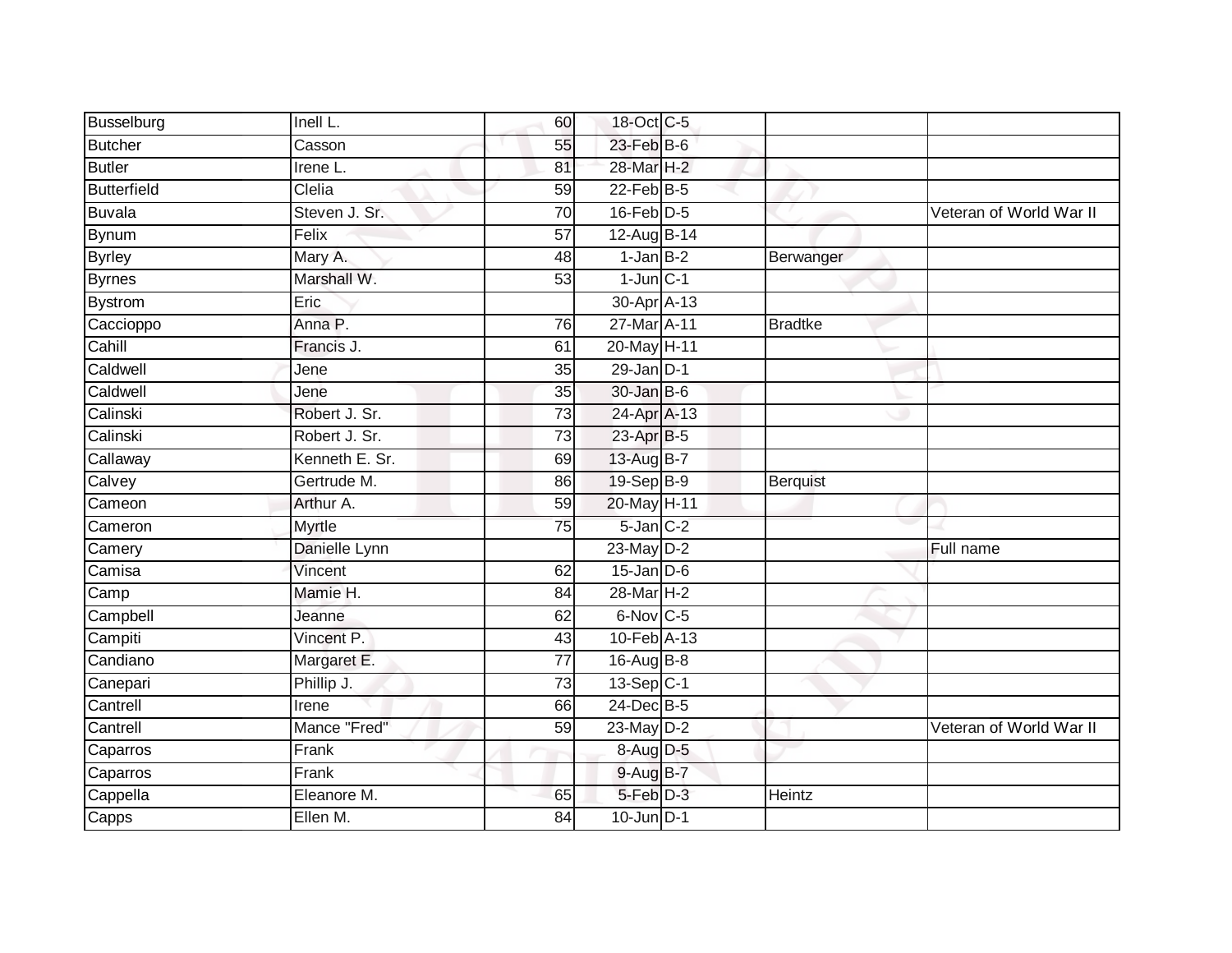| Carabaugh | Robert C.            | 36              | $9-Feb$ D-2     |      |                                   |
|-----------|----------------------|-----------------|-----------------|------|-----------------------------------|
| Carbaugh  | Robert C.            | 36              | 10-Feb A-13     |      |                                   |
| Carden    | Elwood               | 79              | 15-Aug D-4      |      |                                   |
| Cardenas  | Mario R.             | 47              | $1-Apr$ F-4     |      |                                   |
| Carlson   | Agnes                |                 | 3-Oct D-3       |      |                                   |
| Carman    | James R.             | $\overline{71}$ | $9 - JanB - 7$  |      |                                   |
| Carnota   | Mary C.              | 75              | 19-Sep B-9      |      |                                   |
| Carollo   | John Todd            | 27              | 12-Jan A-11     |      |                                   |
| Carpenter | Adrel                | 66              | $3-May$ D-8     |      |                                   |
| Carpenter | <b>Betty Jane</b>    | $\overline{58}$ | 9-Feb D-2       |      |                                   |
| Carpenter | Herschel             | 61              | 19-Dec F-1      |      |                                   |
| Carr      | <b>William Henry</b> | 58              | $8$ -Jul $D-2$  |      | Full name                         |
| Carrico   | Joseph               | 79              | 29-Jul C-1      |      |                                   |
| Carroll   | Jerome L.            | $\overline{71}$ | 22-Nov C-10     |      |                                   |
| Carter    | Bernice F.           |                 | 21-Mar B-8      |      |                                   |
| Carter    | Pamela               | 94              | 20-Sep A-12     | Otto |                                   |
| Cash      | Carl C.              | 79              | $9-Feb$ D-2     |      |                                   |
| Cassaday  | Cecil W. Jr.         | 60              | $23$ -Apr $B-5$ |      |                                   |
| Cassady   | James M. "Mully"     | 84              | 20-Mar A-13     |      |                                   |
| Castro    | <b>Thomas</b>        | $\overline{77}$ | $4$ -Jun $C-1$  |      |                                   |
| Catchur   | Orest                | 51              | $3$ -Jul $C-1$  |      | Veteran of the Korean<br>conflict |
| Cathcart  | Frieda B.            | 85              | $17 -$ Jul B-5  |      |                                   |
| Caulk     | Willie E. Sr.        | 72              | 16-Oct B-4      |      |                                   |
| Cavanaugh | James                | 75              | 27-Feb A-11     |      |                                   |
| Cavanaugh | Raymond              | $\overline{73}$ | $10$ -Jan B-6   |      |                                   |
| Cavitt    | Flossie              | 90              | 25-Nov D-12     |      |                                   |
| Chandler  | Lessester            | 38              | 16-May B-6      |      |                                   |
| Chandler  | Richard A.           | 37              | $4$ -Jun $C-1$  |      |                                   |
| Chandler  | Richard A.           | 37              | $5$ -Jun $C-4$  |      |                                   |
| Chapman   | Lillian              | 59              | $1$ -Oct $A$ -6 |      |                                   |
| Charlton  | John D. "Jack" Jr.   | 51              | 19-Jun B-7      |      |                                   |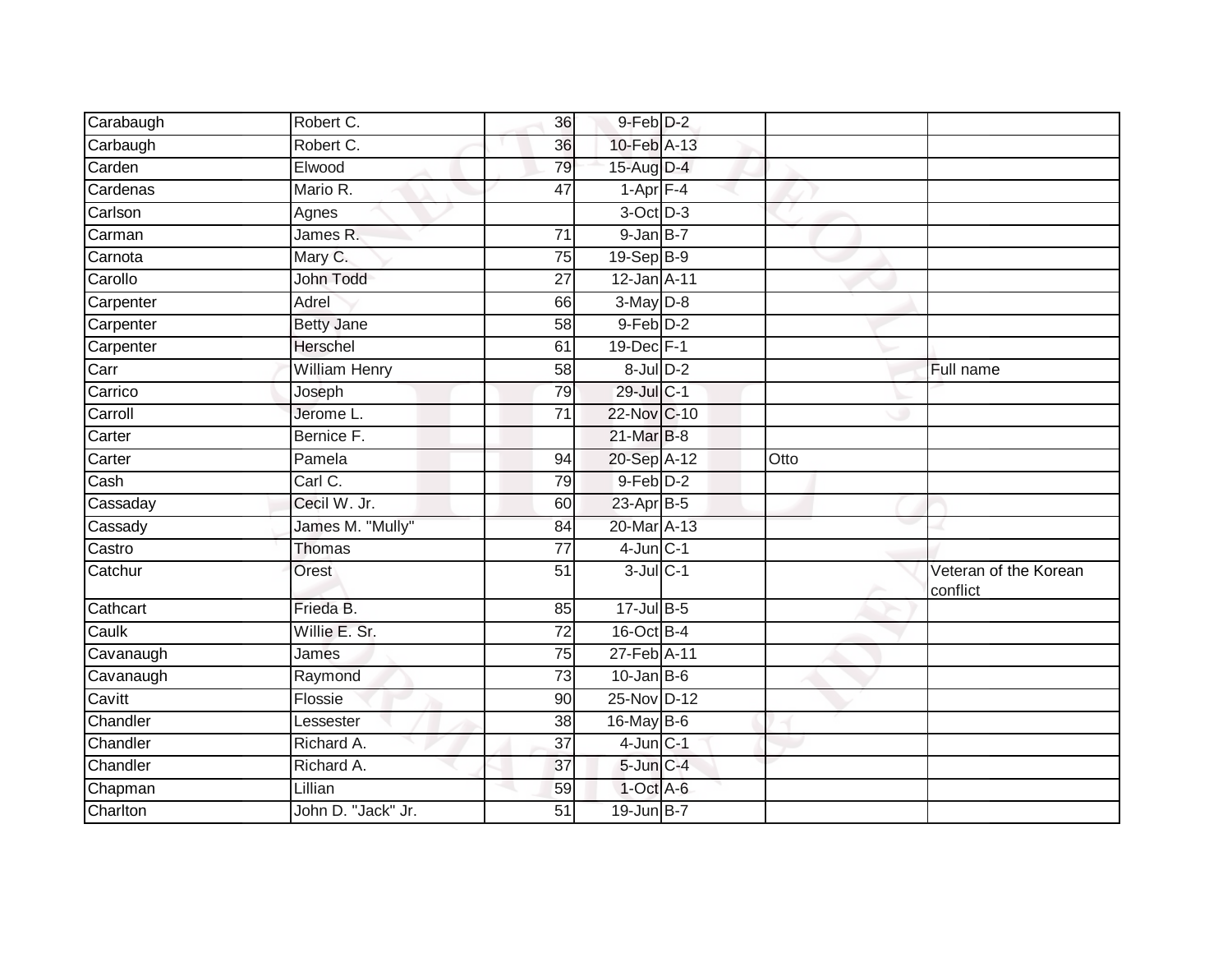| Charlton         | <b>Ruth Alice</b>      | 72              | 6-Jan D-1              |             | Full name               |
|------------------|------------------------|-----------------|------------------------|-------------|-------------------------|
| Chartos          | Bernard J.             | 37              | $2$ -Oct B-4           |             |                         |
| Chavez           | Rev. Jose T.           | 64              | $9$ -Jul $B$ -5        |             | Veteran of World War II |
| Chavious         | Naomi N.               | 75              | 20-Mar A-13            |             |                         |
| Chepregi         | Pauline                | 61              | 29-Jul C-1             |             |                         |
| Chernoff         | Oscar                  |                 | $7-Nov$ B-9            |             |                         |
| Chidalek         | Joseph I.              | 56              | $22$ -Jul $D-1$        |             |                         |
| Child            | Velma May              | 74              | $29$ -Oct B-6          |             | Full name               |
| <b>Childress</b> | Eva M.                 | 86              | $3-May$ $D-8$          |             |                         |
| Childress        | Eva M.                 | 86              | $4$ -May C-2           |             |                         |
| Chmiel           | Peter                  | 85              | $2-Sep$ $D-2$          |             |                         |
| Chona            | Alfredo A. Dr. MD      | $\overline{57}$ | $7-Feb$ C-1            |             |                         |
| Chong            | SSI                    | 86              | $1-Nov$ D-1            |             |                         |
| Christ           | Joseph G.              | 87              | 13-Mar B-6             |             | Veteran of World War I  |
| Christensen      | Edward M.              | 87              | 28-Sep B-6             |             |                         |
| Christenson      | Zella E.               | 72              | 25-Oct C-11            |             |                         |
| Christian        | Ervin L.               | 79              | 3-Oct D-3              |             |                         |
| Christianson     | Christian              | 85              | 19-Sep B-9             |             |                         |
| Christy          | Roy E.                 | 57              | 26-Feb B-15            |             |                         |
| Chyzy            | Max C.                 | 76              | 16-Apr B-4             |             |                         |
| Cichantek        | Joseph A.              | $\overline{77}$ | 5-Dec B-10             |             |                         |
| Cichon           | Mary "Mania"           | $\overline{58}$ | 19-Oct C-1             | Kolodziej   |                         |
| Ciez             | Joseph A.              |                 | $2-Aug$ <sub>C-1</sub> |             |                         |
| Cilek            | Edward J.              | 68              | $5-Feb$ $D-3$          |             |                         |
| Cirrincione      | Mary                   | 56              | $4$ -Jun $C-1$         | Chamberlain |                         |
| Cisna            | <b>Florence Mozell</b> | 96              | 22-Mar D-8             |             |                         |
| Clapp            | Marvin L.              | 60              | $8$ -Jun $C-1$         |             |                         |
| Clark            | AD                     | 61              | $13$ -Jan D-1          |             | Veteran of World War II |
| Clark            | Aletha                 | 63              | 3-Jun E-15             |             |                         |
| Clark            | Aletha                 | 63              | $4$ -Jun $C-1$         |             |                         |
| Clark            | Isabel W.              | 81              | 17-Dec B-10            |             |                         |
| Clark            | Jason J.               | 3               | 30-Apr A-13            |             |                         |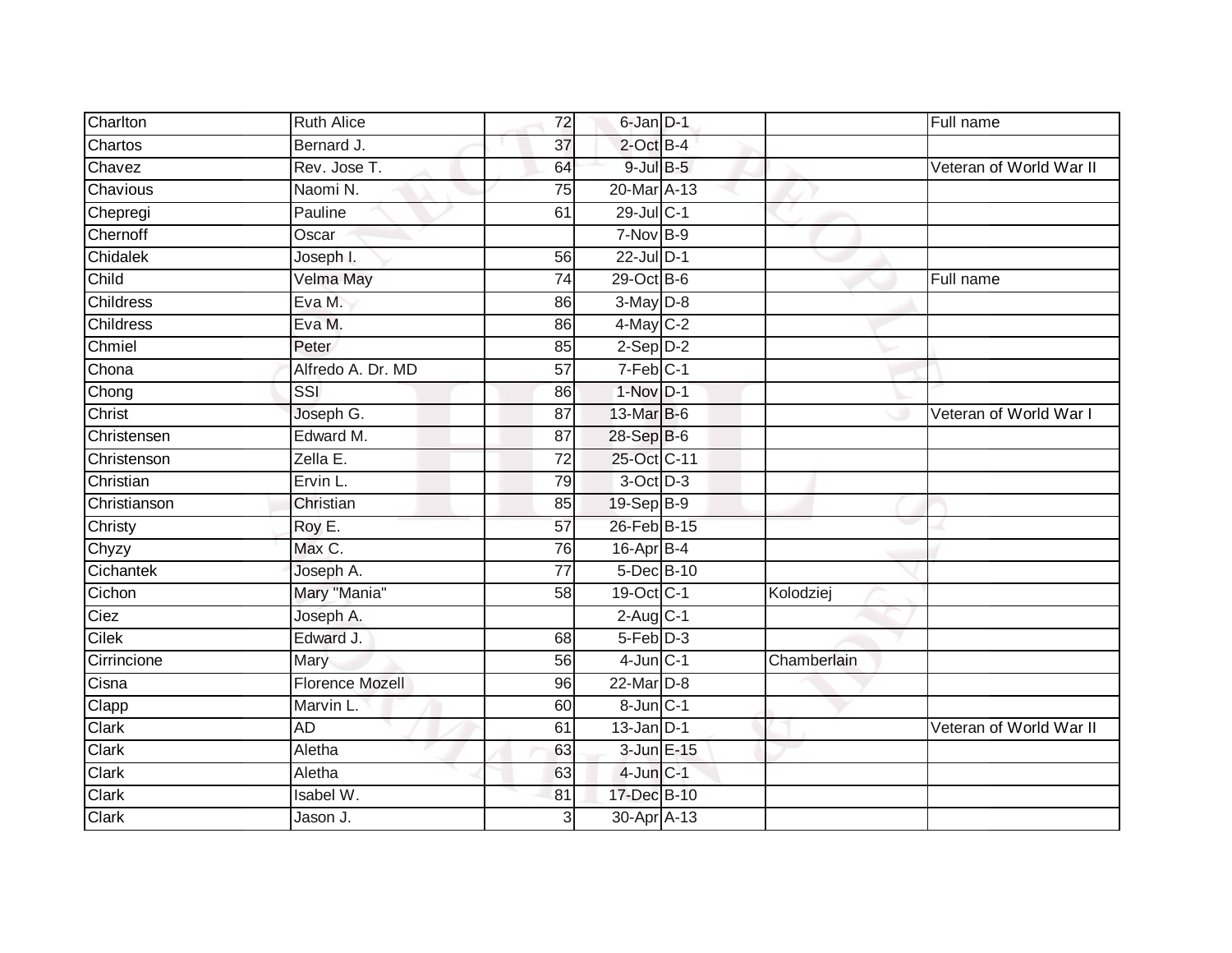| Clark           | Querentia A. "Quen" | 65              | 12-Aug B-14     |        |                                      |
|-----------------|---------------------|-----------------|-----------------|--------|--------------------------------------|
| <b>Clark</b>    | Ronald Lee Sr.      | 43              | 25-Mar B-12     |        | Veteran of the US Navy,<br>Full name |
| Claussen        | Dorothy A.          | 56              | $26$ -Jan B-7   |        |                                      |
| Cleary          | Ora Mae             | 78              | 6-Dec D-1       |        | Full name                            |
| <b>Clements</b> | Connie J.           | 42              | $7-Feb$ $C-1$   |        |                                      |
| Clency          | <b>Ruth</b>         | $\overline{75}$ | $25$ -Jan B-7   |        |                                      |
| <b>Click</b>    | George              | 75              | $1-Oct$ A-6     |        |                                      |
| Clinton         | Maebelle            | 64              | 10-Feb A-13     |        |                                      |
| Coates          | Linda               | 36              | 7-Feb C-1       | Pruzin |                                      |
| Coates          | Linda "Pruzin"      | 36              | 6-Feb B-6       |        |                                      |
| Cobb            | Leonard "Billy"     | 27              | $10$ -Jul B-4   |        |                                      |
| Copp            | <b>Sanders</b>      | 66              | 26-Dec C-8      |        | Veteran of World War II              |
| Coffield        | Clifford J.         | 80              | 15-Jun D-5      |        |                                      |
| Coffman         | Arthur H.           | 88              | $1$ -Jul $B-14$ |        |                                      |
| Coffman         | Daisy B.            | 83              | 5-Nov B-6       |        |                                      |
| Coffman         | Dorothy M.          | $\overline{74}$ | $9-AprB-6$      |        |                                      |
| Coffman         | Margaret Jane       | 53              | 3-Jan A-11      |        | Full name                            |
| Cohen           | Mary                | 85              | 27-May D-1      |        |                                      |
| Cohen           | <b>Nathan</b>       | 78              | $17-SepB-5$     |        |                                      |
| Coil            | Rolland L.          | 77              | $4$ -Mar $D-1$  |        | Veteran of World War II              |
| Colbert         | Juanita             | 59              | $27$ -Apr $C-4$ |        |                                      |
| Coldren         | Minnie              | 88              | $2$ -Jan $B-8$  |        |                                      |
| Cole            | <b>Eric Matthew</b> | 17 days         | 20-Sep A-12     |        |                                      |
| Cole            | Eva M.              | 74              | $7-Feb$ C-1     |        |                                      |
| Cole            | Goldie M.           | 59              | $13$ -Jan $D-1$ |        |                                      |
| Cole            | <b>Goldie Mae</b>   | 59              | $15$ -Jan $D-6$ |        |                                      |
| Coleman         | Roscoe C.           | $\overline{74}$ | 19-Jun B-7      |        |                                      |
| Collar          | Mary M.             | 64              | 18-Nov F-5      |        |                                      |
| Collier         | Jack                | 61              | 12-Jan A-11     |        |                                      |
| Collins         | Marilyn C.          | 62              | $9$ -Oct $A$ -8 |        |                                      |
| Collins         | Vera L.             | 19              | 7-Jun A-15      |        |                                      |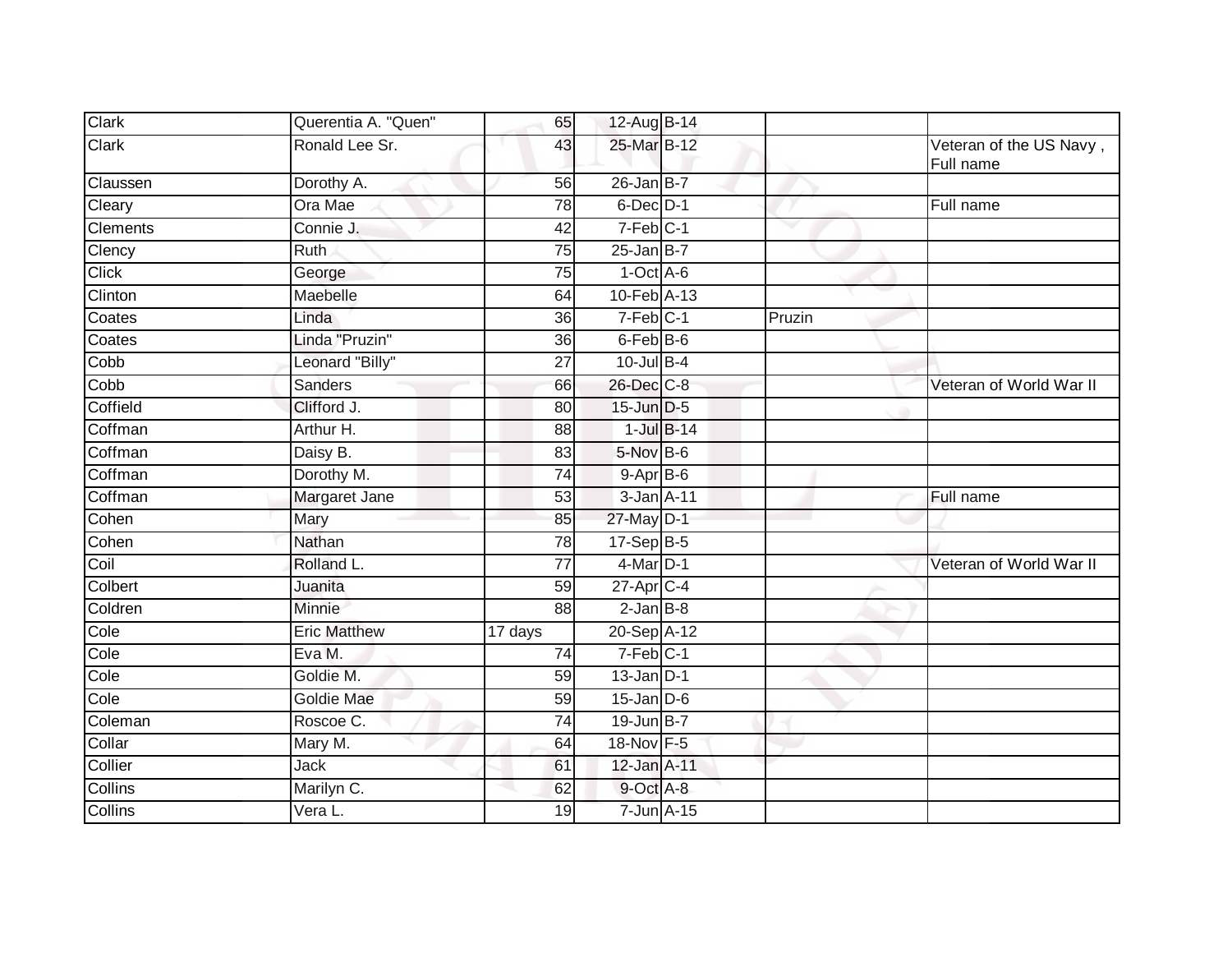| Hazel E.          | 77              |  |                                                                                                                                                                                                                                                                                                                                                                                                                                                                                                        |                         |
|-------------------|-----------------|--|--------------------------------------------------------------------------------------------------------------------------------------------------------------------------------------------------------------------------------------------------------------------------------------------------------------------------------------------------------------------------------------------------------------------------------------------------------------------------------------------------------|-------------------------|
| Harold L.         | 57              |  |                                                                                                                                                                                                                                                                                                                                                                                                                                                                                                        |                         |
| Paul J.           |                 |  |                                                                                                                                                                                                                                                                                                                                                                                                                                                                                                        |                         |
| Alice M.          | 67              |  | Simko                                                                                                                                                                                                                                                                                                                                                                                                                                                                                                  |                         |
| Edna              | 89              |  |                                                                                                                                                                                                                                                                                                                                                                                                                                                                                                        |                         |
| Melvin            | 26              |  |                                                                                                                                                                                                                                                                                                                                                                                                                                                                                                        |                         |
| Marilyn G.        | 30              |  |                                                                                                                                                                                                                                                                                                                                                                                                                                                                                                        |                         |
| Patrick James Sr. | 75              |  |                                                                                                                                                                                                                                                                                                                                                                                                                                                                                                        | Full name               |
| Cora              | 83              |  | <b>Buckley</b>                                                                                                                                                                                                                                                                                                                                                                                                                                                                                         |                         |
| Shirley M.        |                 |  |                                                                                                                                                                                                                                                                                                                                                                                                                                                                                                        |                         |
| Hurley D.         | 61              |  |                                                                                                                                                                                                                                                                                                                                                                                                                                                                                                        |                         |
| James J.          | 63              |  |                                                                                                                                                                                                                                                                                                                                                                                                                                                                                                        |                         |
| Ralph R.          | 79              |  |                                                                                                                                                                                                                                                                                                                                                                                                                                                                                                        |                         |
| Byron R.          | 68              |  |                                                                                                                                                                                                                                                                                                                                                                                                                                                                                                        | Veteran of World War II |
| Chester G.        | $\overline{71}$ |  |                                                                                                                                                                                                                                                                                                                                                                                                                                                                                                        | Veteran of World War II |
| Margaret M.       | 51              |  |                                                                                                                                                                                                                                                                                                                                                                                                                                                                                                        |                         |
| I.B.              | 61              |  |                                                                                                                                                                                                                                                                                                                                                                                                                                                                                                        |                         |
| Bruce A.          | 33              |  |                                                                                                                                                                                                                                                                                                                                                                                                                                                                                                        |                         |
| Bruce A.          | 33              |  |                                                                                                                                                                                                                                                                                                                                                                                                                                                                                                        |                         |
| Glen R.           | 65              |  |                                                                                                                                                                                                                                                                                                                                                                                                                                                                                                        | Veteran of World War II |
| Janice E.         | 83              |  |                                                                                                                                                                                                                                                                                                                                                                                                                                                                                                        |                         |
| Joseph J. Sr.     | $\overline{74}$ |  |                                                                                                                                                                                                                                                                                                                                                                                                                                                                                                        |                         |
| Frank "Red"       | 79              |  |                                                                                                                                                                                                                                                                                                                                                                                                                                                                                                        |                         |
| Pauline E.        | 83              |  |                                                                                                                                                                                                                                                                                                                                                                                                                                                                                                        |                         |
| John H.           | 64              |  |                                                                                                                                                                                                                                                                                                                                                                                                                                                                                                        | Veteran of World War II |
| Donald A.         | 56              |  |                                                                                                                                                                                                                                                                                                                                                                                                                                                                                                        | Veteran of World War II |
| Dr. Byron G.      | 81              |  |                                                                                                                                                                                                                                                                                                                                                                                                                                                                                                        |                         |
| Gail D.           | 27              |  |                                                                                                                                                                                                                                                                                                                                                                                                                                                                                                        |                         |
| Gail D.           | 27              |  |                                                                                                                                                                                                                                                                                                                                                                                                                                                                                                        |                         |
|                   | 57              |  |                                                                                                                                                                                                                                                                                                                                                                                                                                                                                                        |                         |
| Rev. Isaac        | 90              |  |                                                                                                                                                                                                                                                                                                                                                                                                                                                                                                        |                         |
| John              | 69              |  |                                                                                                                                                                                                                                                                                                                                                                                                                                                                                                        |                         |
|                   | George S.       |  | 22-May A-13<br>$7-Mar A-9$<br>22-Jul D-1<br>$2-Nov$ C-2<br>$4$ -Oct D-1<br>$11$ -Jun B-7<br>$14$ -Jun $C-1$<br>5-Oct A-8<br>5-Nov B-6<br>$9-AugB-7$<br>13-Aug B-7<br>$15$ -Feb $B$ -5<br>22-Mar D-8<br>12-Feb D-1<br>7-Nov B-9<br>29-Jul C-1<br>$4$ -Oct $D-1$<br>16-Mar C-4<br>15-Mar D-13<br>16-May B-6<br>$21$ -Jun $C-3$<br>$31$ -Jan B-6<br>23-Sep E-13<br>28-Aug C-4<br>$24$ -Dec $B-5$<br>15-Jul D-1<br>8-Apr D-1<br>$15$ -Feb $ B-5$<br>14-Feb B-1<br>21-Feb A-13<br>22-Feb B-5<br>22-May A-13 |                         |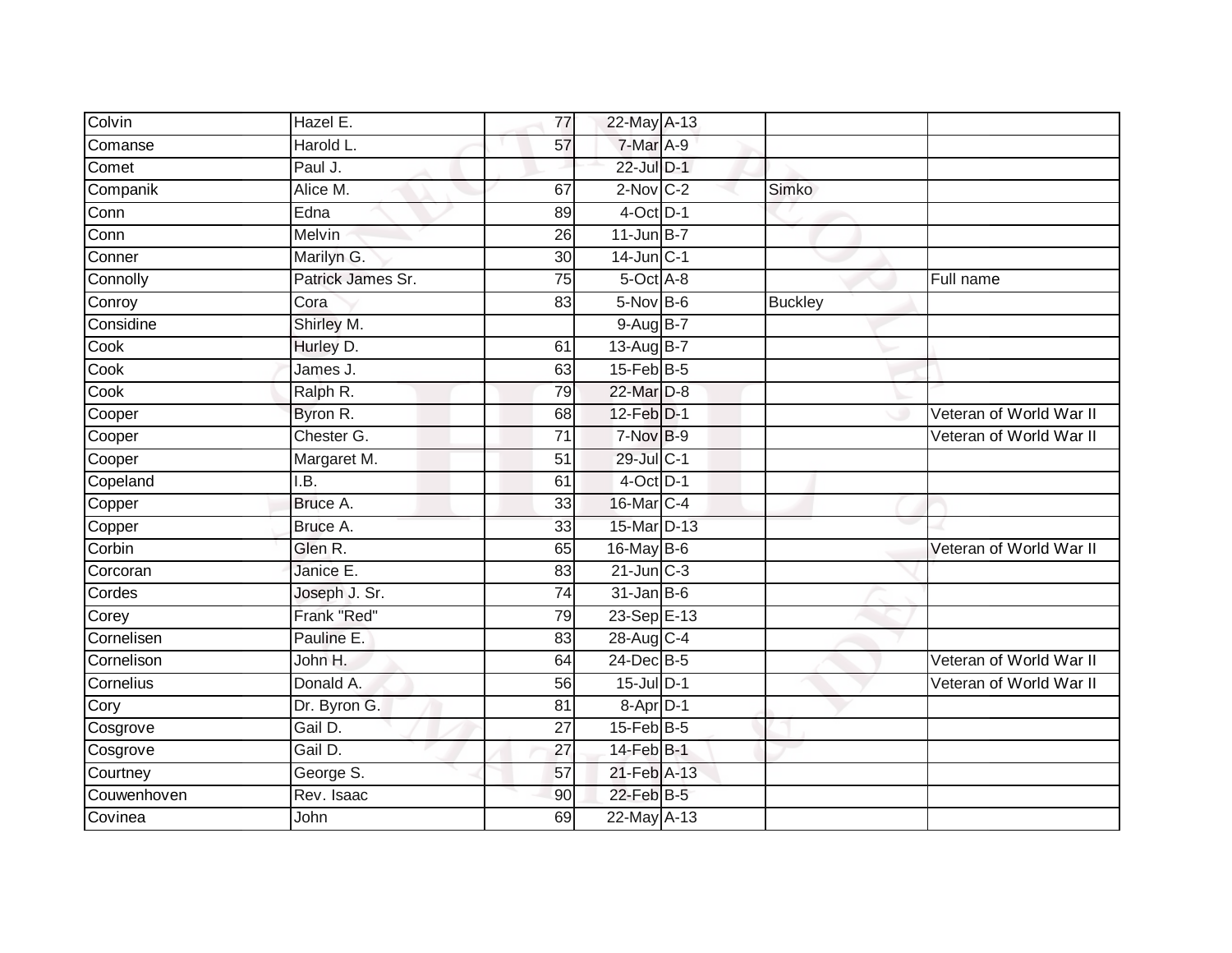| Covington       | Clarence A.        | 94              | 23-Feb B-6               |       |                                   |
|-----------------|--------------------|-----------------|--------------------------|-------|-----------------------------------|
| Cowan           | Wesley N. "Bud"    | 57              | $6$ -Feb $B$ -6          |       | Veteran of World War II           |
| Cowgill         | Gertrude M.        |                 | 15-Jun D-5               | Lynch |                                   |
| Cox             | Edwin F.           | 69              | $1-Nov$ D-1              |       |                                   |
| Cox             | Orville            | $\overline{57}$ | $7-Mar A-9$              |       | Veteran of World War II           |
| Cox             | Russell D.         | 74              | 26-Nov B-6               |       |                                   |
| Coy             | Minnie             | 98              | 26-Apr C-4               |       |                                   |
| Craig           | Arthur J. Sr.      | 78              | 29-Jul C-1               |       |                                   |
| Craig           | Emma               | $\overline{74}$ | $25$ -Jan B-7            |       |                                   |
| Craig           | Floris M.          | 71              | $13$ -Dec $C-2$          |       |                                   |
| Crane           | Cecil M.           | 87              | $5 - Jun$ <sub>C-4</sub> |       | Veteran of World War I            |
| Crapeau         | Ashton "Bud"       | 55              | 18-Oct C-5               |       | Veteran of the Korean<br>conflict |
| Crawford        | Lawrence "Fat Cat" | 46              | $9-AugB-7$               |       |                                   |
| <b>Cremeens</b> | Anna M.            | 36              | 3-Jun E-15               |       |                                   |
| Crim            | Henry R.           | 91              | 13-May D-2               |       |                                   |
| Crisan          | Virgnina J.        | 59              | 17-Oct D-5               |       |                                   |
| Cristof         | Veronica K.        | 74              | 8-Nov C-4                |       |                                   |
| Crnkovich       | Joseph A.          | 87              | 4-May C-2                |       |                                   |
| Cromwell        | Crystal            | 84              | $13$ -Dec $C-2$          |       |                                   |
| Cropp           | Ernest "Ernie"     | 80              | $9-MarB-6$               |       |                                   |
| Crowe           | Lawrence E.        | 58              | $2-Sep$ $D-2$            |       | Veteran of World War II           |
| Crowe           | Richard F.         | 61              | $8$ -May C-5             |       | Veteran of World War II           |
| Crownover       | Vernon R.          | 62              | 26-Feb B-15              |       | Veteran of World War II           |
| Crundwell       | Robert             | 57              | 11-Mar D-1               |       |                                   |
| Cruse           | Stella M.          | 86              | 20-Nov A-10              |       |                                   |
| Crutcher        | Charles L.         | 60              | $6-AugB-6$               |       |                                   |
| Crutcher        | Charles L.         | 60              | $5-Aug$ D-1              |       |                                   |
| Csomor          | John               | 85              | 1-Jan B-2                |       |                                   |
| Cuevas          | Benjamin           | 50              | $7 - Aug$ B-5            |       |                                   |
| Culp            | Clifford E.        | 72              | 19-Apr C-6               |       |                                   |
| Culver          | Marion H.          | 65              | $19$ -Jul C-4            |       |                                   |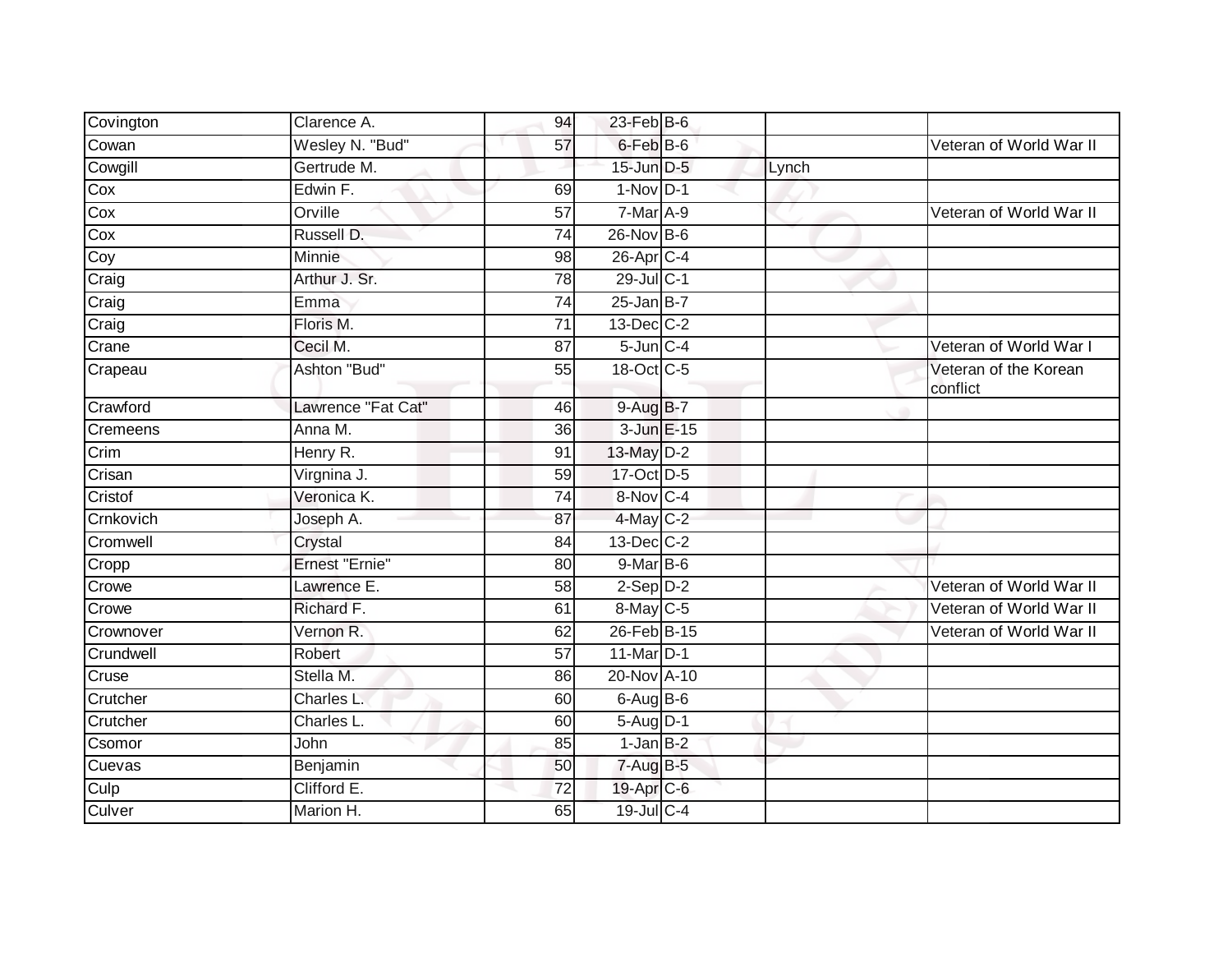| Cummins     | James H.            | 40              | $2$ -Jul $A-9$  |          |                           |
|-------------|---------------------|-----------------|-----------------|----------|---------------------------|
| Cundiff     | Reathel             | 58              | 23-Mar B-6      |          |                           |
| Cundiff     | Reathel             | 58              | 25-Mar B-9      |          |                           |
| Cunningham  | Lenora              | 79              | 28-Oct D-1      |          |                           |
| Cuoco       | Anthony G. "Tony"   | $\overline{58}$ | 17-Jul B-5      |          | Veteran of World War II   |
| Curley      | William J.          | 81              | 26-Oct D-8      |          |                           |
| Curtis      | Paul                | 82              | 24-May C-2      |          |                           |
| Cwalinski   | Anne                | 61              | 25-Mar B-12     | Nakon    |                           |
| Cwiok       | Waleria             | 89              | 9-Aug B-7       |          |                           |
| Cyganek     | <b>Eunice Marie</b> | 65              | 27-Aug C-1      |          | Full name                 |
| Cyrus       | Catherine T.        | 66              | $9$ -Jan $B-7$  |          |                           |
| Czajkowski  | Donald              | 43              | 31-Jul C-4      |          |                           |
| Czarnecki   | Caroline            | 95              | 24-Feb B-7      |          |                           |
| Czarny      | Michal              | 90              | 14-Nov D-7      |          |                           |
| Czechkanski | Joseph S.           | 88              | 27-Jul C-2      |          |                           |
| Czerny      | Maria               | 92              | 2-Mar C-4       |          |                           |
| Cziperle    | Louis J. "Zip"      | 61              | $4$ -Jun $C-1$  |          | Veteran of World War II   |
| Czop        | Anna                | 81              | 20-Dec B-12     |          |                           |
| Da Ville    | Philip B.           | 31              | 30-May D-5      |          |                           |
| Dado        | Frank B.            | 70              | $29$ -Jun $A-8$ |          |                           |
| Dado        | Mary                | $\overline{72}$ | 25-Mar B-12     | Veslocki |                           |
| Dado        | Steve J. Sr.        | 66              | $23$ -Jul B-6   |          |                           |
| Daerr       | Alva Victoria       | 79              | $4-Nov$ E-2     |          | Full name                 |
| Daerr       | <b>Betty</b>        | 68              | $28$ -Jun $D-8$ |          |                           |
| Dagley      | Helen J.            |                 | $7-May$ B-6     | Klimczak |                           |
| Dahlberg    | Jean                | 71              | $4$ -Mar $D-1$  |          |                           |
| Dahlsten    | Robert              | 82              | 24-May C-2      |          |                           |
| Daisy       | John A.             |                 | 9-May A-11      |          | Veteran of World War II   |
| Daisy       | John A.             |                 | 11-May C-1      |          |                           |
| Dal Santo   | William T.          | 63              | 12-Jan A-11     |          | Veteran of World War II   |
| Dan         | Virgil P.           | 55              | 20-Mar A-13     |          | Veteran of the Korean war |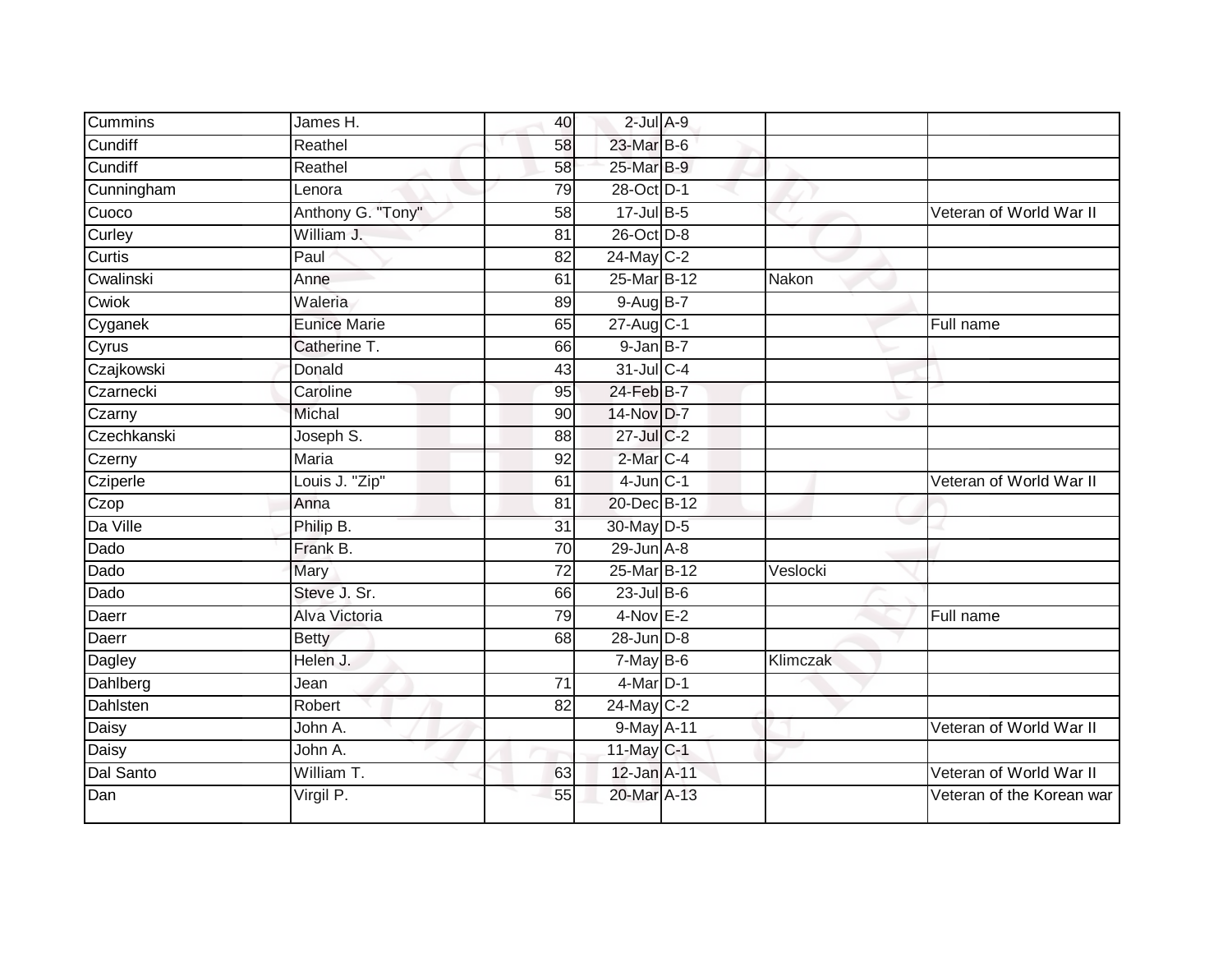| <b>Daniels</b> | <b>Bernice</b>        | 69              | 22-Jan E-14          |  |                         |
|----------------|-----------------------|-----------------|----------------------|--|-------------------------|
| Danko          | Andrew                | 92              | 6-Mar <sub>B-4</sub> |  |                         |
| Danko          | John S.               | 67              | 16-Sep F-7           |  | Veteran of World War II |
| Dant           | Bessie V.             | 80              | 26-Feb B-15          |  |                         |
| Dargan         | Nicholas              | 68              | $31$ -Jan B-6        |  |                         |
| Dargan         | <b>Nicholas</b>       | 68              | $30 - Jan$ $B-6$     |  |                         |
| Darragh        | Mabel                 |                 | $23$ -Feb $ B-6 $    |  |                         |
| Daugherty      | Susie R.              | 80              | $12-Sep$ D-4         |  |                         |
| Daum           | Rita J.               | 60              | 28-Nov C-10          |  |                         |
| <b>Davalos</b> | Guadalupe H.          | 89              | 12-Jan A-11          |  |                         |
| David          | Marjorie O.           | 67              | $22$ -Jun $C-1$      |  |                         |
| Davidson       | Alice E.              | 87              | $4$ -Jan $C-2$       |  |                         |
| Davis          | Ann                   | 76              | 26-Mar C-3           |  |                         |
| <b>Davis</b>   | Irene                 | 74              | $2-AprB-6$           |  |                         |
| <b>Davis</b>   | Ray                   | 79              | 6-May D-1            |  |                         |
| <b>Dawkins</b> | Robert W.             | 33              | $2$ -May $D-1$       |  | Veteran of the US Navy  |
| Dawney         | Winifred              | 83              | 26-Dec C-8           |  |                         |
| Day            | Mary Tapper           | 47              | 20-Jun C-8           |  | Full name               |
| De Alva        | Georgina H.           | 70              | 30-May D-5           |  |                         |
| De Boer        | Cornelius             | 77              | 17-Sep B-5           |  |                         |
| De Haas        | Mary                  | 85              | $29$ -Jun $A-8$      |  |                         |
| De Janovich    | <b>Mike</b>           | 80              | $13$ -Jul C-1        |  |                         |
| De Jong        | Jacob                 | $\overline{73}$ | 31-Aug C-1           |  |                         |
| De Lisle       | Harry E.              | 62              | 25-Apr D-1           |  |                         |
| De Lor         | Richard A.            | 62              | $19$ -Dec $F-1$      |  |                         |
| De Pirro       | <b>Vincent Thomas</b> | 23              | $14$ -Jun $C-1$      |  |                         |
| De Priest      | <b>Elvis Frank</b>    | 62              | 24-Aug A-13          |  | Veteran of World War II |
| De Rolf        | Raymond "Blackie"     | 58              | 30-Dec D-2           |  |                         |
| De Soto        | Louise                | 64              | 5-Nov B-6            |  |                         |
| De St. Aubin   | Emile                 | 92              | 18-Nov F-5           |  |                         |
| De Vries       | <b>Mildred Hussey</b> | 60              | 7-Jun A-15           |  |                         |
| De Vries       | Patrick L.            | $\overline{12}$ | 29-Aug D-2           |  |                         |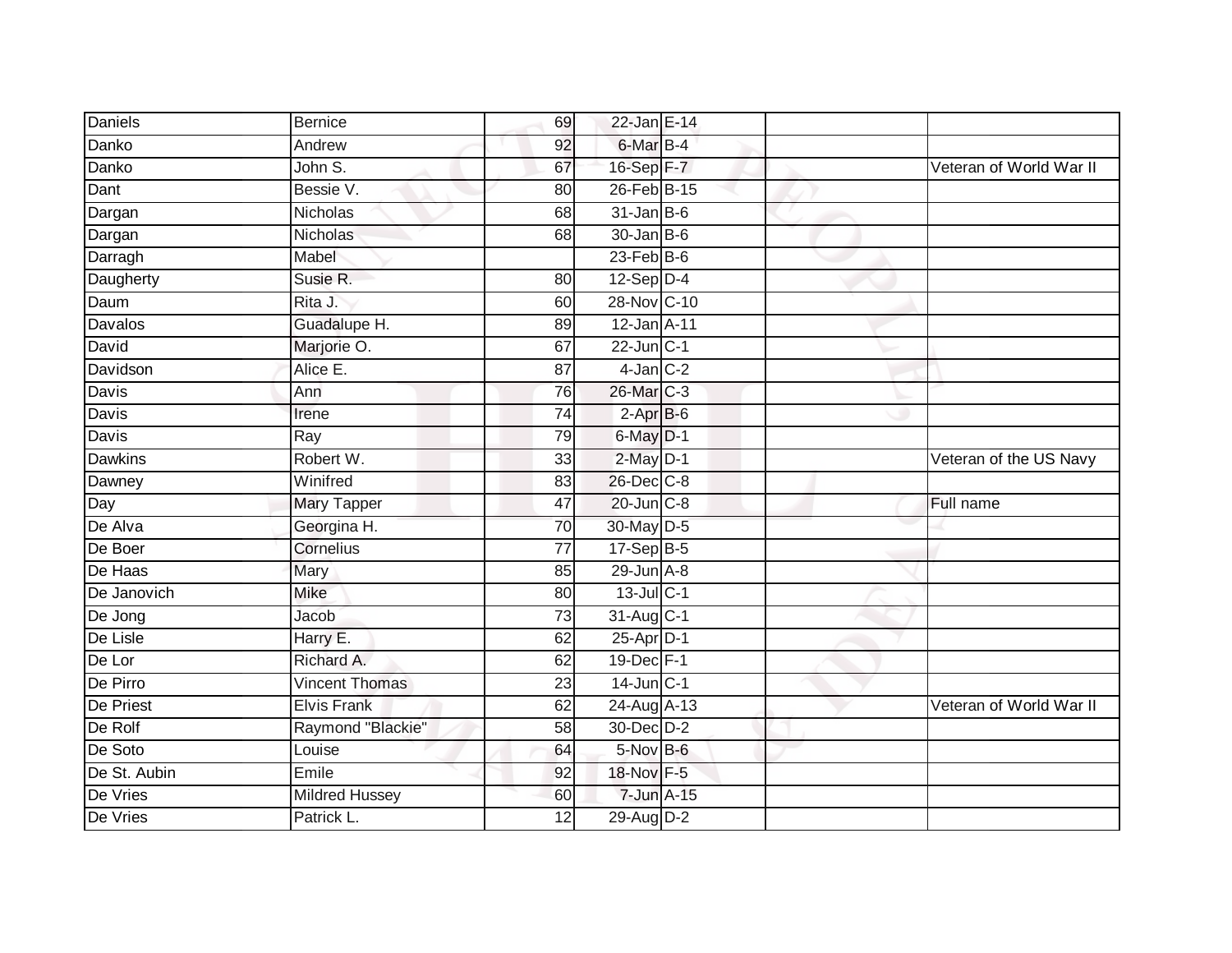| De Witt       | Martin J.                     | 64              | 20-Mar A-13       |          |           |
|---------------|-------------------------------|-----------------|-------------------|----------|-----------|
| De Young      | Christine C.                  | 42              | 30-Oct A-13       |          |           |
| De Young      | Cornelia Cora                 | 83              | 22-Oct B-6        |          | Full name |
| De Young      | Dr. Henry D.                  | 62              | 15-Nov B-8        |          |           |
| De Young      | Edythe                        | $\overline{72}$ | $26$ -Apr $C-4$   | Hoekstra |           |
| De Young      | Grace                         | 75              | 18-Dec B-6        |          |           |
| De Young      | John                          | 74              | $2$ -May $D-1$    |          |           |
| Deakin        | Joseph F. Jr.                 | 71              | 15-Mar D-13       |          |           |
| Deavers       | Hazel V.                      | 71              | $11$ -Jun $B - 7$ |          |           |
| Dedelow       | Minnie Louise                 | 80              | $6$ -Jun $C-4$    |          |           |
| Deere         | Perna M.                      | 89              | 22-Aug D-1        | Cochran  |           |
| Deistler      | Ernest A.                     | 71              | $30 - Dec$ $D-2$  |          |           |
| Delaney       | George J.                     | 78              | 14-May A-13       |          |           |
| Delgado       | Neliton N.                    | 39              | 17-Jul B-5        |          |           |
| Dell          | Florence                      | 81              | $4$ -Jul $C-1$    |          |           |
| Della Rocco   | Katie                         | 89              | 20-Dec B-12       | Labno    |           |
| Dellahan      | Ann                           | 77              | $22$ -Apr $D-1$   |          |           |
| <b>Demars</b> | Edward W. Sr.                 |                 | $4$ -Mar $D-1$    |          |           |
| Demerling     | Walter C.                     | $\overline{77}$ | 30-May D-5        |          |           |
| Deming        | Darlene Michelle "Dee<br>Dee" | 16              | 1-Mar C-7         |          |           |
| Demkiw        | Eugene Ewhen                  | 62              | $5-Nov$ B-6       |          | Full name |
| Demkiw        | Olga Olha                     | 62              | $5-Nov$ B-6       |          | Full name |
| Demko         | Katherine A.                  | 67              | $2$ -Feb $D-2$    | Jager    |           |
| Demkovich     | Mary C.                       | 79              | 10-Oct C-4        |          |           |
| Denbow        | James E.                      | 42              | 13-Mar B-6        |          |           |
| Dennis        | Zelma                         | 64              | 29-Apr E-11       | Hart     |           |
| Denny         | William "Al"                  | 74              | $31$ -Jan B-6     |          |           |
| Depa          | Andrew J.                     | 73              | $30$ -Jan B-6     |          |           |
| Depa          | Andrew J.                     | 73              | 29-Jan D-1        |          |           |
| DePaoli       | Emil                          | 72              | 30-Jan B-6        |          |           |
| Depta         | Edward B.                     | 70              | $7-Mar$ A-9       |          |           |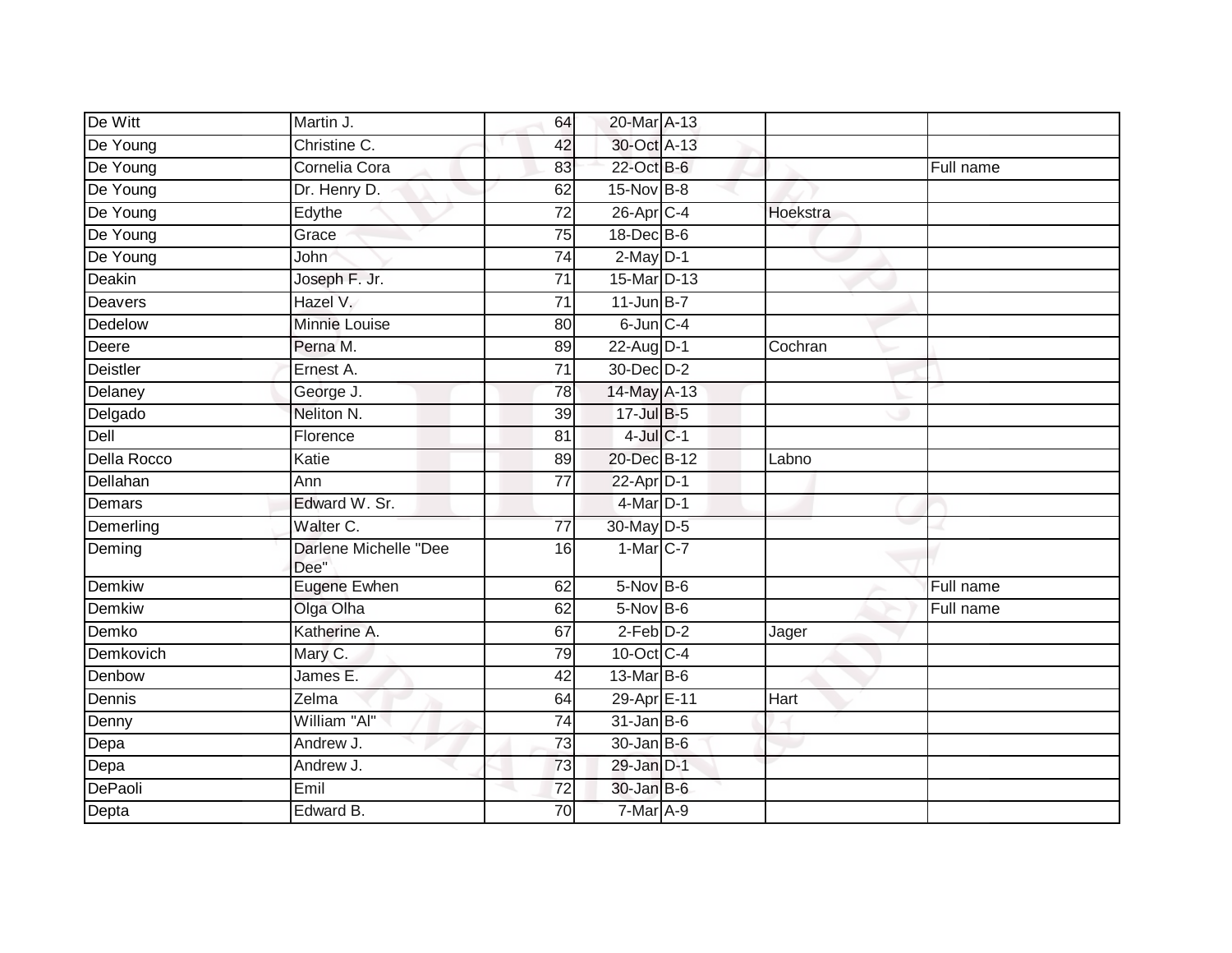| Derbis           | Susanna M.                  | 87 Feburary 2 D-2      |            |      |                                    |
|------------------|-----------------------------|------------------------|------------|------|------------------------------------|
| Detterline       | Elizabeth<br>91             | 25-Nov D-12            |            |      |                                    |
| Devashir         | Rev. Abraham                | 84                     | 7-Jun A-15 |      |                                    |
| Devine           | <b>Alphild Constance</b>    | $16$ -Jan B-7<br>75    |            |      | Full name                          |
| Dewell           | Charles E.                  | 73<br>$14-Sep$ C-1     |            |      |                                    |
| Dewes            | Arthur J.<br>67             | 26-Apr C-4             |            |      |                                    |
| Diederich        | Katherine<br>83             | 22-Mar D-8             |            |      |                                    |
| Diehl            | Norma Katherine             | 9-Dec B-12<br>63       |            |      |                                    |
| Diekelmann       | 64<br>Charlene B.           | $1-Nov$ D-1            |            |      |                                    |
| <b>Diettrich</b> | Judy A.                     | $2$ -May $D-1$<br>46   |            |      |                                    |
| Dietzen          | William A.                  | $20$ -Feb $B$ -6<br>75 |            |      |                                    |
| Dietzen          | William A.                  | 19-Feb E-15<br>75      |            |      |                                    |
| <b>Dijak</b>     | <b>Stanley</b>              | 15-Mar D-13<br>96      |            |      |                                    |
| Dijak            | <b>Stanley</b>              | 16-Mar C-4<br>96       |            |      |                                    |
| Dilling          | Eileen L.                   | 20-Nov A-10<br>60      |            |      |                                    |
| <b>Dillner</b>   | 72<br><b>Charles George</b> | 3-Oct D-3              |            |      |                                    |
| <b>Dillon</b>    | Clair N.                    | 28-Oct D-1<br>74       |            |      | Veteran of World War II            |
| <b>Dilts</b>     | Lottie J.<br>77             | 29-Apr E-11            |            |      |                                    |
| <b>Dines</b>     | Elmo<br>77                  | 16-Jul B-5             |            |      |                                    |
| Dinnocenzo       | <b>Mary Colette</b>         | $2$ -Aug C-1<br>53     |            |      | Full name                          |
| Dismang          | Harold E.                   | 15-May B-5<br>66       |            |      |                                    |
| Dix              | Kaiser<br>69                | 16-Oct B-4             |            |      |                                    |
| Dixon            | <b>Edward Thomas</b>        | 16-Mar C-4<br>59       |            |      | Full name                          |
| <b>Dmitruck</b>  | Michael<br>64               | $4$ -Dec $B$ -6        |            |      | Veteran of World War II            |
| Doan             | Adaline D.                  | $23$ -Jan B-6<br>60    |            |      |                                    |
| Doan             | Adaline D.                  | 24-Jan A-11<br>60      |            |      |                                    |
| Dobda            | Lola Mae                    | 25-Sep B-10<br>55      |            | Fisk |                                    |
| Dodd             | Donald R.                   | $10-Sep$ B-5<br>40     |            |      | Veteran of the Vietnam<br>conflict |
| Dodson           | Brooks W.                   | 16-Nov C-8<br>74       |            |      |                                    |
| Dolinski         | Frank                       | 26-Feb A-8<br>83       |            |      |                                    |
| Dolk             | 57<br>Charles R.            | $10$ -Jun $D-1$        |            |      |                                    |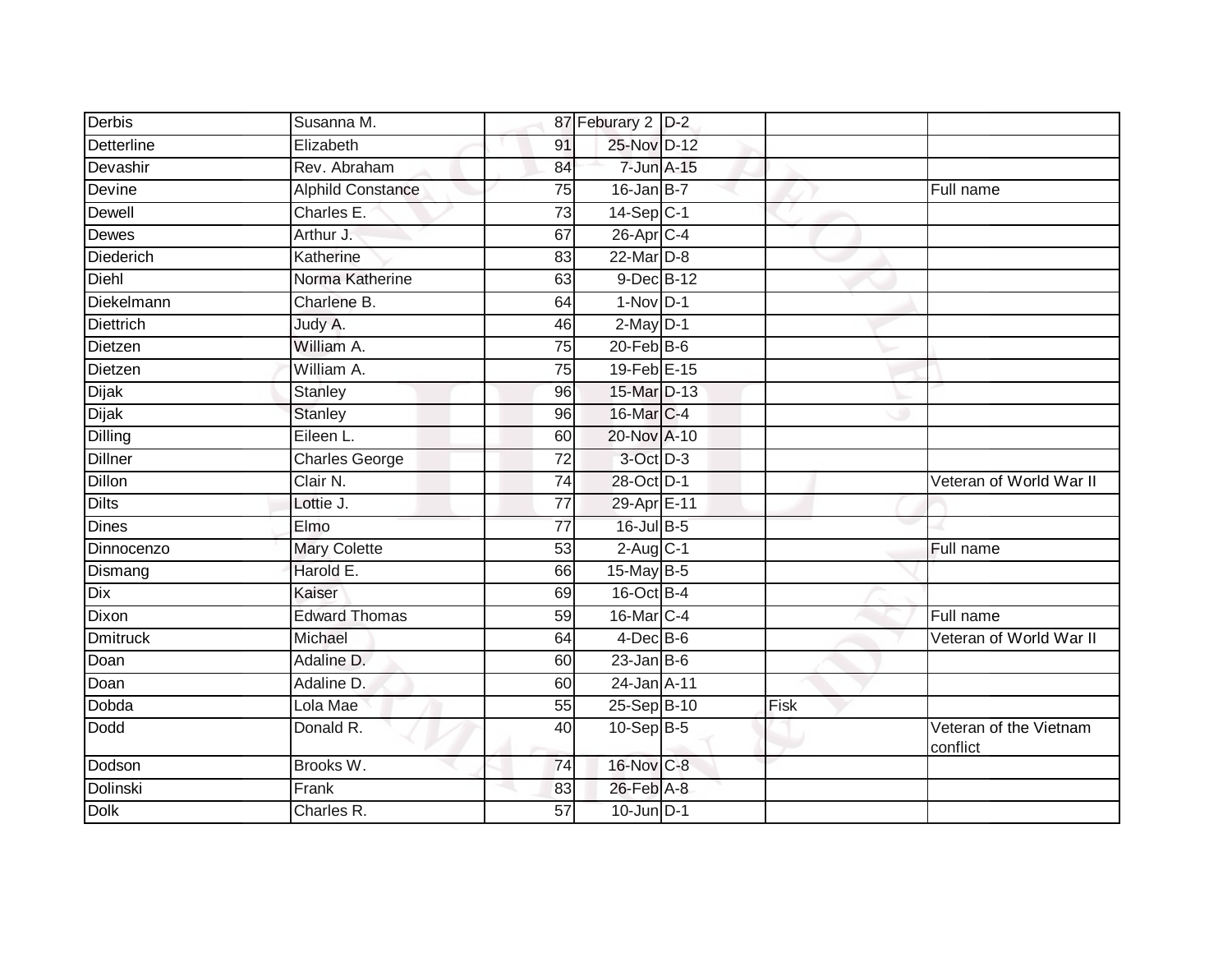| Dollaske        | Mildred             | 83              | $9 - Apr$ B-6                |            |           |
|-----------------|---------------------|-----------------|------------------------------|------------|-----------|
| Dombrowski      | Agnes               | 90              | $17 - Jan$ $B-6$             |            |           |
| Domke           | Norman A.           | $\overline{74}$ | 21-Nov D-1                   |            |           |
| Domke           | Robert              | 82              | $27$ -Mar $\overline{A}$ -11 |            |           |
| Donaldson       | <b>Alice</b>        | $\overline{87}$ | $23$ -Jul B-6                | Fitzgerald |           |
| Doncihy         | Virgnia             |                 | $4$ -May C-2                 | Gettler    |           |
| Donnersberger   | Fred G.             | 54              | 30-Dec D-2                   |            |           |
| Donnowitz       | George              | 60              | $10$ -Jun $D-1$              |            |           |
| Dorsey          | Harriet E.          | 86              | 7-Jun A-15                   |            |           |
| <b>Douthett</b> | Howard H. "Tootsie" | $\overline{78}$ | 18-Sep B-5                   |            |           |
| Dowling         | Robert M.           | 48              | $6$ -Dec $D-1$               |            |           |
| Doyle           | Sara M.             | $\overline{75}$ | 24-Dec B-5                   |            |           |
| <b>Drake</b>    | Curtis O'Connor Jr. | 65              | 8-Nov C-4                    |            |           |
| Dreesen         | Hazel               |                 | 12-Aug B-14                  | Krill      |           |
| Dremonas        | Christine           | 95              | $9-SepE-1$                   |            |           |
| Drewenski       | <b>Stella</b>       |                 | 27-Sep D-5                   |            |           |
| <b>Drezynek</b> | Anna B.             | $\overline{83}$ | $3$ -Dec $B-7$               |            |           |
| <b>Drobac</b>   | George              |                 | $2$ -Feb $D-2$               |            |           |
| <b>Drosos</b>   | Lucy                | 85              | 10-Apr A-13                  |            |           |
| <b>Drozd</b>    | John                | 61              | $21$ -May C-1                |            |           |
| Du Frain        | Margaret T.         |                 | $2$ -Mar $C-4$               |            |           |
| <b>Dubeck</b>   | Joseph Richard      | 62              | $8$ -Jul $D-2$               |            | Full name |
| <b>Dubs</b>     | <b>Nettie</b>       | 87              | $2$ -Oct B-4                 |            |           |
| Duddlesten      | Muriel M.           | 79              | 16-Oct B-4                   |            |           |
| <b>Dudek</b>    | Carl                | $\overline{75}$ | $9-AprB-6$                   |            |           |
| <b>Dudek</b>    | Juanita J.          | 46              | $6$ -Jun $C - 4$             |            |           |
| <b>Dudley</b>   | Elsie               | $\overline{71}$ | $29$ -Oct B-6                |            |           |
| Dujan           | Jeanette C.         | 49              | 31-Dec B-8                   | Kucinski   |           |
| Dujmovic        | <b>Beatrice</b>     | 64              | 22-Jun C-1                   |            |           |
| <b>Dulios</b>   | Nick G.             | 52              | 21-Mar B-8                   |            |           |
| Dumbsky         | Betty L.            | 54              | 18-Oct C-5                   |            |           |
| Duncan          | Grace C.            | 69              | 13-Apr C-4                   |            |           |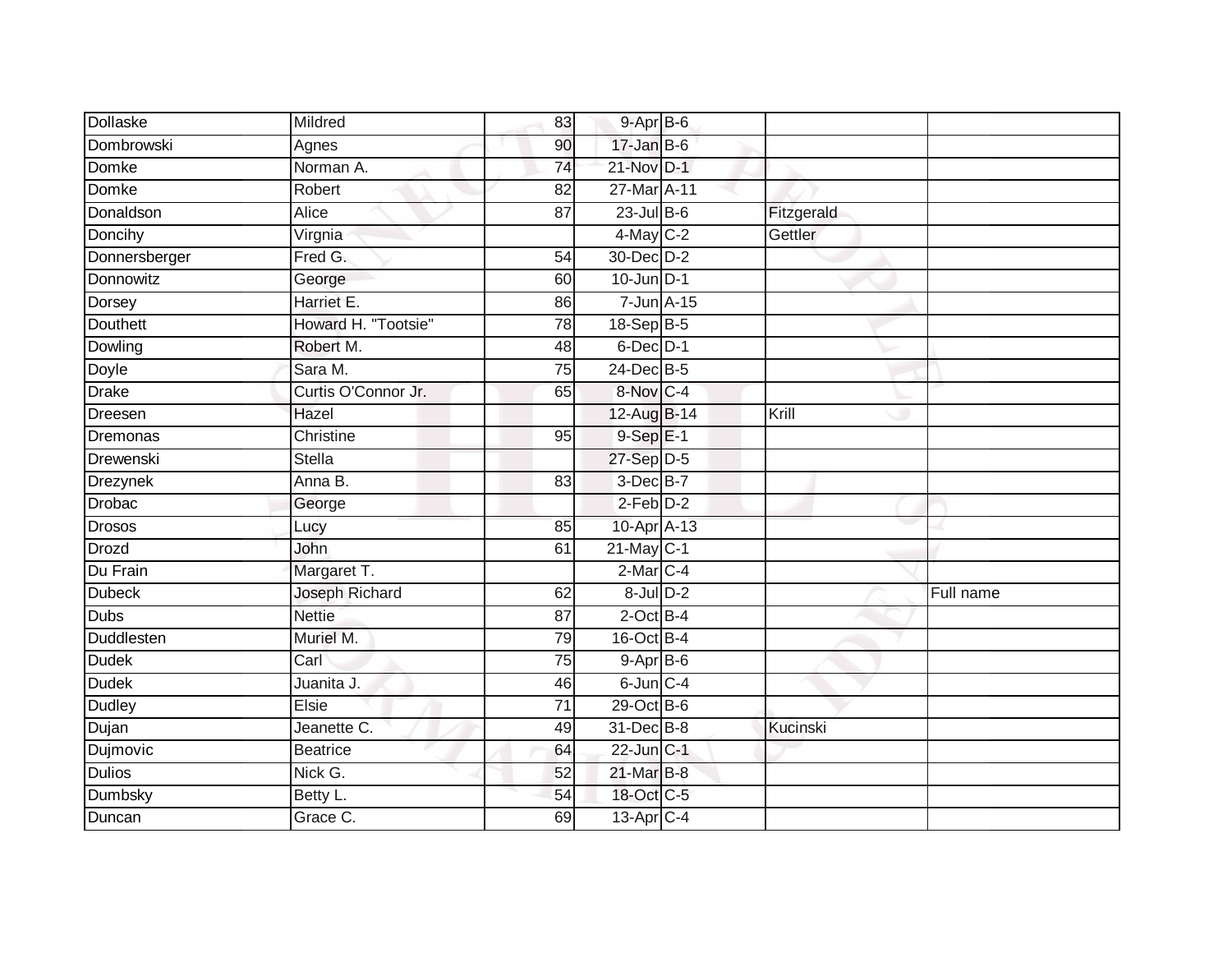| Duracz        | Mary                  | 92              | 22-Apr D-1                   |           |                         |
|---------------|-----------------------|-----------------|------------------------------|-----------|-------------------------|
| <b>Durkin</b> | Anna                  | 89              | 30-Mar C-4                   | Schneider |                         |
| <b>Duskin</b> | <b>Esther Paul</b>    | 90              | 14-Sep C-1                   |           | Full name               |
| Dusseau       | Llewelyn J.           | 67              | 25-Nov D-12                  |           |                         |
| Dust          | Isidor                | $\overline{70}$ | 18-Mar B-4                   |           |                         |
| Dutczak       | Olena                 | 86              | $1-Aug$ D-1                  |           |                         |
| Dvorscak      | Edward M.             | $\overline{70}$ | 6-Nov C-5                    |           | Veteran of World War II |
| Dvorscak      | George J.             | 75              | $1-Feb$ $D-5$                |           |                         |
| Dybala        | Eugene "Geno"         | 66              | $7$ -Dec $C$ -4              |           | Veteran of World War II |
| <b>Dydek</b>  | Joseph F.             | 87              | 30-Mar C-4                   |           |                         |
| Dye           | <b>Betty Carol</b>    | 47              | 30-Oct A-13                  |           | Full name               |
| Dykstra       | Cornelius "Correy"    | 66              | $8-$ Apr $D-1$               |           |                         |
| Dyslin        | Dorothy               |                 | $13$ -Jun $D-2$              |           |                         |
| Earl          | George G. Sr.         | 70              | $5 - Jan$ $C-2$              |           |                         |
| Earl          | Shirley V.            | 41              | 26-Jan B-7                   |           |                         |
| East          | Ivan "Happy"          | 79              | 6-Jun C-4                    |           |                         |
| Easter        | Russell F.            | $\overline{82}$ | $21$ -Feb $\overline{A}$ -13 |           |                         |
| Eaton         | George E. "Unkie"     | 80              | 3-Jun E-15                   |           |                         |
| Ebert         | Edna H.               | 76              | 16-Feb D-5                   |           |                         |
| Echterling    | Elizabeth L.          | 89              | $9$ -Dec $E-1$               |           |                         |
| Eckard        | Daniel L.             | 66              | 19-Apr C-6                   |           | Veteran of World War II |
| Edington      | Carolyn J.            | 37              | 9-Dec B-12                   |           |                         |
| Edkelaert     | John J.               | 75              | $19$ -Jun $B - 7$            |           |                         |
| Edwards       | Dora                  | 88              | $5$ -Jul $D-8$               |           |                         |
| Edwards       | J.C.                  | 61              | 16-Aug $B-8$                 |           | Veteran of World War II |
| Edwards       | <b>Nadine Mildred</b> |                 | $20$ -Feb $B$ -6             |           |                         |
| Eenigenburg   | Faye                  | $\overline{38}$ | $7-SepC-3$                   |           |                         |
| Effinger      | William J.            | 64              | $9-$ Sep $E-1$               |           | Veteran of World War II |
| Eggebrecht    | Cleo                  | 78              | 29-May B-4                   |           |                         |
| Eggers        | Raymond F.            | 81              | 9-Dec E-1                    |           |                         |
| Eggers        | Raymond F.            | 81              | 10-Dec B-8                   |           |                         |
| Ehlert        | Arthur H.             | 60              | 23-Mar B-6                   |           |                         |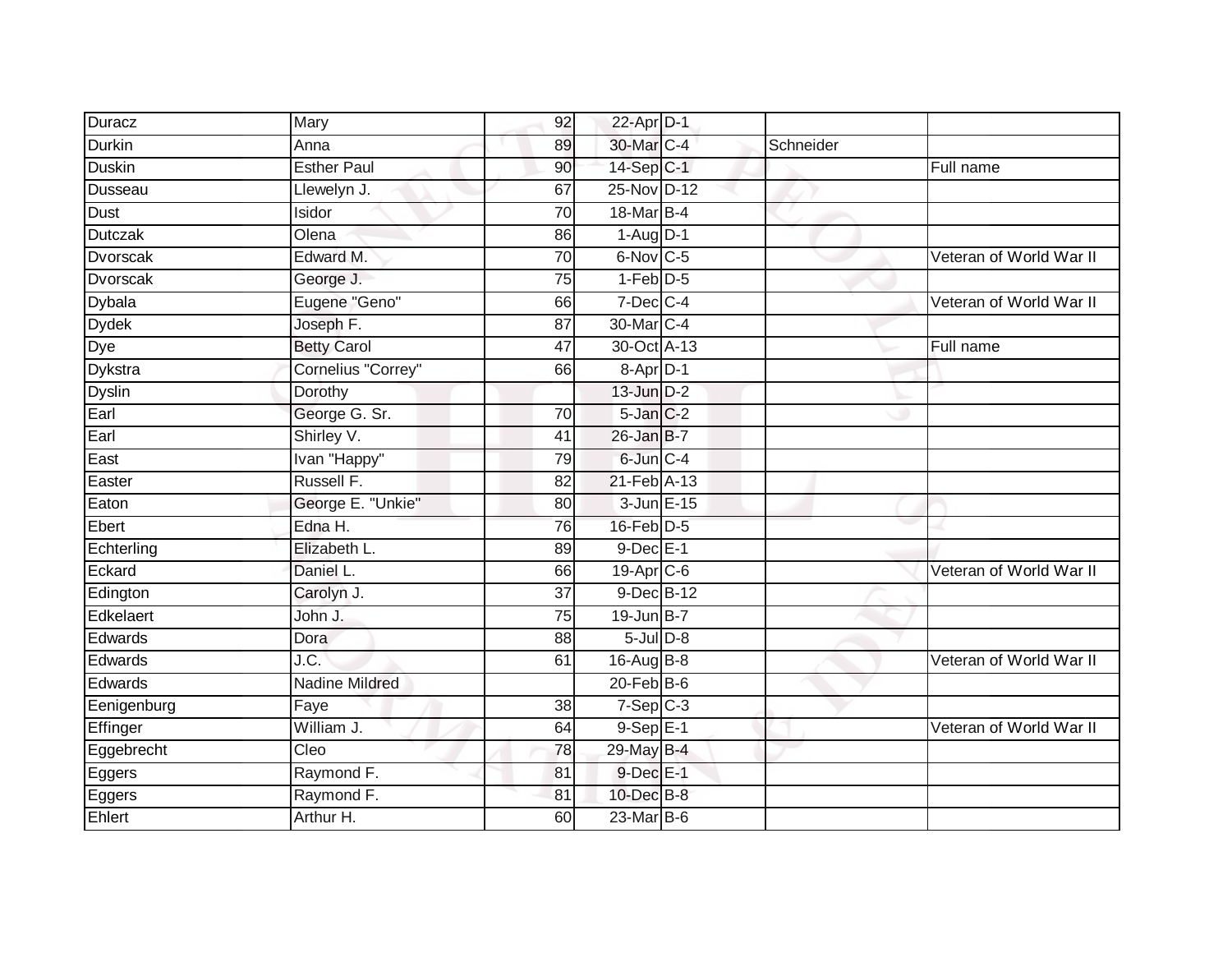| Ehrenzeller   | Olivia F.          |                 | $22$ -Jun $C-1$ |  |                         |
|---------------|--------------------|-----------------|-----------------|--|-------------------------|
| Eichelberger  | Lona B.            | 88              | 14-Jun C-1      |  |                         |
| Elder         | Mabelle            | 86              | $27$ -Jan $C-4$ |  |                         |
| Eldrenkamp    | Wesley             | $\overline{72}$ | 13-Apr C-4      |  |                         |
| <b>Elkins</b> | Leona L.           | 56              | 27-Feb A-11     |  |                         |
| <b>Elkins</b> | Robert W.          | 59              | $11-Nov$ D-1    |  | Veteran of World War II |
| Elliott       | Elizabeth S.       | 61              | 29-May B-4      |  |                         |
| <b>Ellis</b>  | William E.         | 76              | 18-Apr D-1      |  |                         |
| Emerson       | Ellen E.           | 61              | 26-Mar C-3      |  |                         |
| Emerson       | Ellen E.           | 61              | 25-Mar B-11     |  |                         |
| Endres        | Joseph M.          | 87              | 3-Jun E-15      |  |                         |
| Engel         | Herman P.          | 71              | $14$ -Jun $C-1$ |  |                         |
| Engel         | Mary A.            | 65              | 19-Apr C-6      |  |                         |
| England       | <b>Richard Lee</b> | 2 days          | 16-Aug B-8      |  | Full name               |
| Engle         | Patricia Jean      | 55              | 14-Mar B-2      |  |                         |
| Engquist      | Elmer D.           | 83              | $12$ -Feb $D-1$ |  |                         |
| Enloe         | Ethel E.           | $\overline{81}$ | 20-Apr B-5      |  |                         |
| Enloe         | Leonard D.         | 78              | $31$ -Jan B-6   |  |                         |
| Ennis         | Samuel C.          | 86              | 23-Sep E-13     |  | Veteran of World War I  |
| Enocksen      | Elizabeth          | 85              | 19-Dec F-1      |  |                         |
| Enright       | Anna H.            | 84              | $5$ -Jan $C-2$  |  |                         |
| Enslen        | Carol N.           | 79              | 29-Jul C-1      |  |                         |
| Enslen        | Carol N.           | 79              | 30-Jul B-6      |  |                         |
| Erchinger     | Christian          | 89              | 29-Jul C-1      |  |                         |
| Erchinger     | Marie              | 85              | 26-Dec C-8      |  |                         |
| Erickson      | Carl E.            | 76              | $7-Oct$ $D-2$   |  |                         |
| Erler         | John R. Sr.        | 79              | 8-Jun C-1       |  |                         |
| Eskoff        | Frank              | 77              | 31-Jul C-4      |  |                         |
| Essary        | Rick T.            | 26              | 16-Feb D-5      |  |                         |
| Etling        | Walter             | 80              | 22-Jan E-14     |  |                         |
| Etter         | Mary Jeanine       | 51              | 29-Oct B-6      |  | Full name               |
| Evans         | Carl R.            | 43              | 21-Oct C-1      |  |                         |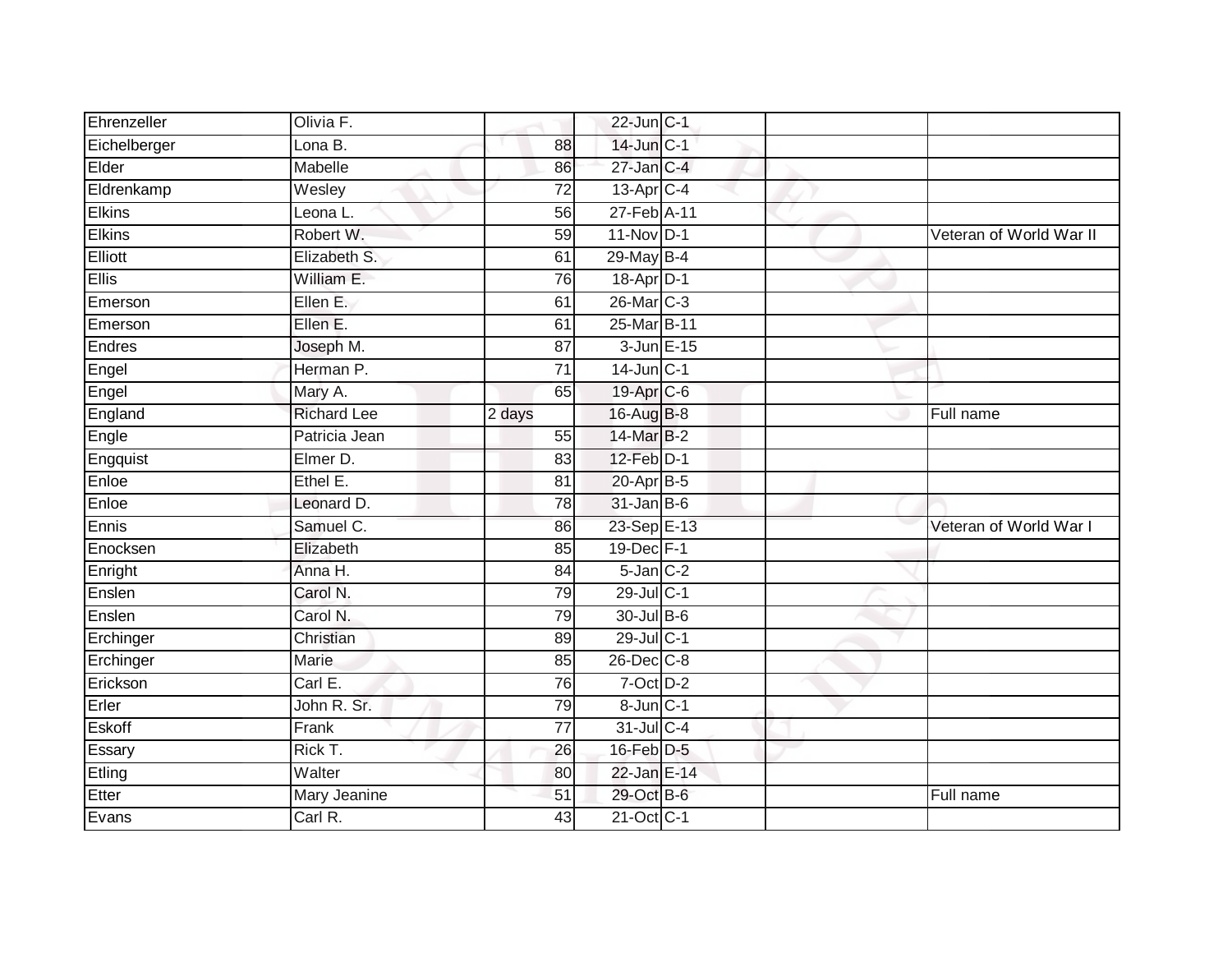| Evens       | George           | 88              | 14-Dec C-3      |          |                               |
|-------------|------------------|-----------------|-----------------|----------|-------------------------------|
| Everly      | Maxine N.        | 67              | 6-Apr D-1       |          |                               |
| Evgeris     | Alexander        | 67              | 12-Jun B-6      |          |                               |
| Ewing       | Kae              | 83              | $27$ -Jan C-4   | Oberlin  |                               |
| Excell      | John S.          | 61              | $21$ -Mar $B-8$ |          |                               |
| Fabiszewski | <b>Henry</b>     | 57              | 20-Sep A-12     |          |                               |
| Fahey       | Evelyn A.        | 69              | $1-Nov$ D-1     |          |                               |
| Faler       | Dorothy J.       | 69              | 29-Nov D-10     |          |                               |
| Falkenthal  | Raymond L.       | 58              | $14$ -Feb $B-1$ |          |                               |
| Fandrei     | Etta M.          | 83              | $23$ -Jul B-6   |          |                               |
| Farina      | Alex             | 87              | 23-Dec D-1      |          |                               |
| Farkas      | Bernice K.       | 68              | $6$ -May $D-1$  |          |                               |
| Farkas      | John J.          | 63              | 6-Feb B-6       |          | Veteran of World War II       |
| Farmer      | Lloyd W.         | 67              | $10$ -Jan B-6   |          |                               |
| Fase        | Theresa          | 79              | $31$ -Jan B-6   |          |                               |
| Fastabend   | Deloris          | 65              | $16$ -Jan B-7   |          |                               |
| Faught      | Evelyn           | 78              | 28-Sep B-6      | Hohimer  |                               |
| Fazekas     | Frank E. jr.     | 55              | $11$ -Jan $D-2$ |          |                               |
| Feeney      | Thomas J. Sr.    | 77              | 23-Sep E-13     |          |                               |
| Feiertag    | Edgar F.         | 70              | 12-Dec C-8      |          |                               |
| Feiertag    | Edgar F.         | $\overline{70}$ | 11-Dec B-9      |          |                               |
| Fein        | Dr. Louis J.     | 88              | $13$ -Jan $D-1$ |          |                               |
| Feinburg    | Louis F.         | 81              | 19-Jul C-4      |          | Veteran of World War II       |
| Felder      | Mathew J. "Matt" | 90              | $9$ -Jan $B-7$  |          |                               |
| Feldman     | Hyman            | 73              | 26-Apr C-4      |          |                               |
| Feller      | <b>Gene Paul</b> | 41              | 11-Mar D-1      |          | Veteran of the Vietnam<br>war |
| Fellers     | Ela              | 82              | 22-May A-13     | Shew     |                               |
| Feria       | Benny F.         |                 | $12$ -Jun B-6   |          |                               |
| Feria       | Benny F.         |                 | 11-Jun B-7      |          |                               |
| Feribach    | Sister M. Rose   |                 | 13-Jul C-1      | Amandine |                               |
| Fernandez   | Eusebio          | 85              | 24-Jul C-5      |          |                               |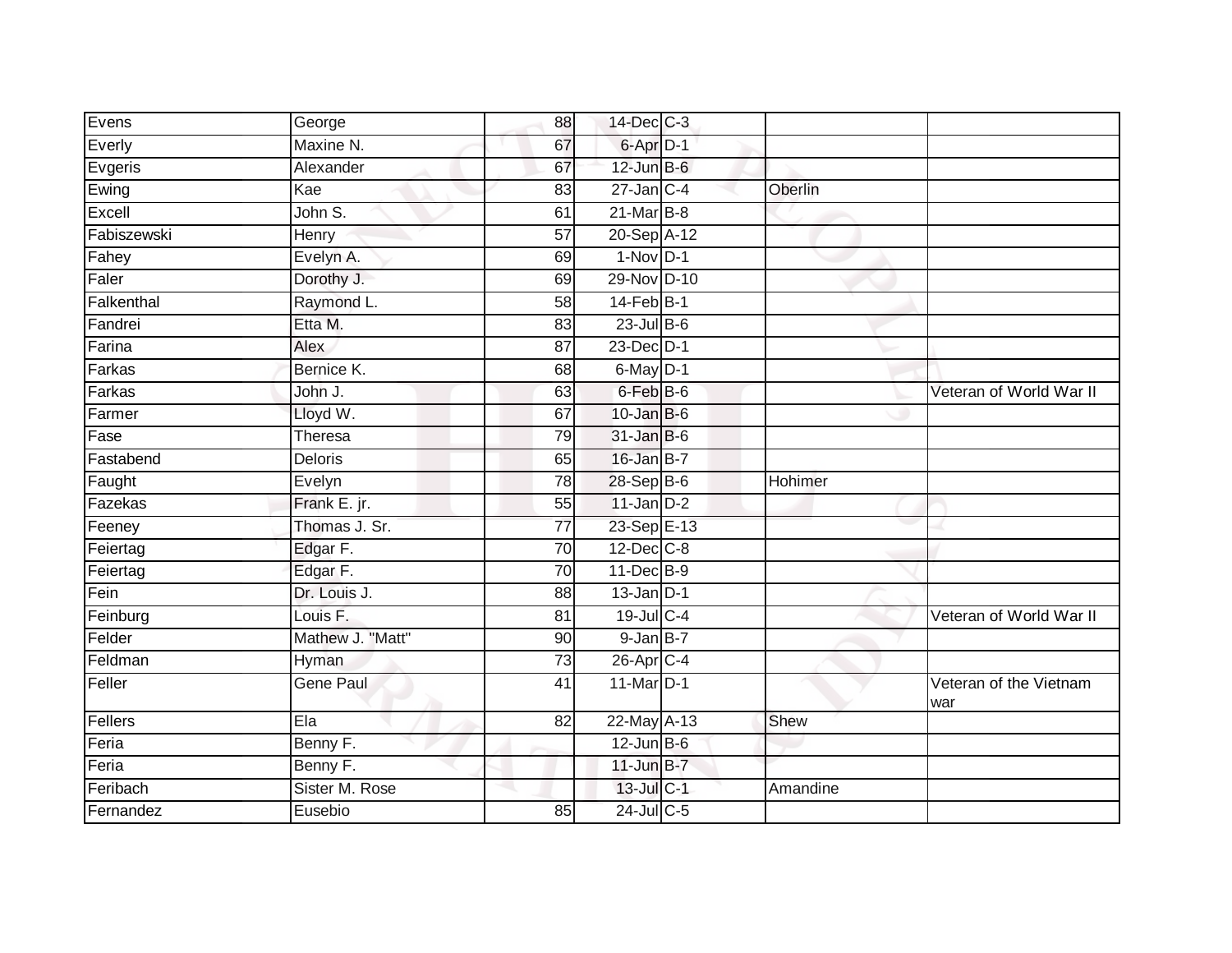| Ferrini      | Catherine A.          | 83              | $23$ -Jul B-6   |            |                         |
|--------------|-----------------------|-----------------|-----------------|------------|-------------------------|
| Ferris       | Edna J.               | 78              | 30-Jul B-6      |            |                         |
| Ferro        | Angela                | $\overline{71}$ | 7-Oct D-2       |            |                         |
| Fertal       | Michael "Mike"        | 86              | 10-Sep B-5      |            |                         |
| Fetsch       | Alphonse M.           | $\overline{81}$ | $1-Nov$ D-1     |            |                         |
| Fetsch       | Joseph B.             | 85              | 18-Jun B-7      |            |                         |
| Fiegle       | Elizabeth J. 'Betty"  | 65              | $6$ -May $D-1$  |            |                         |
| Field        | Elanor J.             | 64              | $28$ -Jun $D-8$ |            |                         |
| Fielder      | Jean Marie            | 53              | 25-Mar B-9      | Weis       | Full name               |
| Fielding     | Jane                  | 45              | $1-May$ B-5     |            |                         |
| Fieldon      | Vera                  | 75              | $9-AugB-7$      |            |                         |
| Fields       | Harold W. Finkelstein | 67              | $14$ -Dec $C-3$ |            | Veteran of World War II |
| Figuly       | Susie                 | 87              | 22-Aug D-1      | Katzvinsky |                         |
| Fingar       | Joann                 | 20              | 3-Jan A-11      |            |                         |
| Finn         | Donald                | 63              | 8-Apr D-1       |            | Veteran of World War II |
| Firczak      | Verona                |                 | 24-Apr A-13     |            |                         |
| Fischer      | Maxine R.             | $\overline{51}$ | 26-Apr C-4      |            |                         |
| Fisher       | Caroline C.           | 65              | 13-Dec C-2      |            |                         |
| Fisher       | Caroline C.           | 65              | 12-Dec C-8      |            |                         |
| Fisher       | Erma May              | 81              | 3-Jan A-11      |            | Full name               |
| Fishtorn     | George M.             | 70              | $19-Sep$ $B-9$  |            |                         |
| Fivecoat     | <b>Chester Dee</b>    | 62              | $13$ -Jul C-1   |            | Full name               |
| <b>Flack</b> | Jean M.               | 74              | $2$ -Mar $C-4$  |            |                         |
| Fladeland    | George                | 68              | $5-Apr$ $C-6$   |            |                         |
| Flannery     | Rose Ella             | 83              | 30-Mar C-4      |            | Full name               |
| Flannery     | Rose Ella             | 83              | $1-Apr$ F-4     |            | Full name               |
| Fleck        | Gertrude              | 74              | $12$ -Feb $D-1$ |            |                         |
| Fleck        | Kathryn               |                 | 30-Dec D-2      |            |                         |
| Fleming      | Brian E.              | 2 days          | 12-Aug B-14     |            |                         |
| Fleming      | Clarence G.           | 80              | 24-Jan A-11     |            |                         |
| Fleming      | Gertrue M.            | 61              | 28-Feb A-13     |            |                         |
| Fleming      | Julia                 | 62              | $17-Apr$ B-4    |            |                         |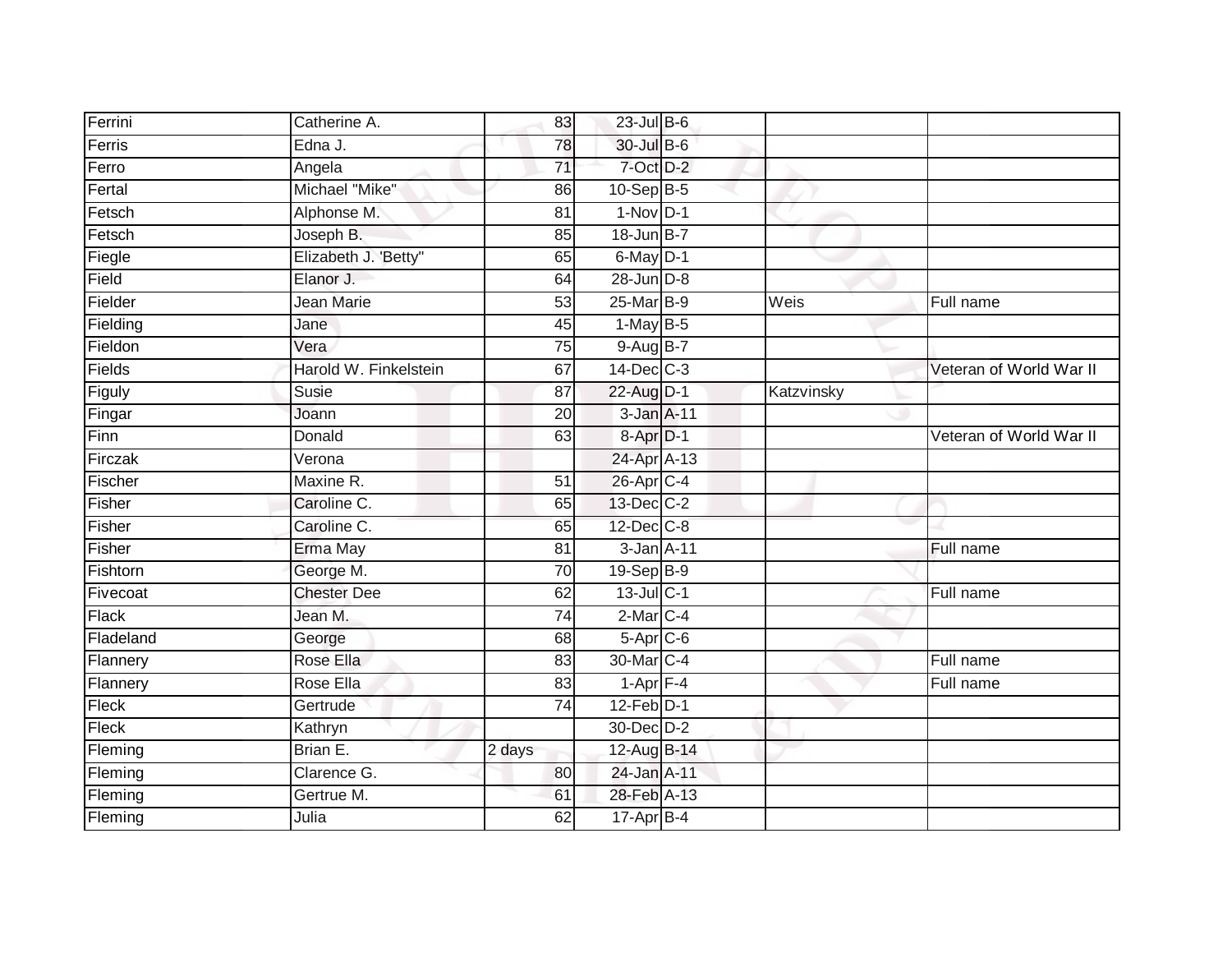| Flora         | Genevieve F.         | 73              | $23$ -Jan B-6     | Morris |                               |
|---------------|----------------------|-----------------|-------------------|--------|-------------------------------|
| Flora         | Stanford L.          | 69              | 8-May C-5         |        |                               |
| Flora         | Stanford L.          | 69              | 7-May B-6         |        |                               |
| Flores        | Beto                 | 29              | $12$ -Nov $ C-6 $ |        |                               |
| <b>Flores</b> | Mildred Y.           | 79              | $2$ -Jul $A-9$    |        |                               |
| Florez        | Julio                | 39              | $11$ -Jul $D-1$   |        | Veteran of the Vietnam<br>war |
| Floyd         | Oscar "Uncle Buddy"  | 68              | 25-Nov D-12       |        |                               |
| Flusche       | Mark P.              | $\overline{25}$ | 19-Apr C-6        |        |                               |
| Flynn         | Alice A.             | 85              | 15-Jun D-5        |        |                               |
| Fogerson      | Harold               | 73              | $9-AprB-6$        |        | Veteran of World War II       |
| Foler         | Marvin               | 65              | 17-Oct D-5        |        | Veteran of World War II       |
| Foley         | Charlotte            | 93              | 16-May B-6        |        |                               |
| Folta         | Bernarr P.           | 47              | $2-AprB-6$        |        |                               |
| Forauer       | Anthony T.           | 81              | 21-Oct C-1        |        |                               |
| Forbes        | Waneta I.            | 76              | 20-Aug B-7        |        |                               |
| Forster       | George F.            | 78              | 23-Dec D-1        |        |                               |
| Forstka       | John Jr.             | 52              | 15-Apr D-2        |        |                               |
| Forsythe      | Ada                  | 80              | 13-Aug B-7        |        |                               |
| Forystek      | Anne E.              | 73              | $1-Oct$ A-6       | Latiak |                               |
| Foss          | Fred                 | $\overline{47}$ | $22$ -Oct B-6     |        |                               |
| Foster        | Corbett              | 75              | 30-Mar C-4        |        |                               |
| Foster        | Jack                 | $\overline{87}$ | 30-Aug D-2        |        |                               |
| Foster        | Lilly                | 98              | $6$ -Jan $D-1$    |        |                               |
| Foster        | Olive M.             | 85              | 9-Feb D-2         |        |                               |
| Foster        | Olive M.             | 85              | 8-Feb C-1         |        |                               |
| Fowle         | Mark A.              | 24              | $23$ -Jul $B-6$   |        |                               |
| Fox           | Alta M.              | 90              | 18-Jun B-7        |        |                               |
| Fox           | Charles E. "Charlie" | 79              | 11-Apr C-6        |        |                               |
| Fraley        | Beulah M.            | 86              | 8-Oct A-11        |        |                               |
| Francis       | Carl                 | 63              | 8-Jun C-1         |        |                               |
| Francis       | Inez M.              | 76              | 14-Feb B-1        |        |                               |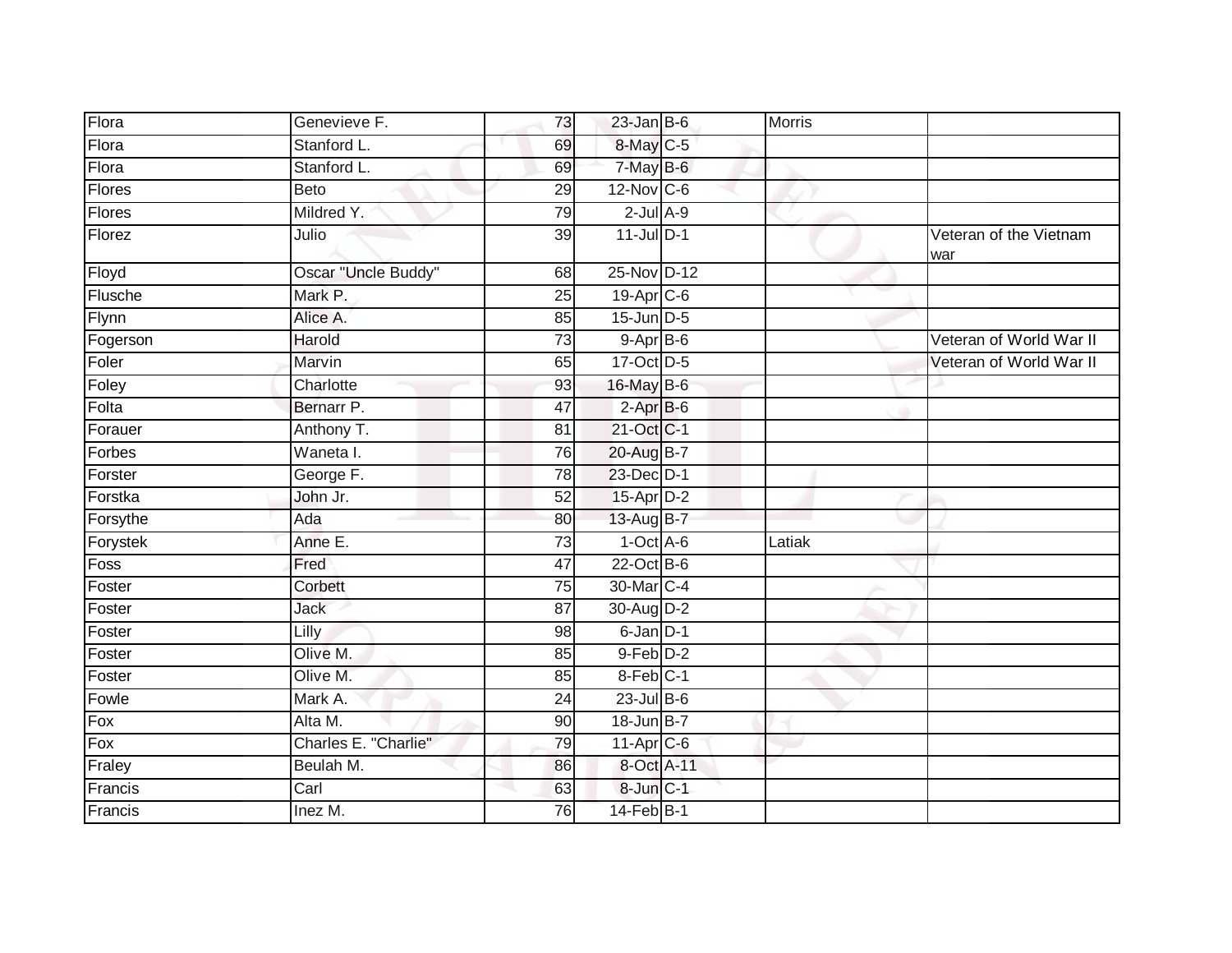| Francis    | Ted J.                  | 59              | $7-May$ B-6            |            | Veteran of World War II |
|------------|-------------------------|-----------------|------------------------|------------|-------------------------|
| Francis    | Thelma B.               |                 | 22-Feb B-5             |            |                         |
| Francoeur  | Delora                  | 79              | 11-Mar D-1             | Chenore    |                         |
| Francoeur  | Irene Kadar             | 77              | $16$ -Jan B-7          |            |                         |
| Frangello  | Anthony G.              | $\overline{28}$ | $9$ -Jul $B$ -5        |            | Veteran of the Navy     |
| Frank      | Frances E. "Sis"        | 86              | $7-Oct$ $D-2$          |            |                         |
| Franklin   | <b>Eddie Milton</b>     | $\overline{77}$ | 29-Apr <sub>E-11</sub> |            | Full name               |
| Frankovich | John                    | 76              | $28$ -Jun $D-8$        |            |                         |
| Frankowiak | David J.                | 30              | $11$ -Jun $B-7$        |            |                         |
| Frankowiak | David J.                | 30              | $12$ -Jun $B$ -6       |            |                         |
| Franks     | Carl A.                 | 84              | 22-Apr D-1             |            |                         |
| Frantz     | Ann                     | 57              | $21$ -Jun $C-3$        |            |                         |
| Frazier    | Mary Ella               | 64              | 3-Apr <sub>B-6</sub>   |            | Full name               |
| Frazier    | Mrs. Ruth M.            | 79              | 21-Nov D-1             | Crowrthier |                         |
| Frechette  | Frigon L. "Lou"         | $\overline{77}$ | 3-Oct D-3              |            |                         |
| Fredbloom  | Conrad H.               | 56              | 11-Oct E-4             |            | Veteran of the US Army  |
| Frederick  | Charles J.              | 89              | 28-Nov C-10            |            |                         |
| Frederick  | <b>Claude Wilson</b>    | 64              | 24-Dec B-5             |            | Veteran of World War II |
| Fredman    | <b>Eleanor Ferguson</b> | 60              | 12-Oct C-3             |            | Full name               |
| Fredy      | George H.               | 66              | $2$ -Jul $A-9$         |            | Veteran of World War II |
| Freeman    | Emanuel                 | 76              | 4-Nov E-2              |            |                         |
| Freeman    | <b>Helen Jane</b>       | $\overline{73}$ | $27$ -May $D-1$        |            | Full name               |
| Freeman    | Juanita M.              | 73              | 24-May C-2             |            |                         |
| Freeman    | Virginia T.             | 76              | $12$ -Feb $D-1$        |            |                         |
| Freeman    | Virginia T.             | 76              | $13$ -Feb $B$ -6       |            |                         |
| French     | Dagmar                  | 82              | 8-Nov C-4              |            |                         |
| French     | Dagmar L.               | 82              | 7-Nov B-9              |            |                         |
| Frenchik   | Andrew                  | 78              | $24$ -Jul C-5          |            |                         |
| Freudinger | Angela C.               | 82              | 19-Feb E-15            |            |                         |
| Freudinger | Angela C.               | 82              | 16-Feb D-5             |            |                         |
| Friedman   | Sally R.                | 50              | 16-Feb D-5             |            |                         |
| Friedrich  | <b>Minna</b>            | $\overline{97}$ | $23$ -Jan B-6          |            |                         |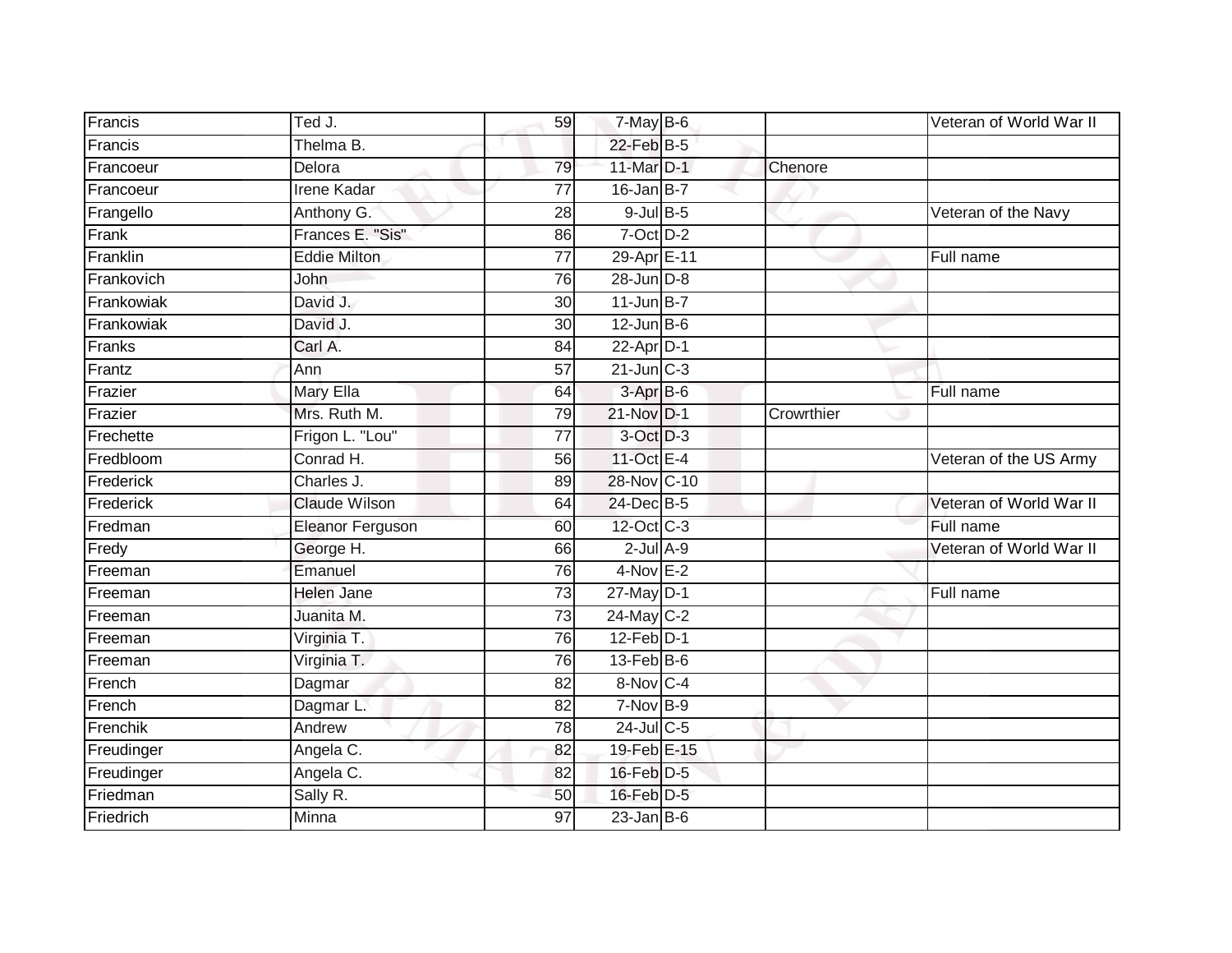| Friend       | Charles R.          | 78              | 24-Aug A-13              |                |                         |
|--------------|---------------------|-----------------|--------------------------|----------------|-------------------------|
| Frigo        | Fred D.             | 65              | 20-Nov A-10              |                | Veteran of World War II |
| Frischbutter | Cleva Jean          | 60              | 20-May H-11              |                | Full name               |
| Frisk        | Anna M.             | 84              | $4$ -Jun $C-1$           | <b>Broviak</b> |                         |
| Frisk        | Mamie B.            | 79              | $26$ -Jun $B$ -6         |                |                         |
| Frohnapple   | Gregory             | infant          | 13-Apr C-4               |                |                         |
| Frost        | Charles C.          | 53              | 17-Oct D-5               |                |                         |
| Fulkerson    | Alfred R. Sr.       | 56              | $10$ -Jan B-6            |                | Veteran of World War II |
| Fulkerson    | <b>Helen Maxine</b> | 51              | 16-Jul B-5               |                | Full name               |
| Funcik       | Ann C.              | 70              | 30-Sep D-1               |                |                         |
| Furtak       | Cornelia G.         | $\overline{74}$ | $22$ -Jun $C-1$          |                |                         |
| Gabriello    | Frank               | 71              | $5-Sep$ $A-8$            |                | Veteran of World War II |
| Gabriello    | Penny               | 59              | 29-Aug D-2               | Algozine       |                         |
| Gaddy        | Guy C.              | 81              | $5-Aug$ D-1              |                |                         |
| Gahan        | Sarah               | $\overline{70}$ | 6-Jan D-1                |                |                         |
| Gajewski     | Joseph P.           | 67              | 10-Dec B-8               |                |                         |
| Galambos     | John                | 65              | 24-Oct C-6               |                | Veteran of World War II |
| Galambos     | Susan               | 96              | 28-Nov C-10              |                |                         |
| Gallagher    | Blanche E.          | 60              | 7-Dec C-4                |                |                         |
| Gambill      | Mae                 | $\overline{74}$ | 25-Jun A-13              |                |                         |
| Gamez        | Fransisco           | 62              | 27-Dec C-7               |                |                         |
| Gannon       | Mary D.             | 85              | 8-Feb C-1                |                |                         |
| Gant         | Kenneth E.          | 82              | $1-Jan$ B-2              |                |                         |
| Gantz        | Galvin              | 68              | $6 - \overline{Apr}$ D-1 |                |                         |
| Garbett      | Sr. Thomas G.       | 68              | 19-Aug F-7               |                |                         |
| Garcia       | Louis               | 45              | 10-May D-1               |                |                         |
| Garcia       | Sandra              | $\overline{25}$ | 27-May D-1               | Gonzales       |                         |
| Gardine      | Florence M.         | 67              | $4$ -Jun $C-1$           |                |                         |
| Gardner      | <b>Blanch</b>       | 76              | $12$ -Jun B-6            |                |                         |
| Gardner      | Genevieve Jean      | 67              | 8-Jul D-2                |                | Full name               |
| Garmon       | Dolores M.          | 55              | 27-Dec C-7               |                |                         |
| Garnett      | Luis                | 67              | 19-Jul C-4               |                |                         |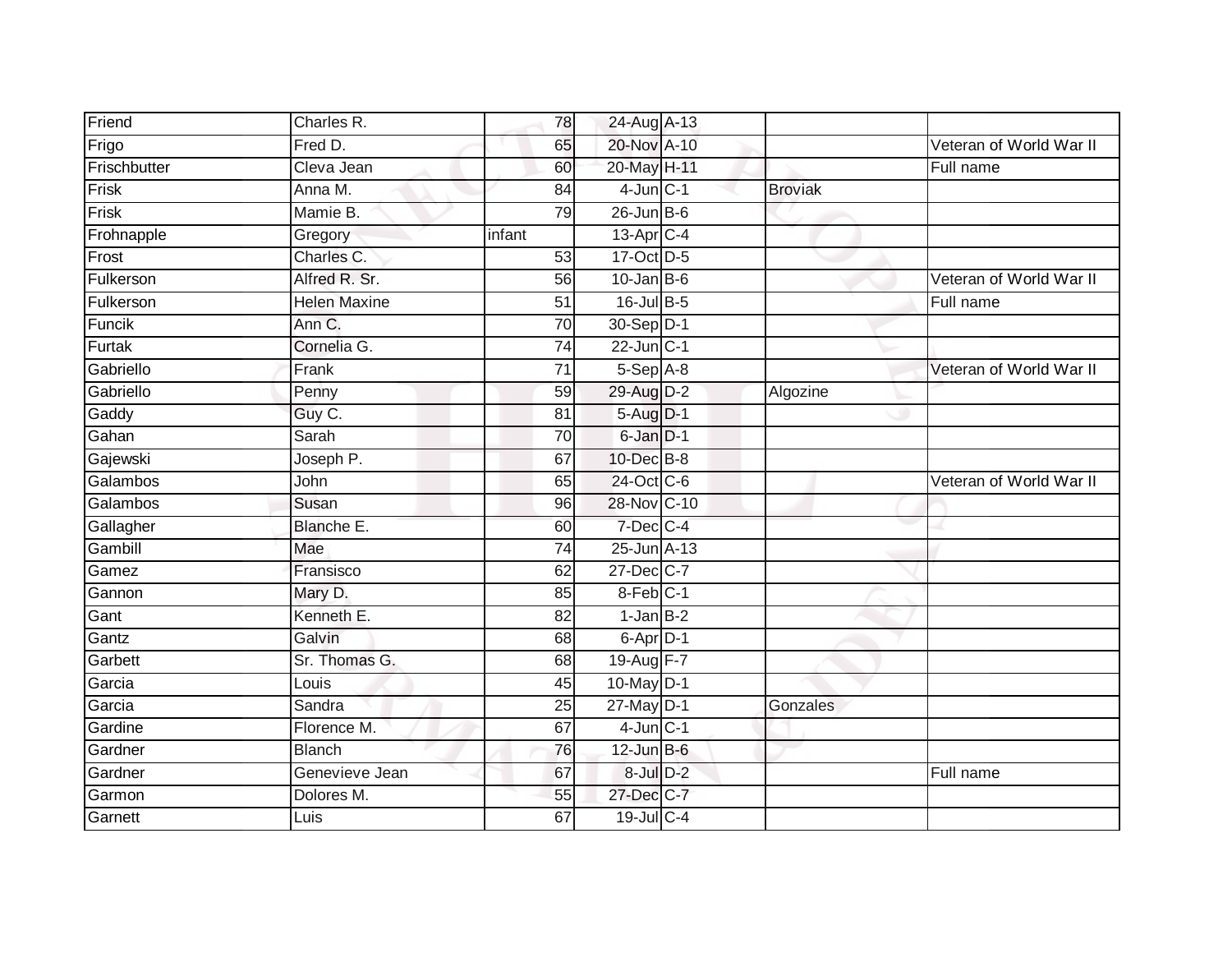| Garrett     | Kenneth C.        | 68              | 29-Apr E-11           |            |                                   |
|-------------|-------------------|-----------------|-----------------------|------------|-----------------------------------|
| Garza       | Gilberto L.       | 71              | 13-Mar B-6            |            |                                   |
| Gaskey      | Christopher M.    | 33              | 7-Nov B-9             |            |                                   |
| Gaskey      | Effie E.          | 61              | 28-Mar <sub>H-2</sub> | Richardson |                                   |
| Gasparini   | Dale Allen        | 19              | 16-Oct B-4            |            | Full name                         |
| Gasparino   | Elmer A. "Shorty" | 61              | $9$ -Mar $B$ -6       |            | Veteran of World War II           |
| Gaston      | Lorraine M.       | 64              | 28-Oct D-1            |            |                                   |
| Gauthier    | Louis N. "Lou"    | 75              | $7$ -May $B$ -6       |            |                                   |
| Gavranic    | Mary A.           | 57              | $16$ -Jan B-7         |            |                                   |
| Gavrilovich | Rose              | 86              | $2$ -Nov $C-2$        |            |                                   |
| Gawlinski   | Lucille           | 80              | 16-May B-6            |            |                                   |
| Gawlinski   | Lucille           | 80              | 15-May B-5            |            |                                   |
| Gazdik      | John L.           | 74              | $25$ -Jan B-7         |            |                                   |
| Geary       | <b>Morris</b>     | 51              | 25-Jun A-13           |            |                                   |
| Geary       | Morris            | 51              | $26$ -Jun $B$ -6      |            | Veteran of the Korean<br>conflict |
| Gelato      | John J.           | 61              | 8-Feb C-1             |            |                                   |
| Gellert     | Anna M.           | 66              | 21-Nov D-1            |            |                                   |
| Gengo       | Frank P.          | 46              | 19-Jun B-7            |            |                                   |
| Gentry      | Wanda J.          | 56              | $4$ -Mar $D-1$        |            |                                   |
| George      | Maude             | 92              | $15$ -Jun $D-5$       |            |                                   |
| Gerlach     | Alma              | 97              | $7-AugB-5$            |            |                                   |
| Gerlach     | Alma              | 97              | $6$ -Aug $B$ -6       |            |                                   |
| Germick     | Joseph J.         | 80              | 25-Nov D-12           |            |                                   |
| Getts       | Howard D.         | 51              | $27$ -Apr $C-4$       |            |                                   |
| Getts       | Howard D.         | $\overline{51}$ | 29-Apr E-11           |            |                                   |
| Ghidotti    | Reno Fred Sr.     | 70              | 12-Sep D-4            |            |                                   |
| Giarraputo  | Simon "Sam"       | 59              | 18-Mar B-4            |            |                                   |
| Gibbs       | Lowell B.         | 87              | $27$ -Jun $C-4$       |            |                                   |
| Gibbs       | Richard C.        | 53              | 17-Sep B-5            |            |                                   |
| Gibbs       | Thomas F.         | 49              | 28-Mar H-2            |            |                                   |
| Gibbs       | Thomas F.         | 49              | 29-Mar D-3            |            |                                   |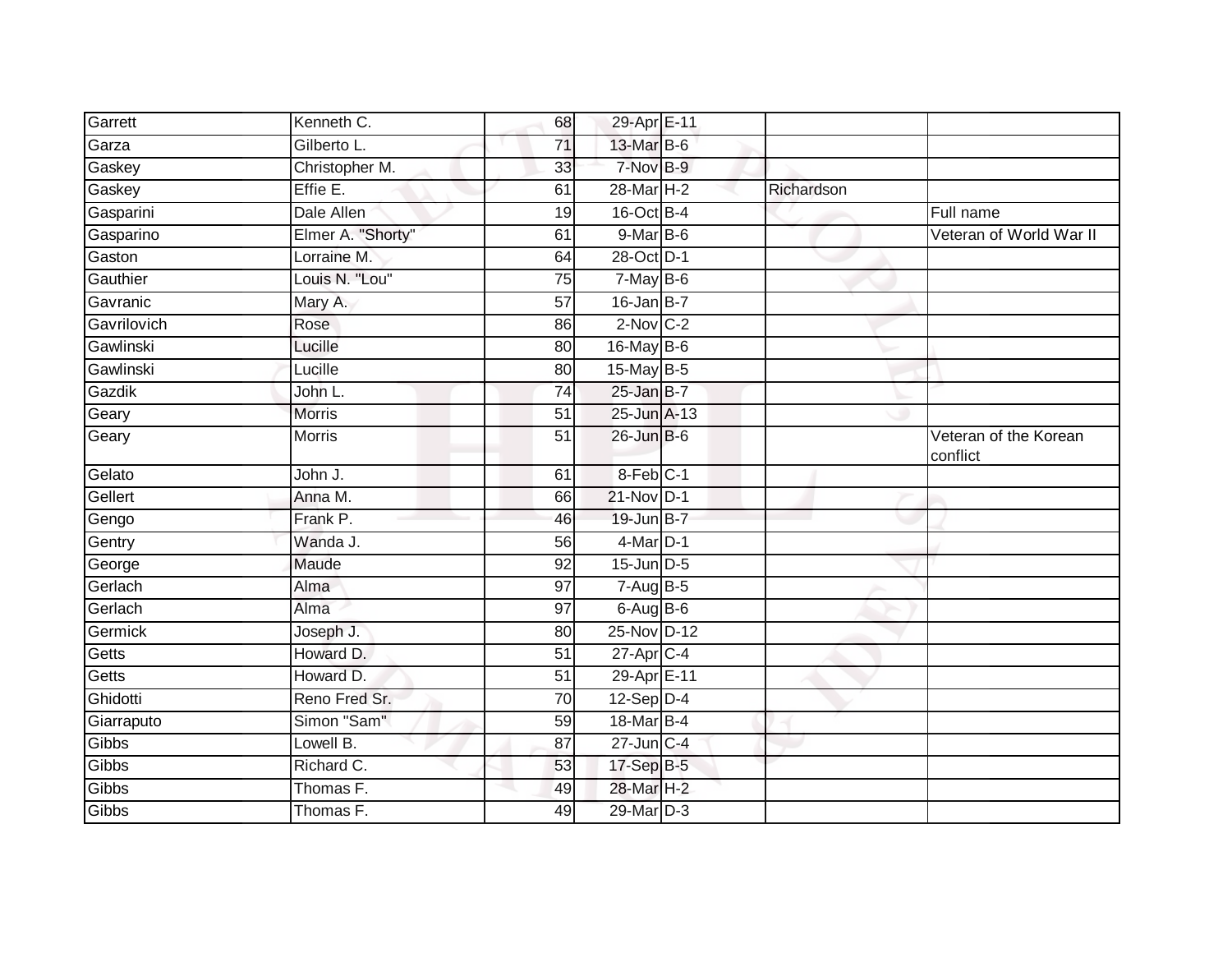| Giertz    | Mary                | 65              | $29$ -Jan $D-1$            | Hall |                         |
|-----------|---------------------|-----------------|----------------------------|------|-------------------------|
| Gilarski  | Helen M.            | 93              | $10$ -Jun $D-1$            |      |                         |
| Gilbert   | Walter B.           | 81              | 16-Nov C-8                 |      | Veteran of World War I  |
| Gilboe    | <b>Miss Lillian</b> |                 | $12$ -Feb $D-1$            |      |                         |
| Gilliland | Rodger H.           | 47              | 27-Dec C-7                 |      |                         |
| Gilman    | William C.          | 87              | $9$ -Dec $E-1$             |      |                         |
| Gilman    | William C.          | 87              | 10-Dec B-8                 |      |                         |
| Gish      | Marjorie            | 58              | 22-May A-13                |      |                         |
| Gislason  | Laura Jane          | 55              | 4-May C-2                  |      | Full name               |
| Glenn     | Louis               | 83              | 30-Aug D-2                 |      |                         |
| Gliver    | Rudolph             | 70              | 12-Jul C-1                 |      | Veteran of World War II |
| Glorius   | Gustav              | 84              | 16-Mar C-4                 |      |                         |
| Glowacki  | Eugene F.           | 81              | $4-SepB-5$                 |      |                         |
| Glowacki  | Thomas J.           | 21              | 15-Oct B-5                 |      |                         |
| Gloza     | Nellie M.           | 86              | 23-Aug C-3                 |      |                         |
| Gnatt     | Raymond J.          | 51              | 24-Oct C-6                 |      |                         |
| Godfryd   | Stanley J.          |                 | $4$ -Mar $\overline{D}$ -1 |      | Veteran of World War II |
| Goff      | William P.          | 40              | 25-May C-3                 |      |                         |
| Gogg      | Adeline H.          | 87              | 3-Jun E-15                 |      |                         |
| Golab     | Joseph A.           | 61              | 21-Nov D-1                 |      |                         |
| Golanka   | Conrad V.           |                 | 28-Nov C-10                |      |                         |
| Gold      | <b>Harry</b>        | 78              | $23$ -Jan B-6              |      |                         |
| Goldbaugh | Harry               | 66              | $27$ -Nov $B-6$            |      |                         |
| Golden    | Clarence V.         | 74              | $7-Feb$ C-1                |      |                         |
| Golding   | Arthur H.           | 88              | 18-Oct C-5                 |      |                         |
| Goldstone | J. Adele            | 68              | $21$ -Dec $C-6$            |      |                         |
| Golec     | Joseph R.           | 69              | 19-Dec F-1                 |      |                         |
| Gomez     | Fred B. Jr.         | 39              | $10$ -Jan $B$ -6           |      | Veteran of the US Army  |
| Gomez     | Rebecca B.          | 59              | $2$ -Jul $A-9$             |      |                         |
| Gonda     | Maria A.            | 62              | 4-Oct D-1                  |      |                         |
| Gonzales  | Flora               | 57              | 13-Sep C-1                 |      |                         |
| Gonzalez  | David J.            | $\overline{38}$ | $10$ -Jun $D-1$            |      |                         |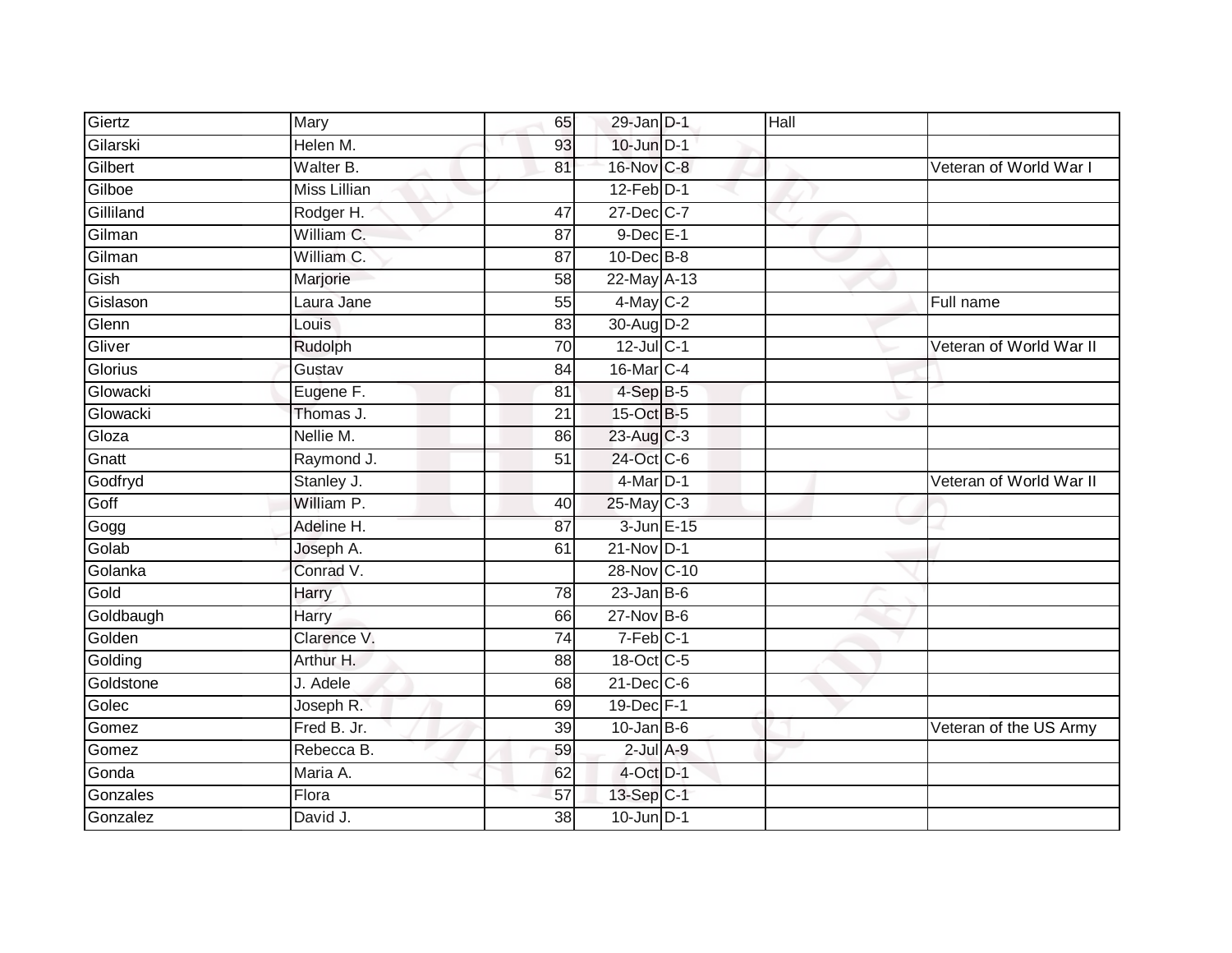| Gonzalez    | Hilario                   | 64              | $20$ -Feb $B$ -6 |          |                                       |
|-------------|---------------------------|-----------------|------------------|----------|---------------------------------------|
| Gonzalez    | Maria                     | 55              | 2-Mar C-4        |          |                                       |
| Goodman     | Henry                     | 63              | 14-Nov D-7       |          | Veteran of World War II               |
| Goodmun     | Helen                     | 66              | $6$ -Jul $A$ -11 |          |                                       |
| Goodus      | Marilyn S.                | 46              | $25$ -Jan B-7    |          |                                       |
| Goodwine    | <b>Bert</b>               | 81              | 25-Jun A-13      |          |                                       |
| Goodwine    | <b>Bert</b>               | 81              | $26$ -Jun $B$ -6 |          |                                       |
| Gora        | Larry J.                  | 33              | $16$ -Feb $D-5$  |          |                                       |
| Gordon      | Josephine M.              | 81              | $2-Feb$ $D-2$    |          |                                       |
| Gorny       | <b>Mary</b>               | 90              | 26-Nov B-6       | Bogucki  |                                       |
| Goshay      | Bertha L.                 |                 | $19$ -Jan D-1    |          |                                       |
| Gospylo     | Anna                      | 92              | $6$ -Feb $B$ -6  | Gosztyla |                                       |
| <b>Goss</b> | Lottie "Switching Lottie" | 85              | 25-Nov D-12      |          |                                       |
| Gottschlich | Maria                     | 76              | 13-Nov B-6       |          |                                       |
| Goughler    | Marion L.                 | $\overline{75}$ | 29-Jul C-1       |          |                                       |
| Gouwens     | James C.                  | 72              | 11-Oct E-4       |          |                                       |
| Govert      | Philip F.                 | 75              | $10$ -Jan B-6    |          |                                       |
| Grabowski   | Catherine                 | 81              | $9$ -Jul B-5     |          |                                       |
| Grabowski   | Stanley B.                |                 | 19-Dec F-1       |          |                                       |
| Grace       | Jeanette                  | 88              | 8-Mar C-4        |          |                                       |
| Graczyk     | Joseph A.                 | 77              | $7-Sep C-3$      |          |                                       |
| Grady       | William A.                | 90              | 31-Dec B-8       |          |                                       |
| Graes       | Florence F.               | 65              | $27$ -Nov $B-6$  |          |                                       |
| Gragg       | Clara M.                  | 89              | $25$ -Jan B-7    |          |                                       |
| Gragg       | Clara M.                  | 89              | 24-Jan A-11      |          |                                       |
| Graham      | <b>Andrew Francis</b>     | 64              | $6$ -Aug $B$ -6  |          | Full name, Veteran of<br>World War II |
| Graham      | Archie G.                 | 70              | 24-Dec B-5       |          | Veteran of World War II               |
| Graham      | Johnny A. "Doll"          | 60              | $4$ -Jan $C-2$   |          |                                       |
| Granger     | Ada                       | 98              | $4$ -Jun $C-1$   |          |                                       |
| Granger     | Olen                      | 89              | 28-Aug C-4       |          |                                       |
| Grasha      | Rose M.                   | 71              | 3-May D-8        | Domsich  |                                       |
|             |                           |                 |                  |          |                                       |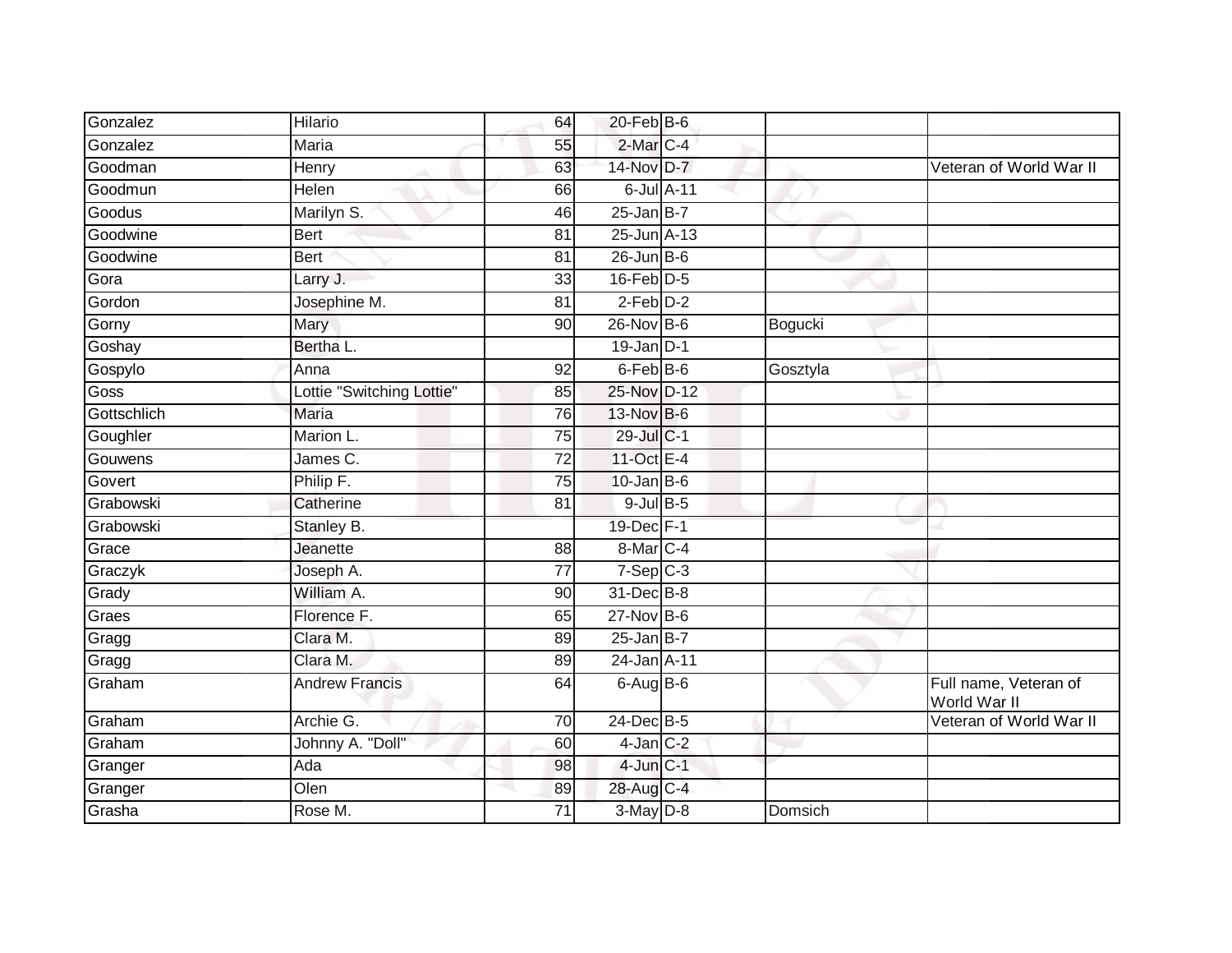| Grauvogl    | William             | 94              | $3$ -Jul $C-1$       |              |                         |
|-------------|---------------------|-----------------|----------------------|--------------|-------------------------|
| Graves      | Lee S.              | 68              | 7-Feb C-1            |              | Veteran of World War II |
| Gray        | Marcell V.          | $\overline{72}$ | 23-Mar B-6           |              |                         |
| Gray        | Marcell V.          | 72              | 22-Mar D-8           |              |                         |
| Grbic       | Vaso                |                 | $5-Feb$ $D-3$        |              |                         |
| Grdina      | <b>Lilly Violet</b> | 71              | $1-Nov$ D-1          | Sasek        |                         |
| Grdina      | Michael J.          | 75              | 23-Dec D-1           |              | Veteran of World War II |
| Green       | Frank               | 53              | $23$ -Jan B-6        |              |                         |
| Greenwell   | Eva P.              | 68              | 18-Apr D-1           |              |                         |
| Greer       | Irene D.            | 51              | $27$ -May $D-1$      |              |                         |
| Greer       | Mary L.             | 63              | 8-Mar <sub>C-4</sub> | <b>Brown</b> |                         |
| Greeson     | Ervin L             | 67              | 3-Jun E-15           |              | Veteran of World War II |
| Gregorovich | Anna                | 76              | 18-Sep B-5           |              |                         |
| Gresham     | Paul                | 85              | $1$ -Jan $B-2$       |              |                         |
| Gresko      | <b>Steve</b>        | 59              | 3-Jan A-11           |              |                         |
| Griffin     | Paul K.             | 62              | 3-Jan A-11           |              | Veteran of World War II |
| Griffiths   | David               | $\overline{82}$ | $5-$ Sep $A-8$       |              |                         |
| Grills      | Pearl "Eva"         | 78              | 16-May B-6           |              |                         |
| Grills      | Pearl "Eva"         | 78              | 17-May F-3           |              |                         |
| Grimes      | Lyle W.             | 80              | 5-Mar B-9            |              |                         |
| Grimmer     | Edna M.             | 83              | 8-Jun C-1            |              |                         |
| Grindle     | William T.          | $\overline{82}$ | 15-Apr D-2           |              |                         |
| Grish       | Peter L.            | 68              | $2$ -Feb $D-2$       |              | Veteran of World War II |
| Gristen     | Alexander           | 58              | 19-Dec F-1           |              | Veteran of World War II |
| Griswold    | Anne J.             | 95              | 25-Mar B-9           |              |                         |
| Grobner     | Richard J.          | 72              | 25-Oct C-11          |              |                         |
| Grobner     | Richard J.          | $\overline{72}$ | 24-Oct C-6           |              |                         |
| Groshon     | Floyd E.            | 56              | 30-Apr A-13          |              |                         |
| Grosner     | Anton               | 89              | 22-Jul D-1           |              |                         |
| Gross       | Dorothy E.          | 66              | 20-Jul F-8           |              |                         |
| Gross       | Rose                | 84              | 20-May H-11          |              |                         |
| Groszewski  | Terry L.            | $\overline{34}$ | $8$ -Jul $D-2$       |              |                         |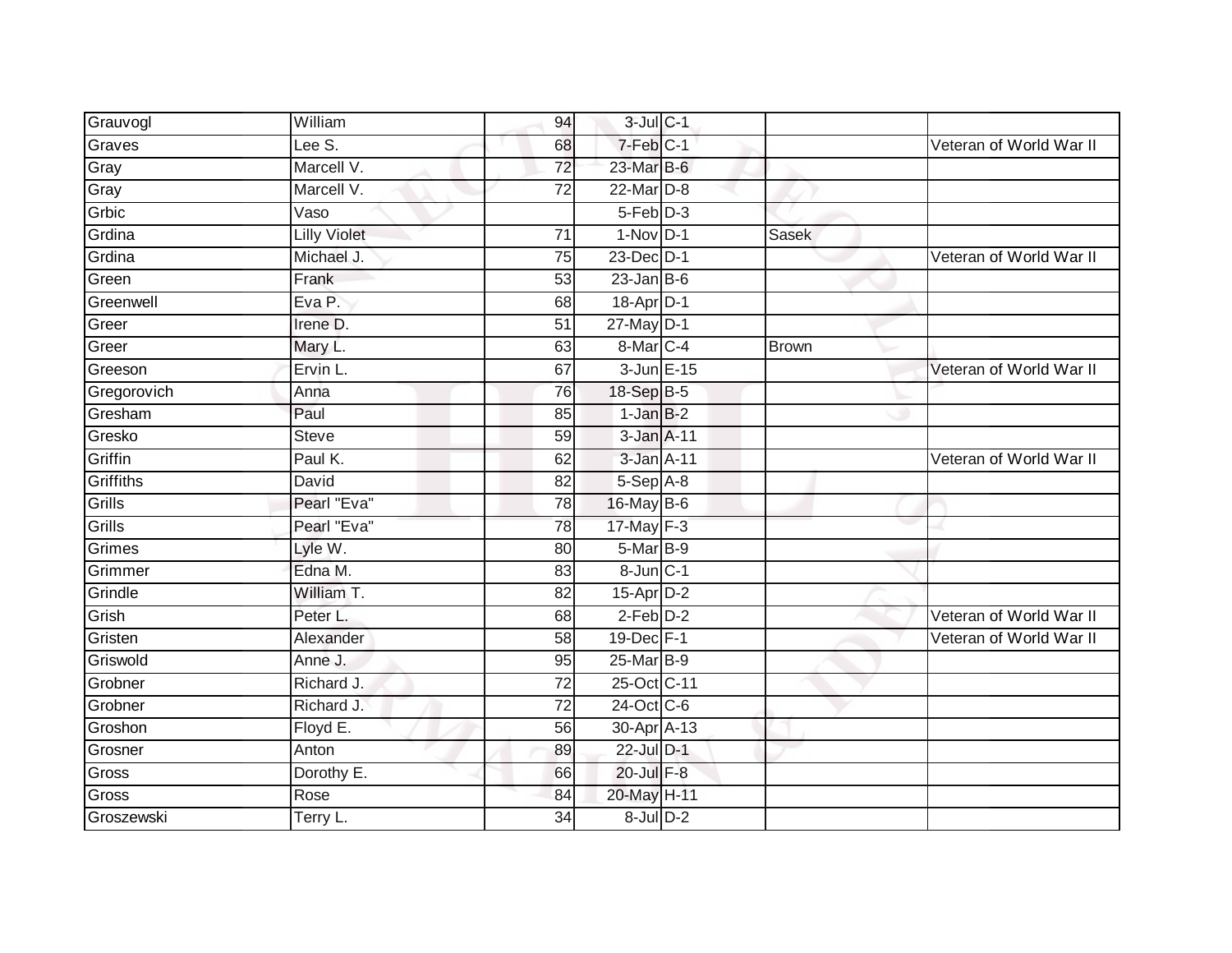| Groth       | Jack E.              | 59              | 6-Sep C-1        |          | Veteran of World War II |
|-------------|----------------------|-----------------|------------------|----------|-------------------------|
| Grothaus    | <b>Ronald Eugene</b> | 20              | $1-MayB-5$       |          |                         |
| Grubich     | Tony                 | 64              | 23-Apr B-5       |          | Veteran of World War II |
| Gruendel    | Gerhard E.           | 63              | 17-Jul B-5       |          |                         |
| Gruener     | Charles J. "Jake"    | $\overline{73}$ | $10$ -Jan B-6    |          |                         |
| Grugel      | Joseph Alvin         | 63              | $3-May$ $D-8$    |          |                         |
| Grugel      | Joseph Alvin         | 63              | $2-May$ D-1      |          |                         |
| Gruger      | Anthony F.           | 69              | $1-Nov$ D-1      |          |                         |
| Gruich      | George D.            | 42              | 19-Jul C-4       |          |                         |
| Grujicich   | Mladen               | 69              | $13$ -Jan $D-1$  |          |                         |
| Grusia      | Zinovia              | 84              | $2$ -Dec D-15    |          |                         |
| Grusia      | Zinovia              | 84              | 30-Nov C-4       |          |                         |
| Grutzius    | Philip A.            | 47              | 28-Jun D-8       |          |                         |
| Grycaj      | Mary                 | 60              | 25-Nov D-12      |          |                         |
| Grzelak     | Anne Ivan            | 61              | 26-Nov B-6       |          |                         |
| Grzenia     | Mabel O.             | 74              | 22-Jan E-14      |          |                         |
| Guaccio     | Alphonse             | 66              | 6-Jul A-11       |          |                         |
| Guillen     | Florentino           | 57              | $19$ -Jan $D-1$  |          |                         |
| Gula        | Mary                 | 98              | 31-Jul C-4       |          |                         |
| Gula        | Mary                 | 98              | $1-Aug$ D-1      |          |                         |
| Gulassa     | Joseph A.            | 84              | 12-Apr D-11      |          |                         |
| Gutierrez   | Linda P.             | $\overline{37}$ | $7$ -Dec $ C-4 $ |          |                         |
| Gutierrez   | Sonia Lee            | 6               | $17$ -Jul B-5    |          | Full name               |
| Guy         | Melvika              | 68              | $2$ -Feb $D-2$   |          |                         |
| Guzek       | Sophie R.            | 91              | 31-Dec B-8       | Antowiak |                         |
| Guzis       | Peter                |                 | $9$ -Jul $B$ -5  |          |                         |
| Gwizdz      | Mary S.              | 63              | 4-May C-2        |          |                         |
| Gyure       | John                 | 77              | $6-Sep$ C-1      |          |                         |
| <b>Haak</b> | John H.              | 72              | 29-Oct B-6       |          |                         |
| Haas        | Laura                | 73              | 6-Feb B-6        |          |                         |
| Hagerman    | Mary L.              | 85              | 28-Jun D-8       |          |                         |
| Hahn        | Marcus J.            | $\overline{77}$ | 15-May B-5       |          |                         |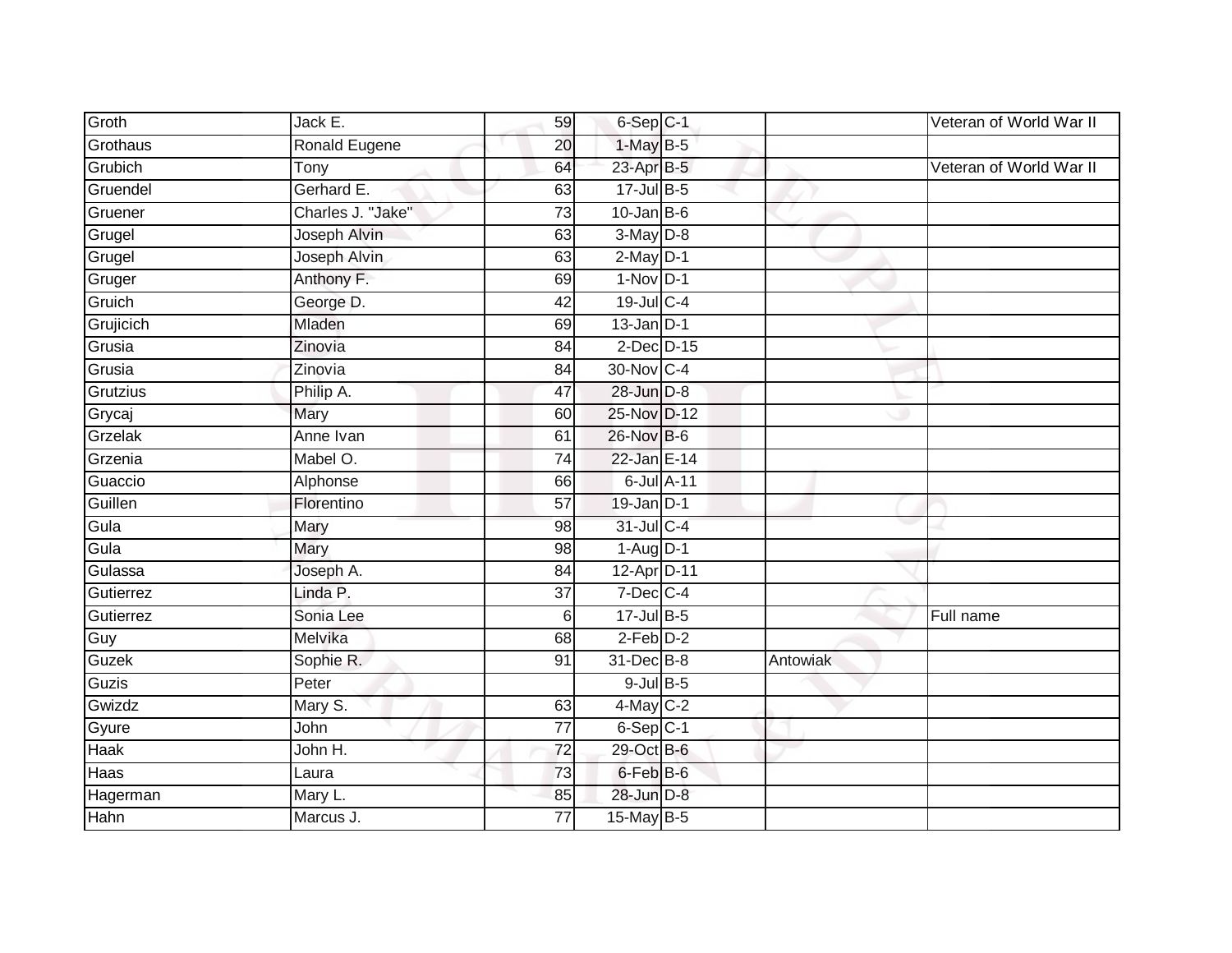| Hahn            | Marcus J.              | 77  | 16-May B-6             |         |                        |
|-----------------|------------------------|-----|------------------------|---------|------------------------|
| Hall            | Alice M.               | 57  | 27-Aug C-1             |         |                        |
| Hall            | Donald M.              | 63  | 25-Sep B-10            |         |                        |
| Hall            | <b>Hazel Theresa</b>   | 50  | 14-Mar B-2             |         | Full name              |
| Hallead         | Joseph C.              | 69  | 18-Jun B-7             |         |                        |
| <b>Hallsted</b> | Georgene Fife          |     | 6-Jan D-1              |         |                        |
| Halon           | Stanley L.             | 64  | 16-Dec E-1             |         |                        |
| Halquist        | Allen W.               | 53  | 23-Dec D-1             |         |                        |
| Hamilton        | Abram L.               | 39  | 13-Aug B-7             |         |                        |
| Hammel          | Virginia               | 73  | $4-Apr$ D-5            |         |                        |
| Hammond         | Mildred G.             | 70  | $2-Sep$ $D-2$          |         |                        |
| Hampsten        | Golda E.               | 84  | 24-May C-2             |         |                        |
| Hanak           | Mary O.                | 60  | 30-Nov C-4             |         |                        |
| Hancock         | Gladys L.              | 69  | $5-Feb$ $D-3$          |         |                        |
| Hanert          | <b>Herbert Frank</b>   | 62  | 15-Jun D-5             |         | Full name              |
| Hanes           | Kenneth O.             | 66  | 14-Dec C-3             |         |                        |
| Hankoski        | Elizabeth              | 89  | 20-May H-11            |         |                        |
| Hansel          | Mabel B.               | 73  | 23-Jul B-6             |         |                        |
| Hansen          | Hans N.                | 79  | 24-Jul C-5             |         |                        |
| Hansen          | Winifred K.            | 96  | $28$ -Jun $D-8$        |         |                        |
| Hanson          | Russell W. Sr. "Swede" | 68  | 12-Jan A-11            |         |                        |
| <b>Hapak</b>    | Sophie                 | 63  | 28-May D-5             | Dominik |                        |
| Harbison        | Vera N.                | 76  | 15-Feb B-5             |         |                        |
| Harbrecht       | Caroline               | 102 | 19-Jul C-4             |         |                        |
| Hardaway        | Leola                  | 69  | 30-Dec D-2             |         |                        |
| Hardaway        | <b>Noble</b>           | 79  | 26-Aug D-1             |         |                        |
| Harder          | Herman                 | 88  | 20-Mar A-13            |         | Veteran of World War I |
| Hardesty        | Cedric                 | 75  | $15$ -Jan D-6          |         |                        |
| Hardesty        | Ray S.                 | 68  | 10-Apr <sub>A-13</sub> |         |                        |
| Hardin          | Madge M.               | 43  | $4$ -Jun $C-1$         |         |                        |
| Harding         | Belle H.               | 91  | 8-Feb C-1              |         |                        |
| <b>Hardy</b>    | Mary Florence          | 68  | $2$ -Jul $A-9$         |         | Full name              |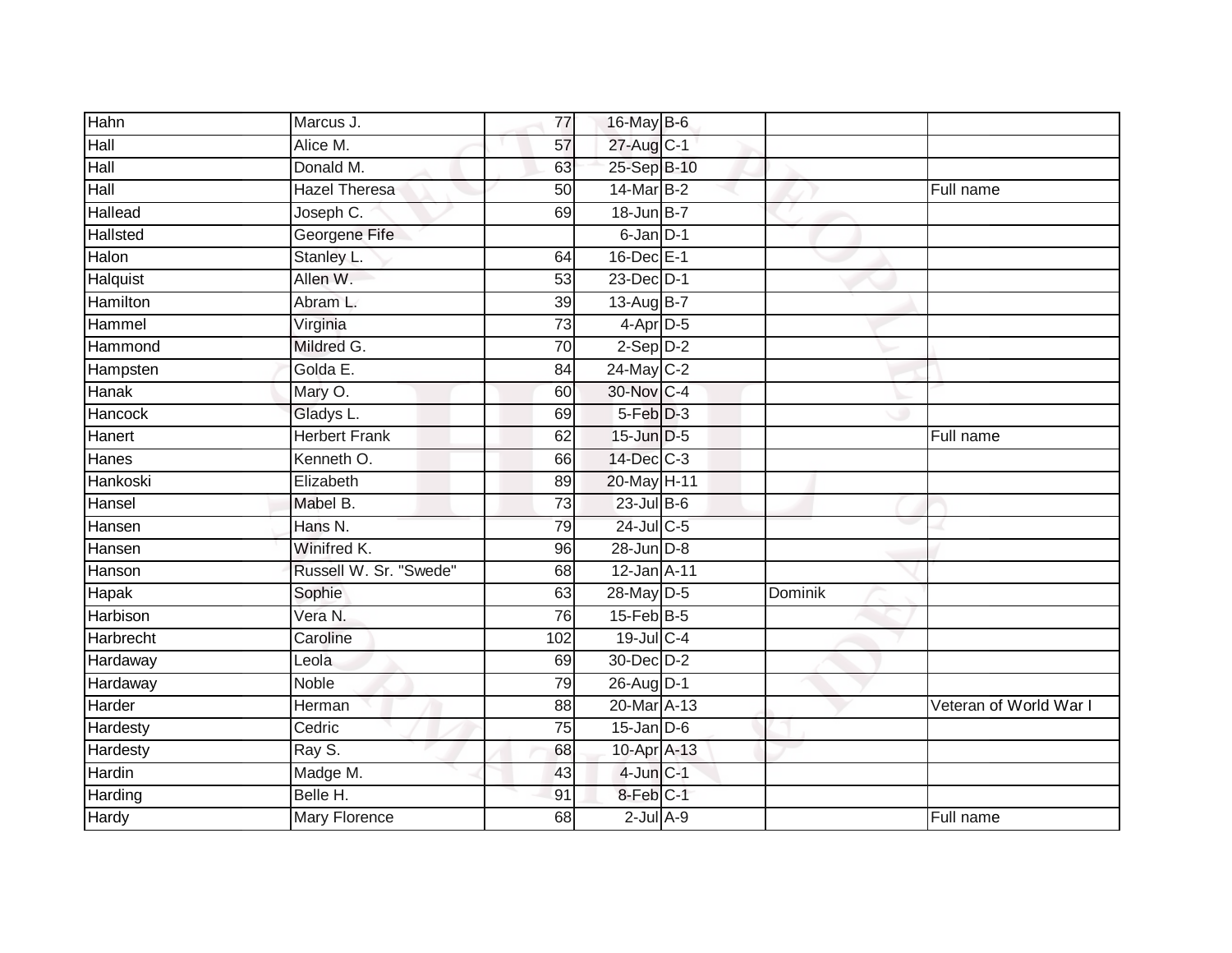| Harkema       | Arthur           | 82              | 19-Sep B-9       |         |                                   |
|---------------|------------------|-----------------|------------------|---------|-----------------------------------|
| Harkema       | Arthur           | 82              | 18-Sep B-5       |         |                                   |
| <b>Harkin</b> | <b>Charles</b>   | 65              | 1-Aug D-1        |         |                                   |
| Harmening     | Flaut            | 90              | 24-Jun B-12      |         |                                   |
| Harney        | Dorothy H.       | $\overline{75}$ | $23$ -Apr $B-5$  | Mankey  |                                   |
| Harper        | Carl W.          | 80              | 15-Jun D-5       |         |                                   |
| Harper        | Joseph A. Sr.    | 81              | $20$ -Aug $B$ -7 |         |                                   |
| Harper        | Will             | 90              | 3-Jun E-15       |         | Veteran of World War I            |
| Harrell       | George B.        | 51              | $19-Aug$ F-7     |         |                                   |
| Harrington    | Bertha J.        | $\overline{72}$ | 9-Dec B-12       |         |                                   |
| Harrington    | Evelyn C.        | 67              | 20-Dec B-12      |         |                                   |
| Harrington    | George W.        | 52              | 28-Feb A-13      |         | Veteran of the Korean<br>conflict |
| Harrington    | Vernice          | 89              | 20-Jun C-8       | Wilde   |                                   |
| Harrington    | Winifred V.      | 82              | 26-Aug D-1       |         |                                   |
| <b>Harris</b> | Clarence "Bucky" | 70              | 22-Jul D-1       |         |                                   |
| <b>Harris</b> | Richard T.       |                 | 30-Jul B-6       |         | Veteran of World War II           |
| <b>Harris</b> | Sherman E. Gene  | 58              | 10-Jul B-4       |         |                                   |
| Harris        | Virginia R.      | 61              | 4-Mar D-1        |         |                                   |
| Harsha        | Millard C. "Doc" | 82              | $31-Aug$ $C-1$   |         |                                   |
| <b>Hart</b>   | Carey Jr. "Doc"  | 63              | 17-May F-3       |         |                                   |
| Hart          | Dolores C.       | 55              | 25-Nov D-12      | Dolan   |                                   |
| Hart          | George L.        | 80              | $20$ -Jan B-6    |         |                                   |
| Hart          | George L.        | 80              | $19$ -Jan $D-1$  |         |                                   |
| Hart          | Judy             | 38              | $11$ -Jan $D-2$  | Thacker |                                   |
| <b>Hart</b>   | <b>Tanicia</b>   | 64              | 26-Apr C-4       |         |                                   |
| Hartje        | <b>Rudolph</b>   | 92              | 25-Apr D-1       |         |                                   |
| Hartman       | Clara H.         | $\overline{90}$ | 8-Nov C-4        |         |                                   |
| Hartmann      | Gloria R.        | 73              | 6-Jan D-1        |         |                                   |
| Harvey        | James            | 73              | 18-Dec B-6       |         |                                   |
| Harwell       | <b>Bayrack</b>   | 77              | $3-AugC-1$       |         |                                   |
| Hasprunar     | John M.          | 63              | 23-Oct A-11      |         |                                   |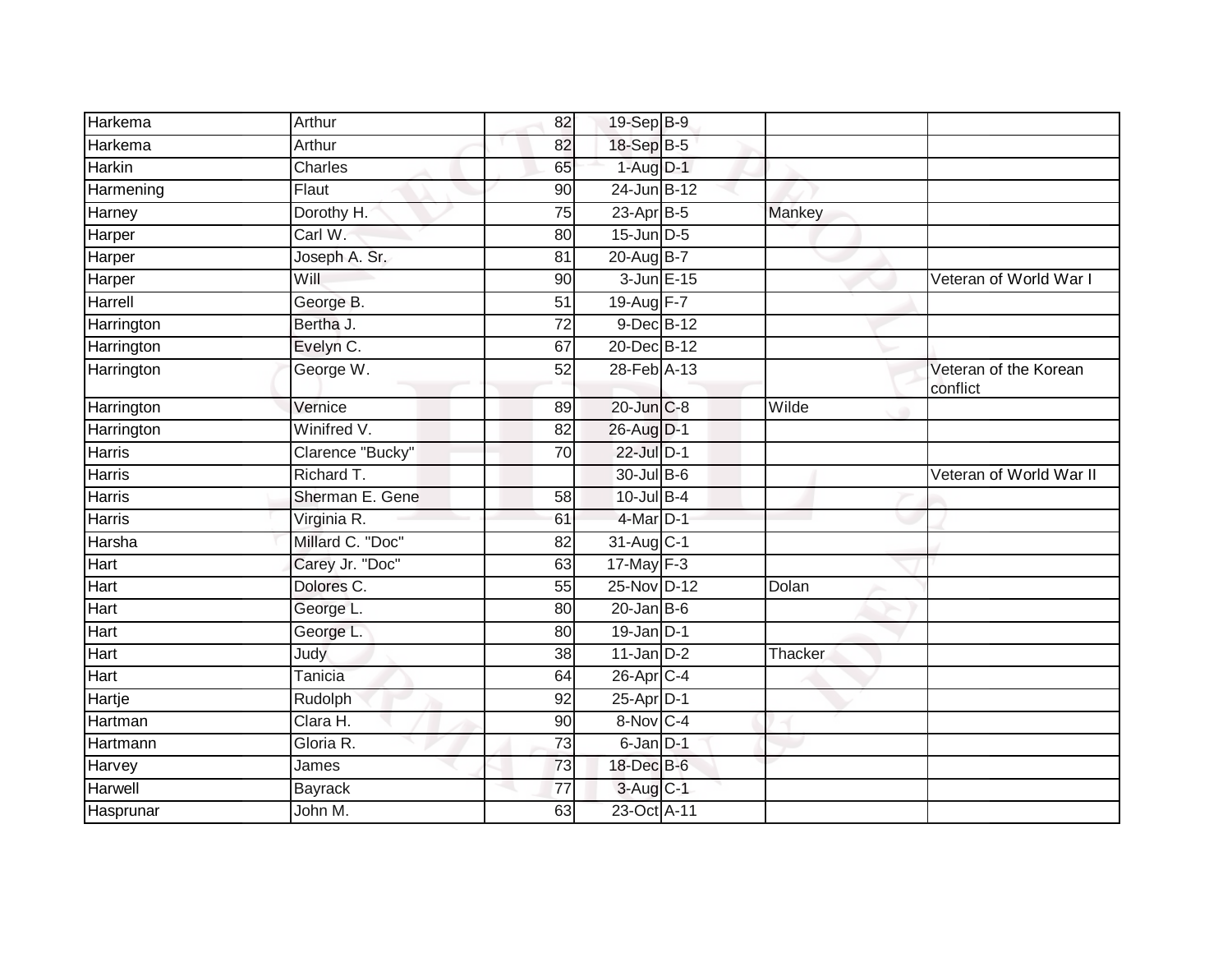| Hasse              | William A. Jr.      | 57              | $9-Nov$ B-3       |         | Veteran of World War II           |
|--------------------|---------------------|-----------------|-------------------|---------|-----------------------------------|
| Hatley             | John E.             | 59              | 30-Aug D-2        |         | Veteran of World War II           |
| Haugh              | Mary Patricia "Pat" | 62              | 11-Oct E-4        |         | Full name                         |
| <b>Hausenfleck</b> | Robert Bob John     | 74              | 5-Dec B-10        |         | Full name                         |
| Haviar             | Emilia "Micky"      | 54              | 27-Dec C-7        |         |                                   |
| Haviar             | Steve J.            | 65              | $1-Feb$ $D-5$     |         |                                   |
| Hawk               | Clara A.            | 84              | 5-Aug D-1         |         |                                   |
| <b>Hawkins</b>     | Carrie Edna         | 80              | 22-Aug D-1        |         |                                   |
| Hawley             | Edgar O.            | 90              | 29-Apr E-11       |         | Veteran of World War I            |
| Hayden             | Mrs. Lula           |                 | 27-Aug C-1        |         |                                   |
| Hayden             | Mrs. Lula           |                 | 26-Aug D-1        |         |                                   |
| Hays               | Charlotte A.        | 62              | 19-Feb E-15       |         |                                   |
| Hays               | Floyd               | 72              | 8-May C-5         |         |                                   |
| Hays               | Leonard P. III      | 30              | 23-Sep E-13       |         |                                   |
| Heath              | John D.             | 62              | 22-Aug D-1        |         |                                   |
| Heath              | John D.             | 62              | 21-Aug B-7        |         |                                   |
| Heintz             | <b>Bernice</b>      |                 | 23-Aug C-3        | Obelein |                                   |
| Heitz              | Edward J.           | 73              | 25-Jun A-13       |         |                                   |
| Heitz              | Edward J.           | 73              | $22$ -Jun $ C-1 $ |         |                                   |
| <b>Hektoen</b>     | Earl                |                 | $20$ -Jan B-6     |         |                                   |
| Helpingstine       | Jean G.             | 57              | $3-Sep$ A-8       |         |                                   |
| <b>Helt</b>        | Mary Jane           | $\overline{82}$ | 27-Mar A-11       |         |                                   |
| <b>Helton</b>      | Jerome S. "Bud"     | 36              | $1-Feb$ $D-5$     |         |                                   |
| Hemphill           | Louise              | 45              | 15-Apr D-2        |         |                                   |
| Hencinski          | Konstanty A. "Gus"  | 92              | 13-Aug B-7        |         | Veteran of World War I            |
| Henderson          | <b>Bishop</b>       | 61              | $6$ -May $D-1$    |         |                                   |
| Henderson          | Lucy K.             | $\overline{72}$ | 27-Mar A-11       |         |                                   |
| Henderson          | Seville             | 67              | 17-Aug C-1        |         | Veteran of World War II           |
| Hendrick           | James K.            | 56              | 16-Oct B-4        |         | Veteran of the Korean<br>conflict |
| Henery             | Fred L.             | 49              | 13-Jul C-1        |         |                                   |
| Hennessy           | Roy J.              | 69              | $8$ -Jul $D-2$    |         |                                   |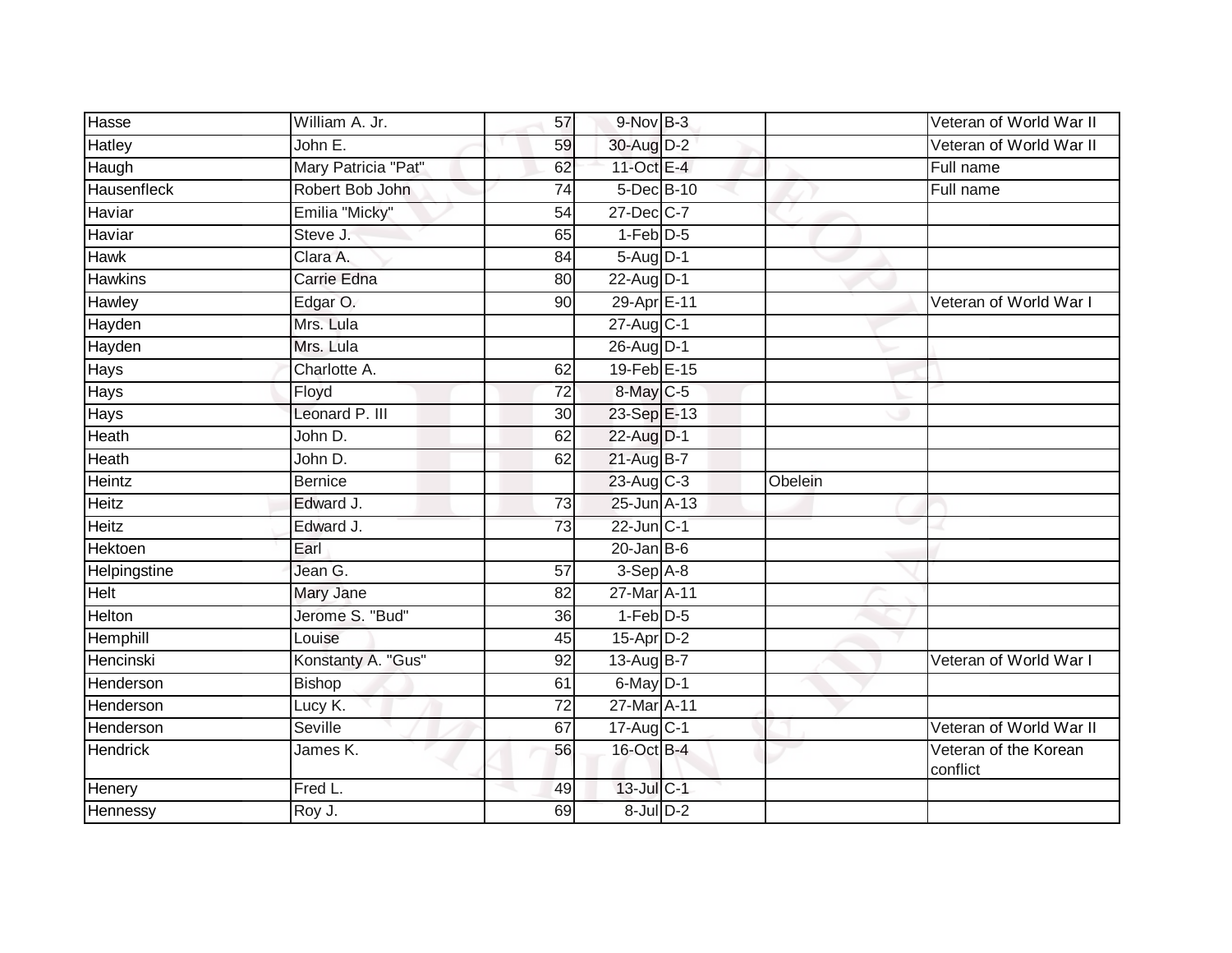| Henning         | Ann                | 92              | 7-Nov B-9               |        |                         |
|-----------------|--------------------|-----------------|-------------------------|--------|-------------------------|
| Henning         | Clarence W.        | 70              | 21-Dec C-6              |        |                         |
| <b>Herber</b>   | Augusta E.         | 92              | 9-Jan B-7               |        |                         |
| <b>Herbert</b>  | Carmela M.         | 85              | $30 - Jan$ $B-6$        |        |                         |
| Hermann         | Joseph P.          | 59              | $11$ -May C-1           |        |                         |
| Hermanski       | Sylvester          |                 | 17-Sep B-5              |        |                         |
| Hernandez       | Ramon F.           | 61              | $9$ -Jul $B$ -5         |        | Veteran of World War II |
| Hero            | George             | 83              | 22-Jan E-14             |        |                         |
| Hero            | George             | 83              | $20$ -Jan B-6           |        |                         |
| <b>Herrin</b>   | Robert E. Sr.      | $\overline{71}$ | 14-Aug B-4              |        |                         |
| Herring         | <b>Effie Lee</b>   | $\overline{72}$ | 21-Aug B-7              |        |                         |
| <b>Hess</b>     | Earl Dennis        | $\overline{44}$ | 8-Nov C-4               |        |                         |
| Hestermann      | Ann                | 76              | 21-Oct C-1              | Temple |                         |
| Hetland         | Gale J.            | 41              | 25-Oct C-11             |        |                         |
| Hevezi          | James E.           | $\overline{72}$ | 19-Dec F-1              |        |                         |
| Hevezi          | James E.           | $\overline{72}$ | 20-Dec B-12             |        |                         |
| Hieber          | <b>Richard Max</b> | 93              | 6-May D-1               |        |                         |
| Higgins         | Mary M.            | 75              | 9-Mar B-6               |        |                         |
| Higgins         | Michael J.         | 63              | 11-Nov D-1              |        |                         |
| <b>Higgins</b>  | Peter              | 80              | $13-Apr$ <sub>C-4</sub> |        |                         |
| Hilbrich        | Frank J.           | 76              | 30-Sep D-1              |        |                         |
| <b>Hilbrich</b> | Martin A.          | $\overline{82}$ | $31$ -Jan B-6           |        |                         |
| <b>Hilbrich</b> | Mildred M.         | 90              | $29$ -Jun $A-8$         |        |                         |
| Hill            | Eva M.             | 86              | 30-Oct A-13             |        |                         |
| Hill            | Henrietta C.       | 100             | 28-Aug C-4              |        |                         |
| Hill            | Hiawatha "Hi"      | 65              | $4$ -Oct $D-1$          |        |                         |
| Hill            | James L.           | $\overline{77}$ | 13-Sep C-1              |        |                         |
| Hill            | John B.            | 71              | 14-Mar B-2              |        |                         |
| Hill            | William E.         |                 | 29-Mar D-3              |        |                         |
| Hillegonds      | James R.           | 51              | 12-Jan A-11             |        |                         |
| Hillegonds      | James R.           | 51              | $13$ -Jan $D-1$         |        |                         |
| <b>Hilt</b>     | Edward W.          | 43              | $12$ -Dec $C-8$         |        |                         |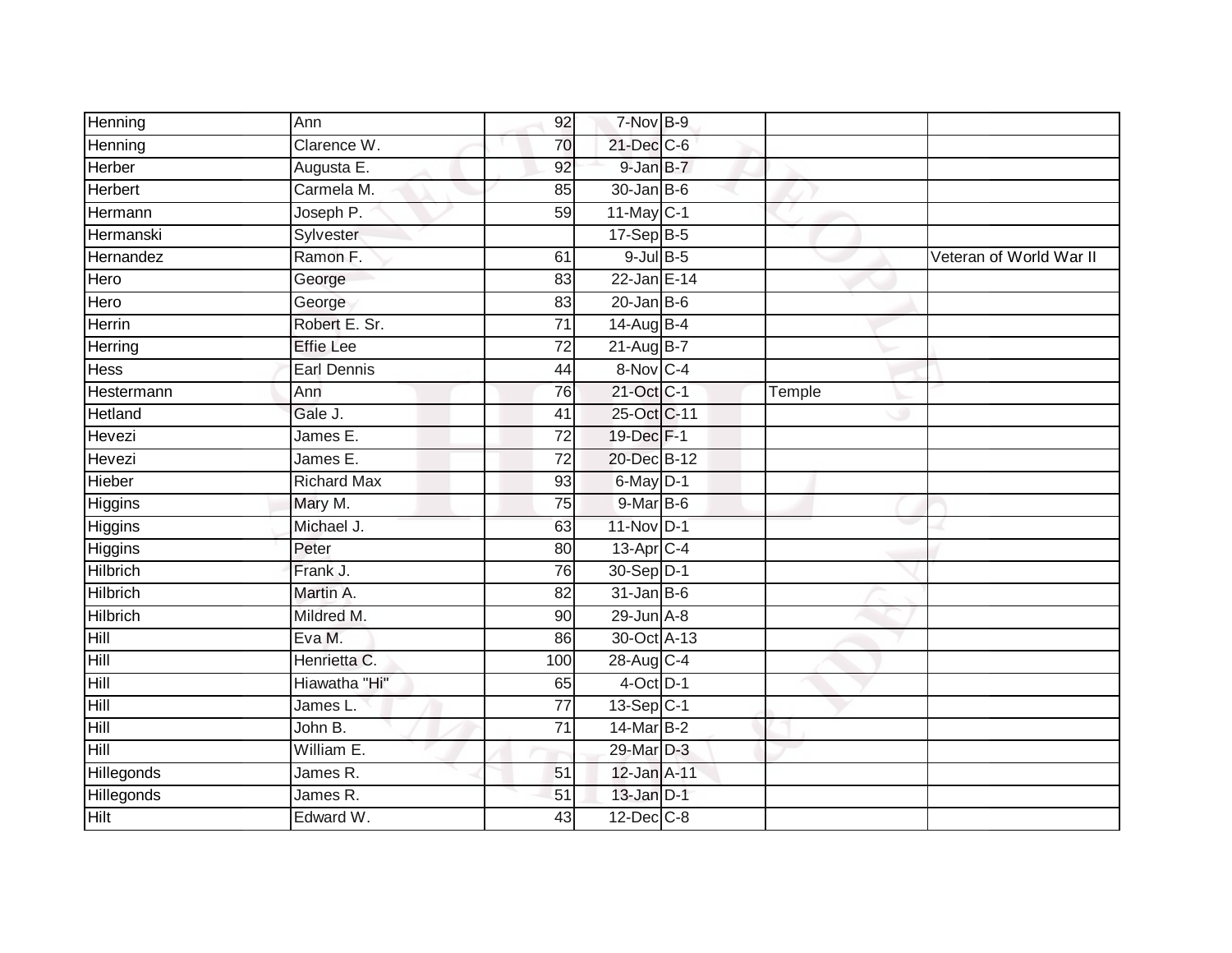| <b>Hilt</b>      | Geraldine              | 77              | 26-Nov B-6       |         |                                   |
|------------------|------------------------|-----------------|------------------|---------|-----------------------------------|
| Hines            | <b>James Frederick</b> | 67              | 13-May D-2       |         | Veteran of World War II           |
| <b>Hinkleman</b> | Wilma Irene            | 77              | 14-Aug B-4       |         | Full name                         |
| Hitson           | Clara E.               | 95              | 23-Sep E-13      |         |                                   |
| Hitt             | Janie Tommin           | $\overline{78}$ | 24-Feb B-7       |         | Full name                         |
| Hittle           | Edna Iola              | 76              | $10$ -Dec $B$ -8 |         | Full name                         |
| Hlinka           | Wendel "Andy"          | 88              | $5-Apr$ $C-6$    |         |                                   |
| Hmurovic         | Joseph F.              | 52              | $23$ -Jan B-6    |         |                                   |
| Hmurovic         | Joseph F.              | 52              | 24-Jan A-11      |         |                                   |
| Hodor            | <b>Albert George</b>   |                 | 20-May H-11      |         | Full name                         |
| Hodor            | Julia B.               | 85              | $13$ -Feb $B$ -6 |         |                                   |
| Hodor            | Julia B.               | 85              | $12$ -Feb $D-1$  |         |                                   |
| Hoekstra         | Louis                  | $\overline{72}$ | $2$ -Jan $B-8$   |         |                                   |
| Hoekstra         | Ralph                  | 82              | 22-Aug D-1       |         | Veteran of World War I            |
| Hoff             | Owen L.                | 63              | 22-Oct B-6       |         | Veteran of World War II           |
| Hoffman          | Etta C.                | 79              | 25-May C-3       |         |                                   |
| Hoffman          | <b>Minnie Bell</b>     | 94              | 30-Mar C-4       | Slagley | Full name                         |
| Hogan            | Irene M.               | $\overline{78}$ | 15-Apr D-2       |         |                                   |
| Hohalek          | Joseph                 | 86              | 8-Jan D-4        |         | Veteran of World War I            |
| <b>Holbrook</b>  | William S.             | 53              | 18-Oct C-5       |         | Veteran of the Korean<br>conflict |
| Holcomb          | <b>Jack</b>            | 87              | $20$ -Feb $B$ -6 |         | Veteran of World War I            |
| Holland          | Albert J.              |                 | 26-Nov B-6       |         |                                   |
| Holland          | John J.                | 82              | $5-Feb$ D-3      |         |                                   |
| Holland          | Ricky D.               | 22              | 22-Jan E-14      |         |                                   |
| <b>Holleman</b>  | <b>Herbert</b>         | 47              | 24-Jun B-12      |         |                                   |
| Hollingsworth    | James R.               | 51              | 16-Oct B-4       |         |                                   |
| Holloway         | Clyde H.               | 54              | 19-Aug F-7       |         |                                   |
| Holloway         | Leo A.                 | 73              | 12-Oct C-3       |         |                                   |
| Holly            | Fred L. Sr.            | 74              | $1$ -Oct $A$ -6  |         |                                   |
|                  |                        |                 |                  |         |                                   |
| Holly            | Otto C.                | 72              | 27-Feb A-11      |         | Veteran of World War II           |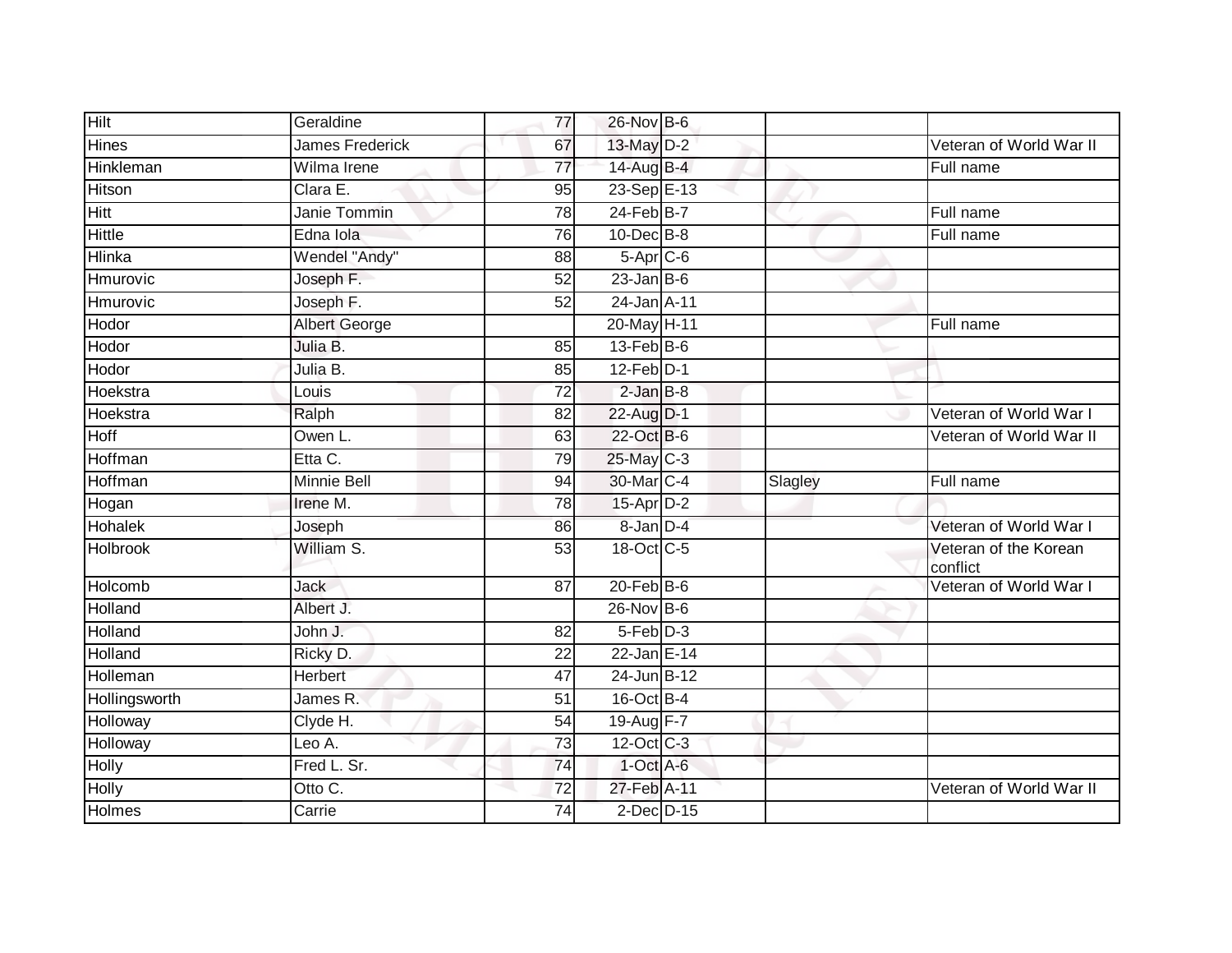| Holper         | William Craig       | 32              | 24-Jun B-12     |      | Full name               |
|----------------|---------------------|-----------------|-----------------|------|-------------------------|
| Holsclaw       | Earl                | 75              | $4$ -Jan $C-2$  |      |                         |
| <b>Holst</b>   | <b>Bonnie Lavon</b> | 65              | $14$ -Jun $C-1$ |      |                         |
| Holt           | Margaret            |                 | 5-Feb D-3       |      |                         |
| Holup          | John S.             | 80              | 20-Mar A-13     |      |                         |
| <b>Hondlik</b> | Frances A.          |                 | $24-Sep$ B-5    |      |                         |
| Hondlik        | Francis A.          |                 | 25-Sep B-10     |      |                         |
| Hoogeveen      | John J.             | 49              | $12$ -Jun $B-6$ |      |                         |
| <b>Hook</b>    | Margaret            | 68              | 9-May A-11      |      |                         |
| Hoople         | Nelson R.           | 78              | 18-Oct C-5      |      | Veteran of World War II |
| Hoover         | Otis                | 55              | $23$ -Jul B-6   |      |                         |
| Hopper         | Fred N.             | 83              | $9$ -Jan $B-7$  |      |                         |
| Hora           | George              | 64              | 10-Jul B-4      |      |                         |
| Horgeshimer    | Edward H.           | 62              | $3$ -Jul $C-1$  |      | Veteran of World War II |
| Horvath        | Andrew A.           | 70              | 27-May D-1      |      |                         |
| Horvath        | Andrew A.           | 70              | 28-May D-5      |      |                         |
| Horvath        | Paul P.             | 84              | 20-Feb B-6      |      |                         |
| Hosford        | <b>Hollock</b>      | 84              | $6$ -Aug $B$ -6 |      |                         |
| Hoshaw         | Harold W.           | 67              | 20-Aug B-7      |      | Veteran of World War II |
| Houldson       | Mary E.             | 91              | 31-May B-7      |      |                         |
| Houlihan       | John A.             | 61              | 23-Aug C-3      |      |                         |
| Houston        | William Sr.         | $\overline{77}$ | $1-Nov$ D-1     |      |                         |
| Howard         | Bob R.A.            | 60              | 14-Dec C-3      |      |                         |
| Howell         | Tom W.              | 70              | $17$ -Apr $B-4$ |      |                         |
| Howell         | Tom W.              | 70              | 18-Apr D-1      |      |                         |
| Hoye           | Louise              | 78              | 10-May D-1      |      |                         |
| <b>Hoyles</b>  | Helen S.            | 85              | 24-Oct C-6      |      |                         |
| Hrabvoski      | Elizabeth           | 74              | 28-Oct D-1      | Filo |                         |
| Hranchak       | Mary                |                 | $2$ -May $D-1$  |      |                         |
| <b>Hrindak</b> | Anna H.             | 80              | 8-Aug D-5       |      |                         |
| Hrnjak         | Nicholas "Nick"     | 62              | 22-Jan E-14     |      |                         |
| <b>Hubler</b>  | Katherine           | 65              | 24-Apr A-13     |      |                         |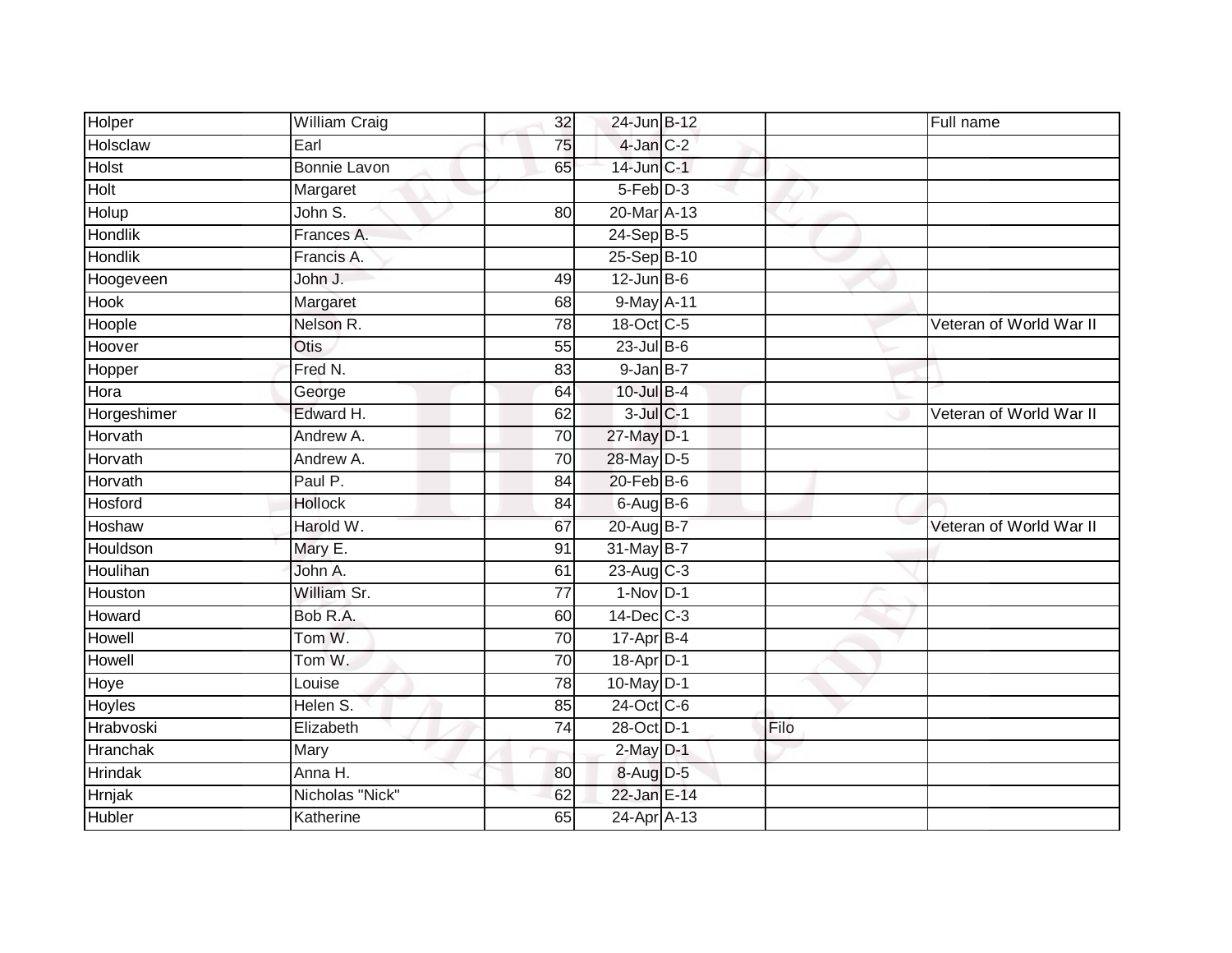| <b>Huck</b>     | Elwin A.              | 60              | $27-Sep$ D-5    |                 | Veteran of the Navy                      |
|-----------------|-----------------------|-----------------|-----------------|-----------------|------------------------------------------|
| <b>Hudak</b>    | Allie B.              | $\overline{72}$ | 31-Dec B-8      |                 |                                          |
| Hudspeth        | Ruth                  | 75              | 29-Oct B-6      |                 |                                          |
| Huebner         | Carl A.               | 83              | $1$ -Jul $B-14$ |                 |                                          |
| <b>Huff</b>     | Chester               | $\overline{87}$ | $31$ -Jan B-6   |                 | Veteran of World War I                   |
| Hug             | Evelyn                | 76              | $11$ -Jun $B-7$ |                 |                                          |
| Hughes          | Maie Bell             | 84              | $1-Apr$ F-4     |                 | Full name                                |
| Hughes          | Thomas E.             | 57              | $10$ -Jan B-6   |                 | Veteran of World War II                  |
| Huik            | Hilja                 | 61              | 18-Jun B-7      |                 |                                          |
| Huisman         | Donald                | 55              | $15$ -May B-5   |                 |                                          |
| Huizenga        | Clarence Sr.          | 78              | 16-Dec E-1      |                 |                                          |
| Huizenga        | Tena                  | 74              | $4$ -Jun $C-1$  |                 |                                          |
| Hultgren        | Ethel M.              | 93              | $7-Sep$ $C-3$   |                 |                                          |
| Humpfer         | Deloris A.            | 62              | $13$ -Jan $D-1$ |                 |                                          |
| <b>Hunt</b>     | Dorothy M.            |                 | 16-Aug B-8      | <b>Dahlkamp</b> |                                          |
| <b>Hunter</b>   | Elizabeth "Liz"       | 56              | 19-Oct C-1      |                 |                                          |
| Hurley          | <b>Hannah Marie</b>   | 23              | 6-May D-1       |                 | Full name                                |
| Hurley          | Lloyd V.              | 58              | 13-Aug B-7      |                 |                                          |
| <b>Husakoff</b> | <b>Bertha</b>         | 77              | 18-Dec B-6      |                 |                                          |
| Huseman         | Bernice M.            | 61              | $23$ -Apr $B-5$ |                 | Veteran of World War II                  |
| Huseman         | Florence E.           | 92              | $14$ -Feb $B-1$ |                 |                                          |
| Hussey          | Martin F.             | $\overline{75}$ | $5-Apr$ $C-6$   |                 | Veteran of the 101st<br>airborn division |
| <b>Huth</b>     | Jessie                | $\overline{77}$ | 10-May D-1      |                 |                                          |
| Hutson          | Edward W.             | 43              | 19-Apr C-6      |                 |                                          |
| Hyatt           | <b>Rose Marie</b>     | $\overline{25}$ | $13-Sep C-1$    |                 |                                          |
| <b>Hyles</b>    | <b>Coystal Mattie</b> | 96              | 23-Sep E-13     |                 | Full name                                |
| <b>Hynek</b>    | Frank "Heinie'        | 66              | $15$ -Apr $D-2$ |                 |                                          |
| <b>Idzik</b>    | Stanley               | 68              | $1$ -Jul $B-14$ |                 |                                          |
| Ignas           | Stanley M.            | 68              | 11-Sep B-5      |                 |                                          |
| <b>Iliff</b>    | C.Warren              | 69              | 25-Jul C-4      |                 |                                          |
| <b>Iliff</b>    | Margaret C.           | 90              | 24-Sep B-5      |                 |                                          |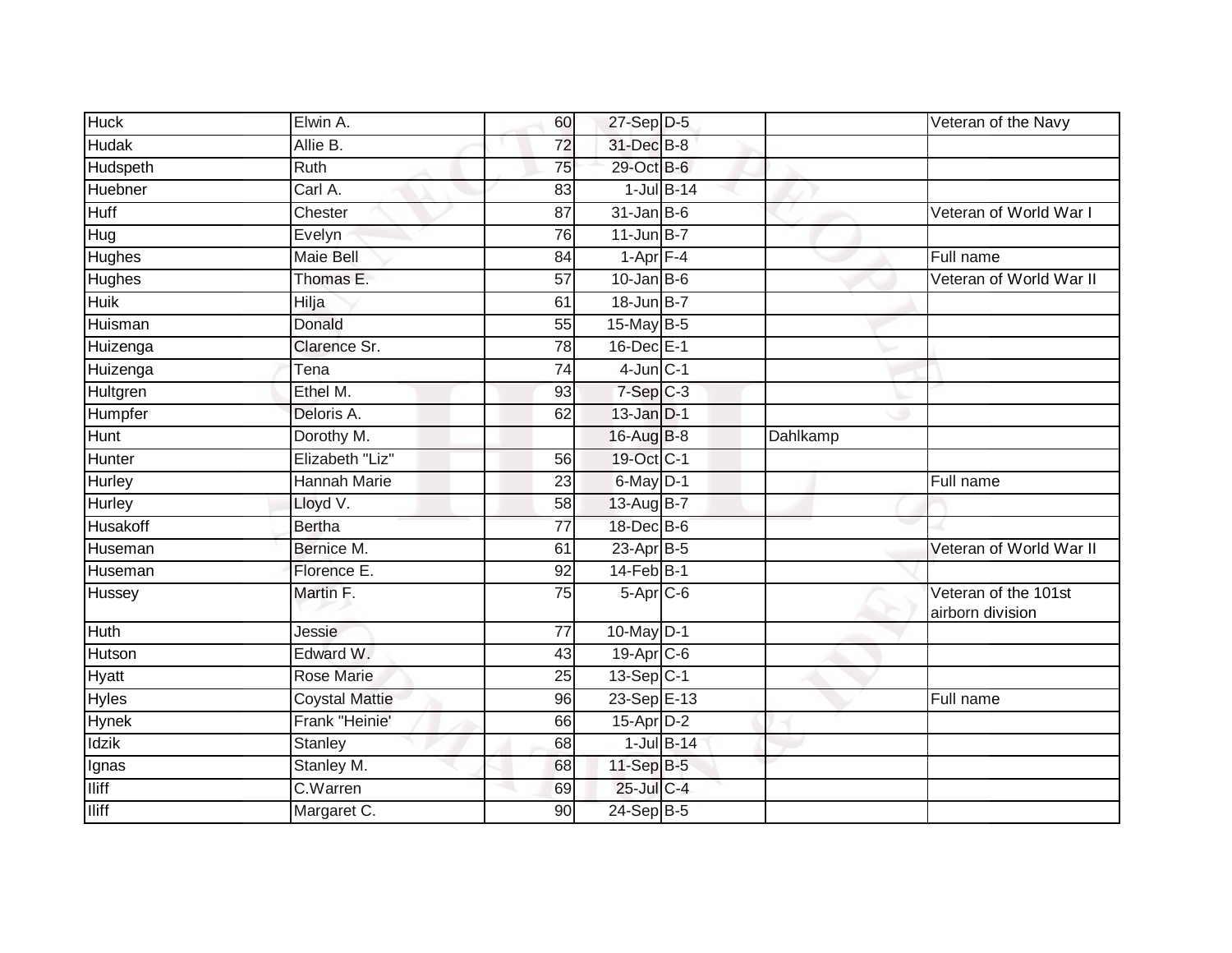| Imer           | Henry B.                | 76              | 17-May $F-3$    |          |                         |
|----------------|-------------------------|-----------------|-----------------|----------|-------------------------|
| Imrie          | Thomas J.               | 42              | 12-Jan A-11     |          |                         |
| Ingram         | Kenneth "Casey"         | 18              | $13$ -Jan $D-1$ |          |                         |
| Inman          | Rinda W.                | 82              | 7-Oct D-2       |          |                         |
| Irwin          | Matthew P.              | 3 months        | $7-Oct$ $D-2$   |          |                         |
| Isay           | Kurt I.                 | 60              | $1$ -Jun $C-1$  |          |                         |
| Isenberg       | Marced                  | $\overline{72}$ | 2-Mar C-4       |          |                         |
| Ison           | Devon                   | 7 months        | $2-AprB-6$      |          |                         |
| <b>Iszczuk</b> | Angela                  | 73              | 3-Jan A-11      |          |                         |
| Iwinski        | Anna W.                 | 74              | 25-Mar B-12     |          |                         |
| Jabaay         | Anna                    | 87              | 10-Apr A-13     |          |                         |
| Jablonski      | Daniel F.               | 37              | 24-Dec B-5      |          |                         |
| Jackson        | Florine                 | 77              | 23-May D-2      |          |                         |
| Jackson        | Othel K Sr.             | 91              | 26-Jul C-3      |          |                         |
| Jackson        | <b>Roderick Timothy</b> | $\overline{22}$ | 12-Jul C-1      |          |                         |
| Jackson        | Samuel Lee              | 58              | 24-Jan A-11     |          |                         |
| Jackson        | Sarah                   |                 | 27-Dec C-7      |          |                         |
| Jacobs         | Elois G.                | 65              | $3$ -Jul $C-1$  |          |                         |
| Jacobs         | James E.                | 62              | 14-Aug B-4      |          |                         |
| Jacobs         | Raleigh                 | $\overline{70}$ | 24-Dec B-5      |          | Veteran of World War II |
| Jacobs         | William H. Sr.          | 64              | 15-Mar D-13     |          |                         |
| Jakubczyk      | <b>Stanley Frank</b>    | $\overline{70}$ | 23-Nov C-4      |          |                         |
| Jakuboski      | Jerome H.               | 69              | 17-Sep B-5      |          |                         |
| Jakupcak       | Helen M.                | 70              | $2-Nov$ C-2     |          |                         |
| James          | Barney A.               | 80              | 27-Dec C-7      |          |                         |
| James          | Henry "George"          | 70              | 26-Aug D-1      |          | Veteran of World War II |
| James          | Mrs. Clote              | $\overline{57}$ | $7-Nov$ B-9     |          |                         |
| Jamroz         | Paul P.                 | 37              | 30-Dec D-2      |          |                         |
| Jancik         | Michael B.              | 83              | $1$ -Oct $A$ -6 |          |                         |
| Janeczko       | Eleanor                 | 69              | 6-Feb B-6       |          |                         |
| Janek          | Margaret C.             | 64              | 18-Jun B-7      | Vavrecan |                         |
| Janes          | Cecil                   | 76              | 10-Apr A-13     |          |                         |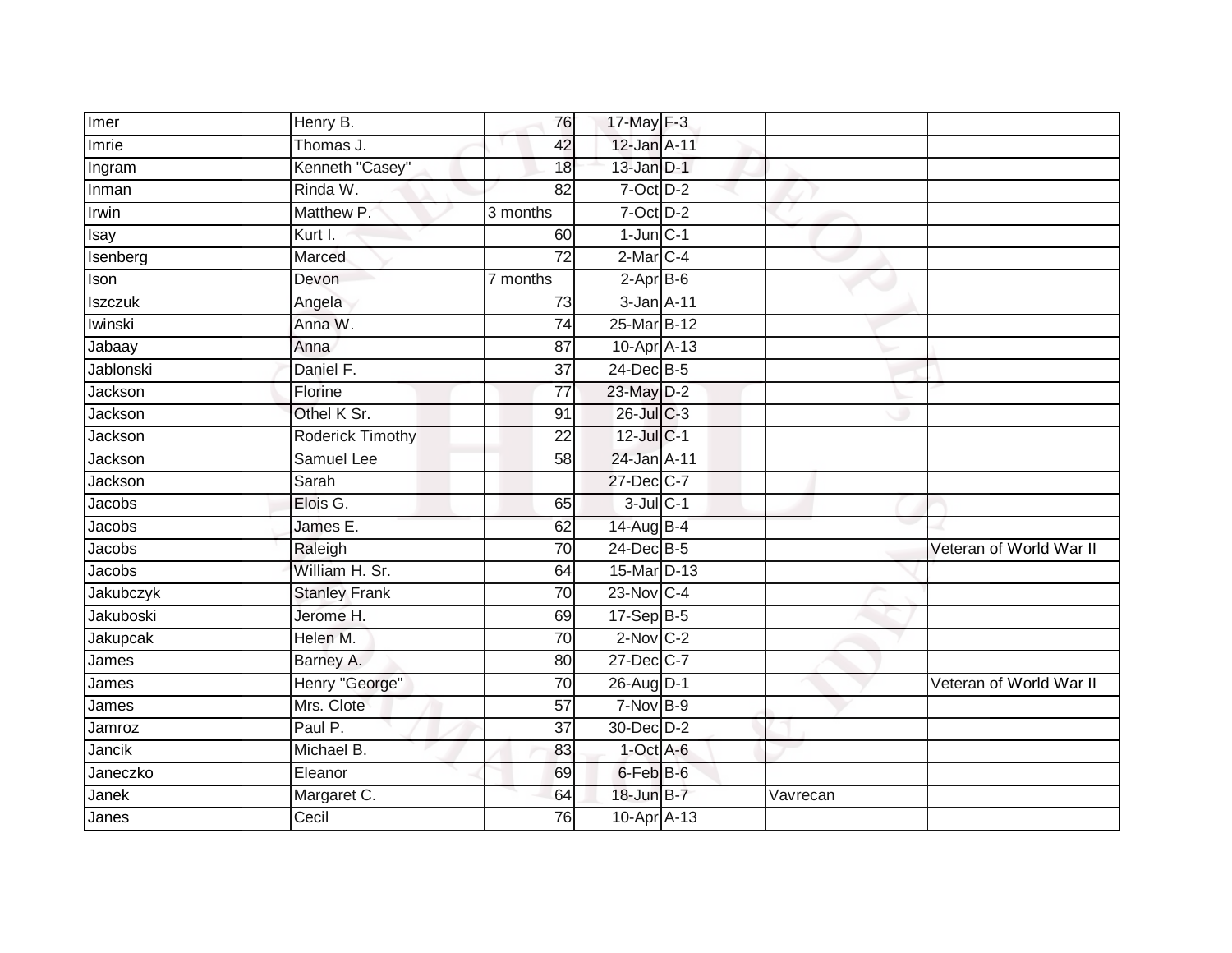| Jankauskas      | Alex J.               | 63              | 25-Nov D-12           |         | Veteran of World War II               |
|-----------------|-----------------------|-----------------|-----------------------|---------|---------------------------------------|
| Janota          | Rudolph B.            | 68              | 17-Jun D-1            |         |                                       |
| Jansma          | <b>Charles</b>        | 82              | 18-Jan D-1            |         |                                       |
| Janson          | Karl Walfrid          | 75              | 13-Feb B-6            |         |                                       |
| Janson          | Ruby M.               | $\overline{74}$ | 8-Jan D-4             |         |                                       |
| Januchowski     | Herbert A.            | 63              | $12$ -Nov $ C-6 $     |         |                                       |
| Jarabak         | Rudolph               | 76              | 23-Mar B-6            |         |                                       |
| Jarankowski     | Martin J.             | 60              | 27-Dec C-7            |         | Veteran of World War II               |
| Jaranowski      | Martin J.             | 60              | 28-Dec C-4            |         | Veteran of World War II               |
| Jarchow         | <b>Helen</b>          | 62              | 25-Jun A-13           |         |                                       |
| Jarecki         | Leo A.                | 89              | $14$ -Feb $B-1$       |         |                                       |
| Jarmakowicz     | Mitchell J.           |                 | 18-Sep B-5            |         |                                       |
| Jasek           | Theodore "Kelly"      | 58              | 11-Mar D-1            |         |                                       |
| Jasiak          | Louise                | 96              | 19-Dec F-1            | Ludwika |                                       |
| Jasienecki      | Erwin W.              |                 | 10-Feb A-13           |         | Veteran of World War II               |
| Jaska           | Lillian M.            | 65              | 16-Oct B-4            |         |                                       |
| Jaskowski       | Sadie                 | 72              | 20-Jun C-8            |         |                                       |
| Javorcic        | Anna V.               | 70              | 13-Dec C-2            |         |                                       |
| Jaworski        | Henry "Hank"          |                 | 14-Oct B-13           |         |                                       |
| Jaworski        | <b>Stanley Joseph</b> | 67              | 9-Aug B-7             |         | Veteran of World War II,<br>Full name |
| Jefferson       | <b>Bruneice</b>       | 53              | 19-Apr <sub>C-6</sub> |         | Veteran of the Korean<br>conflict     |
| Jefferson       | Lorena                | 48              | $2$ -Apr $B$ -6       |         |                                       |
| Jeka            | Angeline L.           | 79              | $26-Sep$ C-3          |         |                                       |
| Jendraszkiewicz | Leo III               | $\overline{21}$ | 18-Apr D-1            |         |                                       |
| Jenkins         | Ella W.               | $\overline{95}$ | 18-Jun B-7            |         |                                       |
| Jennings        | Chester <sub>R.</sub> | 73              | 12-Mar B-7            |         |                                       |
| Jensen          | Caroline              | $\overline{74}$ | $5-Apr$ $C-6$         | Koch    |                                       |
| Jensen          | William C.            | 69              | 15-May B-5            |         |                                       |
| Jernberg        | Jonte A. Sr.          | 74              | 12-Jul C-1            |         |                                       |
| Jetmund         | <b>Russell</b>        | 67              | 29-Jul C-1            |         |                                       |
| Jewell          | Joseph O.             | 69              | $1-Jan$ B-2           |         | Veteran of World War II               |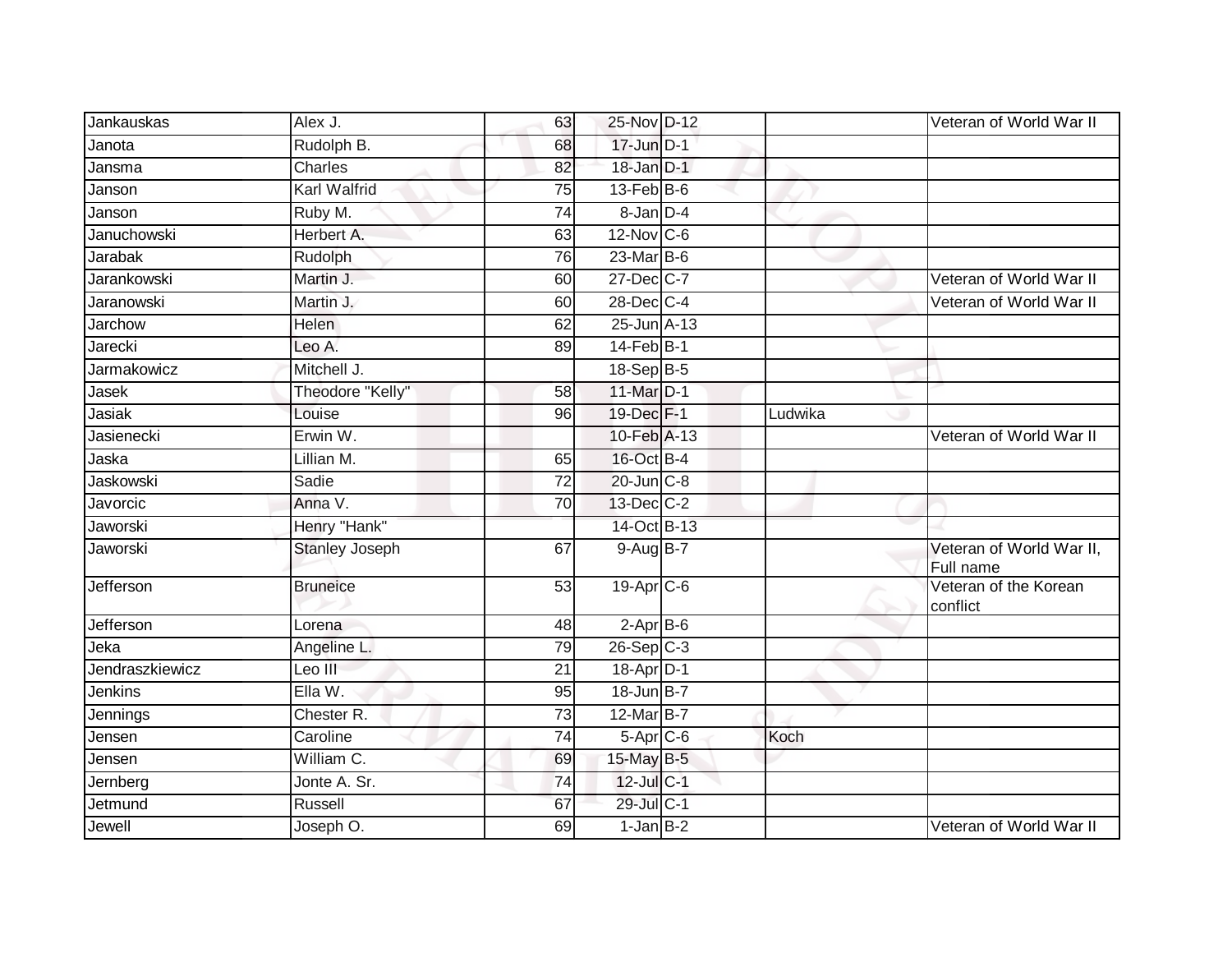| Jezuwit   | Felix                 | 64              | 22-Oct B-6             |           | Veteran of World War II |
|-----------|-----------------------|-----------------|------------------------|-----------|-------------------------|
| Johannsen | Peter S.              | 86              | 31-Oct C-9             |           |                         |
| Johnson   | Arnold A.             | $\overline{71}$ | 8-Jun C-1              |           | Veteran of World War II |
| Johnson   | Clarice I.            | 83              | $16$ -Feb $D-5$        |           |                         |
| Johnson   | Donald J.             | 45              | $11$ -Jul $D-1$        |           |                         |
| Johnson   | Dorothy C.            | 57              | 20-Sep A-12            |           |                         |
| Johnson   | Georgie "Lorene"      | 82              | $12$ -Nov C-6          |           |                         |
| Johnson   | Gilbert "Gib"         | 66              | $2-Aug$ <sub>C-1</sub> |           |                         |
| Johnson   | Helen                 | 51              | 29-Mar D-3             | Romesburg |                         |
| Johnson   | Herbert F.            | $\overline{71}$ | $19$ -Jul C-4          |           | Veteran of World War II |
| Johnson   | James C.              | 71              | 13-Nov B-6             |           |                         |
| Johnson   | Kenneth               | $\overline{74}$ | 19-Dec F-1             |           |                         |
| Johnson   | Mary G.               | 73              | 4-Oct D-1              | Grabner   |                         |
| Johnson   | Pauline B.            | 86              | 17-May F-3             |           |                         |
| Johnson   | Ray                   | 50              | 13-May D-2             |           |                         |
| Jones     | Ann E.                | 68              | 8-Mar <sub>IC-4</sub>  | Kozuch    |                         |
| Jones     | Curlie                | 65              | 27-May D-1             |           |                         |
| Jones     | Edward                | 84              | 5-Aug D-1              |           |                         |
| Jones     | Edward I.             | 84              | 6-Aug B-6              |           |                         |
| Jones     | Eueula Mae            | 67              | 26-Apr <sub>C-4</sub>  |           | Full name               |
| Jones     | Irene                 | 80              | $2$ -Jul $A-9$         |           |                         |
| Jones     | Kenneth P.            | 52              | $1$ -Jun $C-1$         |           | Veteran of the Army     |
| Jones     | Margaret V.           |                 | 11-Sep B-5             |           |                         |
| Jones     | Paul Riley            | 64              | $10$ -Jun $D-1$        |           | Veteran of World War II |
| Jones     | Robert L.             | 41              | $3-May$ $D-8$          |           |                         |
| Jones     | Sherry                | 19              | 15-Aug D-4             |           |                         |
| Jones     | Shirley R.            | $\overline{72}$ | 12-Nov C-6             |           |                         |
| Jones     | Thomas E.             | 78              | 2-Mar C-4              |           |                         |
| Jones     | <b>William Thomas</b> | 60              | 25-Apr D-1             |           | Full name               |
| Jonkman   | Chris H.              | 78              | 1-Mar C-7              |           |                         |
| Jonkman   | Christopher J.        | 60              | 29-May B-4             |           |                         |
| Joran     | Meredith A.           | 71              | 26-Feb B-15            |           | Veteran of World War II |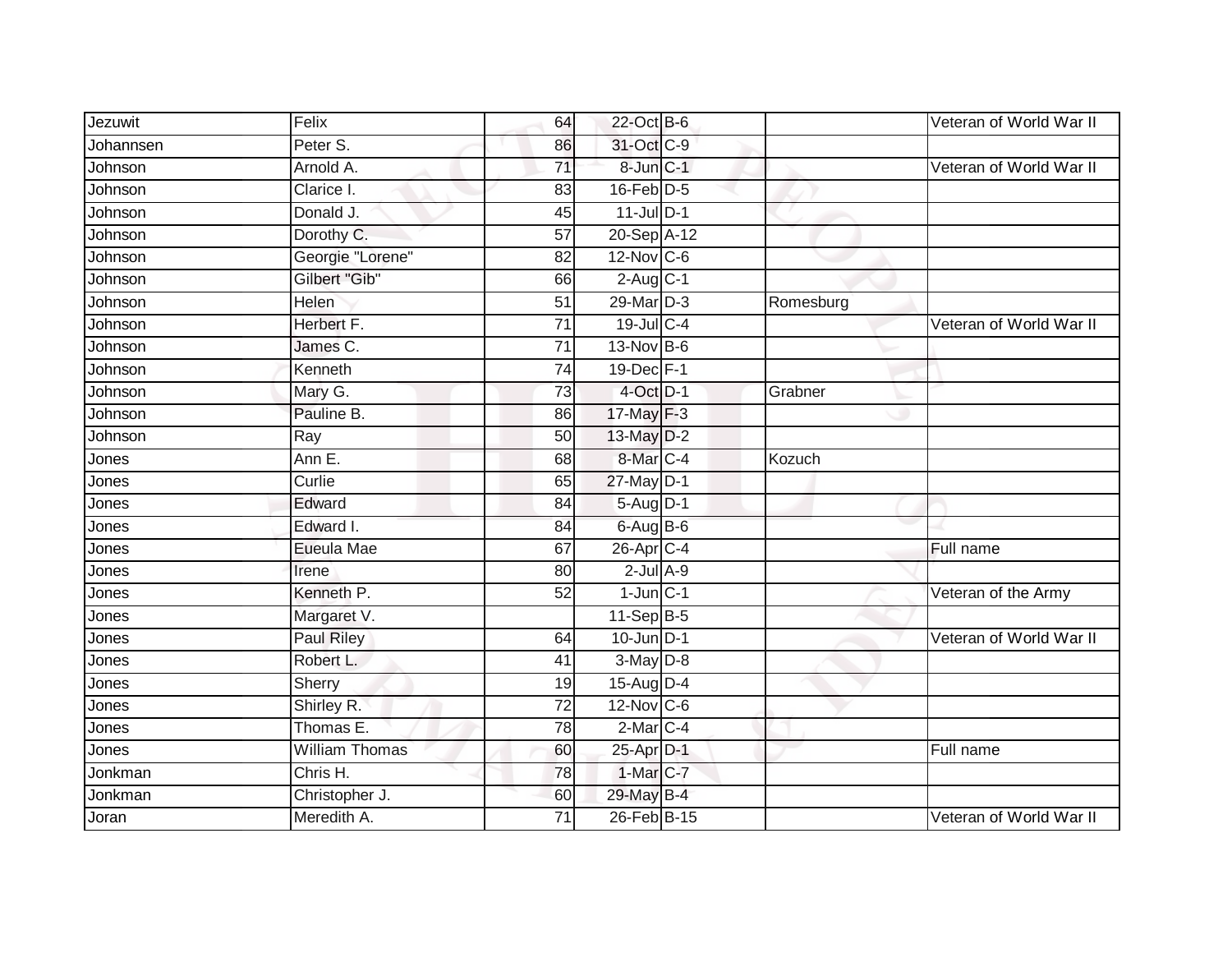| Jordan              | Kenneth "Kenny"        | 62              | $11$ -Jan $D-2$        |       |                         |
|---------------------|------------------------|-----------------|------------------------|-------|-------------------------|
| Jovanovich          | Petrija                | 70              | 1-Feb D-5              |       |                         |
| Joyce               | Irene M.               | 87              | 3-Apr B-6              |       |                         |
| Juarez              | Guadalupe              | 79              | $3-May$ $D-8$          |       |                         |
| Jung                | <b>Clifford Joseph</b> | $\overline{77}$ | $27$ -Jun $C-4$        |       |                         |
| Jurczak             | Edward "Dago"          | 60              | $29$ -Feb $D-1$        |       | Veteran of World War II |
| Jurczak             | Katherine              | 93              | 10-Sep B-5             |       |                         |
| Jurecki             | Joseph                 | 69              | 8-May C-5              |       | Veteran of World War II |
| Jure $\overline{k}$ | Jerome J.              | 67              | 26-Dec C-8             |       |                         |
| Jurek               | <b>Stanley</b>         | $\overline{74}$ | 8-Nov C-4              |       | Veteran of World War II |
| Juriga              | Bertha V.              | 88              | 20-May H-11            |       |                         |
| Jutkus              | Frank Jr.              | 66              | $27$ -Jun $C-4$        |       |                         |
| Kachur              | Ann F. "Tomasic"       | 70              | 16-Sep F-7             |       |                         |
| Kaczka              | Chet S.                | 70              | 19-Oct C-1             |       | Veteran of World War II |
| Kaduk               | Charles B.             |                 | $9$ -Dec $E-1$         |       | Veteran of World War II |
| Kaegebein           | Bertha Z.              | 87              | 19-Oct C-1             |       |                         |
| Kagy                | Margaret M.            | $\overline{76}$ | $7-Feb$ C-1            |       |                         |
| Kaiser              | <b>Donald Ray</b>      | 56              | $5-Aug$ D-1            |       |                         |
| Kaiser              | Ethelyn                | 78              | 12-Aug B-14            |       |                         |
| Kalnynas            | Pete                   | 38              | 26-Mar <sub>IC-3</sub> |       |                         |
| Kaminski            | Henry F.               | 65              | $13$ -Jul C-1          |       | Veteran of World War II |
| Kammer              | Theodore A.            | $\overline{82}$ | 7-Mar A-9              |       |                         |
| Kammerer            | Ann E.                 | 74              | $29$ -Jun $A-8$        | Jacko |                         |
| Kandalec            | Jennie                 | 66              | 25-Jun A-13            |       |                         |
| Kane                | <b>Theodore "Ted"</b>  | 61              | $5-Apr$ $C-6$          |       |                         |
| Kanellakes          | Milton T.              | 86              | $4$ -Mar $D-1$         |       |                         |
| Kania               | Frank J.               | 60              | $10$ -Jan B-6          |       | Veteran of World War II |
| Kaptur              | Edward J.              | 63              | $1-Mar$ $C-7$          |       | Veteran of World War II |
| Kapuscinski         | Pauline                | 90              | 13-Dec C-2             |       |                         |
| Karabatsos          | Sophia                 | 84              | 25-Jun A-13            |       |                         |
| Karagish            | Theresa                | 81              | $20$ -Jan B-6          |       |                         |
| Karl                | Jacob                  | 84              | 10-Feb A-13            |       |                         |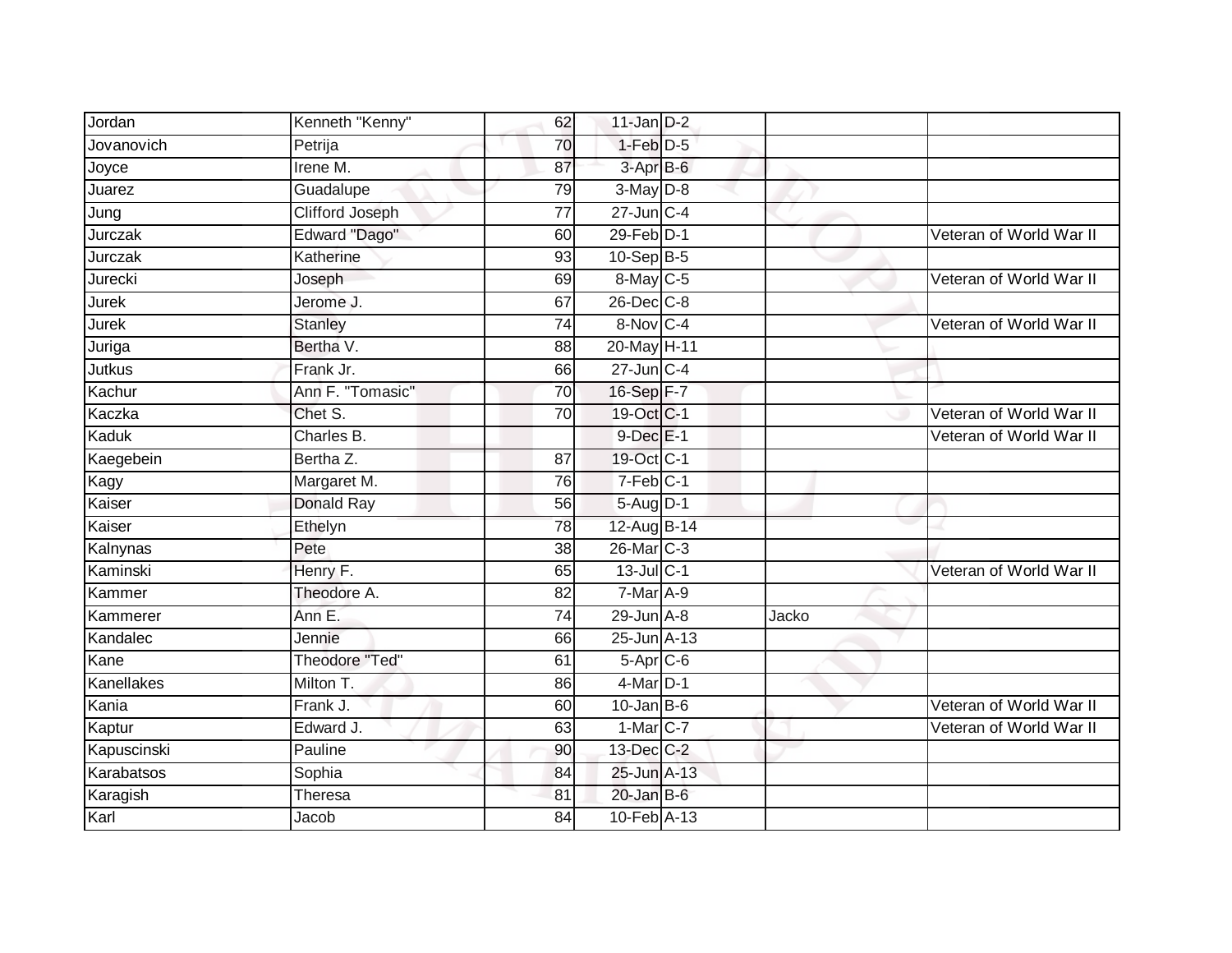| Karl        | Mary J.              | 60              | 19-Apr C-6      | Miszewski   |                         |
|-------------|----------------------|-----------------|-----------------|-------------|-------------------------|
| Karpierz    | Joseph A. Sr.        | $\overline{72}$ | 27-Dec C-7      |             |                         |
| Karulski    | Joseph L.            | 76              | 8-Oct A-11      |             |                         |
| Kasprzycki  | <b>Helen</b>         | 70              | $6-Sep$ $C-1$   | Kowalkowski |                         |
| Kaszuba     | <b>Phyllis</b>       | $\overline{81}$ | 6-Nov C-5       |             |                         |
| Katvasz     | Julius               | 78              | $10$ -Jul $B-4$ |             |                         |
| Kavanaugh   | John T.              | $\overline{77}$ | $9 - AprB - 6$  |             |                         |
| Kavosick    | John W.              | 74              | 15-Apr D-2      |             |                         |
| Kays        | Bessie L.            | 86              | 18-Mar B-4      |             |                         |
| Keane       | <b>Mary Louise</b>   | 73              | 22-May A-13     |             |                         |
| Keaton      | Elzie                | 65              | $11$ -Jun B-7   |             | Veteran of World War II |
| Keaton      | <b>Michael Shane</b> | 13              | $11$ -Jun $B-7$ |             | Full name               |
| Keaton      | <b>Ricky Linvel</b>  | 25              | $2$ -Oct $B-4$  |             |                         |
| Keene       | Marjorie             | 64              | 15-Nov B-8      | Frame       |                         |
| Keer        | Charlotte P.         | 59              | 11-May C-1      |             |                         |
| Keilman     | Clifford P.          | 64              | 6-Feb B-6       |             |                         |
| Keiser      | Leslie E.            | 68              | 10-Sep B-5      |             |                         |
| Keith       | Ruth E.              | 63              | 30-Dec D-2      |             |                         |
| Kelderhouse | Samual H.            | 66              | $1$ -Jan $B-2$  |             |                         |
| Kelleher    | Edward J. Sr.        | 78              | 18-May C-1      |             |                         |
| Keller      | Deborah A.           | 31              | 29-Feb D-1      |             |                         |
| Kelley      | Paul D.              | 81              | $1-Apr$ F-4     |             |                         |
| Kelly       | Frank C.             | 71              | 26-Dec C-8      |             |                         |
| Kelly       | Joseph M.            | $\overline{74}$ | 26-Jul C-3      |             |                         |
| Kelly       | <b>Lillie Alice</b>  | 56              | $11$ -Jan D-2   |             |                         |
| Kelly       | <b>Russell L</b>     | 19              | 5-Dec B-10      |             |                         |
| Kemp        | Irene "Renee"        | 62              | 19-Nov B-6      |             |                         |
| Kemprowski  | Casimer "Charlie"    | 82              | $9-MarB-6$      |             |                         |
| Kenda       | Anna Marie           |                 | $9$ -Mar $B$ -6 |             |                         |
| Kennedy     | John S. "Jack"       | 90              | 6-Jan D-1       |             |                         |
| Kennedy     | Mrs. Willie Mae      | 84              | $26$ -Jul $C-3$ |             |                         |
| Kerr        | Dellace D.           | 76              | 10-Apr A-13     |             |                         |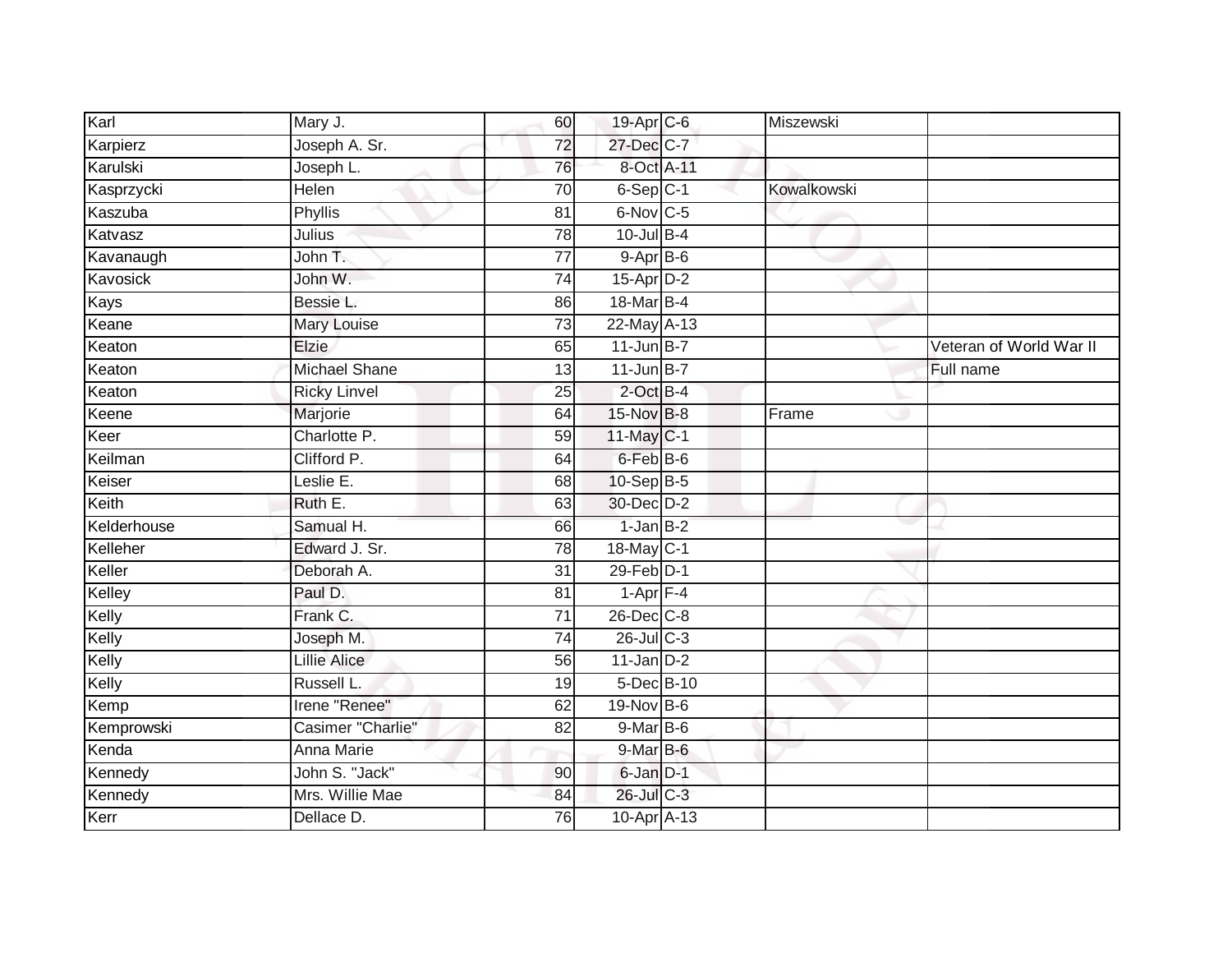| Kerst         | Russell                       | 70              | $26$ -Jun B-6   |        | Veteran of World War II |
|---------------|-------------------------------|-----------------|-----------------|--------|-------------------------|
| Kesek         | Barbara "Marge"               | 83              | 22-Feb B-5      |        |                         |
| Kesler        | Weldon L.                     | 75              | 29-Apr E-11     |        |                         |
| Kessel        | Verna Zacny                   | 66              | 26-Aug D-1      |        | Full name               |
| Kessler       | <b>William Hazlett</b>        |                 | 15-Oct B-5      |        | Full name               |
| Kicmal        | Leo T.                        |                 | 16-May B-6      |        |                         |
| Kieres        | Raymond J.                    | 56              | 13-Nov B-6      |        |                         |
| Kiester       | Jackson A.                    | 82              | 15-May B-5      |        |                         |
| Kijura        | Michael                       | 68              | 28-Nov C-10     |        |                         |
| Kilinski      | Casmir T. "Kelly"             | 79              | 16-Jul B-5      |        |                         |
| Kimmel        | Michael L.                    | 6 weeks         | $4$ -Dec $B$ -6 |        |                         |
| Kinach        | Frank L.                      | 66              | $17$ -Jun D-1   |        |                         |
| Kindred       | <b>Brady</b>                  | 77              | 9-Feb D-2       |        |                         |
| King          | Charlotte                     | 84              | 16-Sep F-7      |        |                         |
| King          | Lytton W.                     | 85              | 7-Mar A-9       |        |                         |
| King          | Raymond Lee                   | 54              | 2-Mar C-4       |        |                         |
| King          | Vera Denise                   | $\overline{23}$ | $22$ -Apr $D-1$ |        | Full name               |
| Kingler       | <b>Harriet Anne</b>           | 80              | 25-Mar B-11     |        | Full name               |
| Kingston      | Edward J.                     | 59              | 26-Feb B-15     |        |                         |
| Kinley        | Gerald C.                     | 62              | 8-Oct A-11      |        | Veteran of World War II |
| Kinnett       | Gertrude L.                   | 63              | 25-Sep B-10     |        |                         |
| Kiraly        | William A.                    | $\overline{36}$ | 8-Jan D-4       |        | Veteran of the US Army  |
| Kirby         | Clifton R. "Jake"             | 76              | $8-$ Apr $D-1$  |        |                         |
| Kirdy         | Stanley W.                    | 28              | 20-Apr B-5      |        |                         |
| Kirker        | Joseph R. Sr.                 | 65              | 29-Jul C-1      |        | Veteran of World War II |
| Kirn          | George J.                     | 70              | $6$ -Jun $C-4$  |        |                         |
| Kiser         | Ruth M.                       | 64              | 8-Jan D-4       |        |                         |
| Kish          | Pauline                       | 87              | 4-Mar D-1       |        |                         |
| <b>Kissel</b> | Mary                          | 81              | 7-Jun A-15      | Bendis |                         |
| Kita          | $\overline{\text{Walter F.}}$ | 90              | 29-Oct B-6      |        |                         |
| Kittell       | Daniel O.                     | 81              | 5-Jul D-8       |        |                         |
| Klaff         | <b>Hrold</b>                  | 60              | 8-Jul D-2       |        | Veteran of World War II |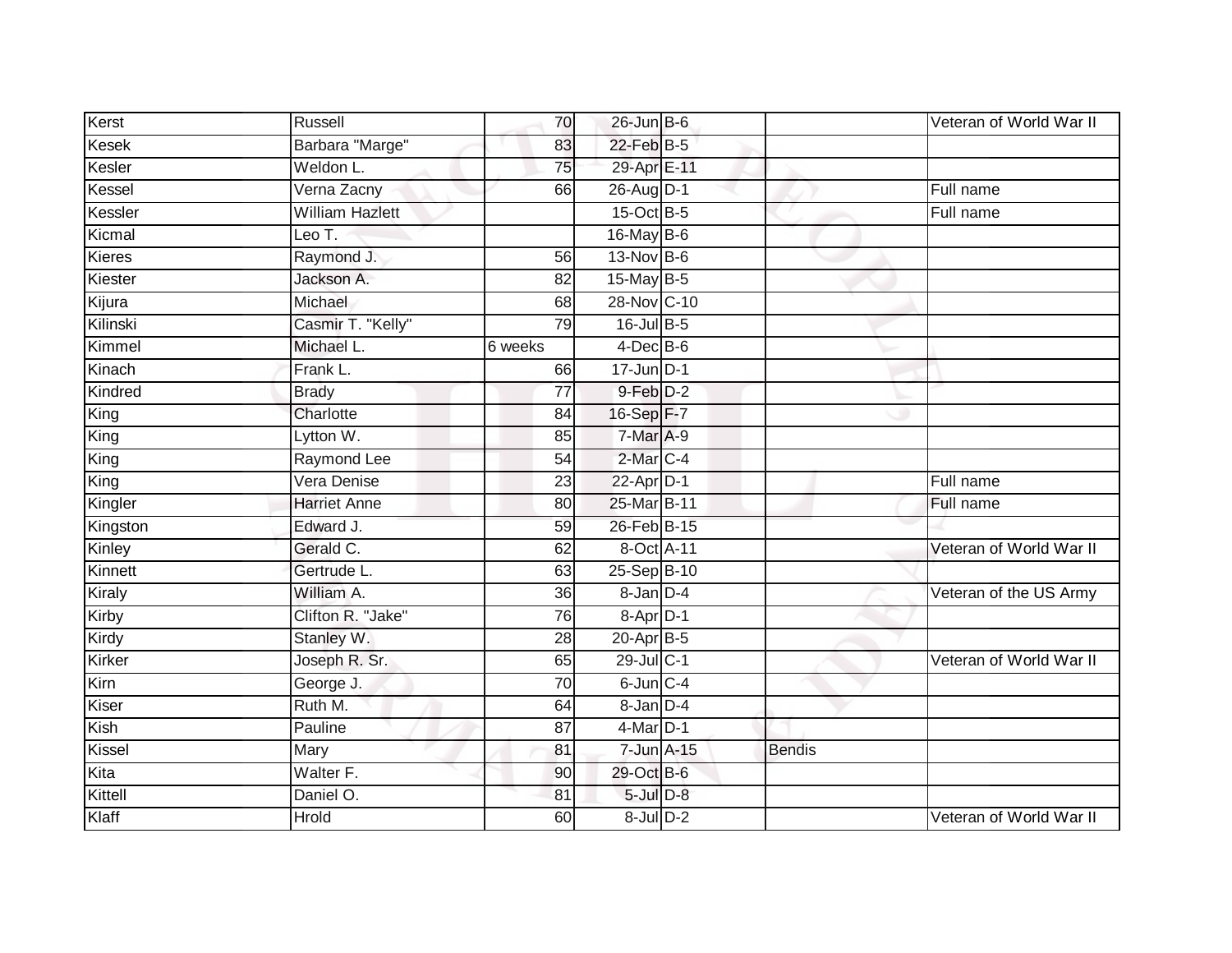| Klamczynski | Gene F. "Chief"     | 50              | $26$ -Jul $C-3$  |            |                         |
|-------------|---------------------|-----------------|------------------|------------|-------------------------|
| Klarkowski  | Frank               | 93              | 24-Jun B-12      |            |                         |
| Klassen     | Goldie              | 85              | $23$ -Jan B-6    |            |                         |
| Klaus       | Emil                | 92              | 30-Sep D-1       |            |                         |
| Klee        | Harriet L.          | 83              | $4-SepB-5$       |            |                         |
| Klee        | Lester A.           | 76              | 24-Jan A-11      |            |                         |
| Klein       | Florence M.         | 67              | 28-Aug C-4       |            |                         |
| Klein       | Naomi R.            | 59              | $21-Nov$ D-1     |            |                         |
| Klimas      | Jonas               | 65              | 6-Mar B-4        |            |                         |
| Klisurich   | George J Sr.        | 66              | $5$ -Jul $D-8$   |            | Veteran of World War II |
| Klooster    | Alice               | 82              | 24-Dec B-5       |            |                         |
| Kmetz       | C. June             | 85              | 30-May D-5       |            |                         |
| Kmiatek     | <b>Kim Marie</b>    | 27              | 6-Dec D-1        |            | Full name               |
| Knaack      | Bernard "Barney"    | 69              | 6-Nov C-5        |            |                         |
| Knezevich   | <b>Theresa</b>      | 81              | 26-Dec C-8       |            |                         |
| Knight      | Christine           | 58              | 4-Sep B-5        | Kitch      |                         |
| Knoerzer    | Louise W.           | $\overline{83}$ | 3-Apr B-6        |            |                         |
| Knoth       | Robert W.           | 67              | $6$ -Jun $C-4$   |            |                         |
| Knott       | Harold A.           | 61              | $10$ -Jan $B$ -6 |            | Veteran of World War II |
| Knox        | <b>Patrick</b>      | 64              | 18-Dec B-6       |            |                         |
| Kobe        | <b>Helen Eileen</b> | 53              | 21-Oct C-1       |            | Full name               |
| Kobylinski  | Josephine           | $\overline{77}$ | 2-Dec D-15       |            |                         |
| Koch        | Charles E.          | 58              | 3-Aug C-1        |            |                         |
| Koch        | Wilton              | 75              | 13-Sep C-1       |            |                         |
| Kochis      | Sophia              | 85              | 28-Oct D-1       |            |                         |
| Koedyker    | Deloris M.          | 63              | 26-Nov B-6       |            |                         |
| Koehn       | Louise D.           | 79              | $2$ -May $D-1$   | Dockweiler |                         |
| Koenig      | Arthur O.           | 87              | $7 - Aug$ B-5    |            |                         |
| Kolarik     | Andrew              | 60              | $9$ -Feb $D-2$   |            |                         |
| Kolbas      | James D.            | 63              | 17-Apr B-4       |            | Veteran of World War II |
| Kolbas      | James D.            | 63              | 16-Apr B-4       |            | Veteran of World War II |
| Koliboski   | Sue                 | $\overline{72}$ | 30-Oct A-13      |            |                         |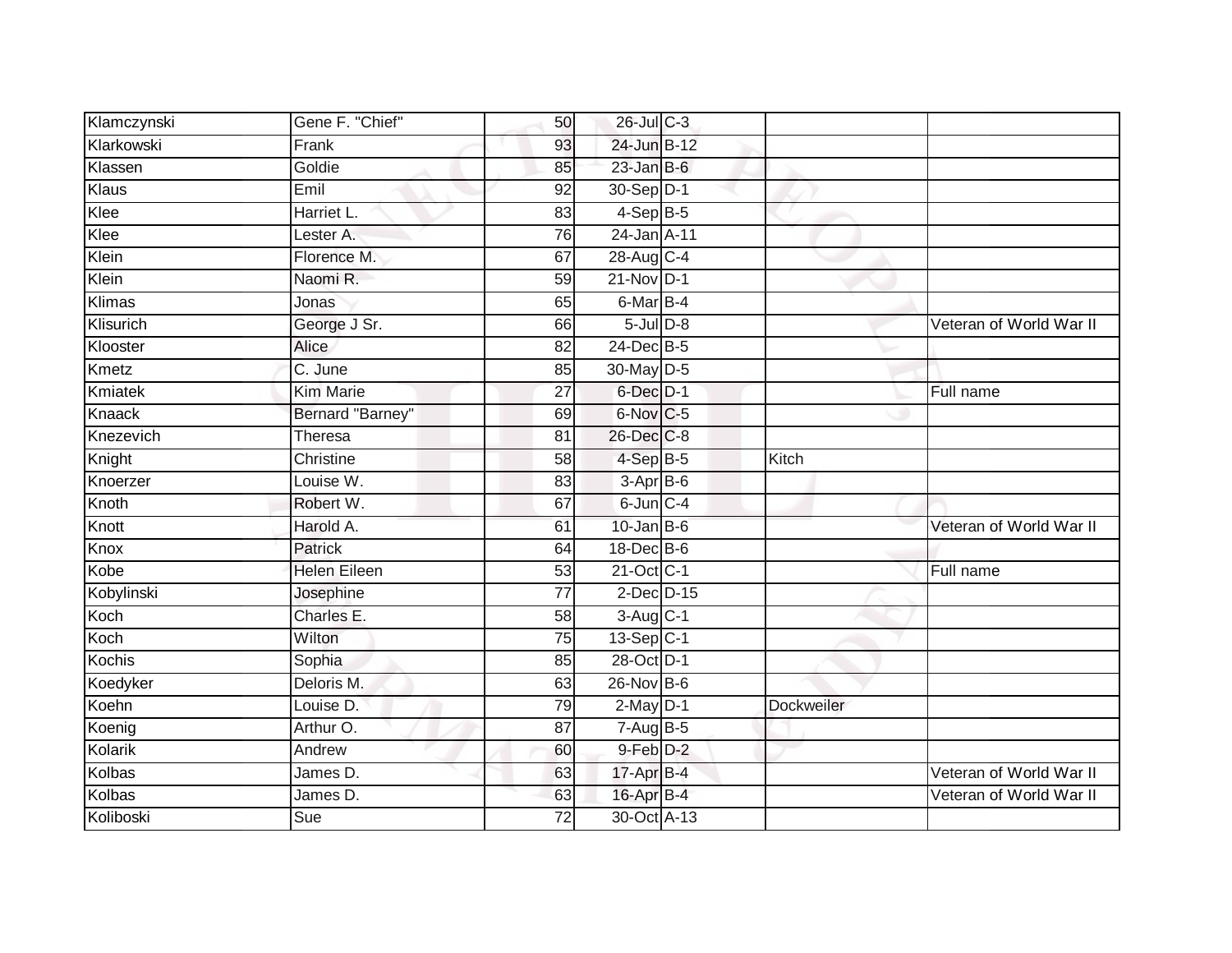| Kollar       | Joseph A.      | 82              | 5-Apr C-6        |           |                                   |
|--------------|----------------|-----------------|------------------|-----------|-----------------------------------|
| Kolodziejski | Frank "Kelsey" | 71              | 25-Jun A-13      |           | Veteran of World War II           |
| Komyatte     | Peter          | $\overline{74}$ | 6-Jul A-11       |           |                                   |
| Kondrat      | Jane L.        | 50              | 19-Nov B-6       |           |                                   |
| Konow        | Henry "Heinie' | $\overline{74}$ | 25-Mar B-12      |           |                                   |
| Kontol       | Emelie I.      | 67              | $5-Feb$ $D-3$    |           |                                   |
| Kontos       | Wanda H.       | 74              | 4-Mar D-1        |           |                                   |
| Koontz       | Clara E.       | 75              | $29$ -Feb $D-1$  |           |                                   |
| Koppitz      | Kenneth F.     | 60              | 26-Feb B-15      |           | Veteran of World War II           |
| Korba        | James W.       | 74              | 11-Mar D-1       |           |                                   |
| Korba        | James W.       | 74              | 9-Mar B-6        |           |                                   |
| Korn         | Melita C.      | 88              | 16-Dec E-1       |           |                                   |
| Kors         | <b>Barbara</b> | 88              | 7-Jun A-15       |           |                                   |
| Kors         | Frances W.     | 62              | $4$ -Apr $D-5$   |           |                                   |
| Koscielniak  | Joan           | 81              | $16$ -Jan $A-2$  |           |                                   |
| Kosik        | George S.      | $\overline{70}$ | 28-Jun D-8       |           |                                   |
| Kotecki      | Lillian        | 69              | 12-Jan A-11      |           |                                   |
| Kottka       | William A.     | 87              | $9-AprB-6$       |           |                                   |
| Kotvasz      | Andrew         | 80              | $23$ -Feb $B$ -6 |           |                                   |
| Kovach       | Katherine B.   | 89              | $2-AprB-6$       |           |                                   |
| Kovach       | William        | 66              | $6$ -May $D-1$   |           |                                   |
| Koval        | Frank E.       | 67              | $9-$ Apr $B-6$   |           |                                   |
| Kovalcik     | Helen V.       | 87              | $3$ -Jul $C-1$   |           |                                   |
| Kowal        | Mary M.        | 94              | $5$ -Jan $C-2$   |           |                                   |
| Kowalczyk    | Albert R.      | 60              | 17-Oct D-5       |           | Veteran of World War II           |
| Kowalik      | John           | 82              | $9-Nov$ B-3      |           |                                   |
| Kowalski     | Joyce          | 69              | $16-Sep$ F-7     | Kowalczyk |                                   |
| Kownacki     | John J.        | 50              | 18-Mar B-4       |           | Veteran of the Korean<br>conflict |
| Kozak        | Mary E.        | 79              | 29-Aug D-2       |           |                                   |
| Kozlowski    | Henry A.       | 61              | 17-Apr B-4       |           | Veteran of World War II           |
| Kozlowski    | Jerome J. Sr.  | 58              | 23-May D-2       |           | Veteran of World War II           |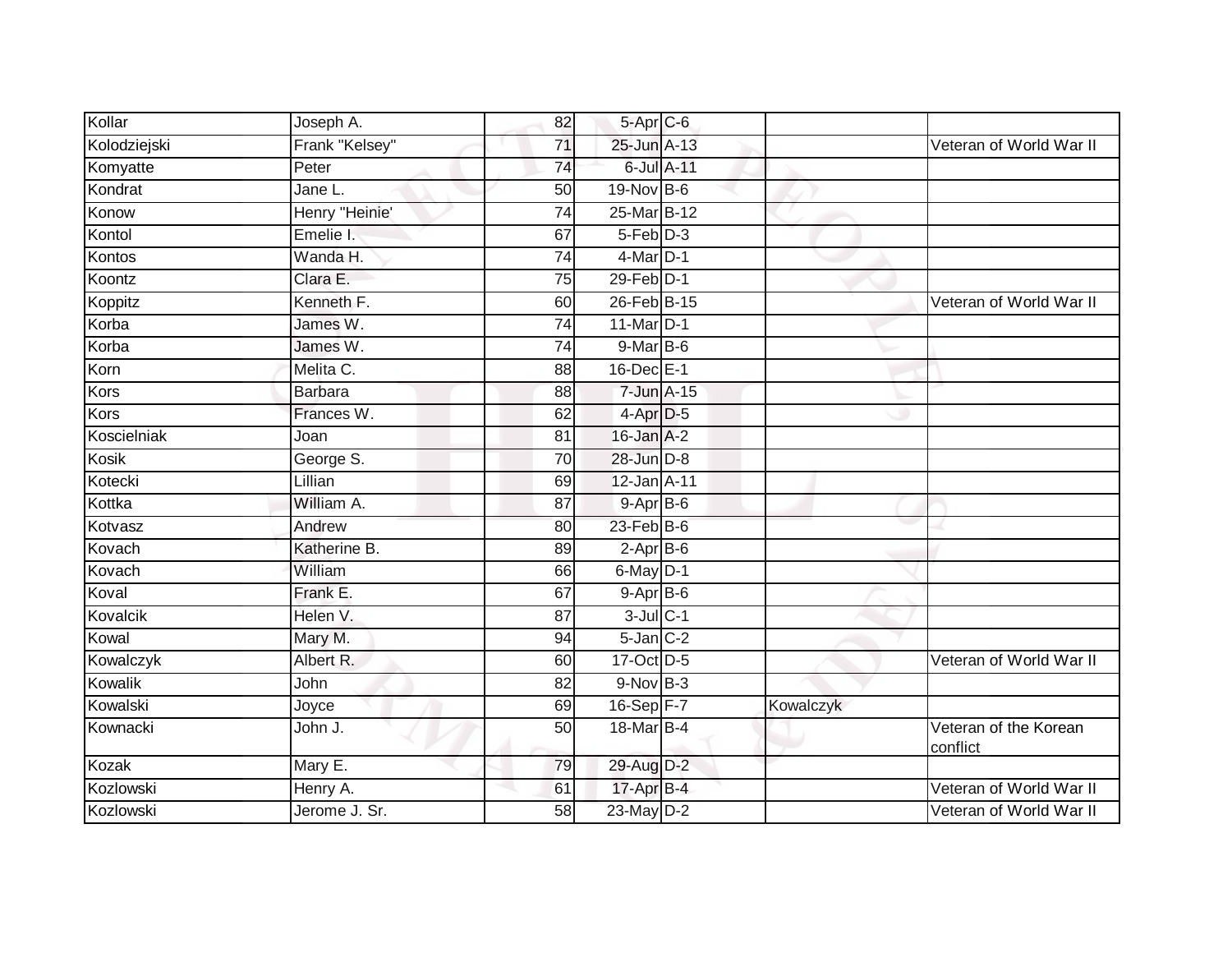| Kozlowski     | Silvester          |                 | 30-Mar C-4      |          |                                       |
|---------------|--------------------|-----------------|-----------------|----------|---------------------------------------|
| Kozlowski     | Wanda V.           | 60              | 10-Oct C-4      | Idec     |                                       |
| Krajacic      | Kathleen S.        | $\overline{37}$ | 9-Nov B-3       |          |                                       |
| Krajci        | Vendelin           | 70              | 19-Aug F-7      |          |                                       |
| Kramer        | Martha S.          | 93              | 29-Apr E-11     |          |                                       |
| <b>Kras</b>   | Delores M.         | 60              | 11-Nov D-1      |          |                                       |
| Krause        | Donald             | 61              | 26-Mar C-3      |          | Veteran of World War II               |
| Kreevich      | William P.         | 78              | 9-Feb D-2       |          |                                       |
| Kreevich      | William P.         | 78              | 8-Feb C-1       |          |                                       |
| <b>Kreish</b> | James S.           | 45              | 19-Dec F-1      |          |                                       |
| Krempatic     | Nicholas S.        | $\overline{70}$ | $29$ -Jan $D-1$ |          |                                       |
| Kresoja       | David              | 24              | $15$ -Apr $D-2$ |          |                                       |
| <b>Kress</b>  | Alex J.            | 45              | 5-Nov B-6       |          |                                       |
| Kresyscher    | Gertrude           | 92              | 17-Sep B-5      |          |                                       |
| Kretz         | Ann A.             | 65              | 21-Aug B-7      |          |                                       |
| Kretz         | Arnold J.          | 69              | $6$ -Dec $D-1$  |          |                                       |
| Kristoff      | <b>Frank Henry</b> | 74              | 27-Apr C-4      |          | Full name, Veteran of<br>World War II |
| Kristoff      | Harold F.          | 66              | 15-Mar D-13     |          | Veteran of World War II               |
| Krizmanic     | Michael Jr.        | 42              | 14-Nov D-7      |          | Veteran of the Air Force              |
| Kroll         | Mary A.            | $\overline{81}$ | $2$ -Jul $A-9$  | Wilk     |                                       |
| <b>Krsak</b>  | Joseph J.          | 77              | $20$ -Apr $B-5$ |          |                                       |
| Krucine       | Walter R.          | 62              | 5-Oct A-8       |          | Veteran of World War II               |
| Kruczek       | Walter             | 70              | 24-Aug A-13     |          | Veteran of World War II               |
| Krueger       | Leona C.           | 57              | 15-Oct B-5      |          |                                       |
| Kruger        | George W.          | 81              | $5$ -Jun $C-4$  |          |                                       |
| Krum          | Clayton A.         | 65              | 25-Sep B-10     |          | Veteran of World War II               |
| Krupa         | Karol              | 65              | $2$ -Jan $B-8$  |          | Veteran of the Korean<br>conflict     |
| Krysinski     | Stephanie P.       | 73              | 6-Dec D-1       | Milnicki |                                       |
| Kryszewicki   | Magdelina          | 61              | 7-Dec C-4       |          |                                       |
| Krzanowsky    | Roza "Rose"        | $\overline{71}$ | 28-Sep B-6      |          |                                       |
| Krzyston      | Gerald             | 42              | 13-Jul C-1      |          | Veteran of the Navy                   |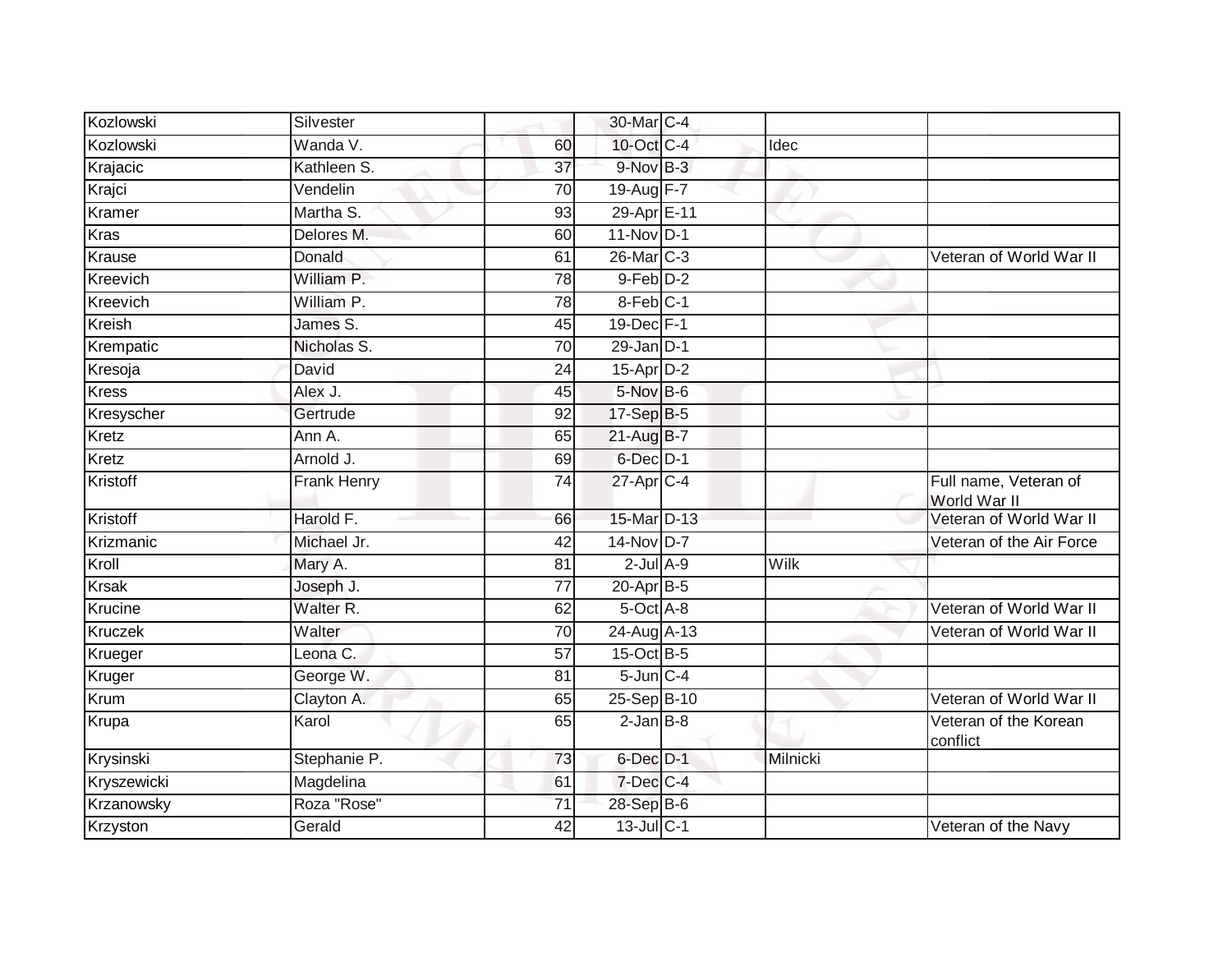| Kubacki       | Evelyn H.          | 56       | 1-Feb D-5             |             |                         |
|---------------|--------------------|----------|-----------------------|-------------|-------------------------|
| Kubaszak      | Harry M.           | 65       | 23-May D-2            |             | Veteran of World War II |
| <b>Kubiak</b> | Alfred F. Jr.      | 23       | 30-Aug D-2            |             |                         |
| <b>Kubiak</b> | Anna C.            | 75       | 24-Jul C-5            |             |                         |
| Kubiszewski   | Martha             |          | 18-Sep B-5            |             |                         |
| Kucharski     | Ludmila "Millie"   | 63       | 10-Aug C-1            | Majcher     |                         |
| Kuchta        | Rudolph "Rudy"     | 68       | $4-Nov$ E-2           |             | Veteran of World War II |
| Kudla         | <b>John Albert</b> | 59       | 27-Aug C-1            |             |                         |
| Kudlo         | Anna               | 76       | 20-May H-11           |             |                         |
| Kudlo         | Sophie C.          | 62       | 10-Apr A-13           | <b>Fuss</b> |                         |
| Kudroch       | Anna               |          | $18$ -Jan $D-1$       |             |                         |
| Kuhn          | Alice J. "Jeanne"  | 59       | $16$ -Jan B-7         |             |                         |
| Kuhnle        | Eugenie            | 82       | 26-Jul C-3            |             |                         |
| Kulas         | Joseph F.          | 67       | 16-Apr B-4            |             | Veteran of World War II |
| Kulasak       | James J.           | 65       | $17$ -May $F-3$       |             | Veteran of World War II |
| Kulchar       | Fred               | 69       | 20-Aug B-7            |             |                         |
| Kundrat       | Steve              | 67       | 13-Apr <sub>C-4</sub> |             |                         |
| Kunysz        | Walter J.          | 64       | 5-Nov B-6             |             |                         |
| Kurczynski    | Helen A.           |          | 20-Mar A-13           | Mroz        |                         |
| <b>Kurek</b>  | Rita L.            | 58       | $9$ -Dec $E-1$        | King        |                         |
| Kurey         | Michael J.         | 75       | $5$ -Jan $C-2$        |             | Veteran of World War II |
| <b>Kurpis</b> | Jennifer L.        | 6 months | $21$ -Jun $C-3$       |             |                         |
| Kurth         | Eleanor            | 84       | $1-JanB-2$            |             |                         |
| Kurtianyk     | Wasyl              | 80       | $26$ -Jun $B$ -6      |             |                         |
| <b>Kurts</b>  | Annetta C          | 78       | 24-Jan A-11           |             |                         |
| <b>Kurts</b>  | Joseph A.          | 66       | 7-Jun A-15            |             |                         |
| Kurzawinski   | Frank H.           | 63       | 16-Feb D-5            |             |                         |
| <b>Kuss</b>   | Josephine          | 84       | 28-Dec C-4            |             |                         |
| <b>Kusy</b>   | Thomas J.          | 36       | $26$ -Feb $A-8$       |             |                         |
| Kuvakos       | James              | 54       | 9-Mar B-6             |             |                         |
| Kuzmicki      | Carrie             | 89       | 25-Nov D-12           |             |                         |
| Kvarta        | Andrew             | 60       | $5-Apr$ C-6           |             | Veteran of World War II |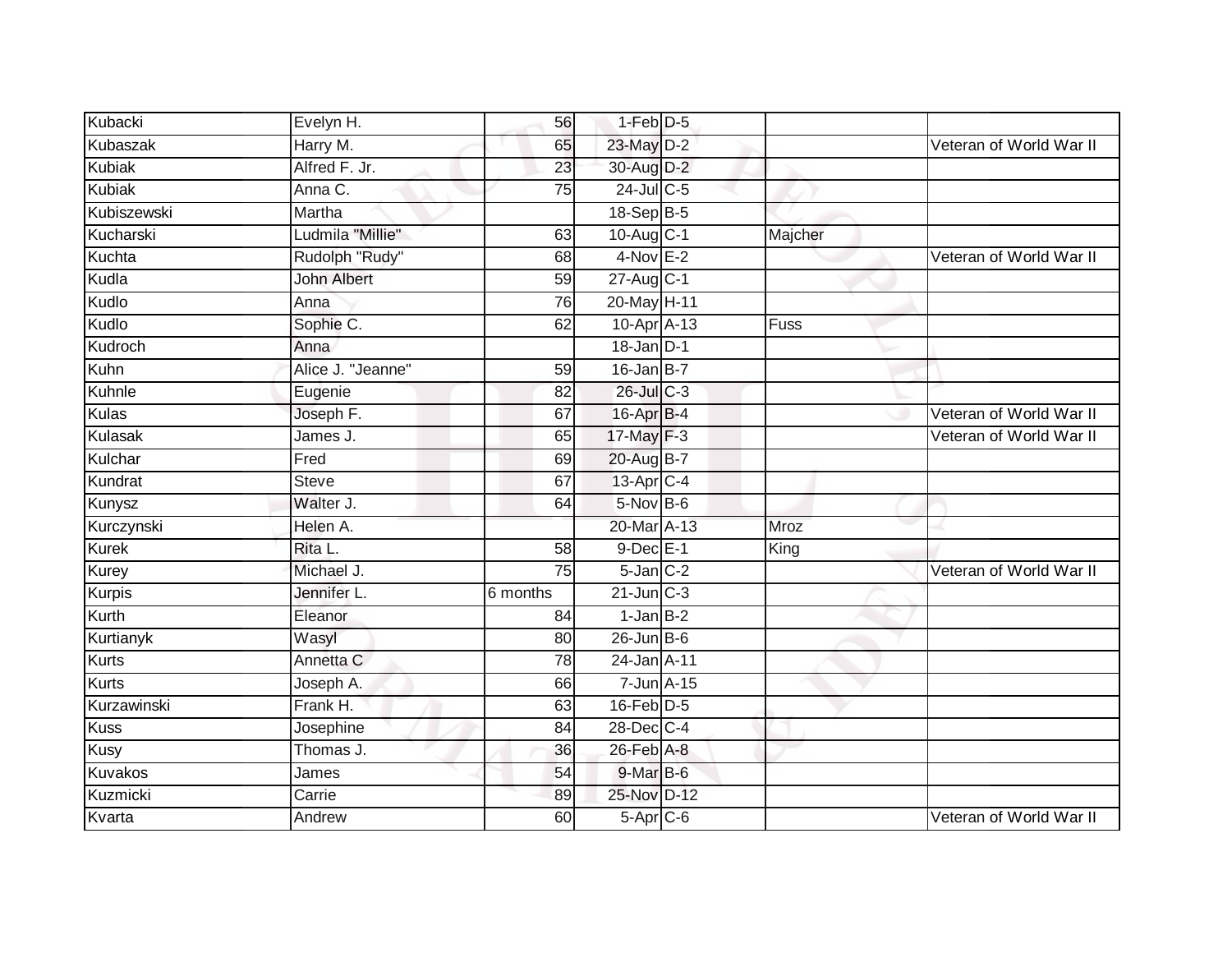| Kwiatowski | Chester Sr.        | 70              | 27-Sep D-5      |          |                         |
|------------|--------------------|-----------------|-----------------|----------|-------------------------|
| Kwiatowski | Frank S.           | 57              | 26-Dec C-8      |          |                         |
| Kyrylenko  | Julia              | 74              | 12-Mar B-7      | Osifchak |                         |
| La Mantia  | Antoinette "Toni"  | 79              | 25-Oct C-11     |          |                         |
| La Mantia  | August M.          | $\overline{78}$ | $25$ -May C-3   |          |                         |
| La Roche   | Jane Patterson     | 81              | 18-Mar B-4      |          | Full name               |
| La Salle   | Laura              | 74              | $1$ -Jun $C-1$  |          |                         |
| Labahn     | <b>Mollie Ruth</b> | 61              | 23-Apr B-5      | Sargeant | Full name               |
| Labus      | Mary               | 89              | 18-Jun B-7      |          |                         |
| Laczny     | Mary "Busie"       | 88              | 31-May B-7      |          |                         |
| Ladanyi    | Michael            | 77              | $3-Sep$ A-8     |          | Veteran of World War II |
| Ladewig    | Glendola E.        | 70              | 28-Aug C-4      | Jacobs   |                         |
| Laird      | George "Rocky"     |                 | 22-Mar D-8      |          |                         |
| Laird      | Stan               | 58              | $1-MayB-5$      |          |                         |
| Lambert    | <b>Arlie Lee</b>   | $\overline{57}$ | 4-May C-2       |          |                         |
| Lamp       | Cleo L.            | $\overline{71}$ | 13-Jul C-1      |          |                         |
| Lamprecht  | Anna               | 79              | 6-Feb B-6       |          |                         |
| Lamski     | Edward M.          | 80              | $9$ -Jul $B$ -5 |          |                         |
| Lancaster  | Robert L.          | 78              | 4-Dec B-6       |          |                         |
| Lane       | Gertrude           | 71              | 3-Oct D-3       |          |                         |
| Lane       | Lillian B.         | 67              | 10-Feb A-13     |          |                         |
| Lane       | Uell C.            | 82              | 5-Dec B-10      |          |                         |
| Langbeen   | Ollie M.           | 73              | $8$ -Jul $D-2$  |          |                         |
| Lange      | Clarence W.        | 75              | 11-Oct $E-4$    |          |                         |
| Langer     | Carl H.            | 65              | 18-Mar B-4      |          | Veteran of World War II |
| Lantz      | Kathryn N.         | 71              | $5-Nov$ B-6     |          |                         |
| Laopodis   | Ardis B.           | 82              | $1-Oct$ A-6     |          |                         |
| Lara       | Hector E.          | 30              | $7-Aug$ B-5     |          |                         |
| Largent    | Barbara A.         | 49              | 11-Mar D-1      |          |                         |
| Larson     | Alner L.           | 68              | 6-Jun C-4       |          |                         |
| Larson     | Bertha H.          | 77              | 25-Jun A-13     |          |                         |
| Larson     | Carl W.            | $\overline{81}$ | 19-Apr C-6      |          |                         |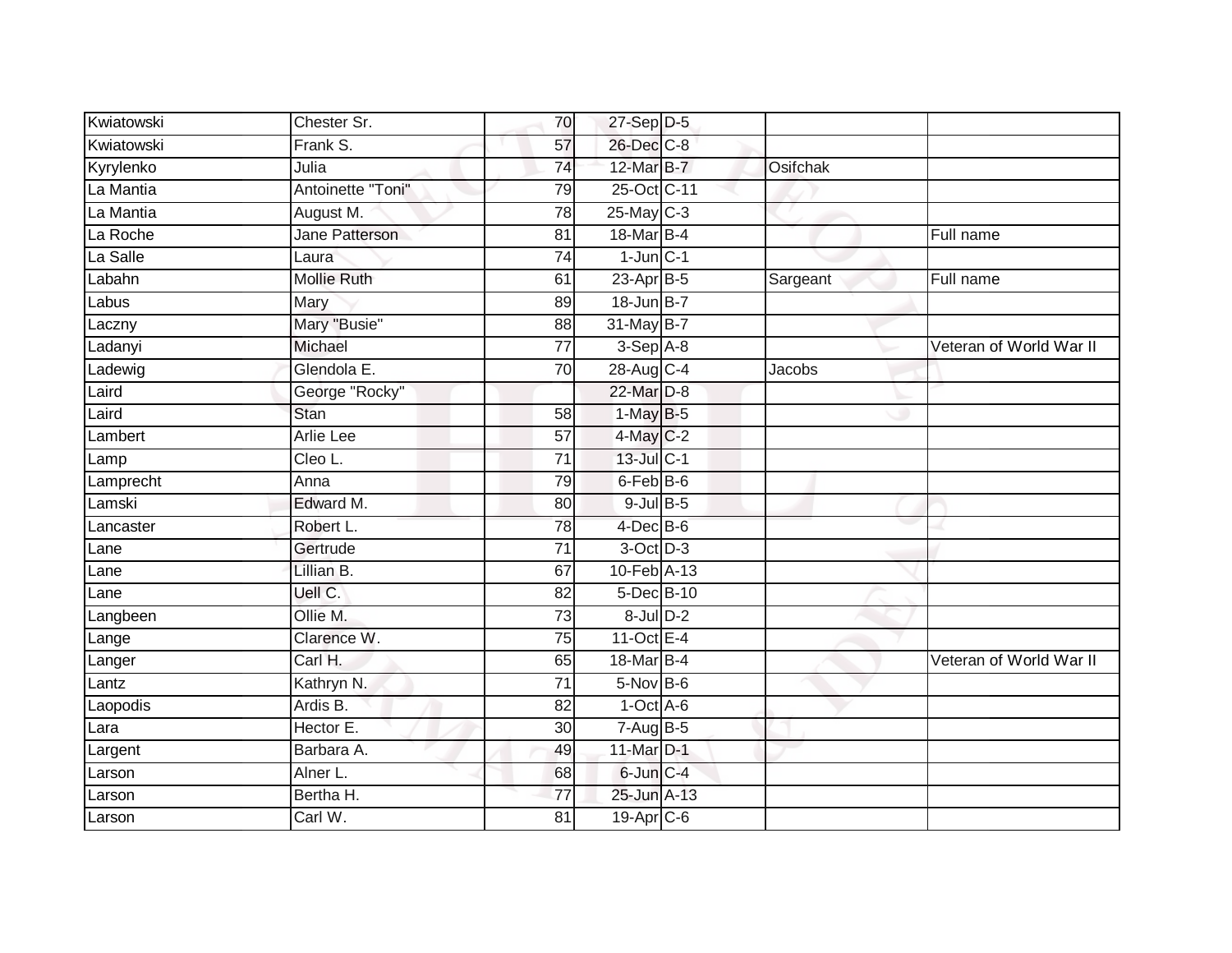| Larson        | Fay D.            | 85              | $11-Apr$ <sub>C-6</sub> |           |                           |
|---------------|-------------------|-----------------|-------------------------|-----------|---------------------------|
| Larson        | Margaret Jane     |                 | 9-Mar B-6               | Taylor    |                           |
| Larson        | Vera              | 89              | 12-Aug B-14             |           |                           |
| Lasics        | John C.           | 74              | $25$ -Apr $D-1$         |           |                           |
| Laskowski     | Geraldine F.      | 46              | $19$ -Jan D-1           | Van Meter |                           |
| _askowski     | Mary              | 80              | $8$ -Jul $D-2$          |           |                           |
| Lasocki       | Jo Anne E.        | 47              | $10$ -Jun $D-1$         | Bregenzer |                           |
| Lauerman      | Lucille F.        | 67              | $27$ -Nov $B-6$         |           |                           |
| Laurant       | Joseph            | 59              | 8-Mar C-4               |           | Veteran of World War II   |
| Laurinaitis   | Geneva            | 62              | $2-AprB-6$              |           |                           |
| Lautenbach    | Edward E.         | 82              | 3-Jan A-11              |           |                           |
| Lavely        | Mary              | 58              | $26$ -Feb $A$ -8        | Giba      |                           |
| Laver         | Mary              | 62              | 12-Jan A-11             | Jasek     |                           |
| Lavin         | Frank J.          | 75              | 12-Aug B-14             |           |                           |
| _awson        | Clara Faye        | $\overline{78}$ | $31$ -Jan B-6           |           | Full name                 |
| Lawson        | Ervin M.          | 85              | 6-Jul A-11              |           | Veteran of World War I    |
| Lawson        | James V.          | 60              | 16-Nov C-8              |           |                           |
| _awson        | William P.        | 69              | 23-Aug C-3              |           |                           |
| Laymon        | Roy C.            | 85              | 25-Jun A-13             |           |                           |
| Lazarian      | Edward S. "Sammy" | 53              | 18-Oct C-5              |           | Veteran of the Korean war |
| Lazur         | Rev. Joseph E.    | 54              | 14-Nov D-7              |           |                           |
| Leal          | Victor Sr.        | 78              | $21$ -May C-1           |           |                           |
| Learman       | Josephine K.      | 78              | 20-May H-11             |           |                           |
| Leath         | Christine V.      | 58              | 18-Nov F-5              |           |                           |
| Lebiecki      | John              | $\overline{77}$ | $31$ -Jul C-4           |           |                           |
| Lebiecki      | John              | 77              | $1 - \text{Aug}$ D-1    |           |                           |
| $Leck\bar{i}$ | Joan T.           | 54              | 18-Dec B-6              | Schneider |                           |
| Lee           | Anne Marie        | 71              | 19-Feb E-15             |           |                           |
| Lee           | Darold J.         | 60              | 16-Apr B-4              |           | Veteran of World War II   |
| Lee           | Floyd G.          | 77              | 6-Feb B-6               |           |                           |
| Lee           | Pearlie           | 92              | $10-Feb$ A-13           |           |                           |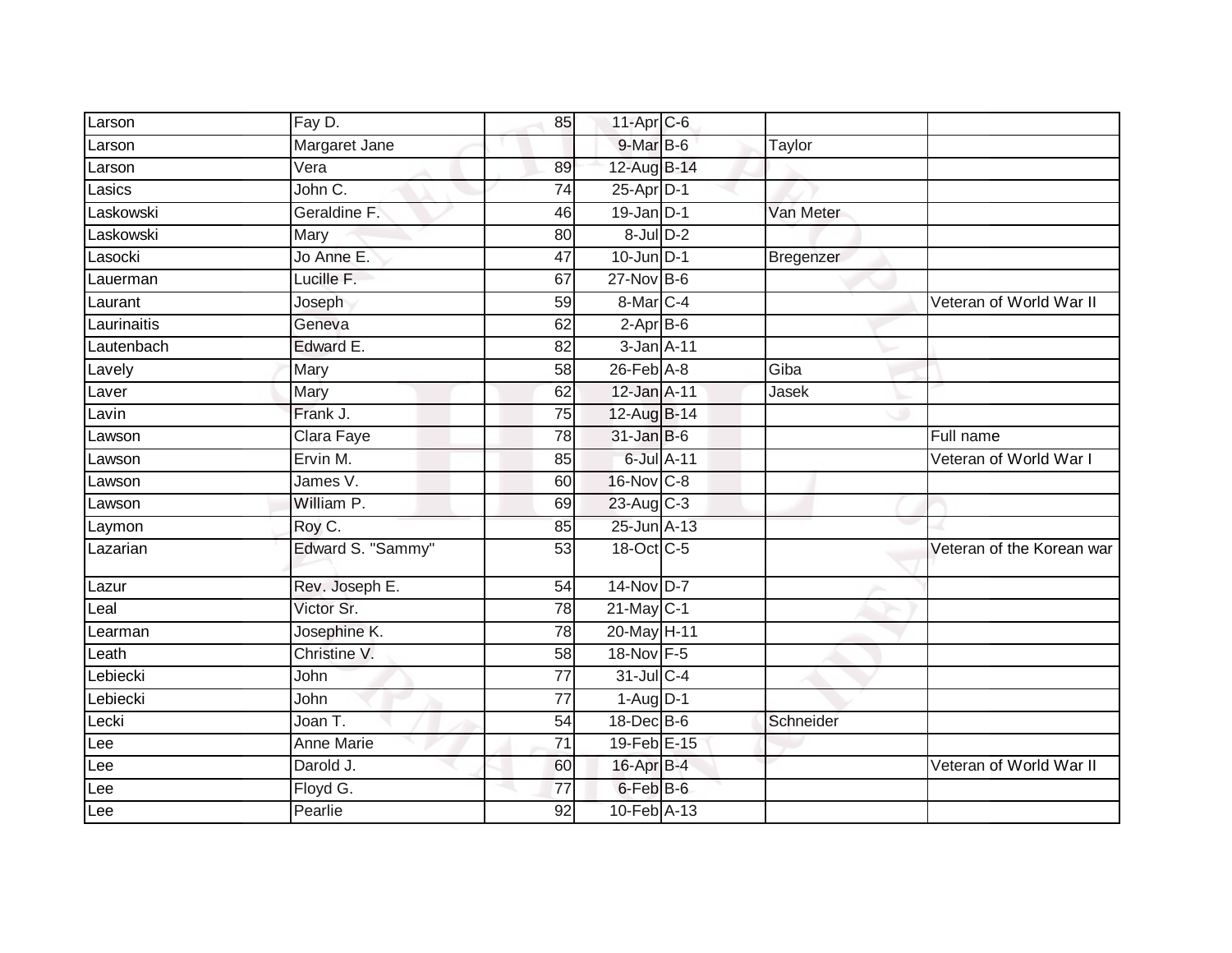| Lee        | Sherrod D. "Red"      | 69              | $16$ -Jan B-7    |         |                         |
|------------|-----------------------|-----------------|------------------|---------|-------------------------|
| Leech      | George H.             | 68              | 19-Feb E-15      |         |                         |
| Leeney     | Michael F.            | 83              | 29-Mar D-3       |         |                         |
| Leff       | Anna                  | 84              | $2$ -Nov $C-2$   |         |                         |
| Legge      | Agatha H.             | $\overline{90}$ | 29-Aug D-2       |         |                         |
| Lemaich    | Daniel P. "Papa Dan"  | 94              | $5-Feb$ $D-3$    |         |                         |
| _emons     | Earl                  | 83              | 25-Mar B-12      |         |                         |
| Lemons     | Earl                  | 83              | 23-Mar B-6       |         |                         |
| Lennon     | Stanley               | 77              | 28-May D-5       |         |                         |
| Lenz       | Ella R.               | $\overline{87}$ | 30-May D-5       |         |                         |
| Lenz       | William Joseph        | 27              | 13-Sep C-1       |         | Full name               |
| Leone      | Jenny                 | 69              | $21-Nov$ D-1     | Conduti |                         |
| Lesmeister | Rose                  | 77              | 26-Dec C-8       |         |                         |
| Lesniewski | Sigmund M.            | 63              | $8$ -Jul $D-2$   |         |                         |
| _essner    | Henrietta D.          | 60              | 26-Sep C-3       |         |                         |
| _essner    | Robert J. "Shamba"    | 54              | 11-Nov D-1       |         |                         |
| Lessner    | Verna                 | 88              | $7$ -Oct $D-2$   |         |                         |
| Letchon    | Florence H.           | 86              | 19-Sep B-9       |         |                         |
| Leuca      | Walter                | 62              | 19-Dec F-1       |         | Veteran of World War II |
| Levin      | Ben                   |                 | $2$ -Mar $C-4$   |         |                         |
| Levin      | Donald M.             | 39              | $1$ -Jun $C-1$   |         |                         |
| Levin      | Sam                   | $\overline{77}$ | $12$ -Dec $C$ -8 |         |                         |
| Lew        | George R.             | 73              | $12$ -Jul C-1    |         |                         |
| Lewinski   | Clement "Clarence"    |                 | $9-SepE-1$       |         |                         |
| Lewis      | John "Jack"           | 64              | 6-Mar B-4        |         | Veteran of World War II |
| Lewis      | Rhea                  | 85              | $9-Nov$ B-3      |         |                         |
| Lewis      | <b>Tyron Mc Clain</b> | $\overline{2}$  | $13$ -May $D-2$  |         | Full name               |
| Leyba      | <b>Nick</b>           | 58              | $6$ -Dec $D-1$   |         |                         |
| Lezaic     | Dane                  | 86              | 12-Feb D-1       |         |                         |
| Lich       | Johanna               | 78              | 27-Mar A-11      |         |                         |
| Lieberman  | Lawrence E.           | 65              | 5-Dec B-10       |         | Veteran of World War II |
| Liebert    | <b>Nettie</b>         | $\overline{87}$ | $16-Sep$ F-7     |         |                         |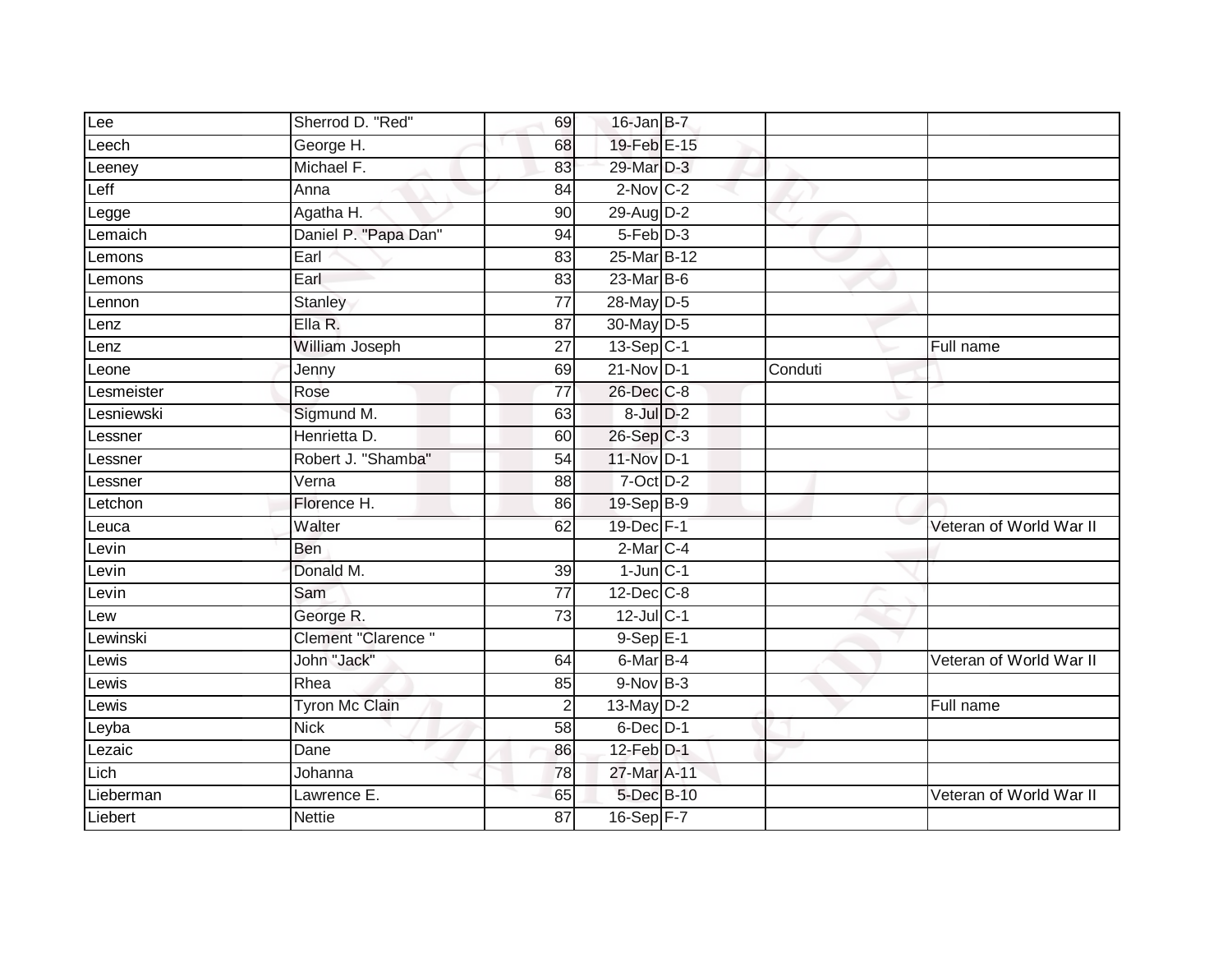| Liechty     | Deneze L.                 | 68              | 3-Dec B-7               |            |                         |
|-------------|---------------------------|-----------------|-------------------------|------------|-------------------------|
| <b>Lies</b> | James                     |                 | $21$ -Mar $B-8$         |            |                         |
| Liesenfelt  | Henrietta M.              | $\overline{77}$ | 11-Oct E-4              |            |                         |
| Lightcap    | Robert W.                 | 62              | 10-Oct C-4              |            |                         |
| Lightsey    | Elmore                    |                 | $7-Feb$ C-1             |            |                         |
| Ligus       | John                      | 68              | 9-Dec B-12              |            | Veteran of World War II |
| Lilly       | <b>Hausey Mae</b>         |                 | 6-Nov C-5               |            | Full name               |
| Linback     | Audrey I.                 | 65              | $2$ -Feb $D-2$          |            |                         |
| Lindbloom   | Arthur                    | 89              | 28-Sep B-6              |            |                         |
| Linderman   | Anne G.                   | 64              | 4-Apr D-5               | Gurekovich |                         |
| Lindsey     | Merrie                    | 64              | 13-May D-2              |            |                         |
| Lingo       | James W.                  | 66              | $15$ -Jan $D-6$         |            | Veteran of the US Army  |
| Link        | Jack W.                   | 69              | 23-Sep E-13             |            | Veteran of World War II |
| Linker      | Julie                     | 35              | 15-Mar D-13             | Rosenthal  |                         |
| Linman      | Orra B.                   | 87              | 22-Apr D-1              |            |                         |
| Lipka       | Anthony F.                | 66              | $6$ -Dec $D-1$          |            |                         |
| Lipka       | $\overline{\mathsf{Red}}$ | 70              | 28-Nov C-10             |            | Veteran of World War II |
| Lippie      | Lawrence A.               | 61              | 30-Jul B-6              |            |                         |
| Lipski      | Helen                     | 79              | $16$ -Jan $B-7$         |            |                         |
| Liptack     | Steven                    | 74              | $4$ -Dec $A$ -5         |            |                         |
| Littig      | Doretta A.                |                 | $10-Aug$ <sub>C-1</sub> |            |                         |
| Litton      | Raymond C.                | 58              | 12-Oct C-3              |            |                         |
| Litzan      | Henry P.                  | 68              | $16$ -Feb $D-5$         |            | Veteran of World War II |
| Livengood   | Virgil D.                 | 77              | $15-Apr\overline{D-2}$  |            |                         |
| Livingstone | Ida M.                    | 93              | $8-Aug$ D-5             |            |                         |
| Lloyd       | Ira P.                    | 75              | 20-Apr B-5              |            |                         |
| Lockhart    | E. Pauline                | 80              | $16$ -Jan B-7           |            |                         |
| Lockwood    | Mark W.                   | 28              | $19$ -Jan D-1           |            |                         |
| Loftus      | <b>Mildred Jane</b>       | 61              | 31-May B-7              |            |                         |
| Loftus      | <b>Mildred Jane</b>       | 61              | $1$ -Jun $C-1$          |            |                         |
| Lohse       | Louise J.                 | 84              | 25-Jun A-13             | Lager      |                         |
| Lohse       | Rose M.                   | 92              | 30-Nov C-4              |            | Veteran of World War II |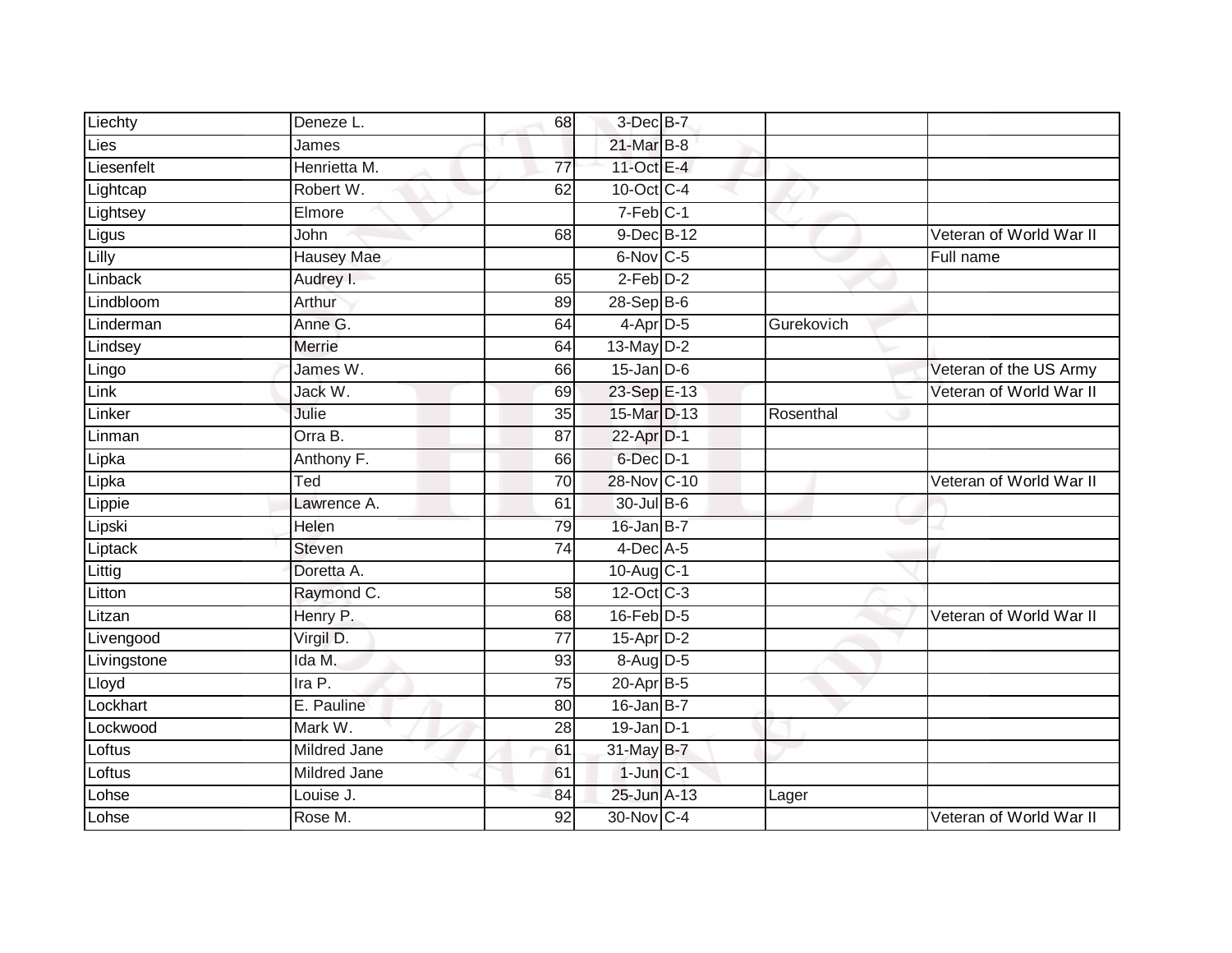| Lolkema   | Julia               | 91              | 6-Feb B-6       |         |                                       |
|-----------|---------------------|-----------------|-----------------|---------|---------------------------------------|
| Lomberger | Mary                | 83              | 18-Nov F-5      |         |                                       |
| Long      | Daniel G.           | $\overline{37}$ | 14-Aug B-4      |         |                                       |
| Long      | Dorothy B.          |                 | $16$ -Jan B-7   |         |                                       |
| Long      | Myrtle D.           | 73              | 16-Aug B-8      |         |                                       |
| Long      | Theresa J.          | 61              | 17-Jul B-5      |         |                                       |
| Longhway  | Helen R.            | 79              | $4-Sep$ B-5     |         |                                       |
| Lontz     | Morris E.           | 71              | $4$ -Dec B-6    |         |                                       |
| Lopez     | Andrea              | 84              | $5-Nov$ B-6     |         |                                       |
| Lopez     | Bertha S.           | 54              | 30-Sep D-1      |         |                                       |
| Lopez     | Buda M.             | 82              | $15$ -Jun $D-5$ |         |                                       |
| Lopez     | Josue               | 29              | 22-May A-13     |         |                                       |
| Lopez     | <b>Teresa</b>       | 62              | 6-Mar B-4       |         |                                       |
| Lorenz    | Sylvia              | 61              | $4-SepB-5$      | Mezydlo |                                       |
| Lorenz    | Thadeus John        | 68              | 29-Jul C-1      |         | Veteran of World War II,<br>Full name |
| Lorenzen  | Melitta J.          | 61              | $25$ -Jul C-4   |         |                                       |
| Losinski  | Frank H.            | 80              | $7$ -May $B$ -6 |         |                                       |
| Louis     | Frank J.            | 68              | 19-Feb E-15     |         |                                       |
| Love      | Edna M.             | 85              | $2-AprB-6$      |         |                                       |
| Love      | Frances             | $\overline{73}$ | 18-Jun B-7      |         |                                       |
| Love      | Norma J.            |                 | 21-Feb A-13     | Slagley |                                       |
| Love      | Robert D.           | 73              | 8-Oct A-11      |         |                                       |
| Lowe      | <b>Cinnie Marie</b> | 84              | $2-Sep$ $D-2$   |         | Full name                             |
| Lowe      | Clarence B.         |                 | 24-Oct C-6      |         |                                       |
| Lowry     | Laverne             | 63              | $16$ -Jul $B-5$ |         |                                       |
| Lowry     | Laverne             | 63              | 17-Jul B-5      |         |                                       |
| Loy       | Ernestine J.        | 64              | 24-Dec B-5      |         |                                       |
| Lucas     | Anne H.             | 66              | 25-Mar B-9      |         |                                       |
| Lucas     | Anthony George      | 95              | 6-Jun C-4       |         | Veteran of World War I                |
| Luckett   | John                | 52              | 13-Dec C-2      |         |                                       |
| Luddy     | Helen C.            | 77              | 25-Sep B-10     |         |                                       |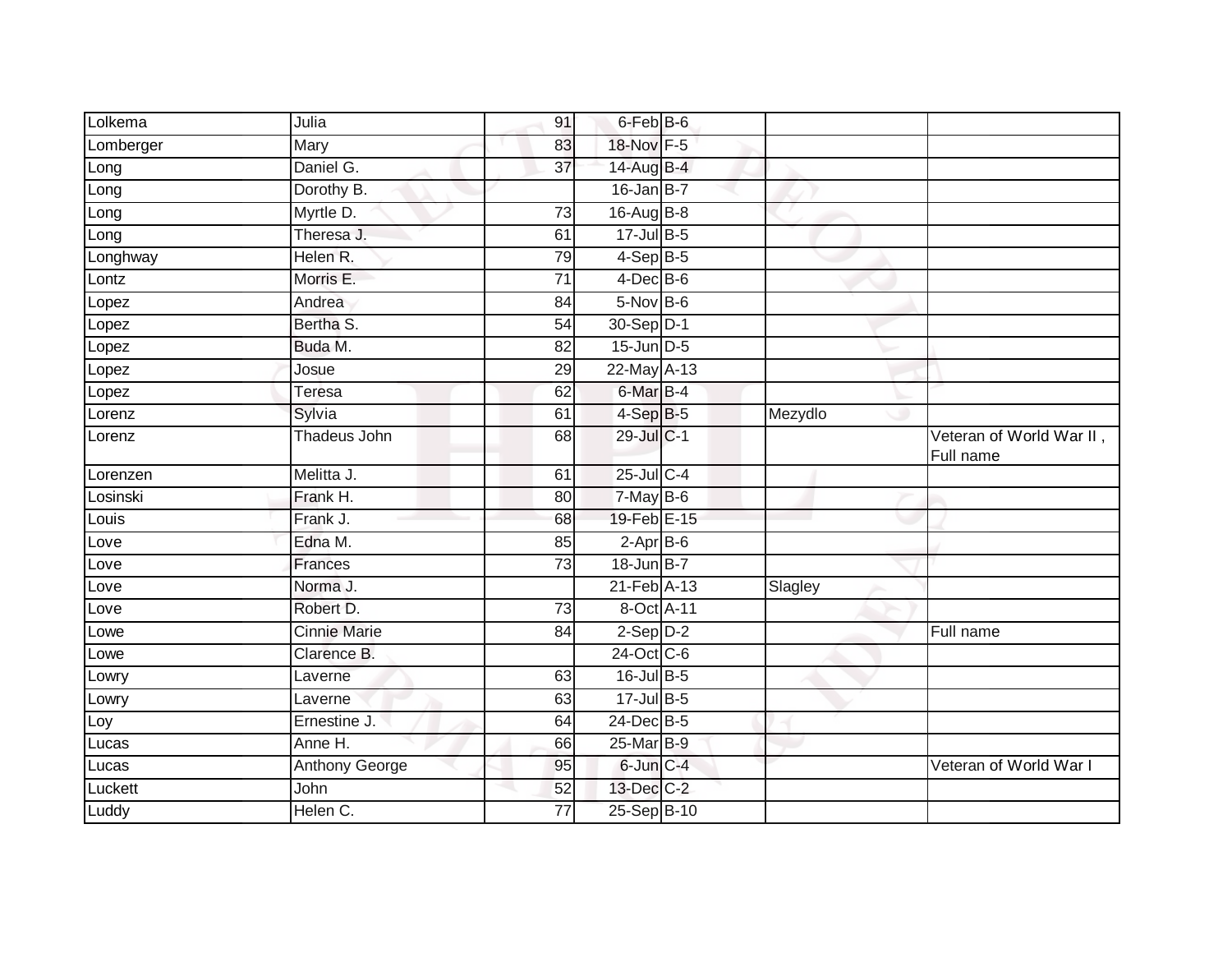| Ludwig   | Suzette L.          | 23              | 10-Aug C-1      |  |                               |
|----------|---------------------|-----------------|-----------------|--|-------------------------------|
| Luedtke  | William Tah "Billy" | 14              | 22-Jul D-1      |  | Full name                     |
| Lukasik  | Joseph M.           | 70              | 9-Sep E-1       |  | Veteran of World War II       |
| Luketic  | Nicholas G. III     | $\overline{22}$ | $1-Apr$ F-4     |  |                               |
| Lukowski | Lottie R.           | 84              | $5-Nov$ B-6     |  |                               |
| Lundeen  | Celestine           | 68              | 17-Oct D-5      |  |                               |
| Lyk      | John A.             | 80              | 15-Oct B-5      |  |                               |
| Lynk     | Major Clive R.      | 52              | $17$ -Jun $D-1$ |  | Veteran of the Vietnam<br>war |
|          |                     |                 |                 |  |                               |
|          |                     |                 |                 |  |                               |
|          |                     |                 |                 |  |                               |
|          |                     |                 |                 |  |                               |
|          |                     |                 |                 |  |                               |
|          |                     |                 |                 |  |                               |
|          |                     |                 |                 |  |                               |
|          |                     |                 |                 |  |                               |
|          |                     |                 |                 |  |                               |
|          |                     |                 |                 |  |                               |
|          |                     |                 |                 |  |                               |
|          |                     |                 |                 |  |                               |
|          |                     |                 |                 |  |                               |
|          | メア                  |                 |                 |  |                               |
|          |                     |                 |                 |  |                               |
|          |                     |                 |                 |  |                               |
|          |                     |                 |                 |  |                               |
|          |                     |                 |                 |  |                               |
|          |                     |                 |                 |  |                               |
|          |                     |                 |                 |  |                               |
|          |                     |                 |                 |  |                               |
|          |                     | s.              |                 |  |                               |
|          |                     |                 |                 |  |                               |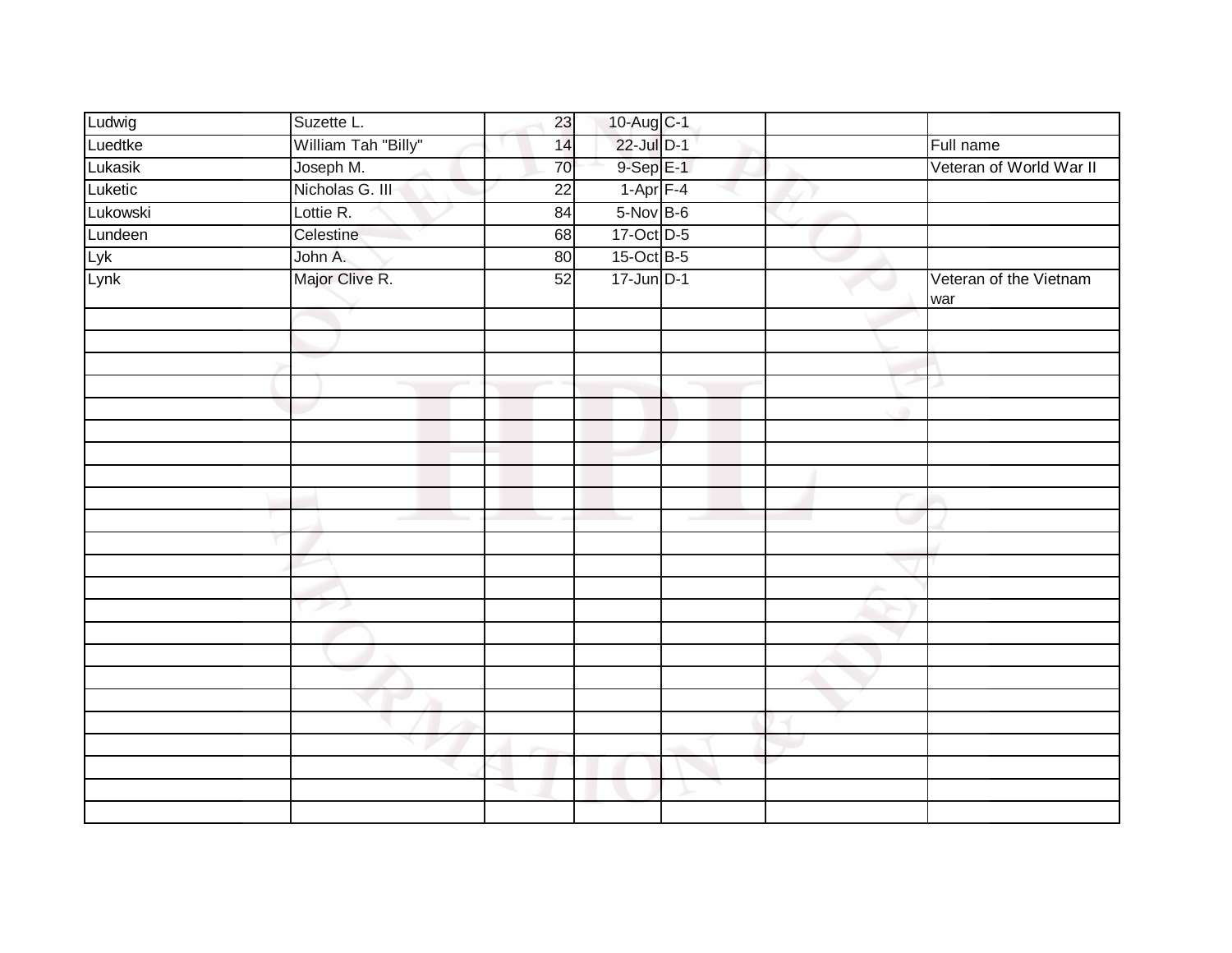| <b>Surname</b> | <b>Given</b>         | Age             | <b>Date</b>            | Page | <b>Maiden</b> | <b>Note</b>                       |
|----------------|----------------------|-----------------|------------------------|------|---------------|-----------------------------------|
| Macaluso       | Hector J.            | 64              | 24-Aug A-13            |      |               |                                   |
| Macenski       | Geraldine M.         |                 | 24-Feb B-7             |      |               |                                   |
| Maciejewski    | Lucille              |                 | $12-Sep$ D-4           |      |               |                                   |
| <b>Mack</b>    | Mary E.              | 89              | $14-Sep C-1$           |      |               |                                   |
| Mackenzie      | <b>Diane Carol</b>   | 3               | 15-Mar D-13            |      |               |                                   |
| Mackey         | George M.            | 64              | 25-Oct C-11            |      |               | Veteran of World War II           |
| Macy           | Gordon K.            | 56              | 27-Mar A-11            |      |               | Veteran of World War II           |
| Maday          | Mary                 |                 | 29-Oct B-6             |      |               |                                   |
| Madden         | Michael W.           | 85              | 23-Sep E-13            |      |               |                                   |
| Maddox         | <b>Jason Michael</b> | 5               | 29-Oct B-6             |      |               | Full name                         |
| Madejczyk      | Andrew A.            | 78              | 20-Sep A-12            |      |               |                                   |
| Madejczyk      | Leonard A.           | 53              | $2$ -Jan $B-8$         |      |               | Veteran of the Korean<br>conflict |
| Madura         | Mary                 | 76              | 30-Apr A-13            |      |               |                                   |
| Madura         | Michael John         | $\overline{72}$ | $2$ -Aug C-1           |      |               | Full name                         |
| Magee          | Nohanna              |                 | 8-Nov C-4              |      | Sullivan      |                                   |
| Maggi          | Siliana              | 80              | 15-Jun D-5             |      |               |                                   |
| Maginot        | Clara Mae            | 57              | 12-Sep D-4             |      |               | Full name                         |
| Magliocca      | Joseph Sr.           | 71              | $9-Apr$ B-6            |      |               |                                   |
| Magurany       | William P.           | 63              | $11$ -Jul $D-1$        |      |               | Veteran of World War II           |
| Majewski       | Stanley F.           | 73              | $19$ -Jan D-1          |      |               |                                   |
| Makowski       | Harry P.             | 70              | $16$ -Jan $B$ -7       |      |               |                                   |
| Malatinka      | Sgt. Ernest J.       | 47              | 31-Dec B-8             |      |               |                                   |
| Malcolm        | George W.            | 77              | $5-Nov$ B-6            |      |               |                                   |
| <b>Maleck</b>  | Sally A.             |                 | 29-Apr <sub>E-11</sub> |      |               |                                   |
| Malenchik      | Emil J. "Ace"        | 63              | 11-Nov D-1             |      |               | Veteran of World War II           |
| Malloy         | Marilyn E.           | 60              | 24-Jul C-5             |      |               |                                   |
| Maloney        | T.G. "Jerry"         | 86              | 13-Mar B-6             |      |               |                                   |
| Malufka        | Frances M.           | 78              | $1-Apr$ F-4            |      |               |                                   |
| Mang           | Frances C.           | 81              | 29-Jan D-1             |      |               |                                   |
| Maniscalco     | John                 | 81              | 7-Jun A-15             |      |               |                                   |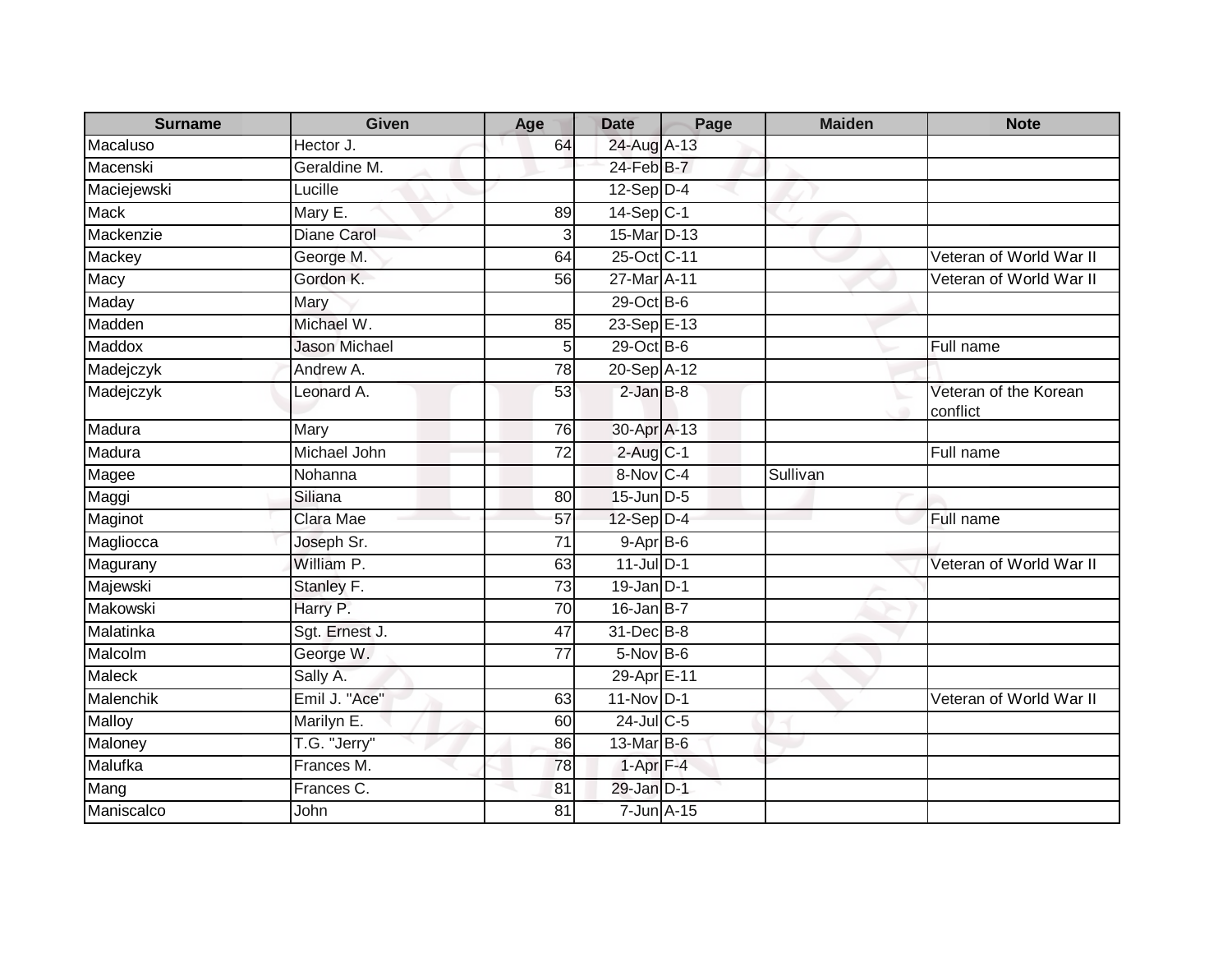| Mankowski      | John S.              | 42              | 15-Jul D-1           |            | Veteran of the Vietnam<br>conflict    |
|----------------|----------------------|-----------------|----------------------|------------|---------------------------------------|
| Manousoupoulos | Jane                 | 74              | 15-Nov B-8           |            |                                       |
| <b>Mants</b>   | Sam A.               | 59              | 21-Feb A-13          |            |                                       |
| <b>Mantz</b>   | Eugene W.            | 73              | 15-Mar D-13          |            |                                       |
| Manuszak       | Lillian M.           | 63              | $13$ -Jun $D-2$      | Skonieczny |                                       |
| Marchal        | Eddie F.             | 92              | $30 - Jan$ B-6       |            | Veteran of World War I                |
| Marchian       | Lillian B.           | $\overline{77}$ | 20-Sep A-12          |            |                                       |
| Marcial        | Arguilino            | 68              | 15-Aug D-4           |            | Veteran of World War II               |
| Marciniak      | Joseph J.            | 73              | 24-Dec B-5           |            |                                       |
| <b>Marek</b>   | Louis M.             | 61              | 10-Apr A-13          |            | Veteran of World War II               |
| <b>Marek</b>   | Mary M.              | 76              | $9$ -Jan $B-7$       | Kolanko    |                                       |
| <b>Marek</b>   | Sophie               | 74              | 6-Apr D-1            |            |                                       |
| Marenos        | Paul W.              | 64              | 10-Dec B-8           |            |                                       |
| Marianich      | Mary M.              | 69              | 5-Apr <sub>C-6</sub> |            |                                       |
| Marino         | Mary A.              | 57              | 1-Mar C-7            |            |                                       |
| Marko          | Mary Ann             | 66              | 13-May D-2           |            |                                       |
| Markovich      | Michael J.           | 24              | 22-Mar D-8           |            |                                       |
| Markovich      | Theodore E.          | 71              | 30-Sep D-1           |            |                                       |
| <b>Marks</b>   | <b>Hackney Edwin</b> | 63              | $26$ -Feb $A$ -8     |            | Full name, Veteran of<br>World War II |
| <b>Marlatt</b> | Richard "Gene"       | $\overline{58}$ | $14$ -Aug B-4        |            | Veteran of World War II               |
| Marlowe        | Louise               | 64              | 8-Apr D-1            |            |                                       |
| Marosi         | Andrew "Andy"        | 73              | $1-Jan$ B-2          |            |                                       |
| Marrant        | Katherine P.         | 77              | 20-Dec B-12          |            |                                       |
| <b>Marrin</b>  | Frances A.           | 69              | 27-Feb A-11          |            |                                       |
| <b>Marrin</b>  | Frances A.           | 69              | 28-Feb A-13          |            |                                       |
| Marsh          | Evelyn L.            | 73              | $20$ -Jun $C-8$      |            |                                       |
| Marshall       | Sidney F. Sr.        | 80              | 31-Oct C-9           |            |                                       |
| Martin         | Alma L.              | 72              | 5-Jan C-2            |            |                                       |
| <b>Martin</b>  | <b>Charles</b>       | 35              | 18-Mar B-4           |            | Veteran of the Vietnam<br>war         |
| <b>Martin</b>  | Henry A.             | 69              | 31-Dec B-8           |            | Veteran of World War II               |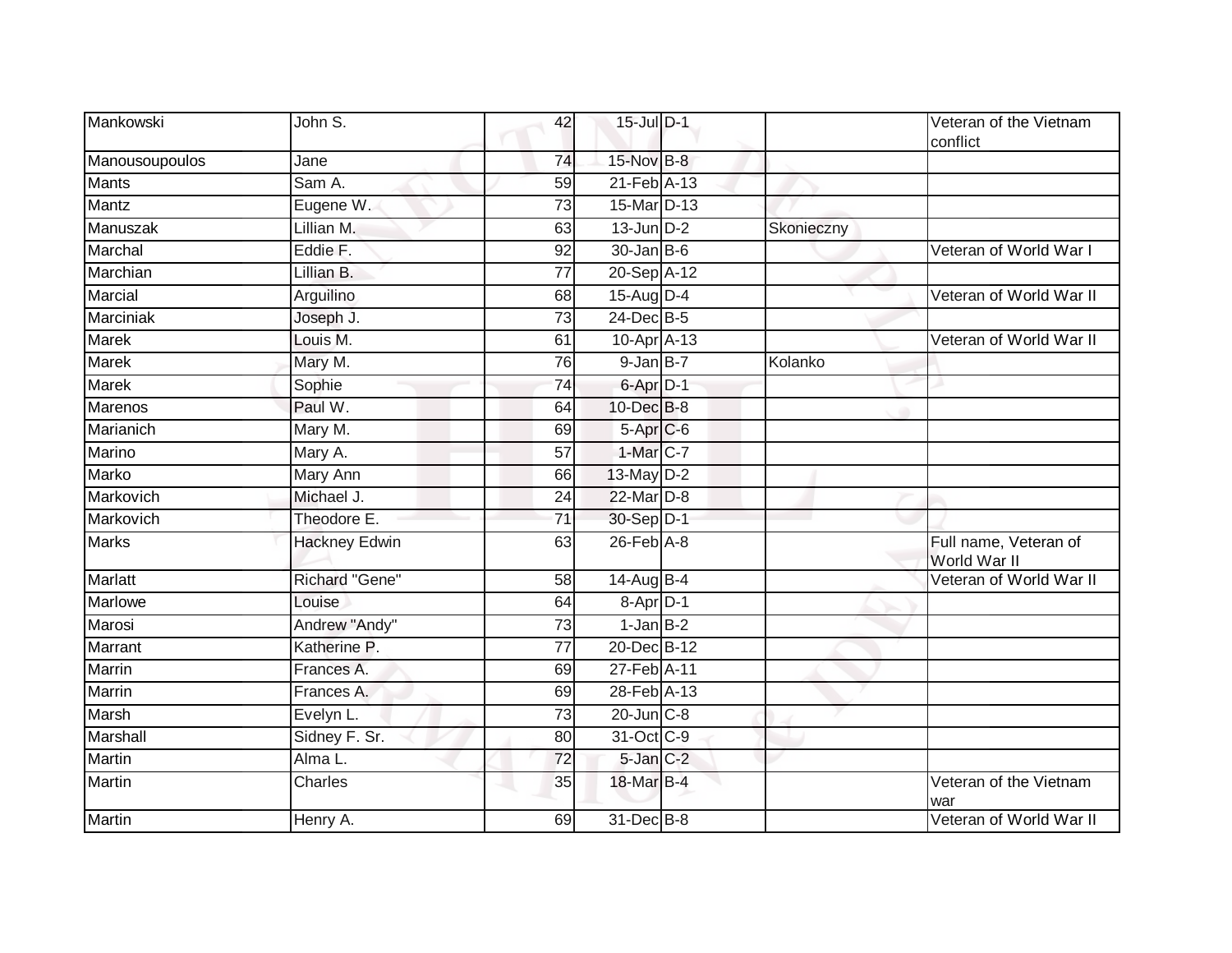| <b>Martin</b>   | Rethal             |                 | 8-Feb C-1        |           |                         |
|-----------------|--------------------|-----------------|------------------|-----------|-------------------------|
| Martinez        | Jose               | $\overline{77}$ | 21-Feb A-13      |           |                         |
| <b>Martinez</b> | Thomas L.          | 62              | 11-Mar D-1       |           | Veteran of World War II |
| Martinkus       | Jean               | $\overline{71}$ | 19-Sep B-9       |           |                         |
| <b>Marx</b>     | Elsie              | 75              | $4$ -Dec B-6     | Menne     |                         |
| Maryniak        | Genevieve          | 64              | 11-Mar D-1       |           |                         |
| Masepohl        | Frank W.           | 64              | 28-Feb A-13      |           |                         |
| Masidonski      | John W.            | 72              | 29-Nov D-10      |           |                         |
| Maslankowski    | Frank J.           | 59              | $16-Sep$ F-7     |           | Veteran of World War II |
| Maslikosa       | Nicholas G.        | 66              | 19-Sep B-9       |           | Veteran of World War II |
| Maslikowski     | Casimir            | $\overline{77}$ | $20$ -Feb $B$ -6 |           | Veteran of World War II |
| Mason           | Catherine E.       | 55              | 26-Feb B-15      | Laskarin  |                         |
| Massoth         | Walter J.          | 82              | 19-Mar B-7       |           |                         |
| Mastey          | Joseph J.          | 78              | 22-Jul D-1       |           |                         |
| Matej           | James Paul         | $\overline{28}$ | 19-Jun B-7       |           | Full name               |
| Matheny         | Henry H.           | 81              | $10$ -Jun $D-1$  |           |                         |
| <b>Mathis</b>   | Ira                | 73              | 20-Mar A-13      |           |                         |
| <b>Matias</b>   | George C.          | 80              | 31-May B-7       |           |                         |
| Matlosz         | Frank M.           | 73              | 18-Mar B-4       |           |                         |
| Matovina        | Anthony A. "Fritz" | $\overline{71}$ | 10-Dec B-8       |           |                         |
| Matovina        | Elsie K.           | 70              | $8$ -Jan $D-4$   |           |                         |
| Matovina        | Helen              | 63              | 30-Aug D-2       |           |                         |
| Matovina        | julia              | 85              | $7$ -Oct $D-2$   |           |                         |
| <b>Matthews</b> | Harold "Eddie"     | 39              | 15-Aug D-4       |           |                         |
| <b>Matthews</b> | William Ralph      | 66              | 26-Mar C-3       |           | Veteran of World War II |
| Mattingly       | James              | 55              | 25-Mar B-11      |           | Veteran of World War II |
| Maver           | Mary               | $\overline{72}$ | $16$ -Jan B-7    |           |                         |
| <b>Mavrides</b> | Afroditi           | 89              | 27-May D-1       |           |                         |
| Maxwell         | Sophie             | 64              | 25-Jul C-4       | Dembowski |                         |
| May             | Lehland            | 83              | 18-Apr D-1       |           |                         |
| Maynard         | Mary               | 78              | 11-Nov D-1       |           |                         |
| Maziarz         | Julia E.           |                 | $13$ -May $D-2$  |           |                         |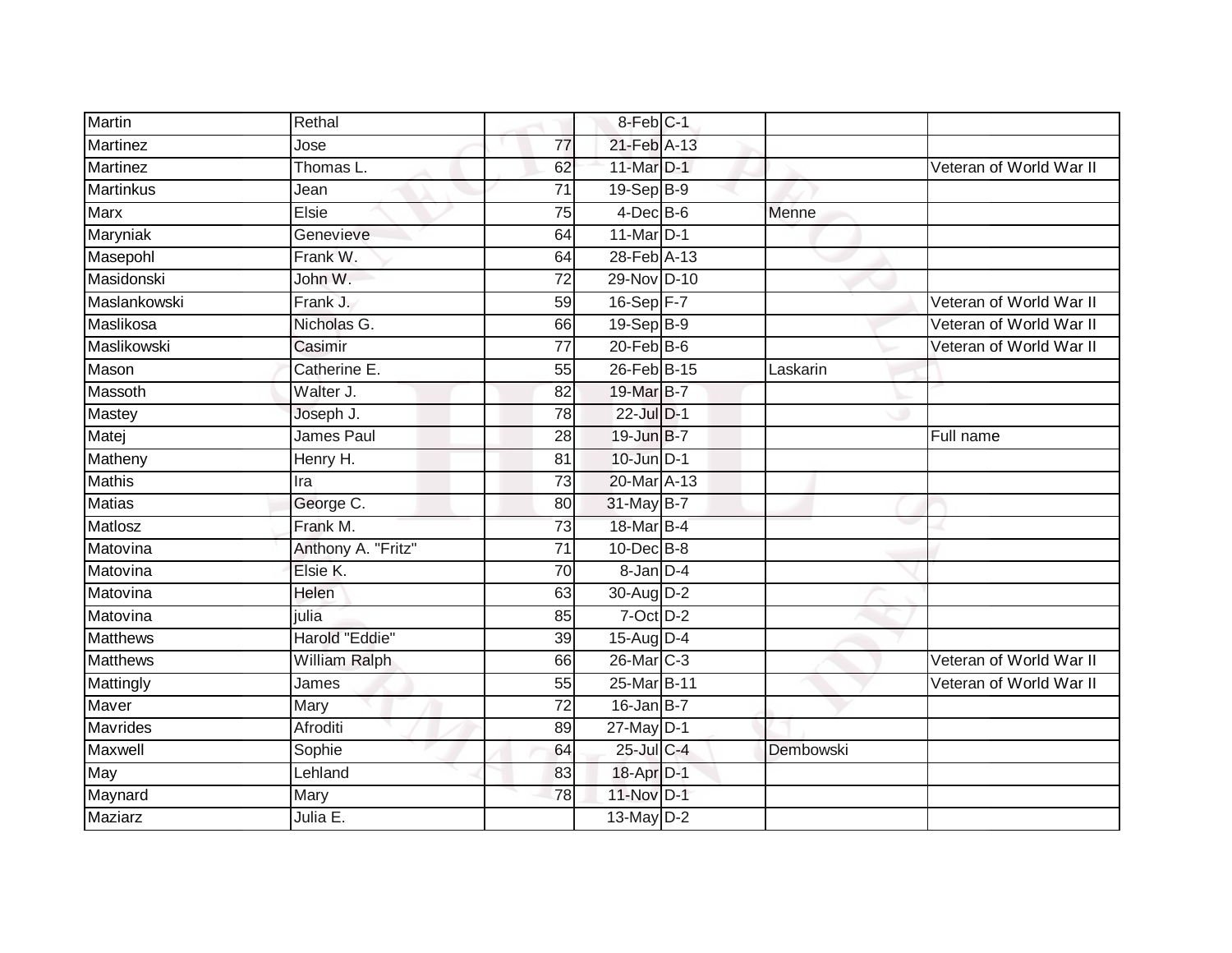| Mc Adams          | Joseph             | 49              | $1-Apr$ F-4     |                | Veteran of the Korean<br>conflict |
|-------------------|--------------------|-----------------|-----------------|----------------|-----------------------------------|
| Mc Afee           | Sue                | 46              | 10-Oct C-4      | Sanders        |                                   |
| Mc Afee           | Sue Carol          | 46              | 11-Oct $E-4$    | <b>Sanders</b> |                                   |
| Mc Atee           | William R.         |                 | $27-Sep$ $D-5$  |                |                                   |
| Mc Bee            | Helen              | 73              | 19-Aug F-7      |                |                                   |
| Mc Clelland       | Lawrence "Punchy"  | 87              | 29-Oct B-6      |                |                                   |
| Mc Collum         | Ruby               | 78              | 22-Mar D-8      |                |                                   |
| <b>Mc Cormick</b> | Lillie B.          | 43              | $8$ -Jul $D-2$  |                |                                   |
| Mc Coy            | Harold "Mac Irish" | 80              | 20-Apr B-5      |                | Veteran of the Marines            |
| Mc Coy            | Mabel              | 79              | 15-Nov B-8      |                |                                   |
| Mc Cracken        | George             | 73              | $8$ -Jul $D-2$  |                |                                   |
| Mc Creary         | Lucas M. "Mack"    | 84              | 21-Nov D-1      |                |                                   |
| <b>Mc Daniel</b>  | Thelma J.          | 80              | 26-Mar C-3      |                |                                   |
| <b>Mc Devitt</b>  | Daniel B.          | 59              | 10-Aug C-1      |                |                                   |
| Mc Donald         | Johnnie            | $\overline{71}$ | 4-Oct D-1       |                | Veteran of World War II           |
| Mc Dowell         | Antoinette A.      | 60              | 18-Nov F-5      |                |                                   |
| Mc Elwain         | Irene              | 77              | 18-Nov F-5      |                |                                   |
| Mc Fee            | Annie "Laurie"     | 90              | 3-Dec B-7       |                |                                   |
| Mc Gaughey        | Evelyn M.          | $\overline{72}$ | $7-Sep$ $C-3$   |                |                                   |
| Mc Ginnis         | Shirley C.         | 55              | 24-Aug A-13     | Jones          |                                   |
| Mc Gregor         | James E.           | 66              | $13$ -Jun $D-2$ |                | Veteran of World War II           |
| Mc Grew           | Joseph E.          | 62              | $13$ -Apr $C-4$ |                |                                   |
| Mc Kay            | Raymond R.         | 81              | $23$ -Mar $B-6$ |                |                                   |
| Mc Kee            | Belva M.           | 85              | 13-Mar B-6      |                |                                   |
| Mc Kenna          | William E.         | 52              | $5$ -Jun $C-4$  |                |                                   |
| <b>Mc Kinney</b>  | Charles E.         | 51              | 25-Mar B-12     |                |                                   |
| Mc Kinzie         | Margaret M.        | 65              | 17-Oct D-5      |                |                                   |
| Mc Lean           | William C.         | 79              | 16-May B-6      |                |                                   |
| Mc Mahon          | Robert J. "Mack"   | 65              | 13-Aug B-7      |                | Veteran of World War II           |
| Mc Nabney         | Flossie M.         | 73              | 6-Nov C-5       |                |                                   |
| Mc Neill          | Mildred            | 72              | 20-May H-11     | <b>Ullrich</b> |                                   |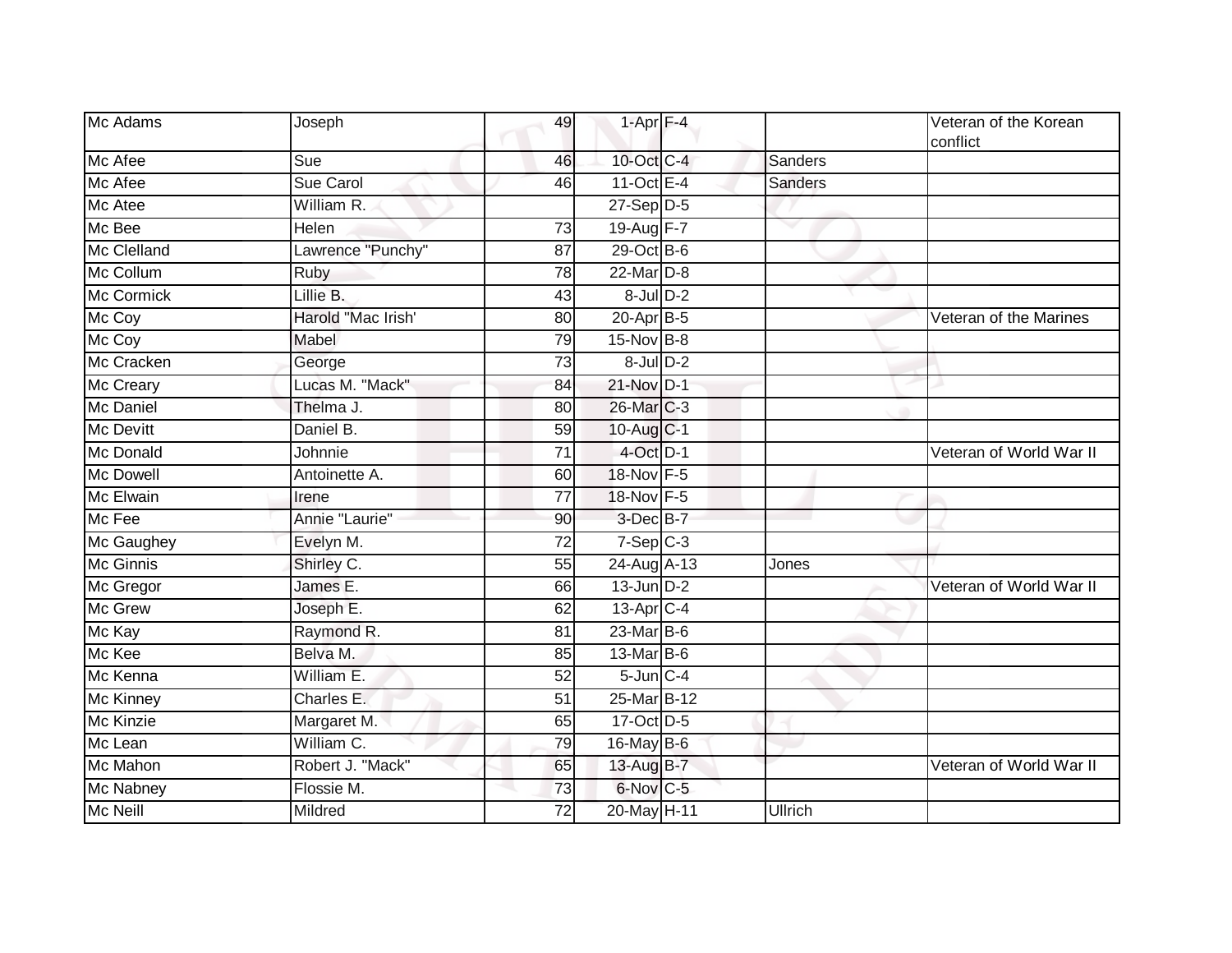| Mc Night       | Conseula E.           | 27              | 24-May C-2        |           |                              |
|----------------|-----------------------|-----------------|-------------------|-----------|------------------------------|
| McDaniel       | Herman                | 50              | 27-Jan C-4        |           |                              |
| McFadden       | John H.               | 61              | 18-Jan D-1        |           |                              |
| Meacham        | Marie Rita            | 80              | $25$ -Jul C-4     |           | Full name                    |
| Mead           | Theodore O.           | $\overline{73}$ | $31$ -Jan B-6     |           |                              |
| Meade          | William R.            | 82              | $17$ -Aug $C-1$   |           |                              |
| Mecum          | Walter W.             | 82              | 6-Dec D-1         |           |                              |
| Medrea         | Dan                   | 63              | 29-Apr E-11       |           |                              |
| Medwell        | <b>Bernard</b>        | 61              | 18-Jun B-7        |           | Veteran of World War II      |
| <b>Meeks</b>   | Paul C.               | 64              | $2$ -Apr $B$ -6   |           | Veteran of World War II      |
| Meese          | Robert Brandon        | 54              | $4$ -Jun $C-1$    |           | Veteran of the Korean<br>War |
| Meland         | Paul E.               | 61              | 30-Apr A-13       |           | Veteran of World War II      |
| Melendes       | John Sr.              | 67              | $11$ -Jun B-7     |           |                              |
| <b>Melion</b>  | Helen                 | 72              | $2$ -May $D-1$    |           |                              |
| <b>Melion</b>  | Jennie                | 96              | 27-Mar A-11       |           |                              |
| Mellady        | Lucia M.              | 86              | 12-Apr D-11       |           |                              |
| Mellady        | Lucia M.              | 86              | 13-Apr C-4        |           |                              |
| Melton         | Walter L.             | $\overline{75}$ | $14-Sep$ C-1      |           |                              |
| Mendez         | Manuel                | 80              | $12$ -Sep $D-4$   |           |                              |
| Mendez         | Roberto A.            | 58              | 12-Mar B-7        |           |                              |
| Mendoza        | Eduardo "Eddie"       | 22              | $10$ -Jul B-4     |           |                              |
| Mendoza        | Naomi                 | 35              | $26$ -Mar $ C-3 $ |           |                              |
| Mensing        | Yvonne                | 33              | 13-Aug B-7        |           |                              |
| Merchant       | Roy                   | 63              | 29-Oct B-6        |           |                              |
| Mertz          | Walter F. Jr.         | $\overline{71}$ | 19-Dec F-1        |           |                              |
| <b>Metteal</b> | Concordia S. "Connie" | 72              | $9$ -Mar $B$ -6   |           |                              |
| Metzger        | Helen D.              | 71              | $20$ -Apr $B$ -5  |           |                              |
| Meuzelaar      | William Sr.           | 88              | $19-Sep$ B-9      |           |                              |
| Meyer          | Donald E.             | 49              | $8$ -Jul $D-2$    |           |                              |
| Meyer          | Helen R. N.           | 33              | $10$ -Jun $D-1$   | Jakubczyk |                              |
| Meyer          | Minnie                | 88              | $31$ -Jan B-6     |           |                              |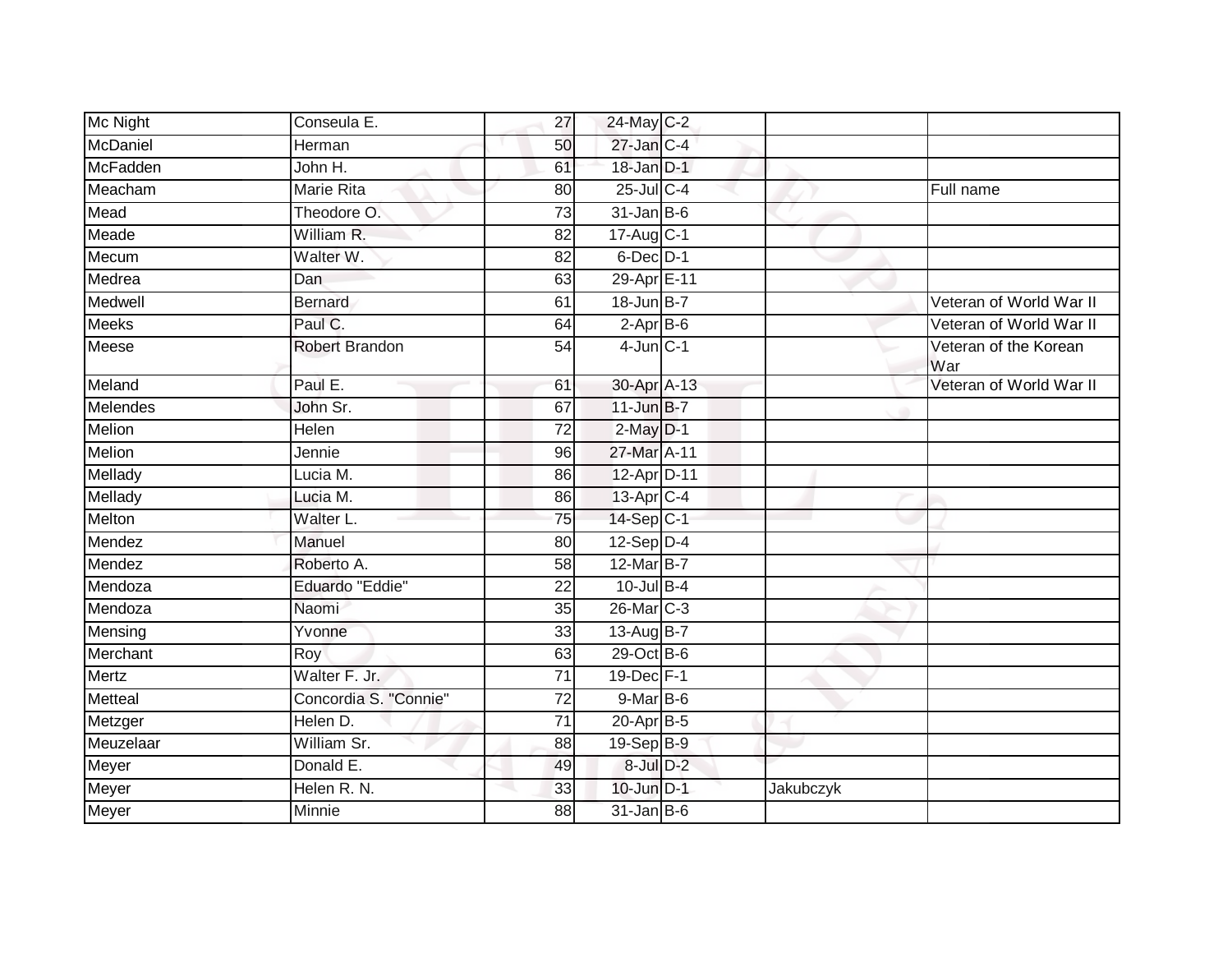| Michalski      | Pearl                 | 74              | 12-Apr D-11      |          |                        |
|----------------|-----------------------|-----------------|------------------|----------|------------------------|
| Michel         | George                | 61              | 28-Sep B-6       |          |                        |
| Michuda        | William G.            | 59              | 15-Apr D-2       |          |                        |
| <b>Mickles</b> | Orville G.            | 68              | $27$ -Jun $C-4$  |          |                        |
| Mierzwinski    | Deanne                | $\overline{37}$ | $17-SepB-5$      |          |                        |
| Mierzwinski    | <b>Steve</b>          | 74              | 23-Nov C-4       |          |                        |
| Mierzwinski    | <b>Steve</b>          | 74              | 25-Nov D-12      |          |                        |
| Mifosky        | Carl                  | 84              | $12$ -Dec $C$ -8 |          |                        |
| Mihaltian      | Emilia Olga           | 80              | $27$ -Jul $C-2$  |          | Full name              |
| Mika           | Michael Sr.           | 80              | $9$ -Dec $E-1$   |          |                        |
| Mikolajczak    | Sally T.              | 68              | $12$ -Dec $C-8$  | Klimczak |                        |
| <b>Miksis</b>  | MaryAnn               | 44              | $9-MarB-6$       | Wadas    |                        |
| Mikula         | Edward                | 80              | 9-Oct A-8        |          |                        |
| Mikulski       | Frank B.              | 81              | $7-MarA-9$       |          |                        |
| <b>Mikuly</b>  | <b>Susan Renee</b>    | 24              | 18-May C-1       |          |                        |
| Milam          | Marie S.              | 83              | 29-Oct B-6       |          |                        |
| Milan          | Dorothy               | 78              | $2$ -Jan $B-8$   | Adich    |                        |
| Milan          | Joseph J.             | 54              | 16-Mar C-4       |          |                        |
| Milenki        | John                  | 68              | 29-Oct B-6       |          |                        |
| Milenkovich    | Peter                 | 75              | $5-Aug$ D-1      |          |                        |
| <b>Miles</b>   | <b>Ermon Napoleon</b> | 69              | 18-May C-1       |          | Full name              |
| Millender      | Leeaner               | $\overline{74}$ | 25-Apr D-1       |          |                        |
| <b>Miller</b>  | Chad I.               | 18              | $10$ -Jul $B-4$  |          |                        |
| Miller         | Charles R.            | 90              | $7-AugB-5$       |          | Veteran of World War I |
| Miller         | Chlora L.             | 92              | 19-Oct C-1       |          |                        |
| Miller         | Daniel C.             | 83              | 8-Aug D-5        |          |                        |
| <b>Miller</b>  | Donald C.             | 60              | 8-Nov C-4        |          |                        |
| Miller         | Eleanor C.            | 69              | $11-Apr$ $C-6$   |          |                        |
| Miller         | Gerald D.             | 64              | $22$ -Feb B-5    |          |                        |
| Miller         | Jennie                | 89              | $4$ -Dec $B$ -6  |          |                        |
| Miller         | John P.               | 69              | 17-Aug C-1       |          |                        |
| Miller         | Mary T.               | $\overline{78}$ | 16-Oct B-4       |          |                        |
|                |                       |                 |                  |          |                        |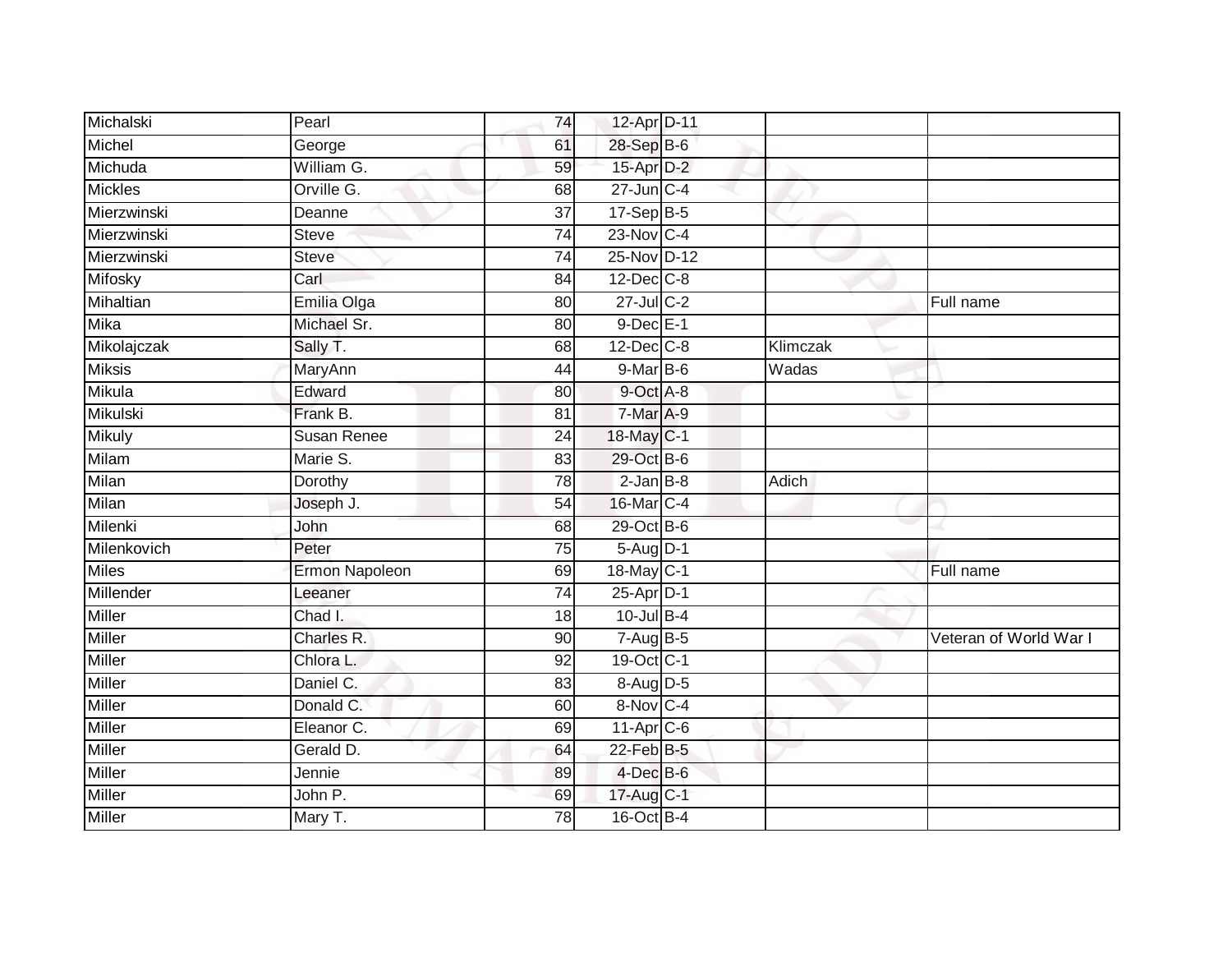| <b>Miller</b>  | Nancy C.             | 77              | $9$ -Feb $D-2$    |         |                                       |
|----------------|----------------------|-----------------|-------------------|---------|---------------------------------------|
| <b>Miller</b>  | Rabbi Carl I.        | $\overline{77}$ | 30-Mar C-4        |         | Veteran of World War II               |
| <b>Miller</b>  | Robert J.            | 69              | 30-Apr A-13       |         | Veteran of World War II               |
| Miller         | <b>Thomas</b>        | 85              | 24-Jul C-5        |         | Veteran of the Army                   |
| <b>Miller</b>  | Thomas Frank Jr.     | 46              | 18-Oct C-5        |         |                                       |
| Miller         | <b>Warren Lester</b> | 58              | 3-Jan A-11        |         | Full name, Veteran of<br>World War II |
| <b>Millies</b> | Harold A.            | $\overline{72}$ | $12$ -Nov $ C-6 $ |         |                                       |
| Milligan       | Leslie E.            | 90              | $3-Oct$ D-3       |         |                                       |
| <b>Millis</b>  | Paul                 |                 | 8-Jun C-1         |         |                                       |
| Mills          | Fern K. "Dickie"     | 53              | $4$ -Dec $B$ -6   |         |                                       |
| Millsap        | Martha Loie          | 52              | $9$ -Jul $B$ -5   |         | Full name                             |
| Milovanovich   | Milorad              | 75              | 30-Nov C-4        |         |                                       |
| Minch          | Wilbert R.           | 74              | $11$ -Jun $B-7$   |         |                                       |
| Minor          | Maxwell E.           | 83              | 28-Aug C-4        |         |                                       |
| Misecko        | Nicholas Sr.         | 79              | $2$ -Feb $D-2$    |         |                                       |
| Misner         | Greta                | 84              | 23-Mar B-6        |         |                                       |
| Missal         | Mary A.              | 62              | 16-Sep F-7        | O'Brian |                                       |
| Mitchell       | Dean H.              | 89              | 14-Nov D-7        |         | Veteran of World War I                |
| Mitchell       | Edward T.            | 76              | 28-Dec C-4        |         |                                       |
| Mitchell       | Mary                 |                 | $17$ -Jun $D-1$   |         |                                       |
| Mitchell       | Nona B.              | 86              | 3-Oct D-3         |         |                                       |
| Miterko        | George               | $\overline{77}$ | $13-Nov$ B-6      |         |                                       |
| Mize           | Lenna                | 86              | 10-Apr A-13       |         |                                       |
| Mizerik        | Frances J.           | 64              | $9$ -Jan $B-7$    |         |                                       |
| <b>Mock</b>    | Charlie              | $\overline{72}$ | 5-Dec B-10        |         |                                       |
| Modglin        | Nolan F.             | 58              | $11$ -May C-1     |         |                                       |
| Moeglin        | Vincent W. "Bud"     | 72              | 6-Apr D-1         |         |                                       |
| <b>Moffitt</b> | James T.             | $\overline{22}$ | 31-Dec B-8        |         |                                       |
| Mogle          | William L.           | 55              | 13-Nov B-6        |         |                                       |
| Mohardt        | June                 | 78              | $25$ -Jan B-7     |         |                                       |
| Molenaar       | Dr. James            | 78              | 17-Jul B-5        |         |                                       |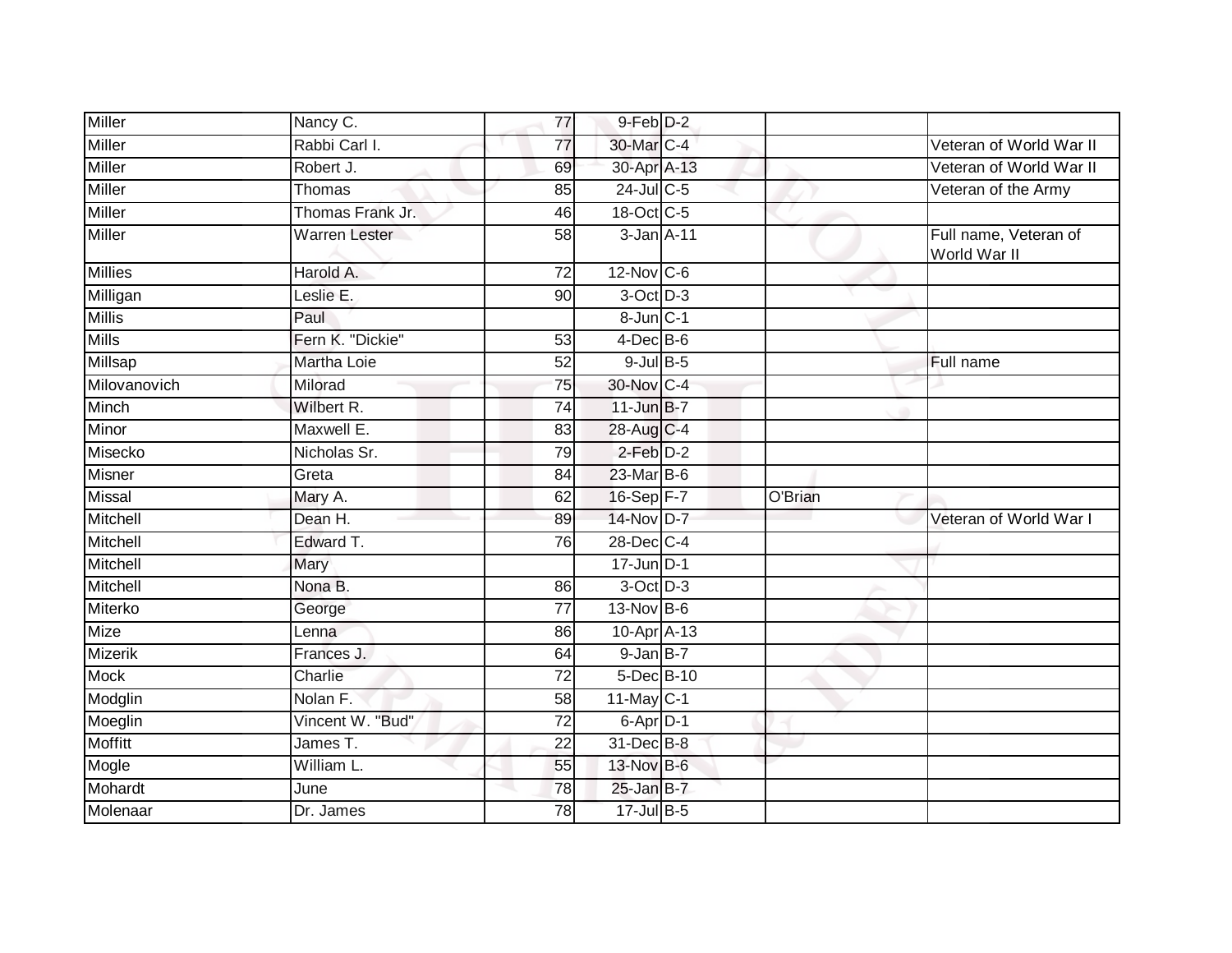| Moll             | Joseph P.         | 69              | 15-Apr D-2             |            |                                       |
|------------------|-------------------|-----------------|------------------------|------------|---------------------------------------|
| <b>Moll</b>      | Sara A.           | $\overline{74}$ | 27-Jul C-2             |            |                                       |
| Molnar           | Joseph George     | 82              | 3-Oct D-3              |            | Full name                             |
| Monestere        | Dolores "Dolly"   | 59              | 25-Jul C-4             | Zajakowski |                                       |
| Monroe           | Caroline          | $\overline{87}$ | 12-Apr D-11            |            |                                       |
| Monsma           | Sibyl             | 87              | $2-Aug$ <sub>C-1</sub> |            |                                       |
| Montgomery       | James M.          | 71              | 11-Dec B-9             |            |                                       |
| Montgomery       | Walter            | 92              | 22-Aug D-1             |            |                                       |
| Mooney           | John W. "Bill"    | 69              | $23$ -Jul B-6          |            |                                       |
| Moore            | <b>Daisy</b>      | $\overline{77}$ | $13-Sep$ C-1           | Frickett   |                                       |
| Moore            | Herbert W.        | 55              | $2-Sep$ $D-2$          |            |                                       |
| Moore            | John J.           | 82              | $7$ -May B-6           |            |                                       |
| Moore            | Johnnie "Lokey'   | 71              | 27-Mar A-11            |            |                                       |
| Moran            | Archie            | 87              | 19-Mar B-7             |            |                                       |
| Moreland         | Dorothea H.       | 68              | 29-Feb D-1             |            |                                       |
| Moreno           | Joe Barocio       | 65              | $5$ -Jul $D-8$         |            | Full name, Veteran of<br>World War II |
| Moreno           | Silvestre T.      | 29              | $13-Nov$ B-6           |            |                                       |
| Moricz           | Joseph J.         | 86              | $1-Apr$ F-4            |            |                                       |
| <b>Morris</b>    | Adolphus          | 84              | $11$ -Jul D-1          |            |                                       |
| <b>Morris</b>    | Eugene M. Sr.     | 56              | 27-Mar A-11            |            | Veteran of World War II               |
| <b>Morris</b>    | George L.         | 79              | 10-Aug C-1             |            |                                       |
| <b>Morrow</b>    | <b>Mary Marie</b> | 60              | 11-Oct $E-4$           |            | Full name                             |
| Morse            | Beulah M.         | 78              | $29$ -Jan D-1          |            |                                       |
| Mortitz          | Margaret          | 69              | 15-Nov B-8             |            |                                       |
| Morweiser        | <b>Bernhard</b>   | 83              | $2$ -Jan B-8           |            |                                       |
| Moser            | Marie M.          | 63              | $6$ -May $D-1$         |            |                                       |
| Moses            | Ada               |                 | 24-Aug A-13            |            |                                       |
| Mosier           | Lulu B.           | 81              | 2-Feb D-2              |            |                                       |
| <b>Moskalick</b> | Anthony S.        | 73              | 16-Apr B-4             |            |                                       |
| Moskoff          | <b>Steve</b>      |                 | $4$ -Jul $C-1$         |            |                                       |
| Mosny            | George            | 89              | 11-Mar D-1             |            | Veteran of World War II               |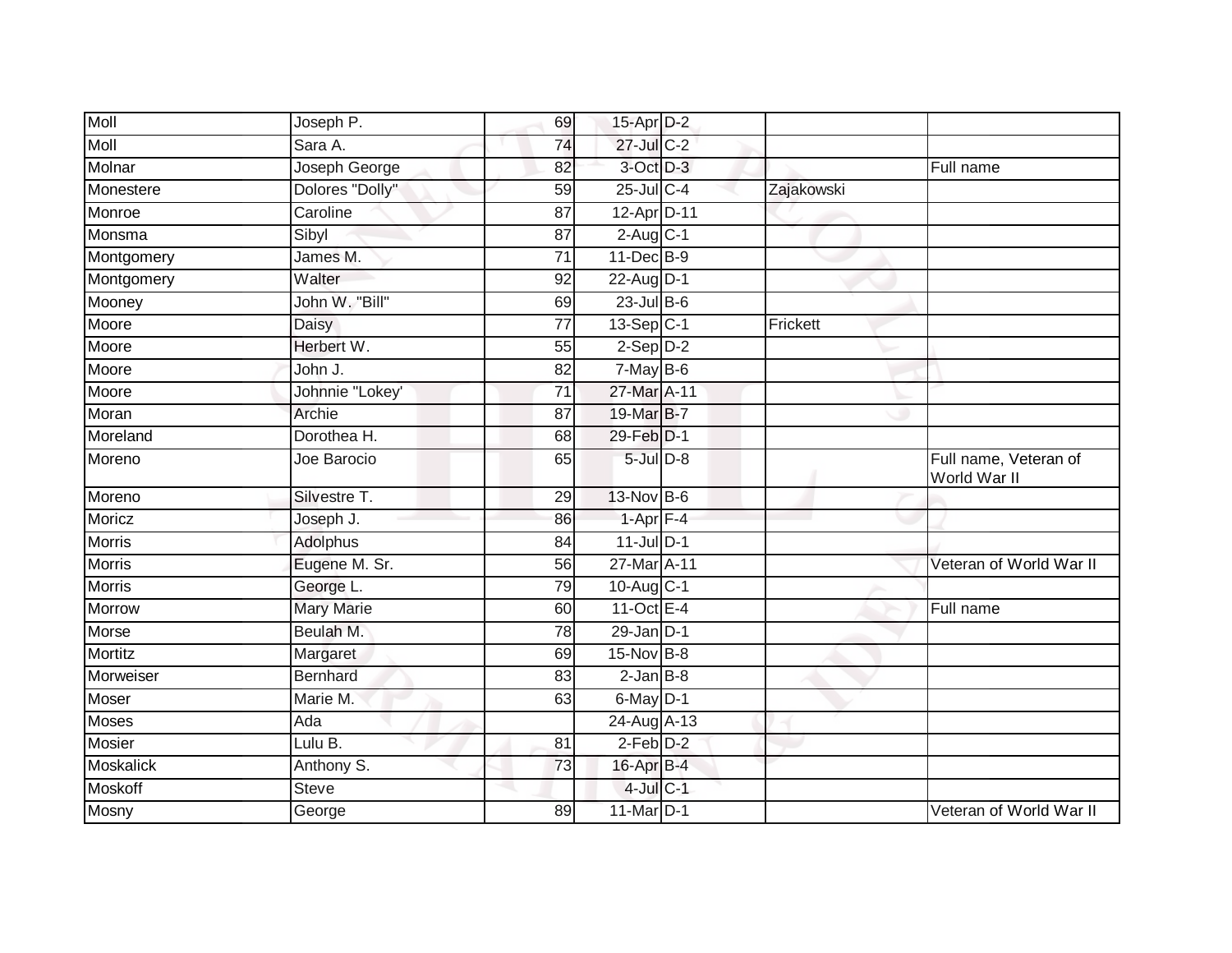| Mosny          | Lillian         | 73              | 13-Feb B-6           |          |                         |
|----------------|-----------------|-----------------|----------------------|----------|-------------------------|
| Motkowicz      | Andrew F.       | 82              | 16-May B-6           |          |                         |
| <b>Motter</b>  | Oliver W.       | 73              | 26-Jan B-7           |          |                         |
| Mudro          | Eileen E.       |                 | 5-Sep A-8            |          |                         |
| <b>Mudy</b>    | Fred H.         | 64              | $31$ -Jan B-6        |          |                         |
| <b>Mudy</b>    | John J.         | 67              | $1-Mar$ C-7          |          | Veteran of World War II |
| <b>Muffett</b> | Robert L.       | 59              | $11$ -Jun $B-7$      |          | Veteran of World War II |
| Mugg           | Henry           | 79              | $2$ -Oct B-4         |          |                         |
| Muha           | William J.      | 53              | 30-Aug D-2           |          |                         |
| Muholland      | Ruth C.         | 84              | $15$ -Feb $B$ -5     |          |                         |
| Mullenmaster   | John R.         | 5               | 16-Mar C-4           |          |                         |
| Mulligan       | John L.         | 69              | $4$ -Dec B-6         |          |                         |
| Mullins        | James C. "Moon" | 54              | 8-Jun C-1            |          |                         |
| Mundo          | Martin J.       | 63              | 9-Oct A-8            |          | Veteran of World War II |
| Murawski       | Helen V.        | 74              | 2-Mar <sub>C-4</sub> | Janowski |                         |
| <b>Murin</b>   | Eleanor         | 66              | $17$ -May $F-3$      |          |                         |
| Murin          | Jennie K.       | $\overline{81}$ | 26-Aug D-1           | Kandalec |                         |
| <b>Murin</b>   | Jennie K.       | 81              | 27-Aug C-1           | Kandalec |                         |
| Murphy         | Clarence G.     | 68              | $14$ -Jun $ C-1 $    |          |                         |
| <b>Murray</b>  | Dale E.         | 45              | $5-Feb$ $D-3$        |          |                         |
| <b>Murrin</b>  | Martin S.       | 32              | $16-Sep$ F-7         |          | Veteran of the Army     |
| Murzyn         | Joseph A.       | 55              | $3$ -Jan $A-11$      |          |                         |
| <b>Musch</b>   | Peter C.        | 50              | 13-Nov B-6           |          |                         |
| Muskoski       | Pete S.         | 80              | $22$ -Jun $C-1$      |          |                         |
| Mussatt        | Mary            | 94              | 25-Jun A-13          |          |                         |
| Muvich         | Ronald J.       | 43              | 12-Oct C-3           |          |                         |
| <b>Myers</b>   | <b>Harry</b>    | 59              | 12-Jan A-11          |          |                         |
| <b>Myres</b>   | Leon C.         | 71              | 12-Dec C-8           |          |                         |
| Nagel          | Lottie M.       | 73              | $15$ -Jan $D-6$      |          |                         |
| Nagel          | Roy L.          | 55              | $1-Feb$ $D-5$        |          |                         |
| Nagy           | Agnes M.        | 84              | 12-Apr D-11          |          |                         |
| Nagy           | Joseph          | $\overline{81}$ | $3-May$ $D-8$        |          |                         |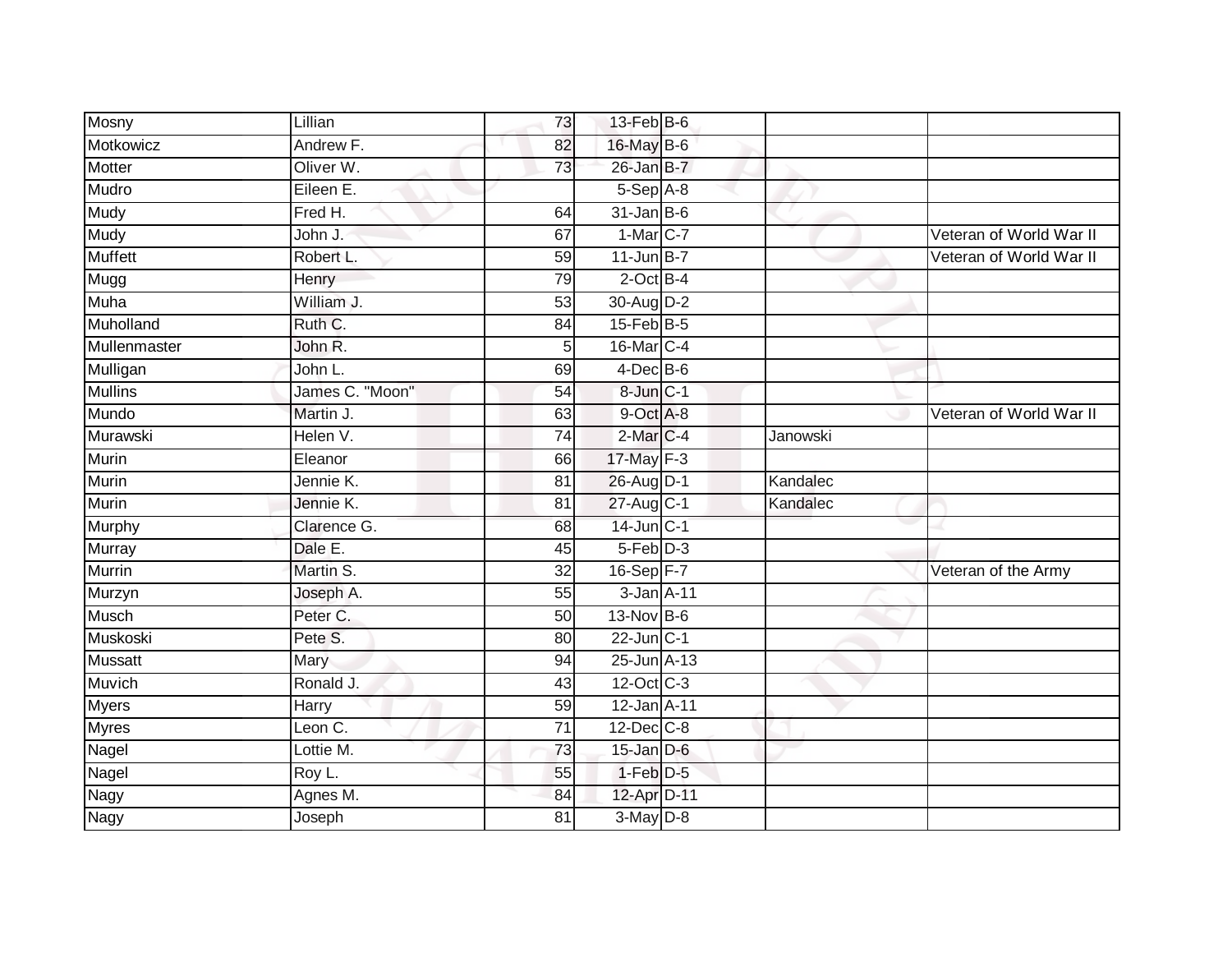| Nanzer         | Florence H.           | 68              | 25-Oct C-11      |                 |          |                                   |
|----------------|-----------------------|-----------------|------------------|-----------------|----------|-----------------------------------|
| Natonski       | Leo. $E$ .            | 76              | 18-May C-1       |                 |          |                                   |
| Naumoff        | Fanija                | $\overline{78}$ | 8-Jan D-4        |                 |          |                                   |
| Navarro        | Mary                  | 66              | $6$ -Jun $C-4$   |                 |          |                                   |
| Neal           | Daniel L.             | $\overline{22}$ | $16-Sep$ F-7     |                 |          |                                   |
| Neal           | Dr. Leonard W.        | 63              | $21$ -May C-1    |                 |          |                                   |
| Nednien        | Margaret A.           |                 |                  | $1$ -Jul $B-14$ | Haraksin |                                   |
| <b>Neff</b>    | Evelin G.             | 80              | 19-Dec F-1       |                 |          |                                   |
| Neighbors      | Clara M.              | 85              | 8-Jan D-4        |                 |          |                                   |
| Neil           | Lindsey               | 79              | 27-Dec C-7       |                 |          |                                   |
| Nelson         | Carsten J.            | 62              | $26$ -Jun $B$ -6 |                 |          |                                   |
| Nelson         | Edward H.             | 74              | $8$ -Jul $D-2$   |                 |          | Veteran of World War II           |
| Nelson         | Everett "Swede"       | 76              | 26-Mar C-3       |                 |          |                                   |
| Nelson         | Paul E.               | 67              | 11-Jul D-1       |                 |          | Veteran of World War II           |
| Nelson         | Thurston              | 77              | 30-May D-5       |                 |          |                                   |
| Nelson         | William J.            | 59              | $2$ -Jan $B-8$   |                 |          | Veteran of World War II           |
| Nemeth         | Eugene                | $\overline{54}$ | $31$ -Jan B-6    |                 |          | Veteran of the Korean<br>conflict |
| <b>Nettles</b> | Lloyd O.              | 58              | 3-Apr B-6        |                 |          | Veteran of World War II           |
| Neugebauer     | Jane A.               |                 | 16-Apr B-4       |                 | Flaherty |                                   |
| <b>Newbeck</b> | <b>Mary Anne</b>      | 43              | 17-Apr B-4       |                 |          | Full name                         |
| <b>Newell</b>  | John H.               | 80              | 20-Dec B-12      |                 |          |                                   |
| Newhard        | Christine M.          | 20              | 24-May C-2       |                 |          |                                   |
| <b>Newlin</b>  | Frederick             | 68              | $1$ -Jan $B-2$   |                 |          |                                   |
| <b>Newlin</b>  | Paul "Cookie"         | 65              | 3-Dec B-7        |                 |          |                                   |
| Newman         | <b>Olive Maybelle</b> | $\overline{82}$ | 27-Feb A-11      |                 |          |                                   |
| Nichols        | <b>Birtie</b>         | 81              | 15-Jul D-1       |                 |          |                                   |
| <b>Nichols</b> | <b>Birtie</b>         | 81              | $16$ -Jul B-5    |                 |          |                                   |
| <b>Nichols</b> | <b>Isabell K.</b>     | 78              | 22-Mar D-8       |                 |          |                                   |
| <b>Nichols</b> | Wallace Jens Jr.      | 36              | 12-Jul C-1       |                 |          |                                   |
| Nicholson      | Earnestine B.         | 53              | 29-Oct B-6       |                 |          |                                   |
| Nicholson      | Gladys                | 87              | $31$ -Jan B-6    |                 |          |                                   |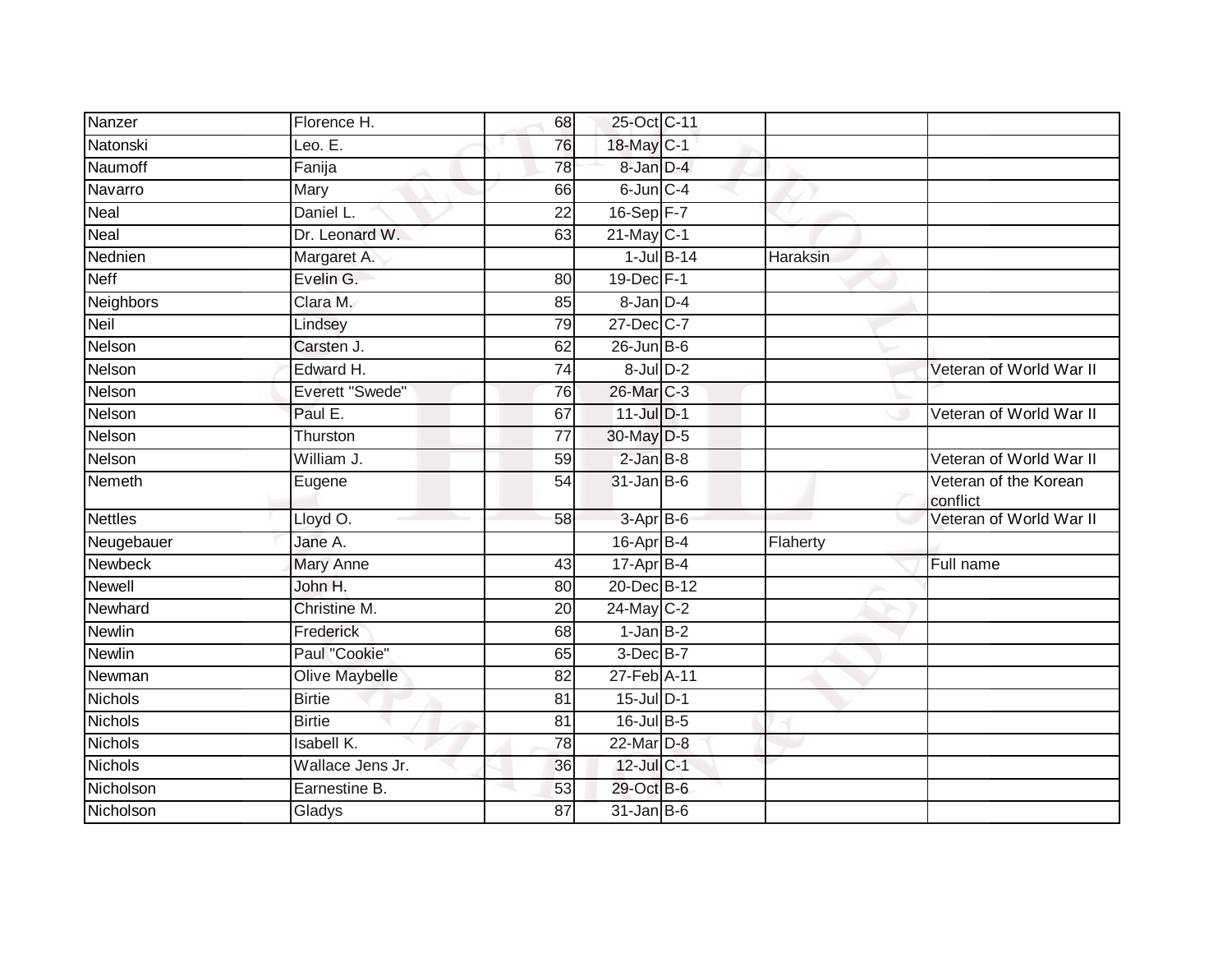| Nicksic       | Michael M.             | 67              | 19-Apr C-6        |           |                                   |
|---------------|------------------------|-----------------|-------------------|-----------|-----------------------------------|
| Nicoloff      | Christ Sr.             | 87              | $5$ -Jul $D-8$    |           |                                   |
| Niehoff       | Albert                 | 81              | 26-Jun B-6        |           |                                   |
| Nielsen       | Rita P.                | 93              | $27$ -Aug C-1     |           |                                   |
| Nieman        | Clarence K.            |                 | 29-Mar D-3        |           |                                   |
| Nihiser       | Edna Mae               | 88              | $12$ -Jun $B$ -6  |           | Full name                         |
| Niksich       | Leo                    | 62              | 9-Aug B-7         |           | Veteran of World War II           |
| Noort         | Alice                  | 86              | 23-Sep E-13       |           |                                   |
| Norcutt       | Jeanette H.            | 61              | 21-Oct C-1        |           |                                   |
| <b>Norris</b> | <b>Catherine Mary</b>  | 82              | 9-Oct A-8         |           | Full name                         |
| Nosker        | Terry L.               | 34              | 6-Jul A-11        |           |                                   |
| Novak         | Arnold H.              | 68              | $2$ -Jan $B-8$    |           |                                   |
| <b>Novak</b>  | Charlotte D. "Chessie" | 67              | 5-Mar B-9         | Dembowski |                                   |
| Novotney      | Michael L.             | 71              | 26-Oct D-8        |           | Veteran of World War II           |
| Novotny       | George Jr.             | 79              | 21-Nov D-1        |           |                                   |
| Nowaczyk      | Clarence R. "Clark"    | 60              | 22-Oct B-6        |           | Veteran of World War II           |
| Nowaczyk      | Therese M.             | $\overline{33}$ | $7-Nov$ B-9       |           |                                   |
| Nowak         | <b>Brian Keith</b>     | 12              | $18$ -Mar $ B-4 $ |           | Full name                         |
| <b>Nowak</b>  | Chester W.             | 67              | 21-Oct A-14       |           |                                   |
| Nowesnick     | Anthony J.             | 67              | 9-Jan B-7         |           |                                   |
| Nowicki       | Lillian M.             | 65              | $11-Apr$ $C-6$    | Shesler   |                                   |
| Nowicki       | Sophie                 | 73              | $11$ -May C-1     |           |                                   |
| <b>Nye</b>    | Lt. Alan Robert        | 56              | 24-Aug A-13       |           | Veteran of the Korean<br>conflict |
| O'Barske      | Donald D.              | 57              | 13-Aug B-7        |           |                                   |
| Oberg         | <b>Mary Esther</b>     |                 | 8-May C-5         |           | Full name                         |
| Oberla        | <b>Lillie Esther</b>   | 85              | $5-Apr$ $C-6$     |           | Full name                         |
| Obertz        | Ann C.                 | 85              | 27-Nov B-6        |           |                                   |
| Oboy          | Walter                 | 69              | 16-Mar C-4        |           | Veteran of World War II           |
| Obradovich    | Mildred                | 81              | 20-Jul F-8        |           |                                   |
| O'Brian       | Richard J.             | 73              | 14-Jun C-1        |           |                                   |
| O'Connell     | Joseph M. Sr.          | 86              | $16$ -Jan B-7     |           |                                   |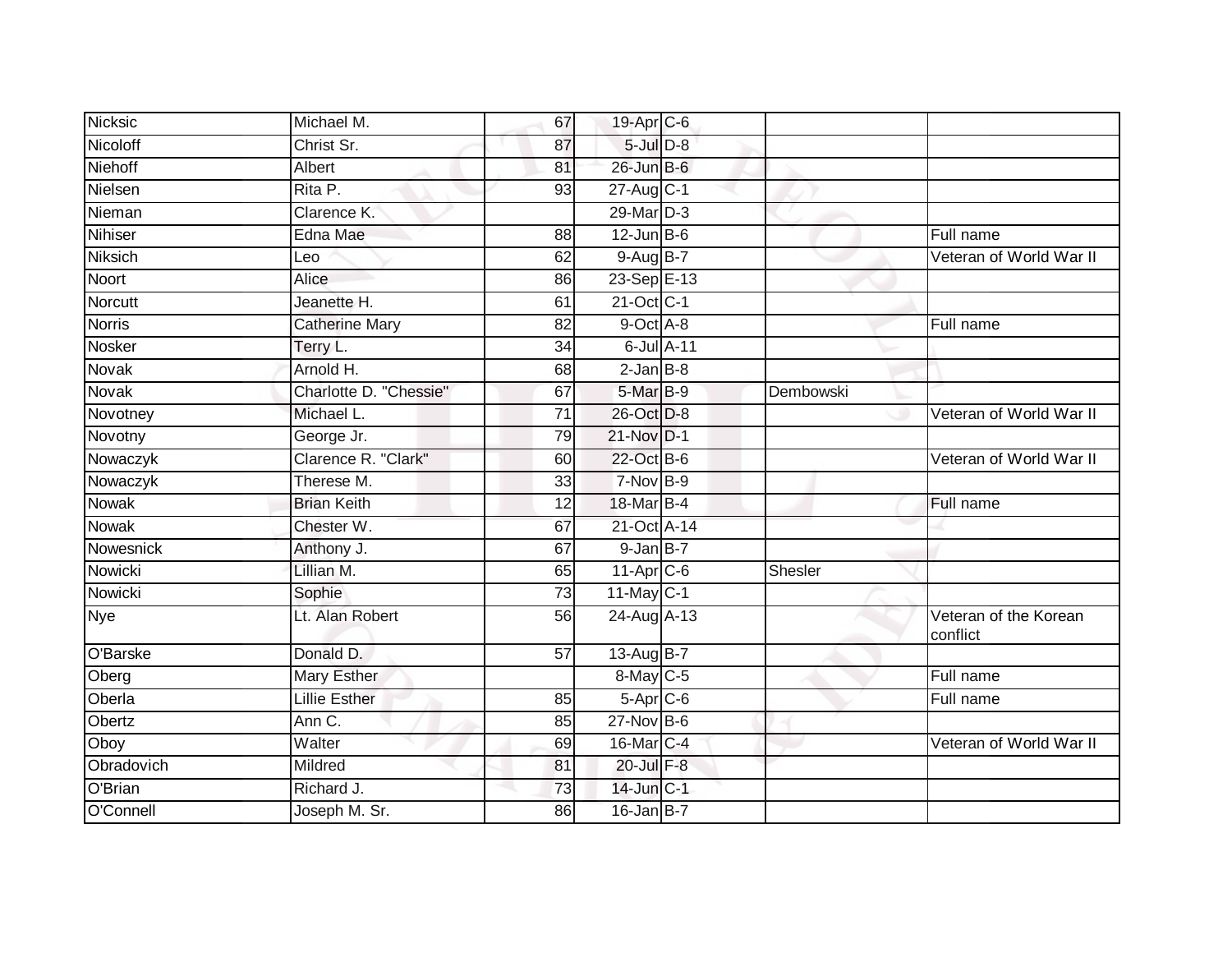| O'connor   | Daniel Joseph            | 73              | 14-Feb B-1            |            | Veteran of World War II |
|------------|--------------------------|-----------------|-----------------------|------------|-------------------------|
| O'Connor   | <b>William Virgil</b>    | 71              | 11-Sep B-5            |            |                         |
| O'Day      | Shirley                  | 61              | 14-Nov D-7            |            |                         |
| Oddsen     | Melvin C.                | 61              | 28-Mar <sub>H-2</sub> |            |                         |
| O'Donnell  | Mary                     | 85              | 30-Oct A-13           | Connors    |                         |
| O'Drobinak | Mary                     | 77              | 28-Feb A-13           | Hlebasko   |                         |
| O'Drobinak | Michael W.               | 65              | 20-Nov A-10           |            | Veteran of World War II |
| Oebel      | Marguerite M.            | 81              | 24-May C-2            |            |                         |
| Oertel     | Anna L.                  | 77              | 19-Feb E-15           |            |                         |
| Ohashi     | Emma C.                  | 63              | $9-AprB-6$            |            |                         |
| Ohlson     | Bertram D. Jr.           | 61              | $2$ -Mar $C-4$        |            | Veteran of World War II |
| Olchawa    | Scott A.                 | $\overline{21}$ | $21-AugB-7$           |            |                         |
| Oldenburg  | Harry W.                 | 68              | 5-Sep A-8             |            |                         |
| Oldenburg  | Jimmie Lou               | 58              | 28-Feb A-13           |            |                         |
| Olejniczak | Connie L.                | 41              | 5-Aug D-1             |            |                         |
| Oliver     | Charles R.               | 53              | 29-Feb D-1            |            |                         |
| Olshan     | <b>Bessie</b>            | 85              | 18-Dec B-6            | Rissman    |                         |
| Olson      | Irene                    | 83              | 25-Mar B-12           |            |                         |
| Olson      | La Rue E.                | 66              | 16-Mar C-4            |            |                         |
| Olson      | Magdalene                | 76              | $13-Sep C-1$          |            |                         |
| Olson      | Tyra M.                  | 90              | 30-Aug D-2            |            |                         |
| Olufs      | Herbert E.               | $\overline{73}$ | $5$ -Jul $D-8$        |            |                         |
| Olund      | Rudolph E. "Rudy"        | 72              | $5$ -Jan $C-2$        |            |                         |
| O'Mara     | <b>Bernice</b>           | 78              | 27-Dec C-7            |            |                         |
| Ooms       | Robert Gene Jr. "Robbie" | 15              | 12-Aug B-14           |            |                         |
| Opat       | George B. "Butch"        | 84              | 28-May D-5            |            |                         |
| Opperman   | Martha                   | 74              | $19$ -Jan $D-1$       |            |                         |
| Orban      | William                  | 64              | $4$ -May $C-2$        |            |                         |
| Orbik      | Agnes A.                 | 83              | 28-Feb A-13           |            |                         |
| Orich      | Rebecca Sue              | 28              | 16-Apr B-4            | Hartlerode | Full name               |
| Orich      | Rebecca Sue              | 28              | 15-Apr D-2            | Hartlerode |                         |
| O'roark    | Charles J.               | $\overline{54}$ | 24-Feb B-7            |            |                         |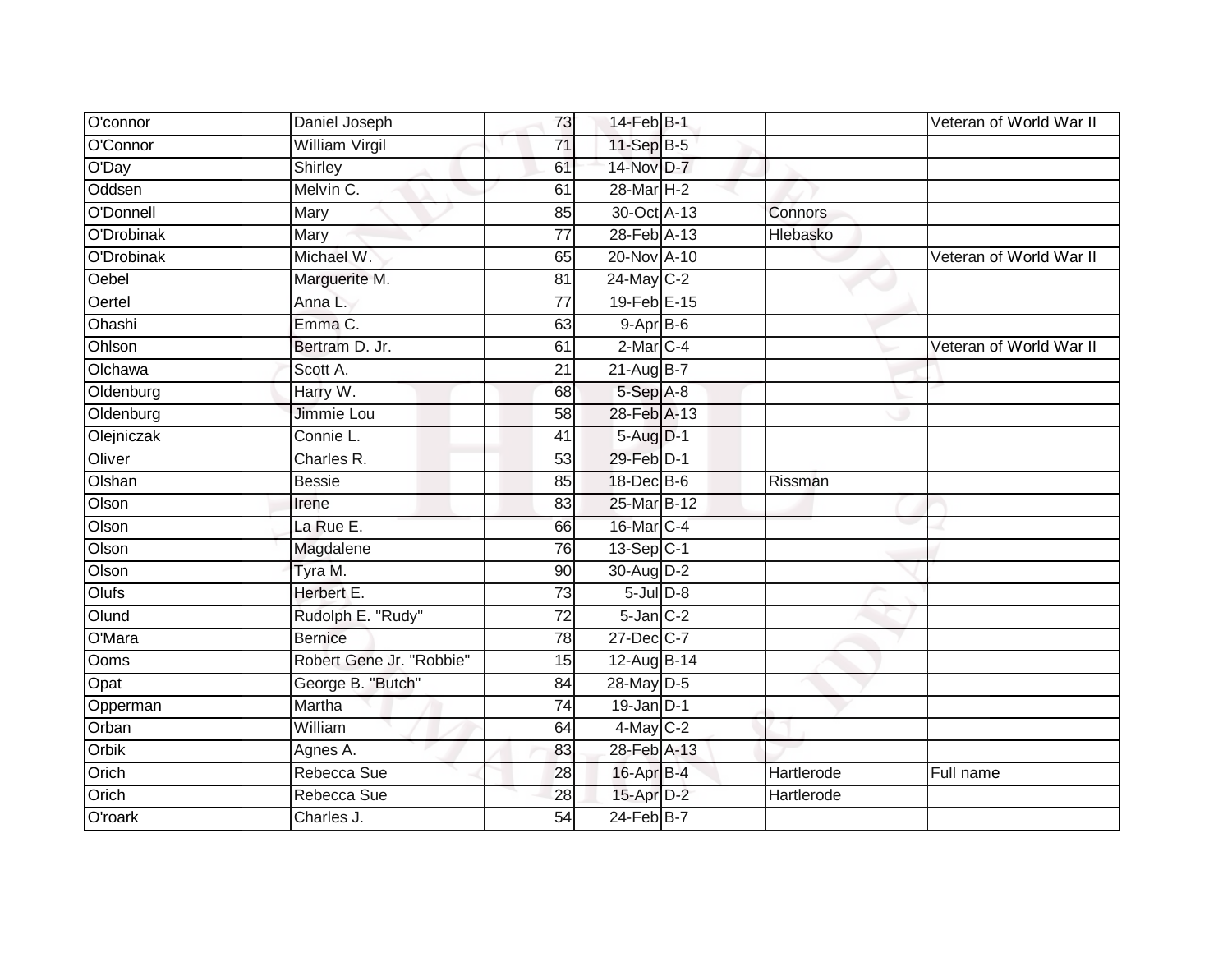| Ortega      | Rufino O.          | 58              | 23-Mar B-6      |          | Veteran of World War II |
|-------------|--------------------|-----------------|-----------------|----------|-------------------------|
| Orth        | Frank Jr.          | 74              | 21-Oct C-1      |          |                         |
| Ortosky     | Anna               | 75              | 3-Jan A-11      |          |                         |
| Orzel       | James A.           | 38              | $19$ -Jan $D-1$ |          |                         |
| Osenbaugh   | Harriet            | $\overline{74}$ | $1-May$ B-5     | Creswell |                         |
| Osteen      | Jessie Lee         | 56              | 5-Oct A-8       |          |                         |
| Osterman    | Irvin C.           | 79              | 9-May A-11      |          |                         |
| Ostrowski   | Frances A.         | $\overline{77}$ | $29$ -Feb $D-1$ | Dostatni |                         |
| Otto        | Irene M.           | 68              | $7-MayB-6$      |          |                         |
| Overman     | John P.            | 65              | 12-Apr D-11     |          |                         |
| Owczarzak   | Benedict V.        | 56              | $3$ -Jul $C-1$  |          |                         |
| Owczarzak   | Martha             | 81              | $2-$ Sep $D-2$  | Nowicki  |                         |
| Owczarzak   | Mary "Mamie"       | 86              | 21-Dec C-6      |          |                         |
| Owen        | Robert V.          | $\overline{36}$ | 23-Oct A-11     |          |                         |
| Owens       | Blanche C.         | 82              | $4$ -Jul $C-1$  |          |                         |
| Owens       | Edith F.           | 76              | $5-Auq$ D-1     |          |                         |
| Owens       | John M.            | 65              | $1$ -Jul $B-14$ |          | Veteran of World War II |
| Owens       | Pauline            | 80              | 16-Apr B-4      |          |                         |
| Paarlberg   | David W.           | 59              | 25-Apr D-1      |          |                         |
| Pachura     | Peter P.           | 75              | $4$ -Dec $A$ -5 |          |                         |
| Pacific     | <b>Wilma Dolly</b> | 58              | 31-Dec B-8      |          | Full name               |
| Padgett     | Waidess            | $\overline{77}$ | 17-Jul B-5      |          | Veteran of World War II |
| Padula      | Nicholas J. Sr.    | 75              | 18-Jun B-7      |          |                         |
| Pae         | Ki Yon             | 40              | 31-Jul C-4      |          |                         |
| Pagan       | Natividad          | 70              | 5-Feb D-3       |          |                         |
| Pagan       | Richard            | 21              | $22$ -Oct B-6   |          |                         |
| Page        | August D.          | $\overline{81}$ | 18-Dec B-6      |          |                         |
| Pajic       | Stevan             | 76              | $27$ -Aug C-1   |          |                         |
| Pakalniskis | Antanas            | 59              | 8-Jul D-2       |          |                         |
| Pall        | Joseph C.          | 84              | 8-Oct A-11      |          |                         |
| Palmar      | <b>Tex Gardell</b> | 51              | 19-Feb E-15     |          |                         |
| Palosz      | Stefan             | 63              | 6-Jan D-1       |          | Veteran of World War II |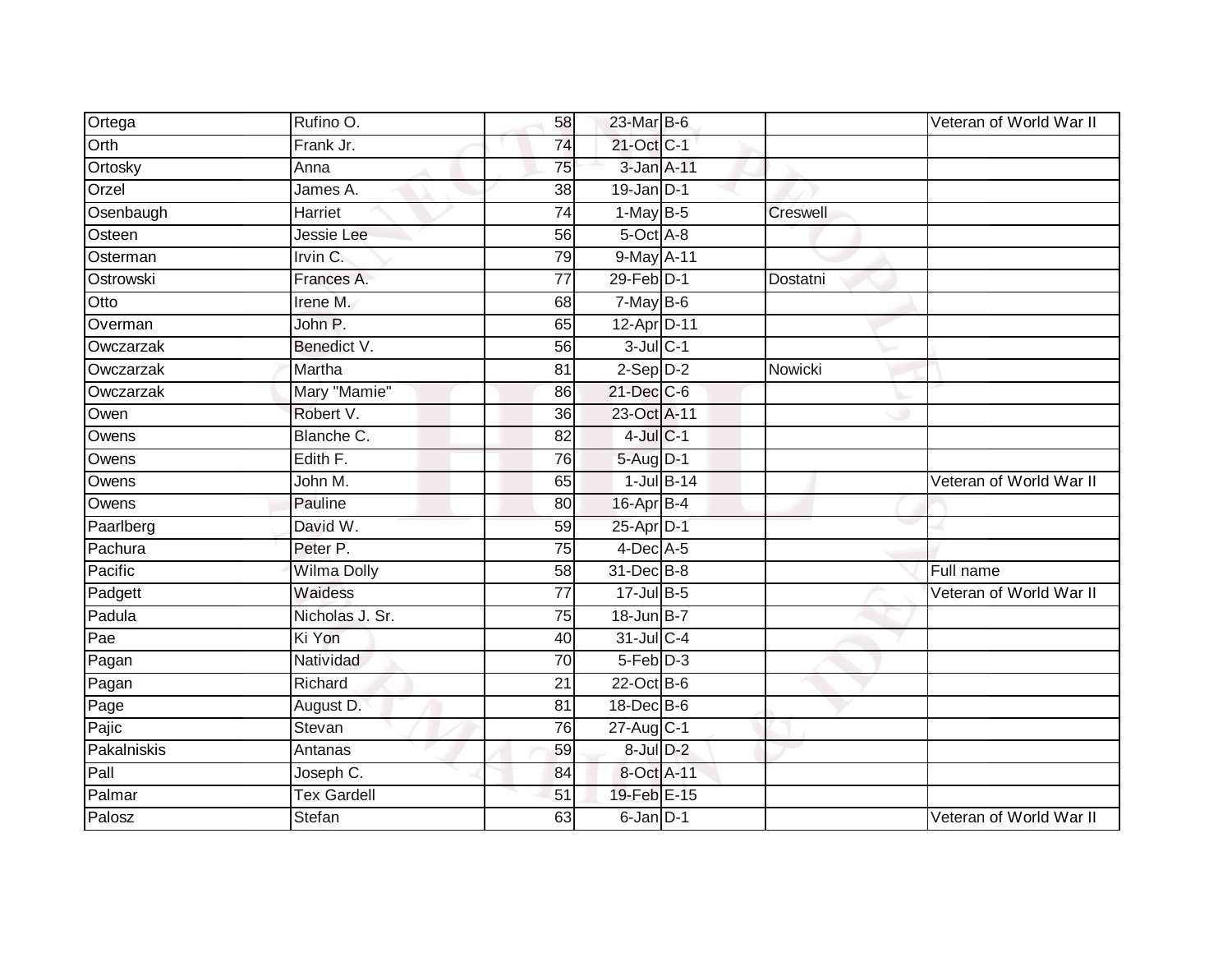| Palowicz  | Edmund                    | 71              | 8-Mar C-4                       |  |                         |
|-----------|---------------------------|-----------------|---------------------------------|--|-------------------------|
| Paolucci  | Gino L.                   | $\overline{27}$ | 17-May F-3                      |  |                         |
| Papach    | Michael J.                | 79              | 6-Sep C-1                       |  |                         |
| Paper     | Lilburn A.                | $\overline{73}$ | $21-Sep$ B-5                    |  |                         |
| Papes     | John "Papesh"             | $\overline{94}$ | $29$ -Jun $A-8$                 |  |                         |
| Papp      | Lewis R.                  | 68              | $2$ -Feb $D-2$                  |  | Veteran of World War II |
| Pappan    | Anthony "Tony"            | 18              | 26-Oct D-8                      |  |                         |
| Pappas    | <b>Rita</b>               | 32              | $1-Jan$ B-2                     |  |                         |
| Pardinek  | Margaret C.               | $\overline{57}$ | $1 - \text{Aug}$ <sub>D-1</sub> |  |                         |
| Pare      | George D.                 | 79              | $27$ -May $D-1$                 |  |                         |
| Parojcic  | Nikola                    | 69              | 19-Mar B-7                      |  |                         |
| Parre     | Lucille E.                | 85              | 18-Dec B-6                      |  |                         |
| Parry     | Malcolm                   | 68              | 9-Dec E-1                       |  |                         |
| Paterek   | Josephine                 | 88              | $5$ -Jan $C-2$                  |  |                         |
| Patillo   | Hubert L.                 | 60              | 23-Sep E-13                     |  |                         |
| Patoma    | Anna Mae                  | 64              | 29-Jul C-1                      |  | Full name               |
| Patterson | <b>Earie Donell "Pat"</b> | 38              | 18-Apr D-1                      |  |                         |
| Patton    | Paul E.                   | 66              | $14-Sep C-1$                    |  |                         |
| Patz      | Marie G.                  | 48              | 27-Jul C-2                      |  |                         |
| Paulos    | Martha L.                 | 66              | 31-Dec B-8                      |  |                         |
| Paulsen   | Sylvia                    | 43              | $25$ -Jan B-7                   |  |                         |
| Paulsen   | Sylvia                    | 43              | 24-Jan A-11                     |  |                         |
| Pavich    | Barbara J.                | 42              | $6$ -May $D-1$                  |  |                         |
| Pavlovich | John C.                   | 61              | $8 - Apr$ $D-1$                 |  | Veteran of World War II |
| Pawlak    | Michael                   | 68              | $8$ -Jul $D-2$                  |  |                         |
| Pawlowicz | Genevieve "Jean"          | 48              | 23-Sep E-13                     |  |                         |
| Payton    | Alfonso                   | 78              | 5-Dec B-10                      |  |                         |
| Payton    | Horace Joseph             | 64              | 20-Nov A-10                     |  | Veteran of World War II |
| Pazanin   | Robert F.                 | 68              | 27-Jan C-4                      |  |                         |
| Peach     | Mamie A.                  | 72              | 13-Apr C-4                      |  |                         |
| Peacock   | Willard B. "Captain"      | 63              | 9-Nov B-3                       |  |                         |
| Pearce    | Leslie O. G.              | 95              | $8 - Jun$ $C - 1$               |  |                         |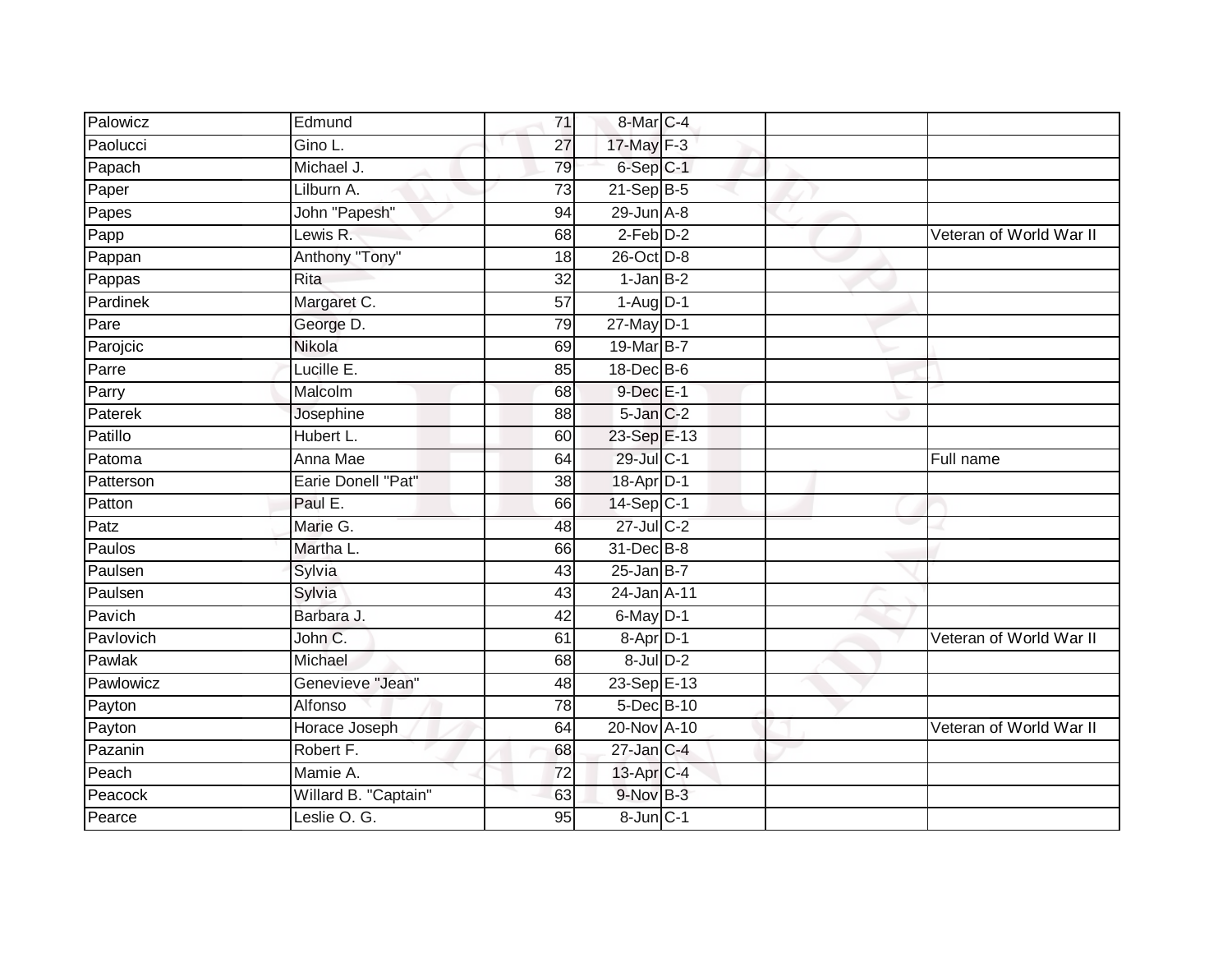| Pearson    | Ann               |                 | 6-Jul A-11       | Nastav        |                         |
|------------|-------------------|-----------------|------------------|---------------|-------------------------|
| Pearson    | Elizabeth "Betty' | 80              | $1 - Apr$ $F-4$  | <b>Mostil</b> |                         |
| Pekoz      | John F.           | 78              | 17-Dec B-10      |               |                         |
| Peleshenko | Zachar            |                 | 30-Aug D-2       |               |                         |
| Penciak    | Florence M.       | 69              | 11-Sep B-5       | Mikolajczak   |                         |
| Penkowski  | Joseph J. "Pinky" | 70              | 11-Sep B-5       |               | Veteran of World War II |
| Pennington | Roy H.            | 64              | $27$ -Aug $C-1$  |               |                         |
| Pens       | Lucille W.        | 79              | 8-Mar C-4        |               |                         |
| Pentek     | Mary E.           | 68              | 28-Nov C-10      |               |                         |
| Pepper     | Eddie M.          | 39              | $20$ -Jan B-6    |               |                         |
| Pera       | Fred J.           | 73              | $7-Sep$ $C-3$    |               |                         |
| Perhach    | <b>Ann Marie</b>  | $\overline{73}$ | 22-Mar D-8       | Lipka         | Full name               |
| Pericak    | Theresa           | 87              | 20-Aug B-7       |               |                         |
| Perlongo   | Thomas E.         | 49              | 11-Oct E-4       |               |                         |
| Perniciaro | Ben               | 93              | 25-Apr D-1       |               |                         |
| Peronto    | Lillian M.        | 80              | 14-May A-13      |               |                         |
| Perry      | Diana G.          | 38              | 10-Oct C-4       |               |                         |
| Perry      | Isaiah "Bud"      | 58              | 25-Sep B-10      |               |                         |
| Petak      | Charles J.        | 86              | $8$ -Jul $D-2$   |               |                         |
| Petak      | Charles J.        | 87              | 6-Jul A-11       |               |                         |
| Peters     | <b>Anne Ethel</b> | 84              | 13-Dec C-2       |               |                         |
| Peters     | Charles W.        | $\overline{77}$ | $2$ -Oct B-4     |               |                         |
| Peters     | Eugene L. "Brock" | 51              | 19-Nov B-6       |               |                         |
| Peters     | Herbert L.        | 54              | 19-Jul C-4       |               |                         |
| Peters     | Mildred G.        | 77              | $22$ -Apr $D-1$  |               |                         |
| Peters     | Wayne M.          | 78              | $16$ -Jan B-7    |               |                         |
| Petersen   | Teressa M.        | 92              | $17 - Jan$ $B-6$ |               |                         |
| Petersen   | Theodore E.       | 72              | 16-Sep F-7       |               |                         |
| Peterson   | Axel              | 83              | 23-May D-2       |               |                         |
| Peterson   | Cloviner Jr.      | 54              | 7-Oct D-2        |               |                         |
| Peterson   | Emilie E.         | 86              | 11-Dec B-9       |               |                         |
| Peterson   | George A. Sr.     | 61              | 27-Nov B-6       |               | Veteran of World War II |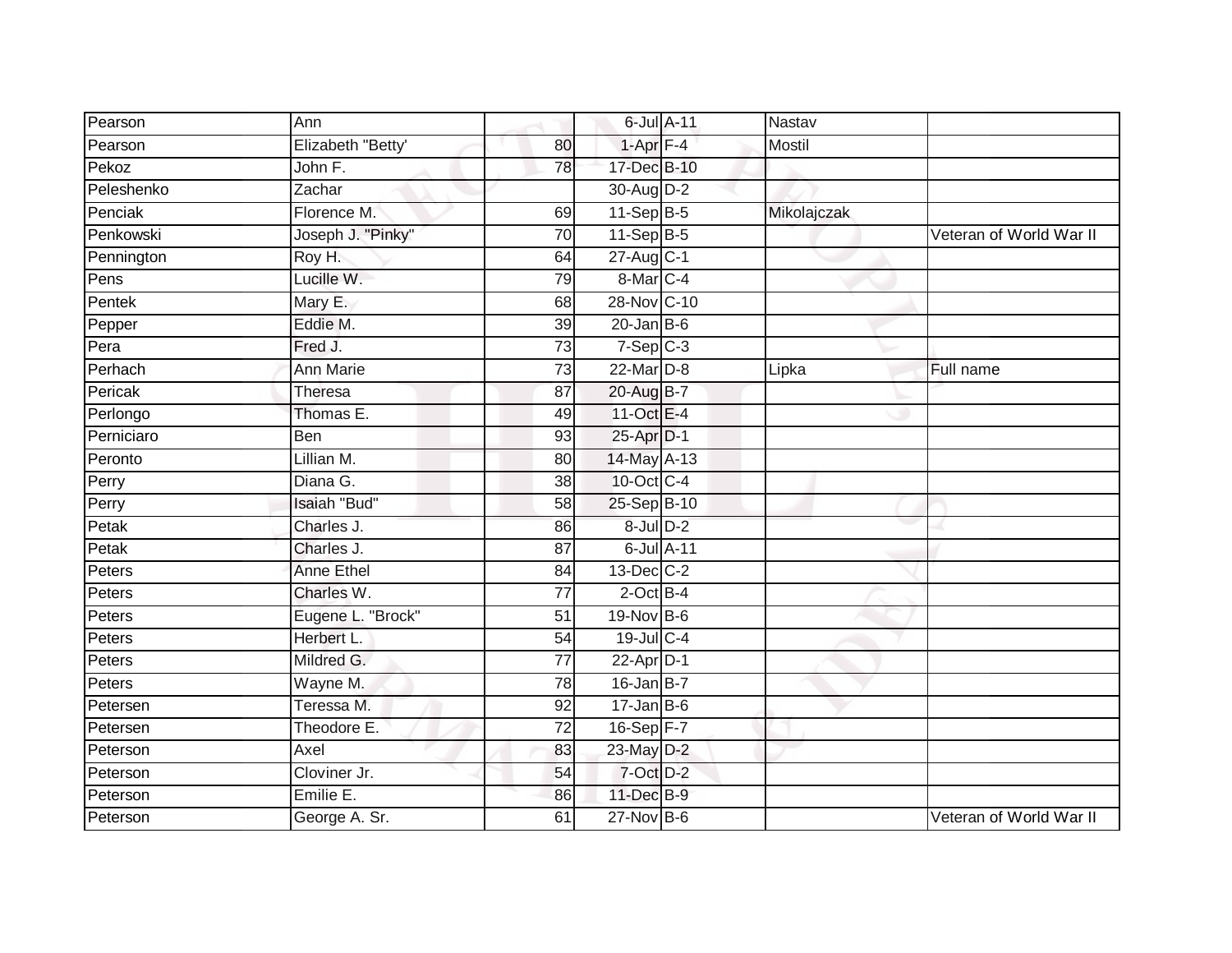| Peterson    | James C.              | 61              | 29-Jun A-8               |             |                         |
|-------------|-----------------------|-----------------|--------------------------|-------------|-------------------------|
| Peterson    | Lula L.               | 98              | $20$ -Jan B-6            |             |                         |
| Peterson    | Sam "Stoopdown"       | 64              | $31$ -Jan B-6            |             |                         |
| Petit       | Annetta "Scottie"     | 76              | $14$ -Jun $C-1$          |             |                         |
| Peto        | Verna                 | $\overline{72}$ | $2-Aug$ <sub>C-1</sub>   |             |                         |
| Petrie      | Bernard J.            | 50              | 10-Oct C-4               |             | Veteran of the US Navy  |
| Petro       | William               | 65              | $2$ -Jul $A-9$           |             |                         |
| Petroski    | Mary                  | 64              | 25-Sep B-10              |             |                         |
| Petrucha    | John M.               | 84              | 31-Dec B-8               |             |                         |
| Petrunich   | Anna B.               | 88              | 23-Mar B-6               |             |                         |
| Pettit      | Carl E.               | 81              | $3$ -Dec $B$ -7          |             |                         |
| Petty       | Ann C.                | 87              | 15-Nov B-8               |             |                         |
| Phares      | Dorothy               | 73              | $4$ -Nov $E-2$           |             |                         |
| Piatek      | Anthony T. Jr.        | 25              | 24-Jun B-12              |             |                         |
| Pick        | <b>Catherine Mary</b> | 78              | $1$ -Jun $C-1$           | Ulaszek     |                         |
| Piech       | Edmund J.             | $\overline{77}$ | 23-Oct A-11              |             |                         |
| Piechota    | Anne                  | 66              | 24-Jul C-5               | Orzechowicz |                         |
| Pieczynski  | Helen D.              | 76              | 27-Mar A-11              |             |                         |
| Pienta      | Dorothy B.            | $\overline{71}$ | 30-Dec D-2               |             |                         |
| Pienta      | Gertrude              | $\overline{81}$ | 28-Oct D-1               |             |                         |
| Pierson     | Ortry C.              | 61              | 6-Mar B-4                |             | Veteran of World War II |
| Pieters     | Adrian                | 3               | $7 - \overline{Aug}$ B-5 |             |                         |
| Pietrzak    | Eugene V.             | 63              | $14$ -Dec $C-3$          |             | Veteran of World War II |
| Piggot      | Harvey B.             | 84              | $4-Nov E-2$              |             |                         |
| Pilch       | Walter                | 70              | $21-AugB-7$              |             |                         |
| Pinnick     | Martha                | 52              | 20-Aug B-7               |             |                         |
| Piorkowski  | Anthony M.            | $\overline{71}$ | 30-Jan B-6               |             |                         |
| Piper       | Anna M.               | 85              | 9-May A-11               |             |                         |
| Pirau       | <b>Charles</b>        | 68              | 9-Oct A-8                |             | Veteran of World War II |
| Pisarski    | Arthur John Sr.       | 54              | 27-Jan C-4               |             | Full name               |
| Piskol      | <b>Philip Charles</b> | $\overline{72}$ | 13-Dec C-2               |             | Full name               |
| Piskorowski | Joseph F.             |                 | $9-SepE-1$               |             | Veteran of World War II |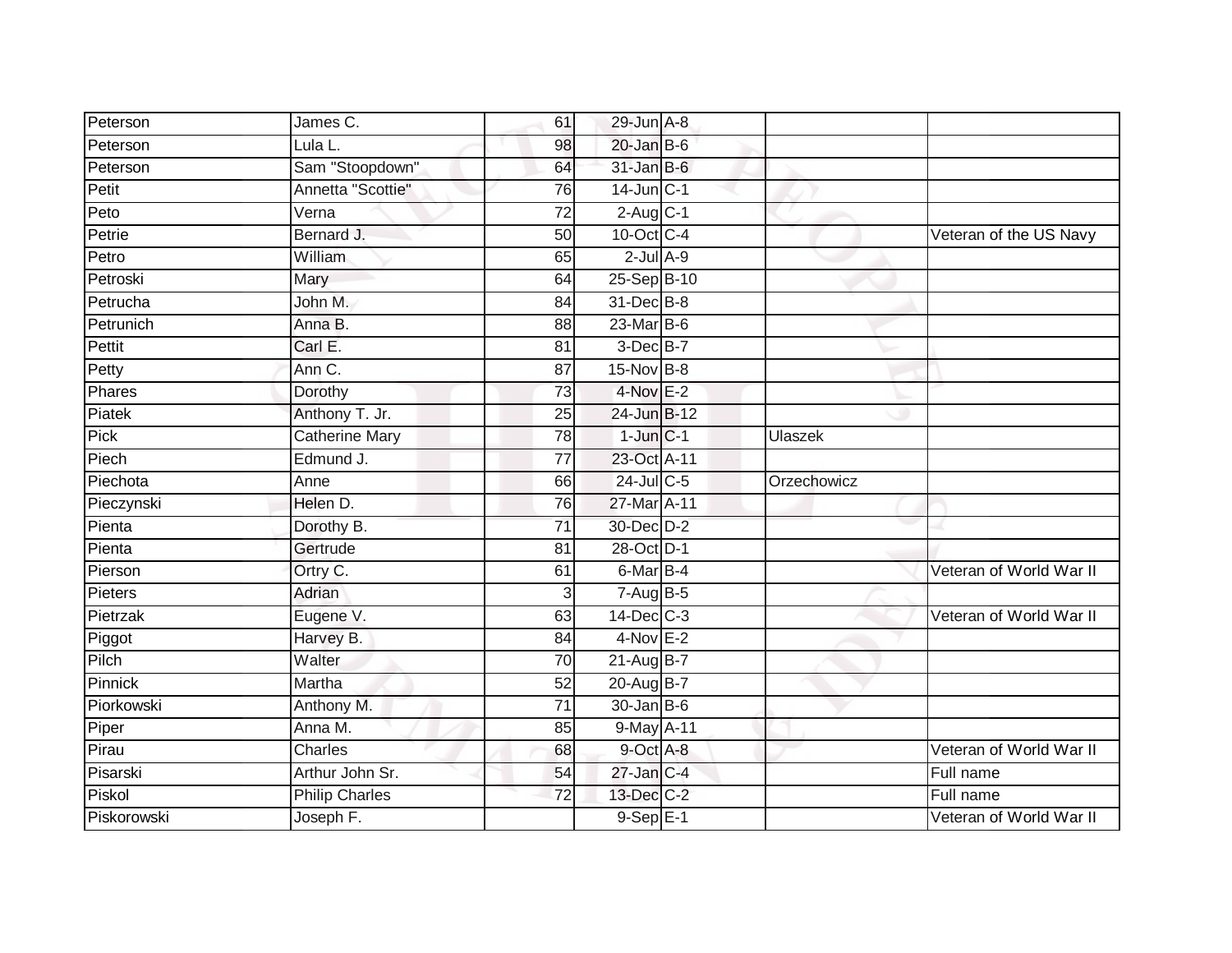| Pittenger   | Mildred S.          |                 | 5-Jun C-4               |           |                         |
|-------------|---------------------|-----------------|-------------------------|-----------|-------------------------|
| Pitzel      | Louis               | 68              | 18-Dec B-6              |           |                         |
| Pitzel      | Louis               | 68              | 17-Dec B-10             |           |                         |
| Pizer       | <b>Glen Hoyt</b>    | 74              | $24$ -Feb $B$ -7        |           | Full name               |
| Planer      | William A.          | 70              | $22$ -Mar $D-8$         |           |                         |
| Planer      | William A.          | 70              | 23-Mar B-6              |           |                         |
| Plankey     | Julia               |                 | $23$ -Jan B-6           |           |                         |
| Plant       | M. Marie            | 87              | 20-Sep A-12             |           |                         |
| Plenus      | Paul J.             | $\overline{77}$ | 27-Jul C-2              |           |                         |
| Ploski      | Edward              | $\overline{71}$ | 28-May D-5              |           |                         |
| <b>Plys</b> | Donald J. Sr.       | $\overline{50}$ | $24$ -Feb $B$ -7        |           |                         |
| Podgorny    | Josephine           | 72              | $7-Sep$ $C-3$           | Motkowicz |                         |
| Pogach      | Anna                | 94              | 22-Jun C-1              |           |                         |
| Pohl        | Mary                |                 | $14-Sep$ <sub>C-1</sub> | Pillisi   |                         |
| Poindexter  | Nathan              | 66              | 15-May B-5              |           | Veteran of World War II |
| Pokorski    | Theresa             | 83              | 14-Jun C-1              |           |                         |
| Pokraka     | Julie E.            | 62              | 19-Mar B-7              |           |                         |
| Poland      | <b>Michael Adam</b> | Infant          | $26$ -Jun $B$ -6        |           | Full name               |
| Poletis     | Louis N.            | 93              | 26-Dec C-8              |           |                         |
| Polito      | Sister Ann Joseph   |                 | 28-Oct D-1              |           | Full name               |
| Poloncak    | Helen A.            | 70              | 10-May D-1              | Kellar    |                         |
| Polovich    | Magdaline           | 76              | 14-Feb B-1              | Krcmaric  |                         |
| Poltrock    | Walter A.           | 71              | 29-May B-4              |           |                         |
| Polyak      | Anna V.             | 85              | 22-May A-13             |           |                         |
| Polyak      | Joseph              | 95              | $20$ -Jan B-6           |           |                         |
| Ponce       | Angelo O.           | 78              | $22$ -Oct B-6           |           | Veteran of World War II |
| Popa        | Helen               | 73              | 8-Apr D-1               |           |                         |
| Popaditch   | Eugene J. Sr.       | 59              | 17-Sep B-5              |           | Veteran of World War II |
| Pope        | Paul                | 73              | 12-Mar B-7              |           |                         |
| Popelas     | Edward              | 69              | 21-Mar B-8              |           | Veteran of World War II |
| Poppa       | Sofia               | 83              | 26-Feb B-15             |           |                         |
| Pora        | Anna Coman          | 91              | 18-Jul B-5              |           | Full name               |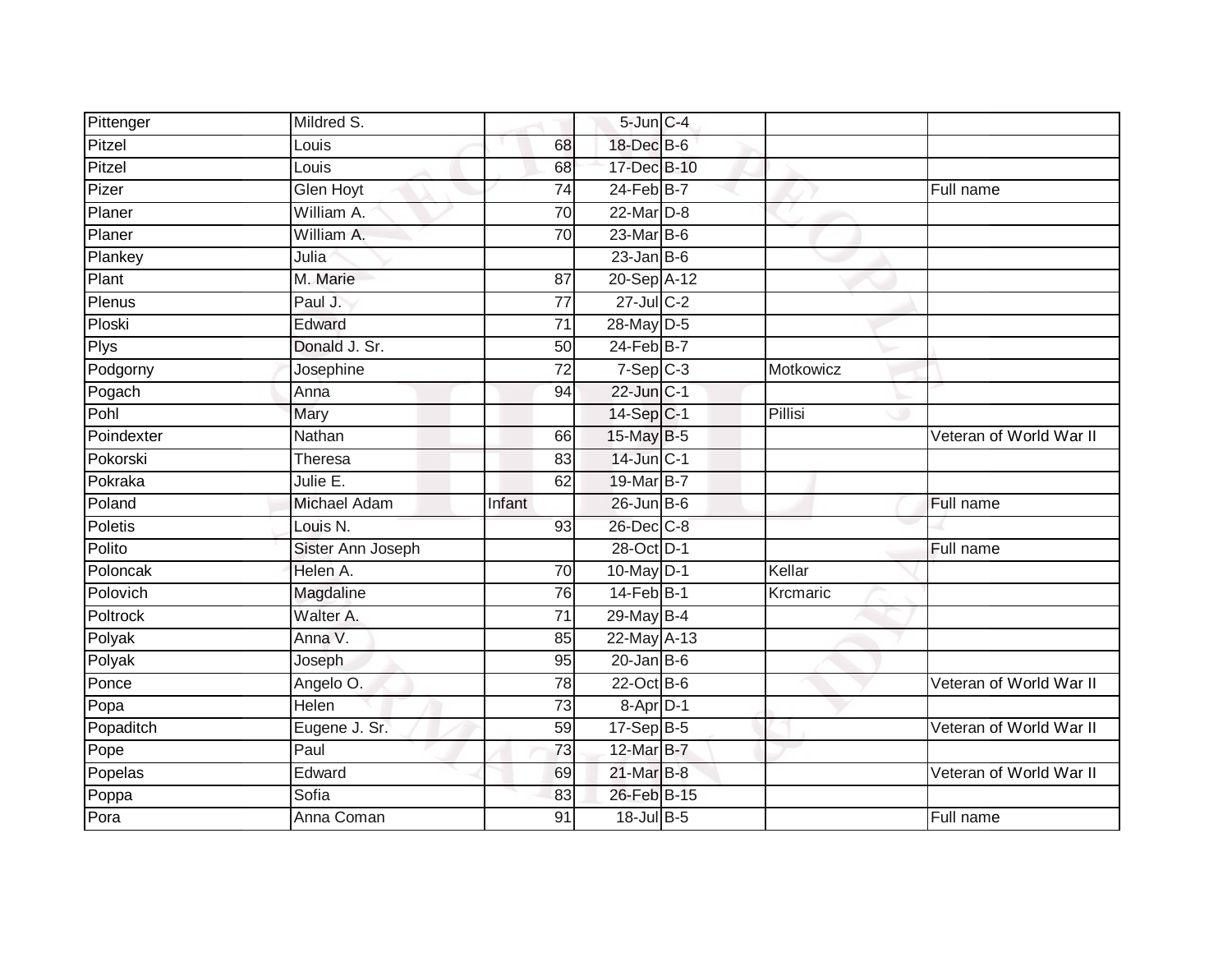| Poracky      | Walter S.              | 64              | 2-Dec D-15       |            | Veteran of World War II |
|--------------|------------------------|-----------------|------------------|------------|-------------------------|
| Posiadlowski | Leo "Porky"            | 63              | 11-Sep B-5       |            | Veteran of World War II |
| Pospychala   | Sally                  | 82              | 14-Mar B-2       |            |                         |
| Post         | Elsie P.               | 83              | $3$ -Jul $C-1$   |            |                         |
| Post         | Lee H.                 | 60              | 6-Dec D-1        |            | Veteran of World War II |
| Postema      | Herman                 | 64              | $10$ -Jul $B-4$  |            | Veteran of World War II |
| Potasnik     | Mary R.                | 74              | $5$ -Jul $D-8$   | O'Drobinak |                         |
| Poteet       | Fae E.                 | 76              | $5-Feb$ $D-3$    |            |                         |
| Potesta      | James                  | 91              | $16$ -Jan B-7    |            |                         |
| Potesta      | Rose                   | 93              | $5$ -Jul $D-8$   |            |                         |
| Potocki      | Stanley Sr.            | 91              | $22$ -Apr $D-1$  |            |                         |
| Pottlitzer   | Leo                    | 79              | 15-Jun D-5       |            |                         |
| Potts        | Dorothy C.             | 78              | 16-Apr B-4       |            |                         |
| Poulos       | Fannie                 | $\overline{77}$ | 19-Oct C-1       |            |                         |
| Powell       | Emma E.                | 67              | $2$ -Jan $B-8$   |            |                         |
| Powell       | Harry "Bob"            | 57              | 24-Jun B-12      |            |                         |
| Powell       | Russell E.             | $\overline{78}$ | $5$ -Oct $A$ -8  |            |                         |
| Prahlow      | Howard J.              | 84              | 22-Jul D-1       |            |                         |
| Prasnikar    | Anna M.                | 75              | 30-Jan B-6       |            |                         |
| Prater       | Earl                   | 64              | $21$ -Dec $C$ -6 |            | Veteran of World War II |
| Prater       | Earl T.                | 65              | 23-Dec D-1       |            | Veteran of World War II |
| Pratt        | Gilbert L.             | 64              | 19-Apr C-6       |            |                         |
| Pratt        | Julia J.               | 81              | 26-Mar C-3       |            |                         |
| President    | Douglas                | 70              | $13-AugB-7$      |            |                         |
| Pressler     | Sally L.               | $\overline{47}$ | $25$ -May C-3    |            |                         |
| Pressnell    | <b>Terah Elizabeth</b> | 2 months        | $5-Apr$ $C-6$    |            | Full name               |
| Price        | <b>Charity Ann</b>     | 6               | 4-Apr D-5        |            | Full name               |
| Price        | Helen T.               | 84              | $7$ -May B-6     |            |                         |
| Price        | Mary Ann               | 82              | 13-Dec C-2       | Santay     |                         |
| Primich      | Julia G.               | 70              | 25-Sep B-10      |            |                         |
| Primich      | Julienne               | 44              | 9-Dec E-1        | Parsons    |                         |
| Pritz        | Robert E.              | 62              | 16-Mar C-4       |            | Veteran of World War II |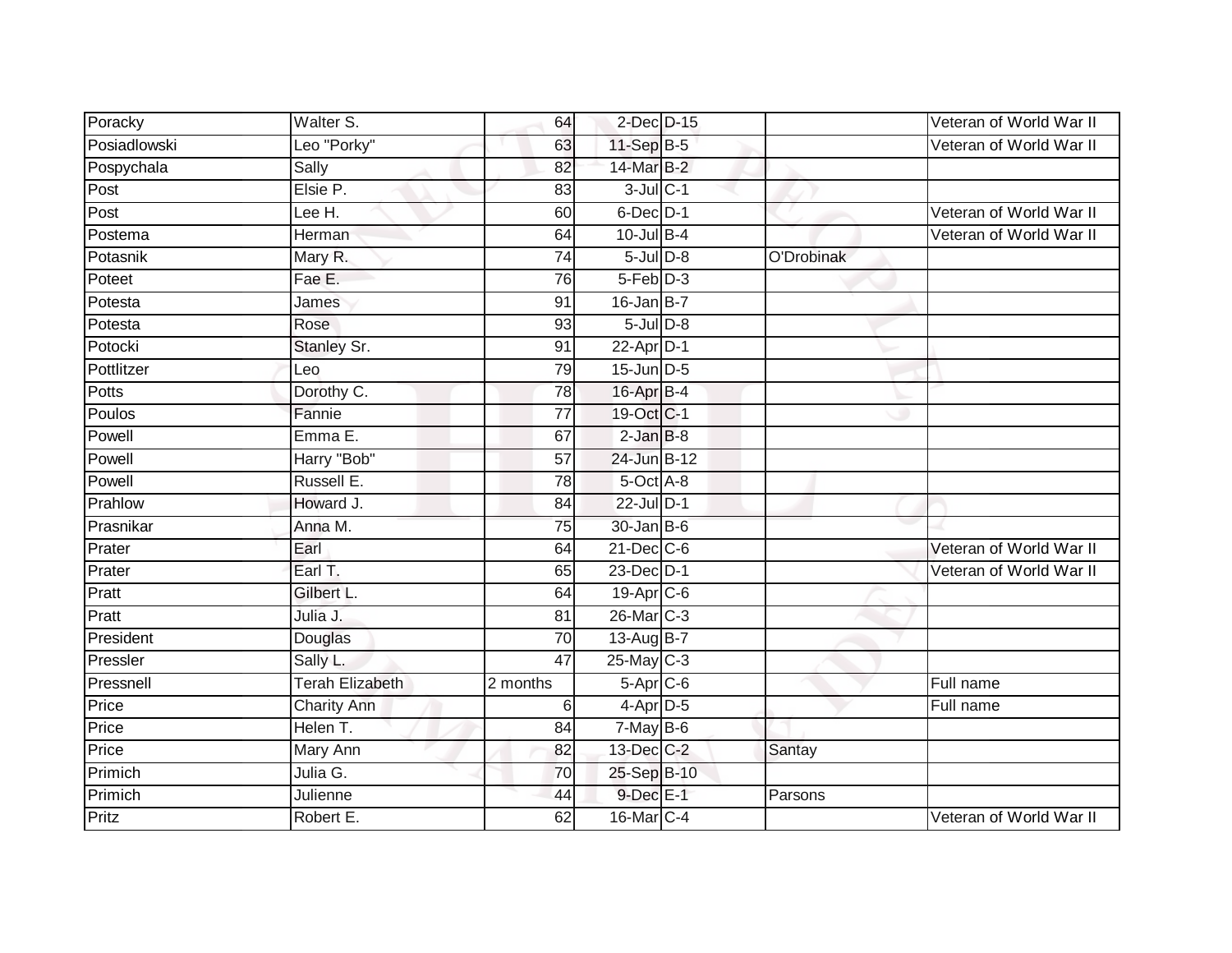| Privott      | Elizabeth              | 76              | 24-Sep B-5        |          |                         |
|--------------|------------------------|-----------------|-------------------|----------|-------------------------|
| Proper       | <b>Frances Lillian</b> | 85              | 30-Sep D-1        |          | Full name               |
| Pruzin       | Joe                    | 68              | 18-Sep B-5        |          | Veteran of World War II |
| Przewoznik   | <b>Stanley</b>         | 47              | 28-May D-5        |          |                         |
| Przybylowski | Anthony                | 61              | 18-Dec B-6        |          |                         |
| Puglise      | Paul                   | 67              | $23$ -Jan $ B-6 $ |          |                         |
| Puhek        | Andrew F. "Porky"      | 66              | $2$ -Aug $C-1$    |          | Veteran of World War II |
| Pujolas      | Agnes M.               | 83              | $1-Oct$ A-6       | Mc Guan  |                         |
| Pullo        | Julie Ann              | 18              | $12$ -Nov $ C-6 $ |          | Full name               |
| Pupsiewicz   | Edward Sr.             | 76              | 12-Nov C-6        |          |                         |
| Puzon        | Wladyslawa             | 90              | 20-Apr B-5        |          |                         |
| Pykosz       | Joseph M.              | 76              | 5-Nov B-6         |          |                         |
| Pyrz         | Sylvestor A. "Sailor"  | 83              | $5-Nov$ B-6       |          |                         |
| Queer        | William C.             | 62              | 13-Apr C-4        |          | Veteran of World War II |
| Quigg        | Emilie A.              | 94              | 12-Dec C-8        |          |                         |
| Quigley      | Fern L.                | 73              | 24-Sep B-5        | Southard |                         |
| Quine        | Elizabeth M.           | 101             | $13$ -Jul C-1     |          |                         |
| Quinn        | Arthur J.              | 91              | 13-Apr C-4        |          | Veteran of World War I  |
| Quinn        | Maurice T.             | 39              | 28-May D-5        |          |                         |
| Quiroga      | <b>Maria Elena</b>     | 50              | 30-Jul B-6        |          | Full name               |
| Rach         | <b>Orville Arnold</b>  | 49              | $23$ -Jan B-6     |          | Full name               |
| Racz         | Charles M.             | $\overline{30}$ | 21-Dec C-6        |          |                         |
| Radecki      | Michael E.             | 28              | 30-Dec D-2        |          |                         |
| Radilyak     | John "Jack"            | 90              | 18-Nov F-5        |          |                         |
| Radloff      | Donald A.              | 59              | $27$ -Aug $C-1$   |          |                         |
| Radwan       | H. Steve               | 73              | $5-SepA-8$        |          |                         |
| Rady         | Cecelia                | 99              | 3-Apr B-6         |          |                         |
| Raffaelli    | Helen                  | 71              | $1-Aug$ $D-1$     | Popa     |                         |
| Rahn         | Herman "Spitz"         | 85              | 8-Oct A-11        |          | Veteran of World War II |
| Rains        | Orvel V.               | 56              | 26-Feb B-15       |          |                         |
| Rajchel      | Anna                   | 78              | 10-Aug C-1        |          |                         |
| Ramirez      | Eliseo                 | $\overline{87}$ | 16-Mar C-4        |          |                         |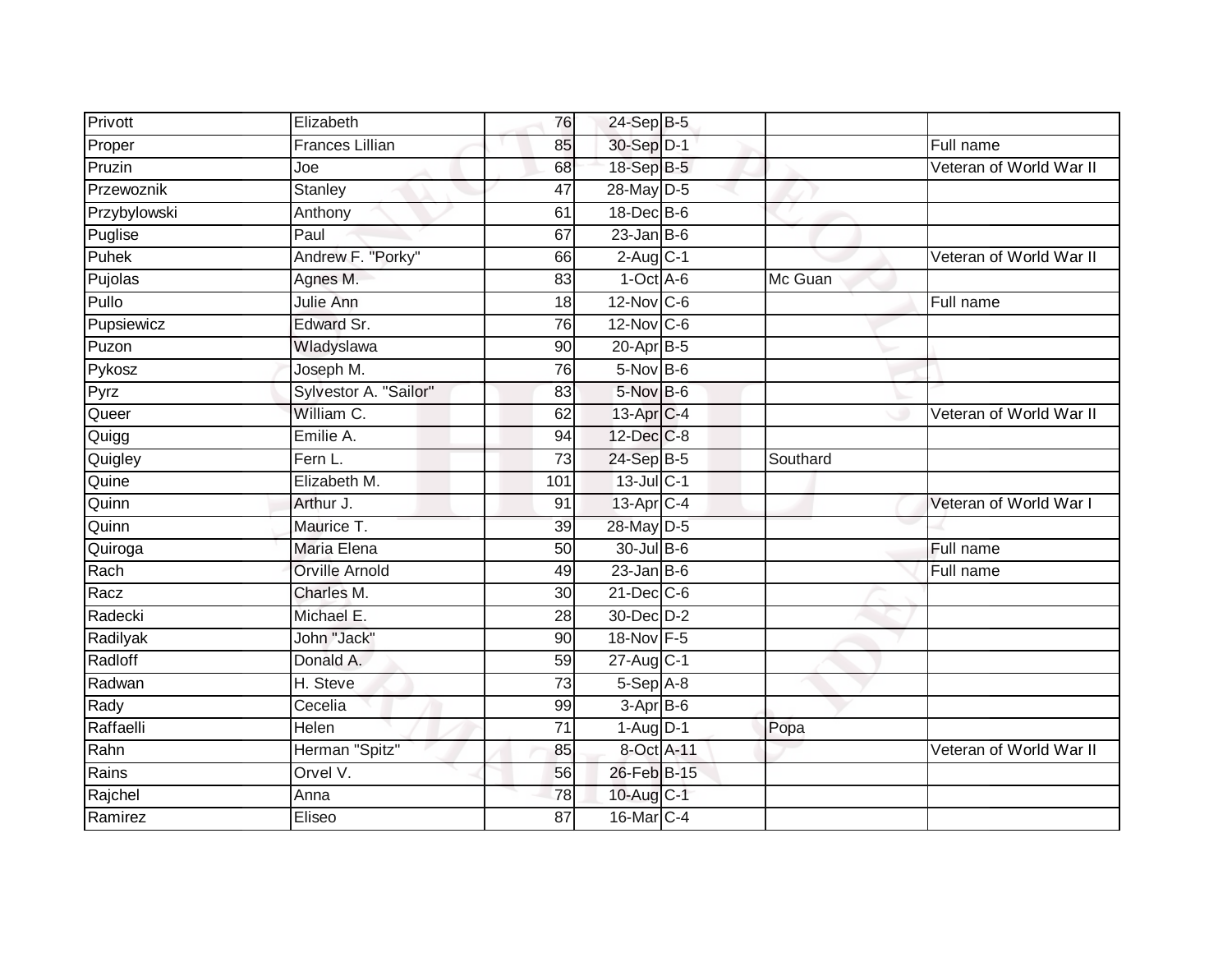| Ramos    | Julia F.                      | 83 | $16$ -Jan B-7            |        |                                   |
|----------|-------------------------------|----|--------------------------|--------|-----------------------------------|
| Ramos    | Santiago                      | 84 | 30-Nov C-4               |        |                                   |
| Rampke   | Erma M.                       | 85 | $15$ -Jan $D-6$          |        |                                   |
| Ramsey   | Clifford L.                   | 53 | $10$ -Feb $A$ -13        |        | Veteran of the Korean<br>conflict |
| Randolph | Richard                       |    | 9-Dec B-12               |        | Veteran of the US Army            |
| Ransom   | Floyd H.                      | 85 | $24$ -Jul C-5            |        |                                   |
| Rapacki  | Julia                         | 85 | $9-$ Apr $B-6$           |        |                                   |
| Rausch   | Harry E.                      | 69 | $5-Nov$ B-6              |        |                                   |
| Rausch   | Ruth A.                       | 50 | 14-May A-13              |        |                                   |
| Raves    | Gizella                       | 74 | 24-Oct C-6               |        |                                   |
| Raymond  | <b>Bruce</b>                  | 82 | $21$ -May C-1            |        | Veteran of World War II           |
| Razumich | Lorraine Marie                | 52 | 8-Mar C-4                | Adams  | Full name                         |
| Razzini  | <b>Therese Marie "Teddie"</b> |    | 16-May B-6               |        |                                   |
| Rea      | August "Augie"                | 73 | 18-Dec B-6               |        |                                   |
| Reames   | Lillian E.                    | 63 | 16-Oct B-4               |        |                                   |
| Rector   | Lucille                       | 62 | 12-Apr D-11              | Gregor |                                   |
| Reece    | Elizaabeth                    | 83 | $27 - Feb$ A-11          |        |                                   |
| Reed     | Denise K.                     | 25 | 4-Mar D-1                |        |                                   |
| Reed     | <b>Nelson Gwin</b>            | 77 | $2$ -Dec $D-15$          |        | Full name                         |
| Reed     | Shelton                       |    | 22-Mar D-8               |        |                                   |
| Reeder   | Mayme C.                      | 94 | 20-Apr B-5               |        |                                   |
| Reel     | <b>Faye Madeline</b>          | 54 | $2-Sep$ $D-2$            |        | Full name                         |
| Reese    | Frank W.                      | 72 | $6 - \overline{Apr}$ D-1 |        |                                   |
| Reese    | Robert F.                     | 62 | $1-MayB-5$               |        | Veteran of World War II           |
| Reeves   | <b>Esther Mae</b>             | 45 | 6-Dec D-1                | Woods  | Full name                         |
| Refermat | Sally                         | 77 | $21$ -Jun $C-3$          |        |                                   |
| Regan    | Helen E.                      | 73 | 5-Oct A-8                |        |                                   |
| Regnier  | Blanche D.                    |    | $27$ -Jan C-4            |        |                                   |
| Regnier  | George E.                     | 60 | 23-Oct A-11              |        |                                   |
| Rehtorik | Andrew                        | 90 | $3-Aug$ $C-1$            |        |                                   |
| Reichert | Elroy B.                      | 63 | 8-Jun C-1                |        |                                   |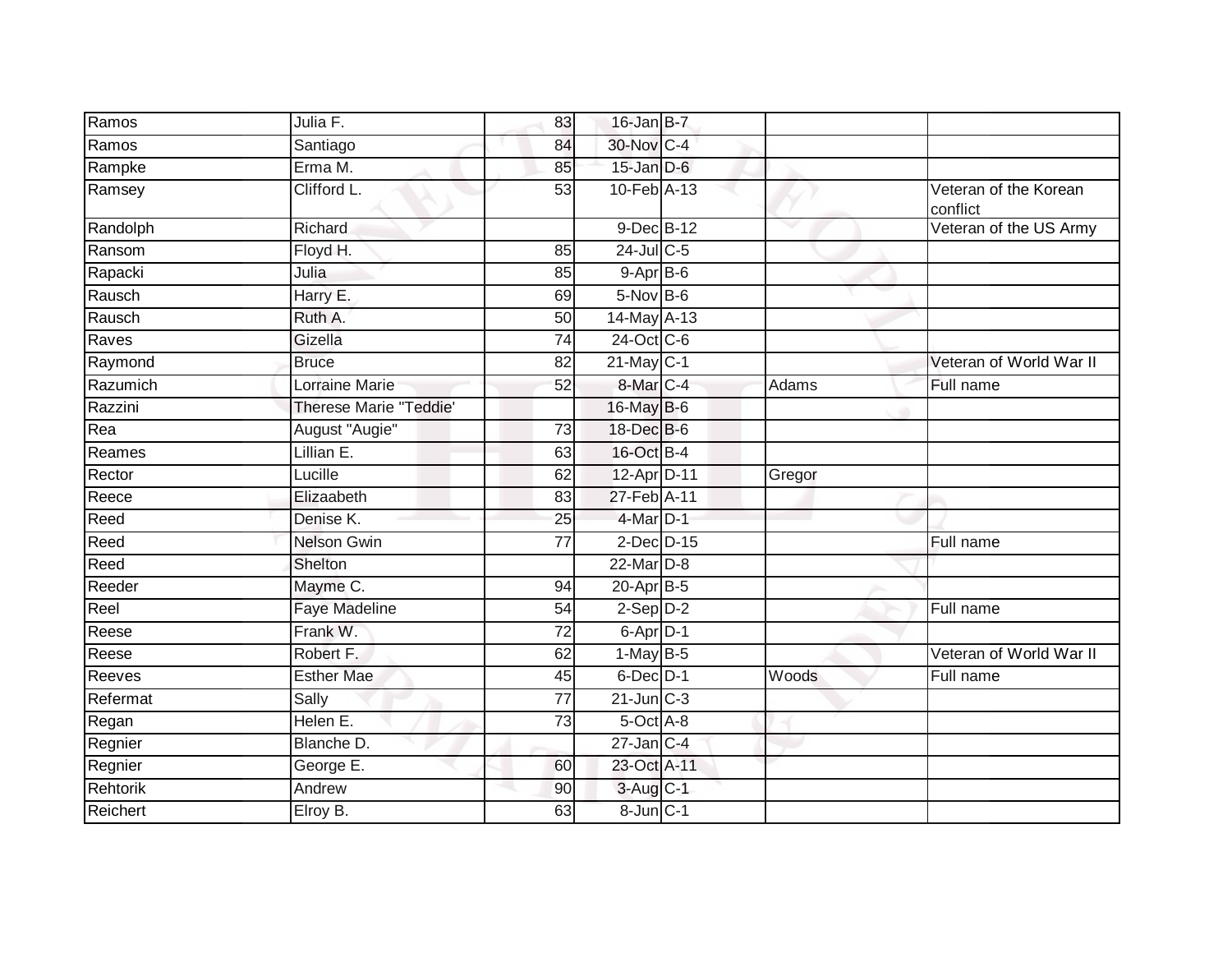| Reichert     | Ervin H.        | 68 | $23$ -Jul B-6          |           |                                   |
|--------------|-----------------|----|------------------------|-----------|-----------------------------------|
|              |                 |    |                        |           |                                   |
| Reid         | Frances I.      | 76 | 3-Jun E-15             |           |                                   |
| Reilly       | <b>Marie</b>    | 89 | 9-Jan B-7              |           |                                   |
| Reiplinger   | Catherine M.    | 85 | 25-Oct C-11            |           |                                   |
| Reisetter    | Dorothy E.      | 63 | 18-Apr D-1             |           |                                   |
| Reisetter    | Mervin T.       | 66 | 17-Oct D-5             |           |                                   |
| Renfrow      | Valerie         | 78 | $24$ -Feb $B$ -7       |           |                                   |
| Reppert      | Marie A.        | 64 | 24-Oct C-6             |           |                                   |
| Rescan       | Joseph          | 95 | $5$ -Jul $D-8$         |           |                                   |
| Resnick      | Ida Jennie      | 89 | 17-Dec B-10            | Bornstein |                                   |
| Resto        | Bartolo T.      | 51 | 26-Aug D-1             |           | Veteran of the Korean<br>conflict |
| Retzlaff     | Amanda          | 86 | $4-SepB-5$             |           |                                   |
| Reuhl        | Arthur W.       | 76 | 18-Jun B-7             |           |                                   |
| Reynolds     | Sandra          | 38 | 5-Dec B-10             |           |                                   |
| Reynolds     | Thelma A.       | 53 | 10-May D-1             |           |                                   |
| Reznik       | Esther          | 64 | $11$ -May C-1          |           |                                   |
| <b>Ribic</b> | Claudia L.      | 66 | 26-Feb B-15            |           |                                   |
| Ribicki      | Anna            | 75 | 24-Oct C-6             |           |                                   |
| Richards     | Elaine L.       | 41 | $27$ -Jun $C-4$        |           |                                   |
| Richardson   | Edward          | 68 | 12-Apr D-11            |           |                                   |
| Rider        | Shirley         | 47 | 11-Oct $E-4$           |           |                                   |
| Rietman      | Margaret L.     |    | $20-Apr$ B-5           |           |                                   |
| Righter      | William A.      | 66 | 25-Mar B-11            |           | Veteran of World War II           |
| Rinsema      | Wilhelmina      | 89 | $16$ -Feb $D-5$        |           |                                   |
| Rippe        | Anna F.         | 86 | 29-Apr <sub>E-11</sub> |           |                                   |
| Ritchie      | Bernice W.      | 74 | 13-Jul C-1             |           |                                   |
| Ritchie      | Bernice W.      | 74 | $12$ -Jul C-1          |           |                                   |
| Ritchie      | Josephine       | 69 | 30-May D-5             |           |                                   |
| Rivera       | Aida Luz Ocasio | 40 | 24-Oct C-6             |           | Full name                         |
| Rivich       | William R.      | 54 | 13-Nov B-6             |           |                                   |
| Roadlander   | Roy             | 67 | $13$ -Feb $B$ -6       |           |                                   |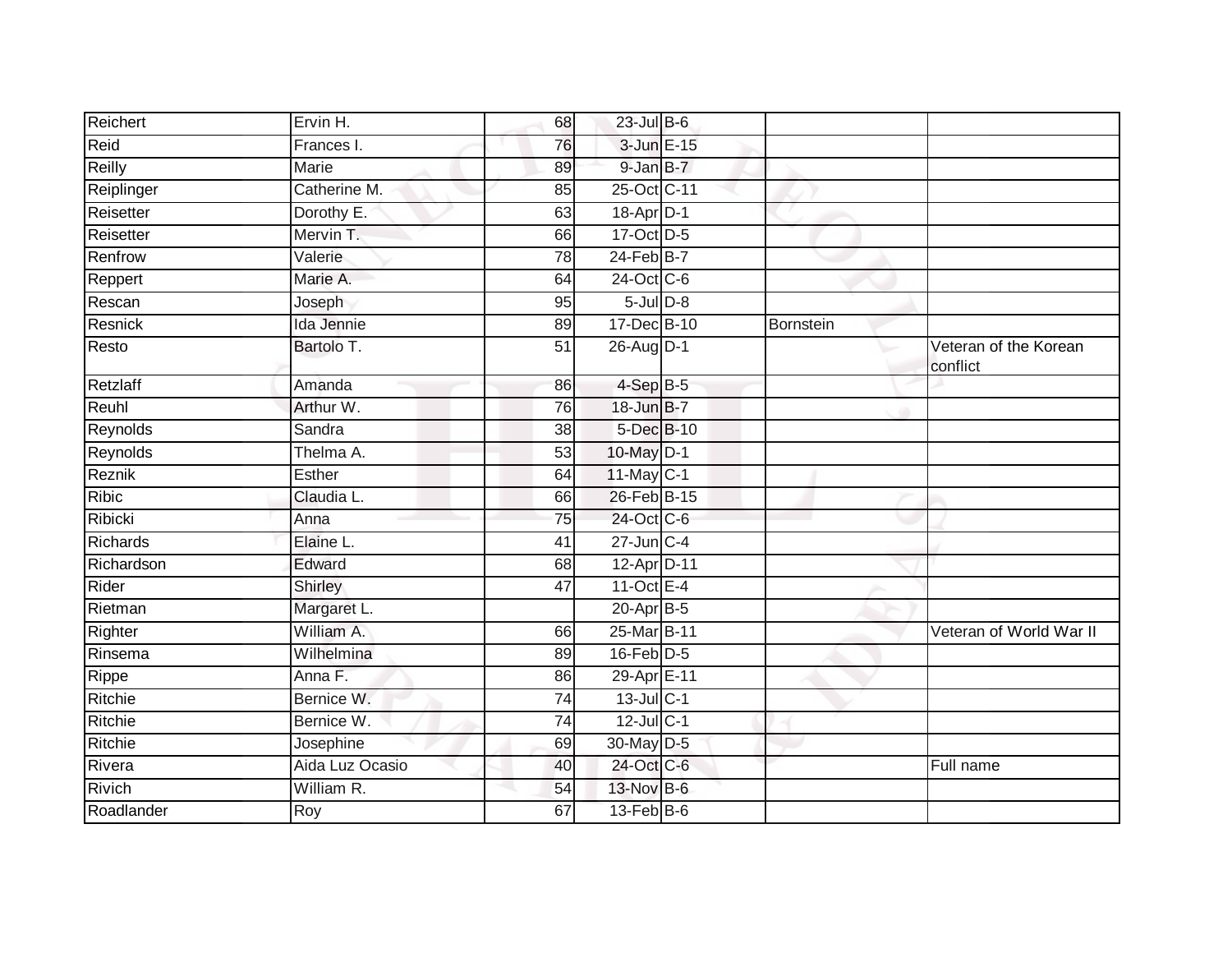| Roberson       | Anna             | 77              | 20-Sep A-12          |  |                                   |
|----------------|------------------|-----------------|----------------------|--|-----------------------------------|
| Roberson       | Ruth             | 59              | 12-Jan A-11          |  |                                   |
| <b>Roberts</b> | Agnes H.         | 86              | 10-Apr A-13          |  |                                   |
| Robertson      | William J.       | 56              | 30-Aug D-2           |  | Veteran of World War II           |
| Robey          | Donald D.        | $\overline{45}$ | 10-Aug C-1           |  |                                   |
| Robey          | June "Edge"      | 55              | 19-Mar B-7           |  |                                   |
| Robinson       | James M.         | 68              | 10-Apr A-13          |  |                                   |
| Robinson       | Virginia L.      | 64              | $4$ -Mar $D-1$       |  |                                   |
| Roche          | Robert J.        | 54              | $29$ -Jan $D-1$      |  | Veteran of World War II           |
| Rodgers        | <b>Birthrean</b> | 63              | 8-Feb C-1            |  |                                   |
| Rodriguez      | John J.          | 24              | $15$ -Jan $D-6$      |  |                                   |
| Rodriguez      | Pedro "Pena"     | 78              | 21-Aug B-7           |  |                                   |
| Rodriguez      | Robert L.        | 30              | 17-Oct D-5           |  |                                   |
| Rodriguez      | Ursulo           | 83              | 29-Aug D-2           |  |                                   |
| Rodriguez      | Valentina        | $\overline{76}$ | 8-Apr <sub>D-1</sub> |  |                                   |
| Rogers         | Frederick R.     | 68              | 20-Mar A-13          |  |                                   |
| Rogers         | George C.        | 74              | 20-May H-11          |  |                                   |
| Rogers         | John C.          | 55              | $2-Feb$ $D-2$        |  |                                   |
| Rogowski       | Joseph F.        | 74              | 31-Jul C-4           |  |                                   |
| Rogowski       | Margaret         | 82              | 23-Apr B-5           |  |                                   |
| Rohl           | Jack             | 62              | 24-Jan A-11          |  |                                   |
| Rojkowski      | Richard          | 50              | $31$ -Jan B-6        |  | Veteran of the Korean<br>conflict |
| Rokita         | William R. "Ben" | 68              | 14-Nov D-7           |  |                                   |
| Roknich        | Adam             | 65              | $13$ -Feb $B$ -6     |  | Veteran of World War II           |
| Roley          | Dale H.          | 82              | 5-Aug D-1            |  |                                   |
| Rolland        | Alexander Sr.    | 67              | $1-MarC-7$           |  | Veteran of World War II           |
| Rolland        | Melissa Loran    | 4 months        | $1-Mar$ C-7          |  | Full name                         |
| <b>Rollins</b> | Redall           |                 | 28-Aug C-4           |  |                                   |
| Romanchek      | William          | 80              | $23$ -Jul $B$ -6     |  |                                   |
| Romans         | Hillard C.       | 53              | $23$ -Jan B-6        |  |                                   |
| Romans         | Hillard C.       | 53              | 24-Jan A-11          |  |                                   |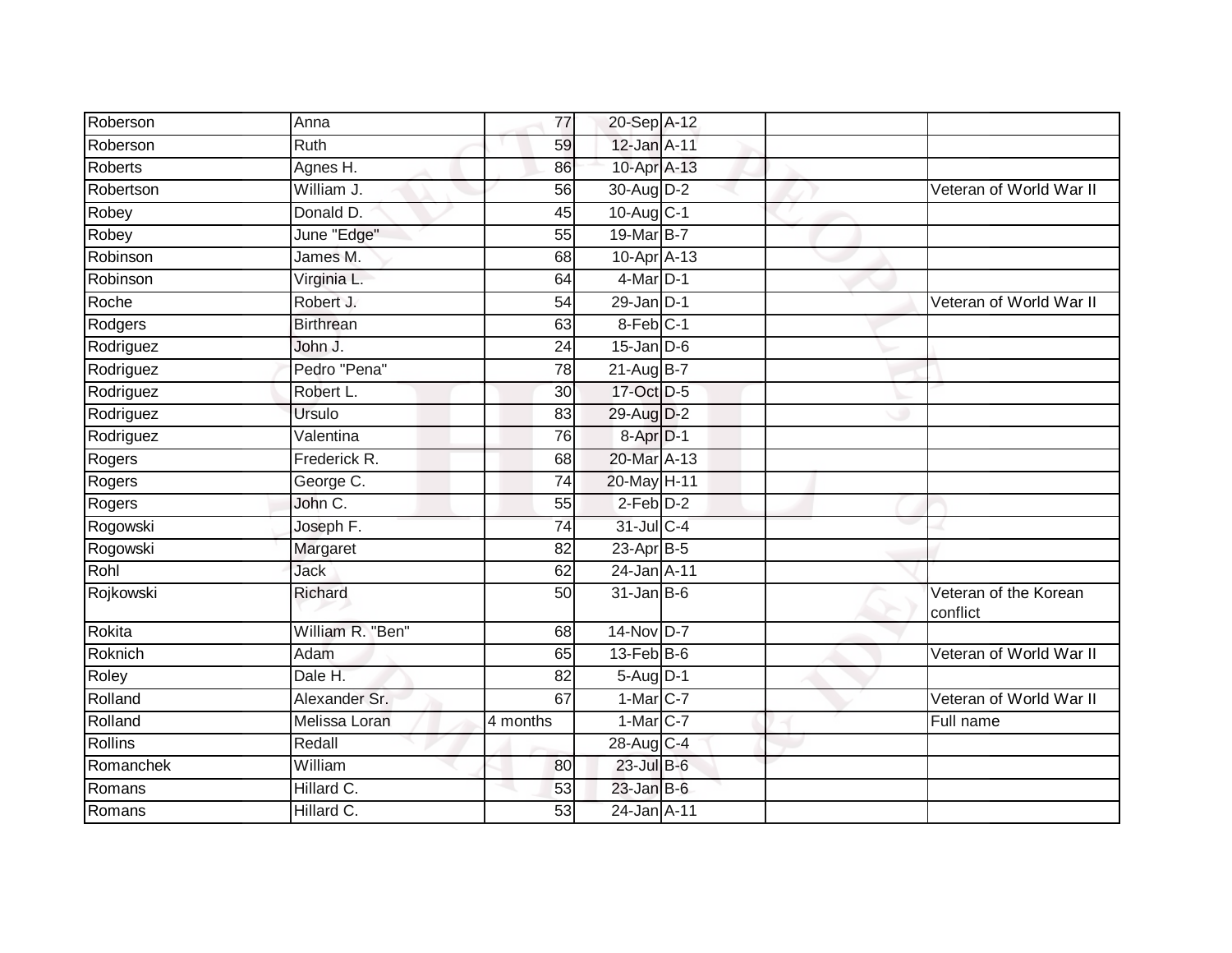| Romanski    | Edward               | 68              | 14-May A-13            |        |                         |
|-------------|----------------------|-----------------|------------------------|--------|-------------------------|
| Romer       | Anna                 | $\overline{72}$ | 7-Oct D-2              |        |                         |
| Roodhouse   | <b>Sharon Rose</b>   | 42              | 27-Apr C-4             |        |                         |
| Roper       | Emmerson Jr.         | 63              | 12-Aug B-14            |        |                         |
| Roper       | Patrick H.           | $\overline{51}$ | $23$ -Jul $B-6$        |        |                         |
| Rosaschi    | John Sr.             | 78              | 21-May C-1             |        |                         |
| Rose        | Charles T.           | 40              | $22-Apr\overline{D-1}$ |        |                         |
| Rose        | Lillian B.           | 71              | 5-Nov B-6              | Chudy  |                         |
| Rosellini   | Henry J.             | 64              | $7-MayB-6$             |        |                         |
| Rosenau     | Gordon H.            | 46              | $26$ -Feb $A$ -8       |        |                         |
| Rosenthal   | Olga E.              | 89              | 17-Dec B-10            |        |                         |
| Rospond     | Andrew A.            | 68              | 9-Oct A-8              |        |                         |
| <b>Ross</b> | Alma E.              | 60              | 27-May D-1             | London |                         |
| Ross        | Cheryl A.            | 36              | 31-Aug C-1             |        |                         |
| <b>Ross</b> | <b>Nicholas</b>      | 52              | 6-Nov C-5              |        | Veteran of World War II |
| Rostin      | <b>Ruby Ellen</b>    | 86              | $13$ -Jun $D-2$        |        | Full name               |
| Roszak      | <b>Blanche</b>       | $\overline{81}$ | 10-May D-1             |        |                         |
| Roszak      | <b>Blanche</b>       | 81              | 11-May C-1             |        |                         |
| Roth        | Ethel                | 93              | 8-Apr D-1              |        |                         |
| Rothschild  | Alfred A.            | 78              | 8-Apr D-1              |        |                         |
| Rottier     | Louis                | 76              | 29-Jul C-1             |        |                         |
| Rouhselang  | Fred L.              | $\overline{72}$ | 15-Nov B-8             |        |                         |
| Rovekamp    | William              | 80              | 8-May C-5              |        |                         |
| Row         | Lottie Lee           | 78              | $5-Nov$ B-6            |        |                         |
| Rowan       | Gordon J.            | 50              | $18$ -Jan $D-1$        |        |                         |
| Royal       | Jeremy Jaime John    | 4 months        | $25$ -May C-3          |        | Full name               |
| Royce       | <b>Carl Howard</b>   | 30 <sup>°</sup> | $9-$ Sep $E-1$         |        | Full name               |
| Royster     | Wanda Kaye           | 25              | $15$ -Jan $D-6$        |        |                         |
| Rozcicha    | Joseph               | 76              | 16-Feb D-5             |        |                         |
| Rubaj       | Adam J.              | 65              | 7-Dec C-4              |        | Veteran of World War II |
| Rubino      | <b>Andrew Roland</b> | 21/2            | 27-Jan C-4             |        | Full name               |
| Rudd        | Edward H.            | 69              | 14-Nov D-7             |        |                         |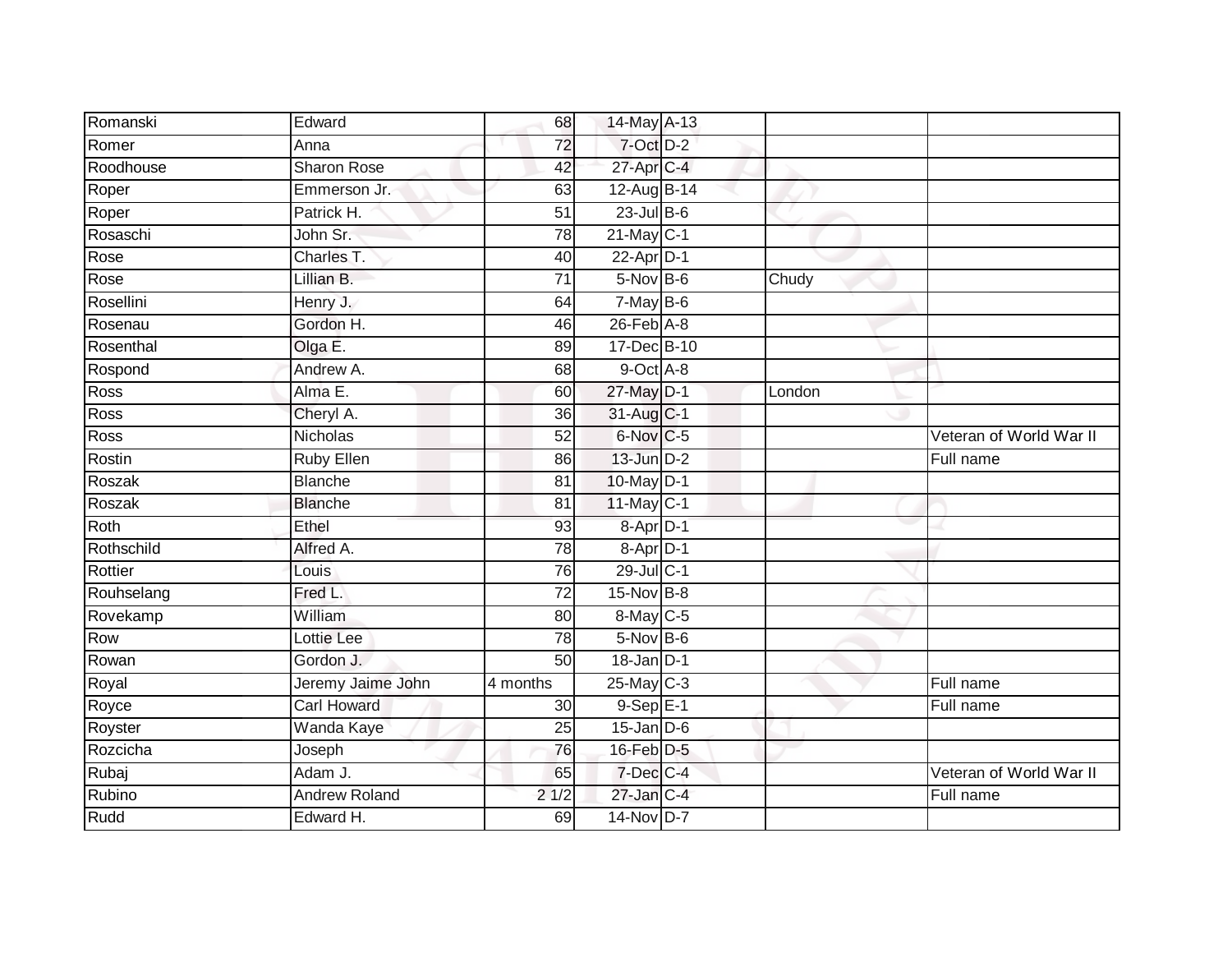| Ruff           | Barbara                   | 49              | 14-Jun C-1      |                         |
|----------------|---------------------------|-----------------|-----------------|-------------------------|
| Ruffin         | Jack                      | 71              | $11$ -Jan $D-2$ |                         |
| Ruffin         | Kelvin R.                 | 24              | 12-Dec C-8      |                         |
| Ruiter         | Jessie                    | 89              | 30-Jul B-6      |                         |
| Rundlett       | Stephanie                 |                 | $10$ -Jul B-4   |                         |
| Runick         | Julia "Jaye"              | 67              | $9$ -Jan $B-7$  |                         |
| Rusinek        | Joseph                    | 58              | 9-Jan B-7       |                         |
| <b>Rusk</b>    | Russell V.                | 82              | $1-Feb$ $D-5$   |                         |
| Russell        | Clarence C.               | 86              | 27-Aug C-1      |                         |
| Russell        | Daniel T.                 | 14              | $7$ -May $B$ -6 |                         |
| Russell        | Edward F.                 | 75              | $29$ -Jan $D-1$ |                         |
| Russell        | Pollie A.                 | $\overline{72}$ | 23-Dec D-1      |                         |
| Rutherford     | Tony M.                   | 23              | 11-Dec B-9      |                         |
| Rutkoski       | Gertrude                  | 79              | 27-Apr C-4      |                         |
| Rutkowski      | Edmund H.                 | 80              | $6$ -Aug $B$ -6 |                         |
| Rutovic        | Hildegard                 | 57              | 11-May C-1      |                         |
| Ryan           | James Walter              | 62              | 31-May B-7      |                         |
| Ryder          | Lois B.                   | 58              | 22-Feb B-5      |                         |
| Rzasa          | Edward C.                 | 60              | 3-Jan A-11      |                         |
| Rzepczynski    | Helen                     | 90              | $6$ -May $D-1$  |                         |
| Rzonca         | Irene B.                  | 70              | $4$ -Oct D-1    |                         |
| Saban          | Martin                    | 59              | 23-Aug C-3      | Veteran of World War II |
| Sabinske       | Arthur R.                 | 81              | 25-Sep B-10     |                         |
| Sabo           | Andrew                    |                 | 24-Sep B-5      |                         |
| Sabol          | Steve J.                  | 79              | $25$ -Jan B-7   |                         |
| Sabovcik       | Ann                       | 62              | 24-Apr A-13     |                         |
| <b>Saffert</b> | <b>Sister Mary Vetusa</b> | 95              | 24-Apr A-13     | Full name               |
| Sahchez        | Gregorio                  | 83              | $5$ -Jun $C-4$  |                         |
| Sajdyk         | Casimer "Spike"           | 72              | 18-Oct C-5      |                         |
| Sakal          | Caroline                  | 70              | 3-Aug C-1       |                         |
| Saklaczynski   | John F.                   | 65              | $11$ -Jan $D-2$ |                         |
| Salady         | Mary                      | 69              | 13-Aug B-7      |                         |
|                |                           |                 |                 |                         |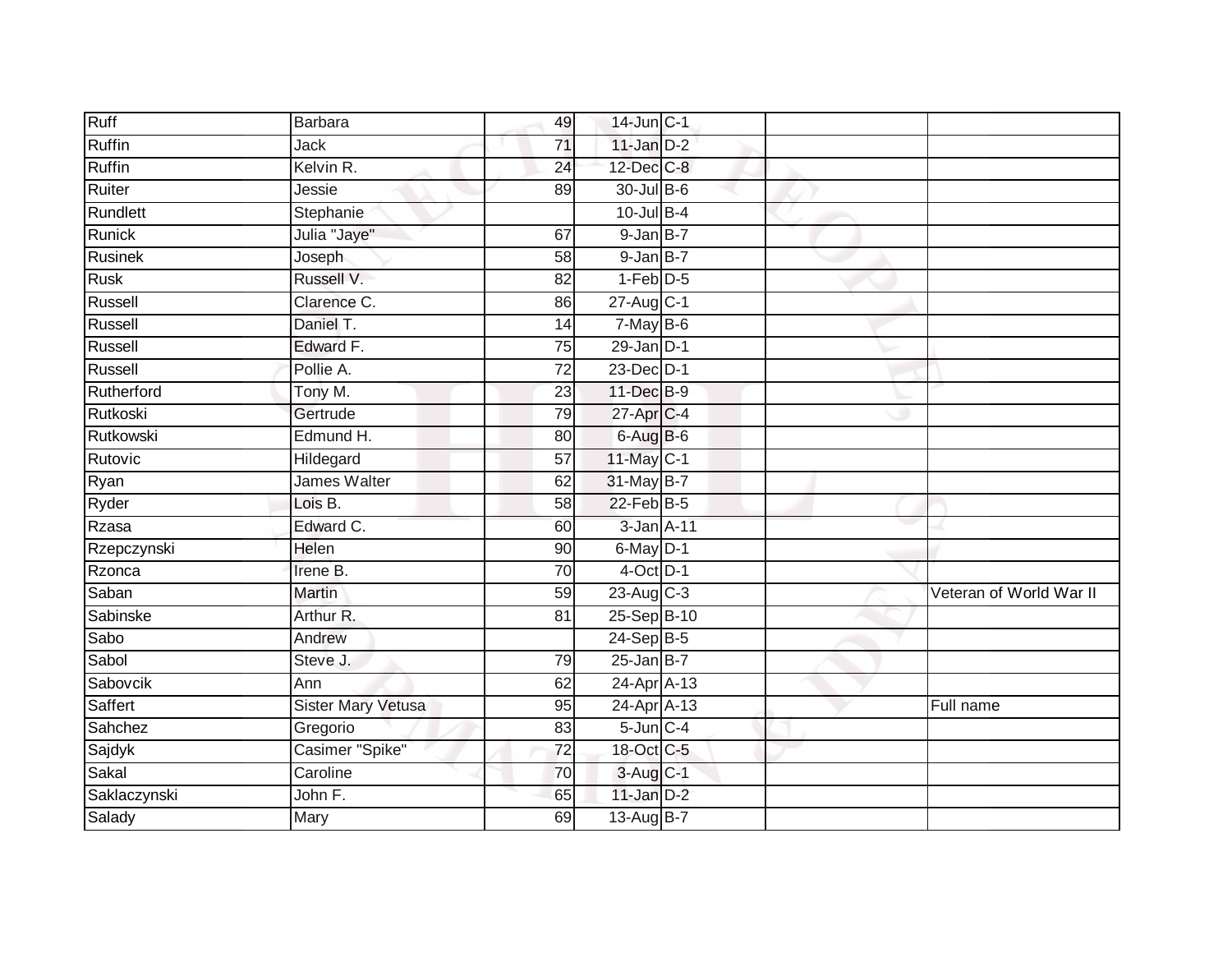| Salatas        | Anstasios "Tom"      | 91              | $1$ -Jun $C-1$  |               |                         |
|----------------|----------------------|-----------------|-----------------|---------------|-------------------------|
| Salazar        | Manuel               | 32              | 17-Dec B-10     |               |                         |
| Saldana        | Eduardo              | 59              | 16-Oct B-4      |               |                         |
| Saldana        | Socorro              | $\overline{70}$ | 24-Dec B-5      |               |                         |
| <b>Salinas</b> | Alfred Sr.           | 54              | 6-Jan D-1       |               |                         |
| <b>Salinas</b> | Mary                 |                 | 11-May C-1      |               |                         |
| Salisbury      | Louisa A.            | 87              | 26-Aug D-1      | Schrum        |                         |
| Sam            | Tommie C.            | 57              | $8$ -Jul $D-2$  |               |                         |
| Samargis       | <b>George Nick</b>   | 80              | 18-Jun B-7      |               | Full name               |
| Samuels        | Mahomet "Mickey"     | 66              | 31-May B-7      |               |                         |
| Sanchez        | Ignacio M.           | 68              | 19-Oct C-1      |               | Veteran of World War II |
| Sanders        | Clarence             | 75              | 26-Mar C-3      |               |                         |
| Sanders        | James E.             | 69              | 8-Nov C-4       |               |                         |
| Sanders        | James F.             | 40              | $8$ -Jul $D-2$  |               |                         |
| Sanders        | Leonard              | 66              | 19-Sep B-9      |               |                         |
| Sanders        | Maxine G.            | 81              | $5$ -Nov $B$ -6 |               |                         |
| Sanders        | Raymond H.           | $\overline{75}$ | 29-Oct B-6      |               |                         |
| Sanders        | Raymond H. "Possum"  | 75              | 30-Oct A-13     |               |                         |
| Sanders        | Verna M. "Blondie'   |                 | 4-Apr D-5       |               |                         |
| Sandifer       | Jack H.              | 70              | 10-Oct C-4      |               |                         |
| Sandor         | <b>Esther</b>        | 85              | $28-Sep B-6$    | Sanders       |                         |
| Sarengach      | Violet L.            | 59              | 3-Aug C-1       |               |                         |
| Sargent        | <b>Ruby Margaret</b> | 85              | 26-Apr C-4      |               | Veteran of World War I  |
| <b>Satter</b>  | Milton T.            | 69              | 31-May B-7      |               |                         |
| Satterblom     | Bertha M.            | 89              | 24-Jan A-11     |               |                         |
| Saunders       | Frances              | $\overline{78}$ | 12-Apr D-11     | <b>Hardek</b> |                         |
| Sauzer         | Edna F.              | 65              | 16-Apr B-4      |               |                         |
| Savage         | Frank C. Sr.         | 80              | $5-Apr$ $C-6$   |               |                         |
| Saxe           | Edward J.            | 76              | 19-Oct C-1      |               |                         |
| Saxe           | Edward J.            | 76              | 18-Oct C-5      |               |                         |
| Saylor         | Robert L.            | 72              | $4$ -May C-2    |               |                         |
| Schaefer       | Louis                | 90              | $22$ -Jun $C-1$ |               |                         |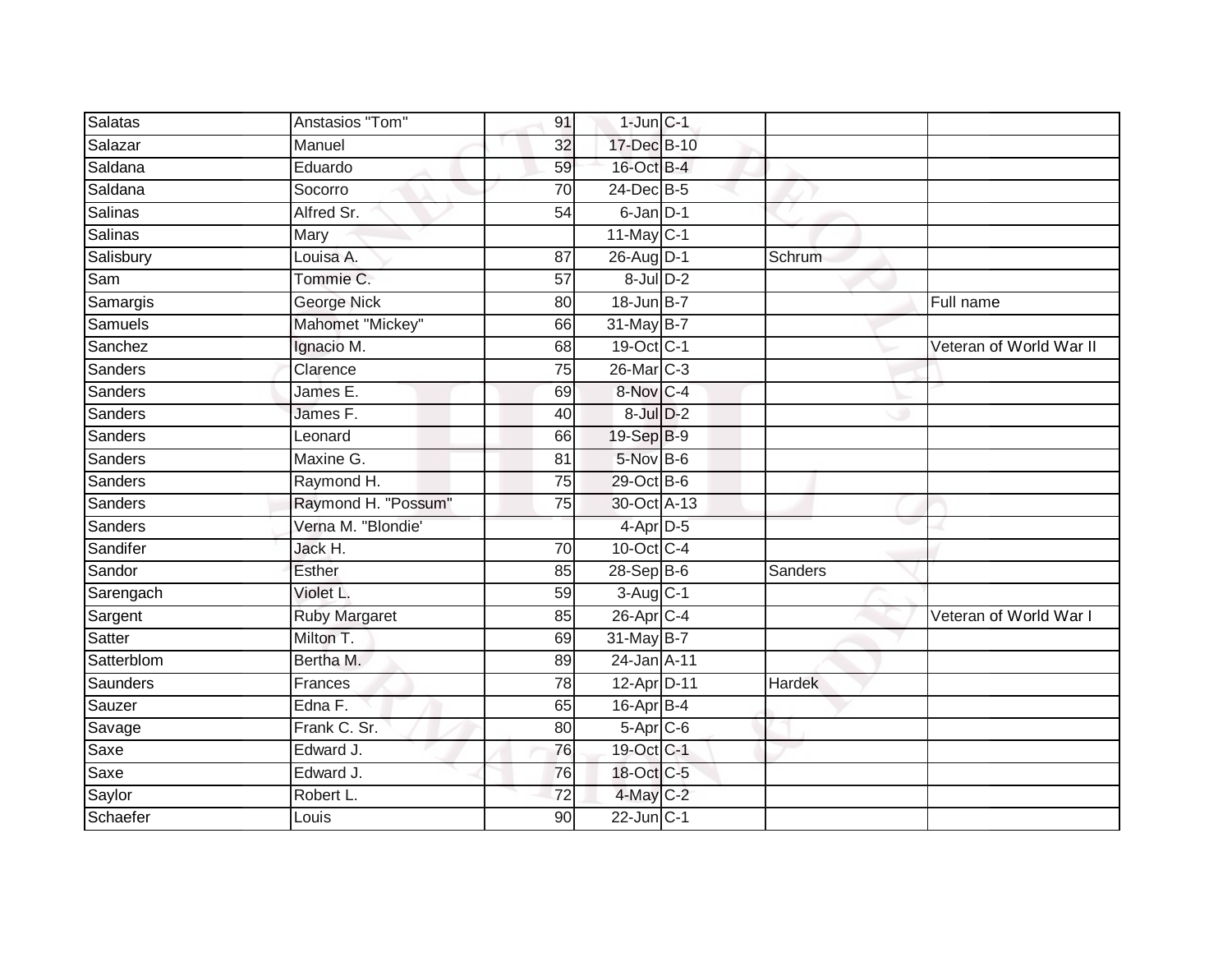| Schafer     | Frank N.         | 81              | 5-Mar B-9              |  |                                   |
|-------------|------------------|-----------------|------------------------|--|-----------------------------------|
| Schaller    | Helen M.         | 79              | $17$ -Jun $D-1$        |  |                                   |
| Schaller    | Henrietta S.     | 75              | $5-Nov$ B-6            |  |                                   |
| Schaller    | Megan Ruth       | 67              | $21-AugB-7$            |  | Full name                         |
| Schau       | James H.         | $\overline{59}$ | 18-May C-1             |  | Veteran of World War II           |
| Schau       | <b>Terri Lee</b> | 33              | $13-Nov$ B-6           |  | Full name                         |
| Schaufer    | Pauline          |                 | 19-Feb E-15            |  |                                   |
| Schauwecker | William R. Jr.   | 55              | 22-May A-13            |  | Veteran of the Korean<br>conflict |
| Scheeringa  | Jacob J. "Jake"  | 60              | $21 - SepB-5$          |  |                                   |
| Scheeringa  | John             | 64              | 18-May C-1             |  | Veteran of World War II           |
| Scheidt     | Edward N.        | 70              | 27-Jun C-4             |  | Veteran of World War II           |
| Scheidt     | Edward N.        | 70              | $26$ -Jun $B$ -6       |  |                                   |
| Scheidt     | Mary N.          | 46              | 3-May D-8              |  |                                   |
| Scheidt     | Mary N.          | 46              | $2-May$ $D-1$          |  |                                   |
| Schiesser   | Hilda M.         | 75              | 24-Jan A-11            |  |                                   |
| Schiesser   | Hilda M.         | 75              | $25$ -Jan B-7          |  |                                   |
| Schilla     | John P.          | 77              | 17-Dec B-10            |  |                                   |
| Schillo     | Florence E.      | 67              | 10-Apr A-13            |  |                                   |
| Schillo     | Florence E.      | 67              | $11$ -Apr $C$ -6       |  |                                   |
| Schimmel    | David E.         |                 | 30-Sep D-1             |  |                                   |
| Schlagel    | Joyce A.         | 43              | $22$ -Jan E-14         |  |                                   |
| Schlesinger | Esther B.        | 98              | 14-Mar B-2             |  |                                   |
| Schmelter   | Lillian J.       |                 | $8-Apr D-1$            |  |                                   |
| Schmidt     | Edith M.         |                 | 10-Dec B-8             |  |                                   |
| Schmidt     | Edward W.        |                 | 53 Septebmer B-5<br>11 |  | Veteran of the Korean<br>conflict |
| Schmidt     | Harry T.         | 67              | $4-Nov$ E-2            |  | Veteran of World War II           |
| Schmitz     | Mary             | 93              | $14$ -Feb $B-1$        |  |                                   |
| Schneider   | Bill W.          | 48              | 6-Feb B-6              |  | Veteran of the Korean<br>conflict |
| Schneider   | John H.          | 77              | $1$ -Jun $C-1$         |  |                                   |
| Schnoor     | Walter           | $\overline{57}$ | 22-Jan E-14            |  | Veteran of World War II           |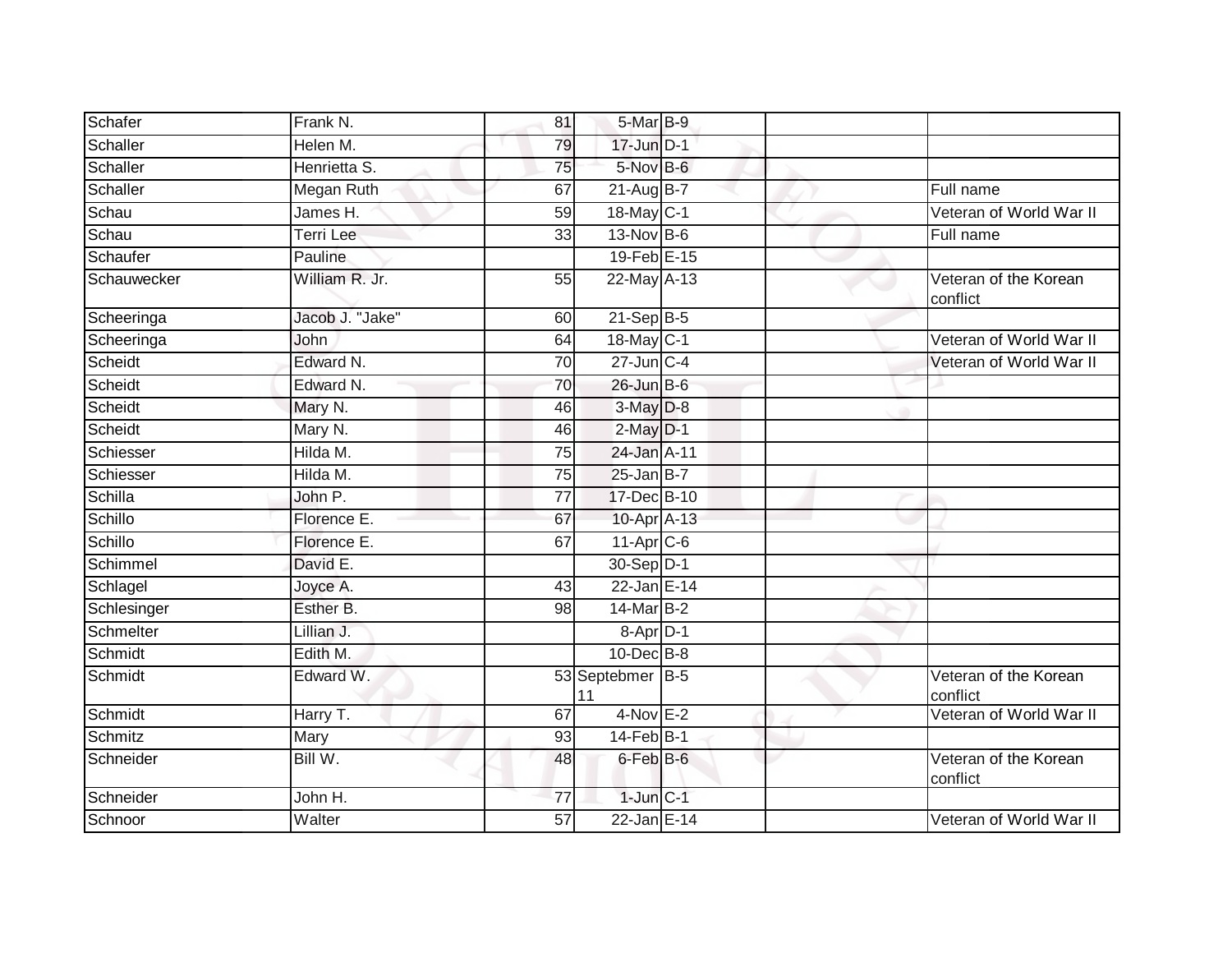| Schnurlein | Estelle M.        | 82              | 12-Apr D-11            |  |                         |
|------------|-------------------|-----------------|------------------------|--|-------------------------|
| Schoeler   | Catherine S.      | 95              | 8-Jan D-4              |  |                         |
| Schoon     | Dorothy           | 85              | $20$ -Jan B-6          |  |                         |
| Schoonover | George M.         | 49              | $16$ -Aug $B$ -8       |  |                         |
| Schott     | Beatrice A.       |                 | 10-May D-1             |  |                         |
| Schreiber  | Leona M.          | 87              | $3-Aug$ <sub>C-1</sub> |  |                         |
| Schreiner  | George J.         | 76              | 1-Feb D-5              |  |                         |
| Schreiner  | George J.         | 76              | $31$ -Jan B-6          |  |                         |
| Schroeder  | Clara E.          | 67              | 19-Jun B-7             |  |                         |
| Schroeder  | Dorothy B.        | 62              | $25$ -Jan B-7          |  |                         |
| Schrum     | Catherine A.      | 65              | 10-Aug C-1             |  |                         |
| Schuljak   | Anna              | 74              | 27-Dec C-7             |  |                         |
| Schulman   | Dorothy           | $\overline{71}$ | 10-Jul B-4             |  |                         |
| Schulstad  | Geraldine G.      | 63              | $2-Sep$ $D-2$          |  |                         |
| Schulte    | Victor J.         | 67              | 24-Jan A-11            |  | Veteran of World War II |
| Schultz    | John J.           | 83              | $11$ -Jul $D-1$        |  |                         |
| Schuster   | George            | 76              | 16-Dec E-1             |  |                         |
| Schutz     | Cordula M.        | 87              | $11$ -Jun B-7          |  |                         |
| Schutz     | Edward G.         | 83              | 25-Jun A-13            |  |                         |
| Schwerdt   | Frank J.          | 86              | 16-Apr B-4             |  |                         |
| Scmidt     | <b>Alice Ruth</b> | 89              | 6-Nov C-5              |  | Full name               |
| Scofield   | Karl M.           | $\overline{72}$ | $9-AprB-6$             |  |                         |
| Scott      | Anthony           | 56              | $12$ -Jun B-6          |  |                         |
| Scott      | Coreane           | 76              | 25-Oct C-11            |  |                         |
| Scott      | Donna Julia       | 78              | 29-Jul C-1             |  | Full name               |
| Scott      | Frieda T.         | 75              | $10$ -Jun $D-1$        |  |                         |
| Scroggin   | Wilma             | 69              | 19-Feb E-15            |  |                         |
| Seaberg    | Richard D.        | 47              | $5-Sep$ $A-8$          |  |                         |
| Seaman     | Stella            | 85              | 3-Jun E-15             |  |                         |
| Sebock     | Albert E.         | 62              | 19-Mar B-7             |  | Veteran of World War II |
| Sedall     | Catherine         | 67              | 25-Jun A-13            |  |                         |
| Sedey      | Joseph Sr.        | 86              | $17$ -May $F-3$        |  |                         |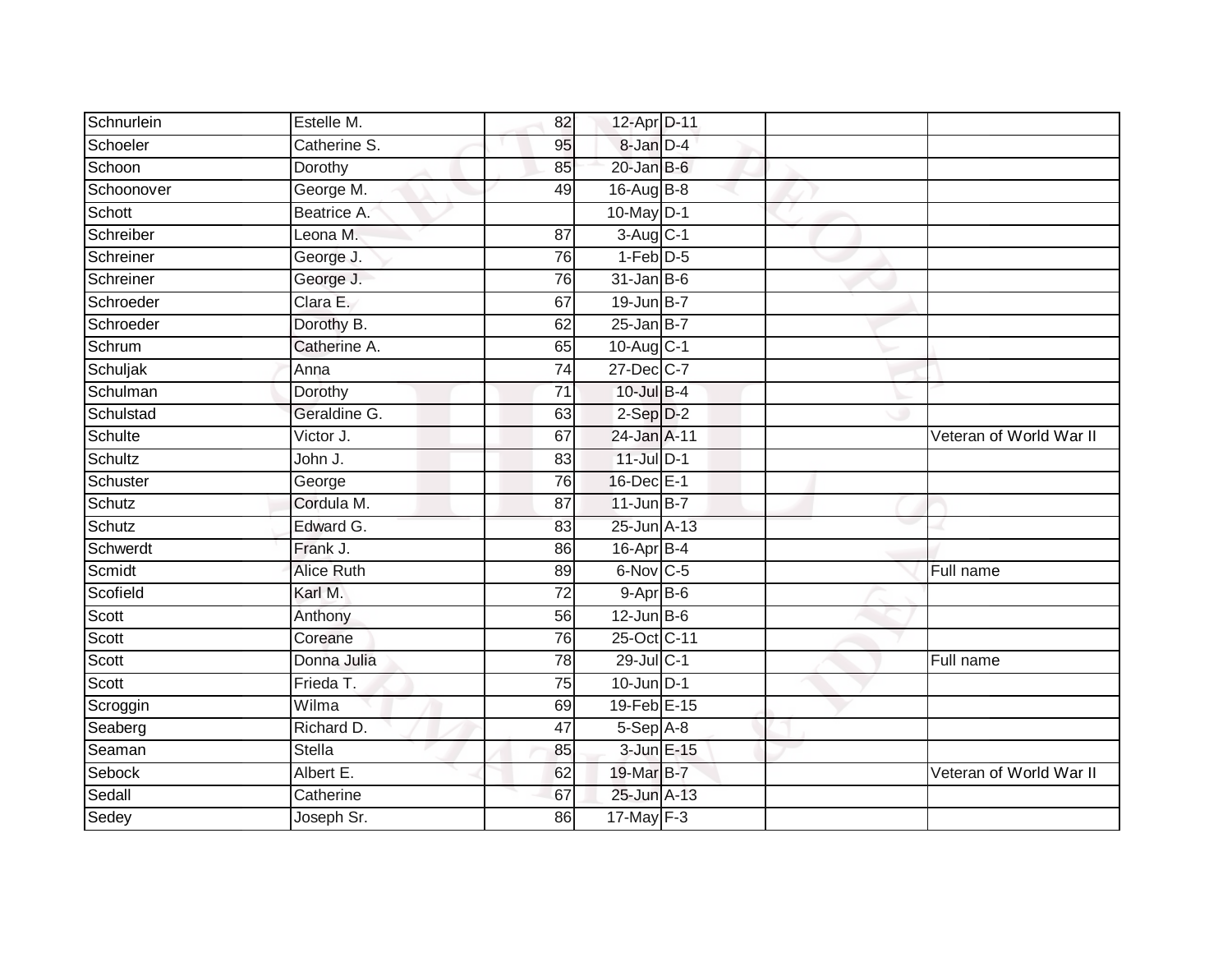| Sedia        | Ann M.                 | 62              | 4-Nov E-2                |            |           |                         |
|--------------|------------------------|-----------------|--------------------------|------------|-----------|-------------------------|
| Sedivy       | Helen B.               | 77              | $1 - Apr$ $F-4$          |            |           |                         |
| Sedor        | Mary                   | 87              | $5-Apr$ $C-6$            |            |           |                         |
| Seegers      | Emma W.                | 94              | $22$ -Jul $D-1$          |            |           |                         |
| Seegers      | Ralph                  | 86              | 18-Nov F-5               |            |           |                         |
| Sefchik      | <b>Bertha Szewczyk</b> | $\overline{78}$ | $17 - \overline{AugC-1}$ |            |           |                         |
| Segraves     | Norman J.              | 73              | 30-Mar C-4               |            |           |                         |
| Segvich      | Anthony J. Jr. "Butch" | 41              | 30-Dec D-2               |            |           |                         |
| Seifert      | Carl Joseph            | 60              | 18-Nov F-5               |            |           | Veteran of World War II |
| Selander     | Curt S.                | 26              | 8-Apr D-1                |            |           |                         |
| Senyszyn     | Michael                | 79              | $5$ -Jan $C-2$           |            |           |                         |
| Serbu        | Blanche                | $\overline{88}$ | 21-Nov D-1               |            |           |                         |
| Seren        | Joseph                 | 78              |                          | 3-Jun E-15 |           |                         |
| Setmajer     | Violet                 | $\overline{71}$ | 19-Oct C-1               |            | Pazdon    |                         |
| Sevald       | Dominic P.             | 87              | 23-Apr B-5               |            |           |                         |
| Seybold      | William E.             | 61              | 4-Nov E-2                |            |           |                         |
| Seydel       | Fred C.                | 86              | 31-Dec B-8               |            |           |                         |
| Shafier      | Harold E. IV           | $\overline{2}$  | 27-Feb A-11              |            |           |                         |
| <b>Shank</b> | Florence A.            | $\overline{71}$ | 7-Jun A-15               |            |           |                         |
| Shapkaroff   | Michael V.             | 63              | 6-Nov C-5                |            |           | Veteran of World War II |
| Sharp        | Charles H.             | 57              | 20-May H-11              |            |           |                         |
| Shary        | Anna                   | 76              | 29-Nov D-10              |            |           |                         |
| Shaw         | Dorothy E.             | 58              | 16-May B-6               |            |           |                         |
| Shaw         | Sandy L. "Red"         | 44              | 19-Dec F-1               |            |           |                         |
| Sherby       | Ryan M.                | 3 days          | 24-Aug A-13              |            |           |                         |
| Sherer       | Vernon N.              | 66              | 15-Aug D-4               |            |           | Veteran of World War II |
| Sheridan     | Judith E.              | 43              | $21$ -May C-1            |            |           |                         |
| Sheridan     | Judith E.              | 43              | $22$ -May $A-13$         |            | Culver    |                         |
| Sherley      | Earl                   | $\overline{78}$ | 11-Nov D-1               |            |           |                         |
| Sherry       | Authur E.              | 67              | 29-May B-4               |            |           |                         |
| Sherry       | Bonita "Bonnie"        | 63              | 16-Oct B-4               |            | Masterson |                         |
| Shinkan      | Katie Ann              | infant          | 14-Oct B-13              |            |           | Full name               |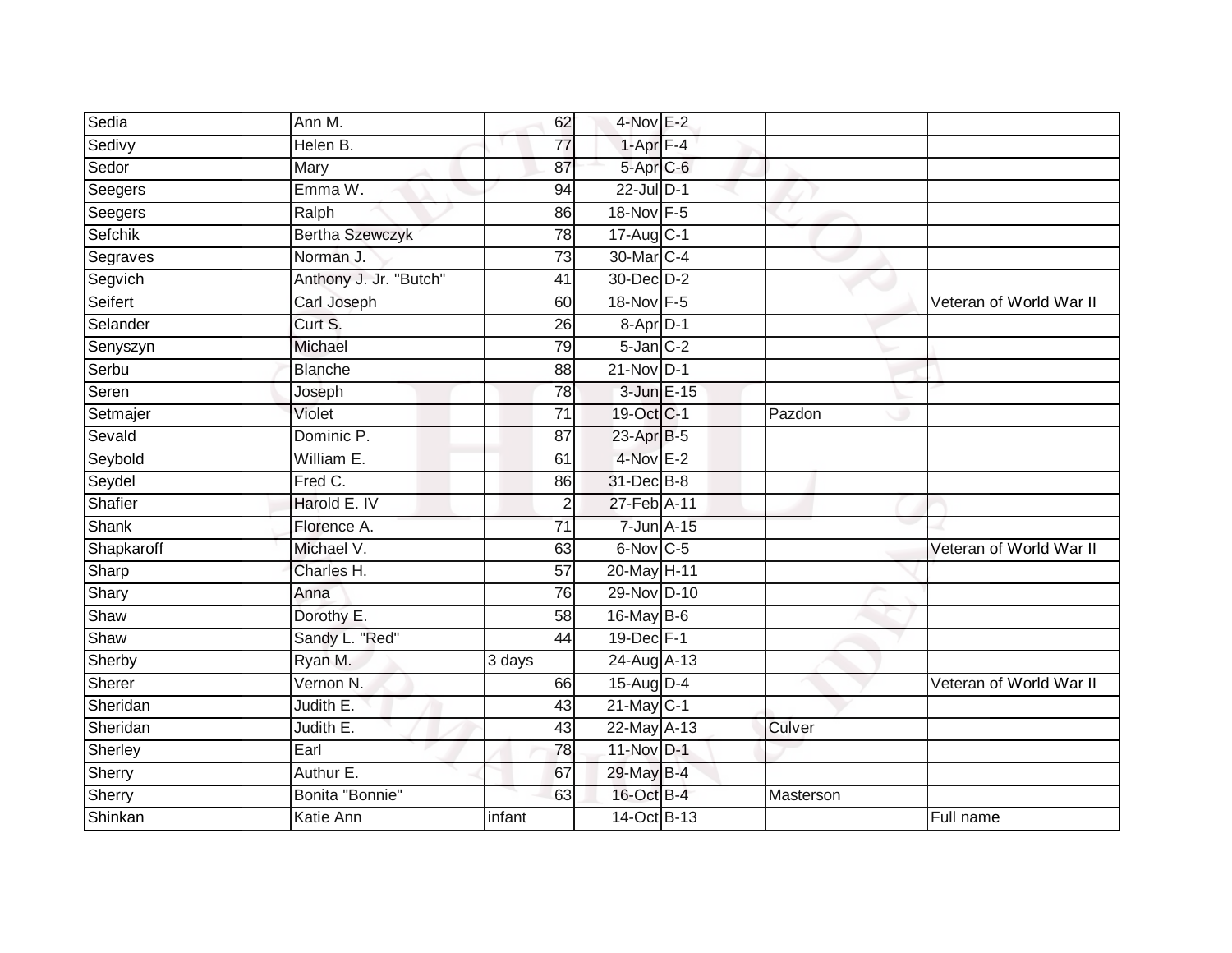| Shiperek     | Stanley L.         | 73              | 8-Apr D-1        |        |                                       |
|--------------|--------------------|-----------------|------------------|--------|---------------------------------------|
| Shipow       | Vera Dr.           | 83              | 29-May B-4       |        |                                       |
| Shively      | Donna S.           | 39              | $21-Sep$ B-5     |        |                                       |
| Shively      | Donna S.           | 39              | 20-Sep A-12      |        |                                       |
| Shlensky     | <b>Helen</b>       | 69              | 29-Jul C-1       | Kaplan |                                       |
| Shockey      | Nate J.            | 75              | $22$ -Mar $D-8$  |        |                                       |
| Shoemaker    | Edna B.            | 68              | $16$ -Apr $B$ -4 |        |                                       |
| Shoemaker    | Olga G.            | 67              | $23$ -Nov C-4    |        |                                       |
| Shook        | Mabel T.           | 83              | $4-Nov$ E-2      |        |                                       |
| Shoop        | Lueiza "Crook"     | 83              | $26$ -Feb $A-8$  |        |                                       |
| Shorb        | Michelle D.        | 9               | 12-Jan A-11      |        |                                       |
| Shragal      | Frank              | 61              | 21-Oct C-1       |        |                                       |
| Shrewsbury   | Lemuel A.          | 71              | $2$ -Feb $D-2$   |        |                                       |
| Shupe        | Richard Langdon    | 63              | 31-Oct C-9       | ی      | Full name, Veteran of<br>World War II |
| Siatta       | Giacomo "Jack"     | $\overline{77}$ | 20-Jul F-8       |        |                                       |
| Sibilsky     | Eva                | 80              | 16-Jul B-5       |        |                                       |
| Sidote       | Salvatore          | 36              | 24-Apr A-13      |        |                                       |
| Sidote       | Salvatore          | 36              | 23-Apr B-5       |        |                                       |
| Siegel       | Joseph F.          | 80              | $17$ -Jun D-1    |        |                                       |
| Siegfried    | George E.          | 65              | 10-Feb A-13      |        |                                       |
| Sievert      | Joseph B. "Pop"    | 71              | 15-Oct B-5       |        |                                       |
| Signars      | <b>Julius</b>      | 71              | $9$ -Jul $B$ -5  |        |                                       |
| Sikora       | Sylvestor          | 21              | 26-Nov B-6       |        |                                       |
| Siltanen     | Clara Vola         | 65              | 23-Mar B-6       |        |                                       |
| Silzer       | John J.            |                 | 12-Jan A-11      |        |                                       |
| <b>Simes</b> | <b>Wealthy Lee</b> | 98              | $26$ -Jan B-7    |        |                                       |
| Simmons      | <b>Ethel Idell</b> | 52              | 8-Apr D-1        |        | Full name                             |
| Simmons      | Frank J.           | 69              | $22$ -May A-13   |        | Veteran of World War II               |
| Simms        | Aubrey             | 44              | 9-Mar B-6        |        |                                       |
| Simms        | Sandra             | 41              | 23-Dec D-1       |        |                                       |
| Simnick      | Franklin A.        | 71              | 15-Jul D-1       |        |                                       |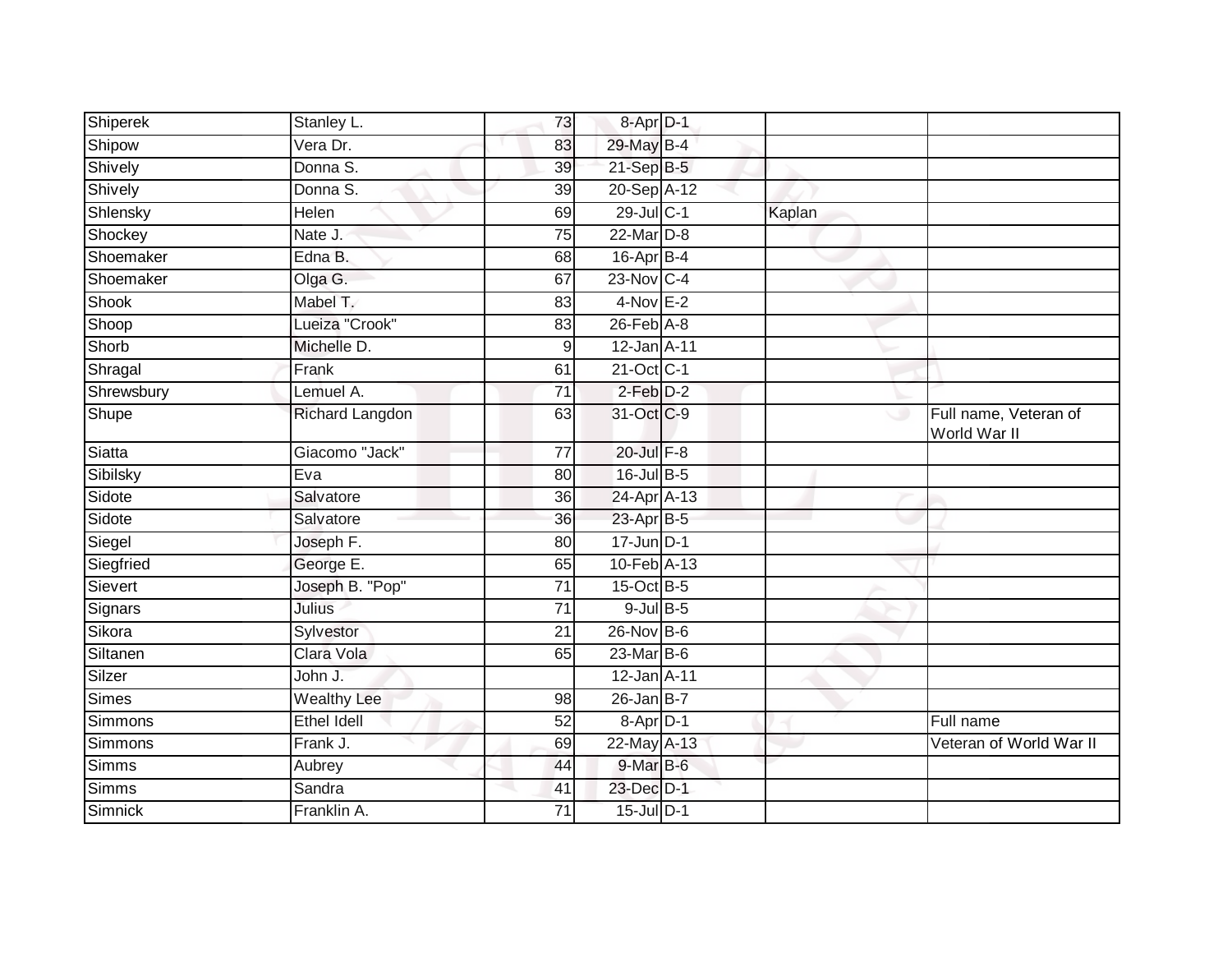| Simon          | John               | 72              | 26-Feb B-15      |         |                         |
|----------------|--------------------|-----------------|------------------|---------|-------------------------|
| Sims           | Doris E.           | 58              | 30-Dec D-2       | Johnson |                         |
| Sindicich      | Edward Sr.         | 60              | 20-May H-11      |         | Veteran of World War II |
| <b>Sines</b>   | Charles J.         | 73              | $9-Nov$ B-3      |         |                         |
| Sinks          | John L.            | 62              | $10$ -May $D-1$  |         |                         |
| Sinsabaugh     | Gladys M.          | 68              | 20-Sep A-12      |         |                         |
| Siuda          | Alfred "Bill"      | 65              | $9$ -Mar $B$ -6  |         |                         |
| Skaggs         | Clarence           | 63              | $11$ -May C-1    |         |                         |
| Skelly         | Robert E.          | 68              | $9$ -Dec $E-1$   |         |                         |
| <b>Skiba</b>   | Frances            | 80              | 8-Jan D-4        | Michnik |                         |
| Skinner        | John F.            | 63              | 7-Nov B-9        |         |                         |
| Sknerski       | Michael Joseph     |                 | 29-Mar D-3       |         |                         |
| Skowronek      | Joseph             |                 | 29-Jun A-8       |         |                         |
| <b>Skwirtz</b> | Veronica           | 92              | 6-May D-1        |         |                         |
| Slaboski       | Pearl              | 85              | 23-Dec D-1       |         |                         |
| Slaga          | Charles P.         | 64              | 23-Apr B-5       |         |                         |
| Slampyak       | Andrew             | 90              | $14$ -Feb $B-1$  |         |                         |
| Slankard       | David              | 63              | 27-Apr C-4       |         |                         |
| Slater         | Teresa             | 63              | 6-Apr D-1        | Lucas   |                         |
| Slater         | Walter H.          | 77              | $20$ -Jan B-6    |         |                         |
| Slivka         | Mary H.            | 70              | 27-Nov B-6       | Furto   |                         |
| Sloan          | <b>Ruth Maxine</b> | $\overline{75}$ | $1$ -Apr $F-4$   |         | Full name               |
| Slosson        | Kenneth Irving     | 29              | 31-May B-7       |         | Veteran of the Navy     |
| Slowiak        | <b>John</b>        |                 | 18-May C-1       |         |                         |
| Sluzewski      | Richard E.         | 72              | $16$ -Apr $B$ -4 |         | Veteran of World War II |
| Smallman       | Benjamin           | 85              | $15$ -Feb $B$ -5 |         |                         |
| Smentek        | Joseph L. Sr.      | 60              | $5-Feb$ $D-3$    |         | Veteran of World War II |
| Smigiel        | Ignace             | 85              | $14$ -Jun $C-1$  |         |                         |
| Smith          | Marjorie L.        | 72              | 25-Nov D-12      |         |                         |
| Smith          | Arthur E.          | $\overline{71}$ | 3-Dec B-7        |         |                         |
| Smith          | <b>Burel</b>       | $\overline{71}$ | 22-Jun C-1       |         |                         |
| Smith          | Charles R.         | $\overline{81}$ | 3-Aug C-1        |         |                         |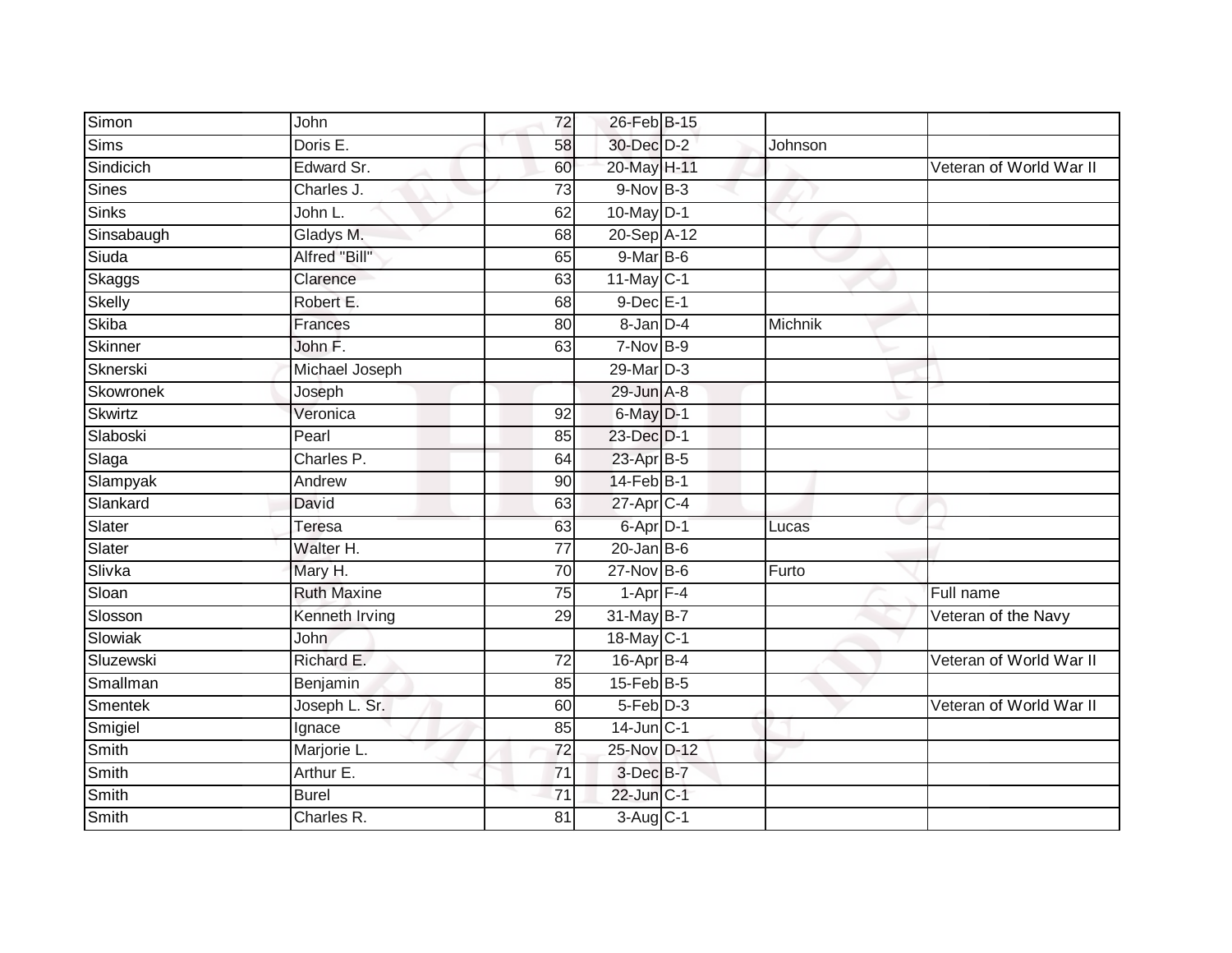| Smith         | Clara                | 93              | 10-Jul B-4               |  |                                       |
|---------------|----------------------|-----------------|--------------------------|--|---------------------------------------|
| Smith         | Ed "Buddy"           |                 | 29-Apr E-11              |  |                                       |
| Smith         | Elon W.              | 81              | 19-Apr C-6               |  |                                       |
| Smith         | Elsie A.             | 89              | 16-Nov C-8               |  |                                       |
| Smith         | Ethel A.             | 60              | $31$ -Jul C-4            |  |                                       |
| Smith         | Frank D.             | 76              | $26$ -Jan B-7            |  |                                       |
| Smith         | <b>Frederick Bob</b> | 42              | $25$ -May C-3            |  | Veteran of the Army                   |
| Smith         | Harry Keith          | 79              | 28-May D-5               |  | Full name, Veteran of<br>World War II |
| Smith         | Hazel C.             | 79              | 21-Aug B-7               |  |                                       |
| Smith         | Helen                | 73              | 25-Jun A-13              |  |                                       |
| Smith         | Hugh                 | 102             | $4-SepB-5$               |  |                                       |
| Smith         | James T.             | 75              | $9-SepE-1$               |  |                                       |
| Smith         | Leon Sr.             | 60              | 1-Mar C-7                |  |                                       |
| Smith         | Lila                 | 53              | 26-Nov B-6               |  |                                       |
| Smith         | Madeline T.          | 87              | 29-Mar D-3               |  |                                       |
| Smith         | Madeline T.          | 87              | 30-Mar C-4               |  |                                       |
| Smith         | Norman G.            | 73              | $14-Sep C-1$             |  |                                       |
| Smith         | Ralph W. "Bill"      | 36              | 19-Oct C-1               |  |                                       |
| Smith         | Ruby W.              | 70              | $1-Nov$ D-1              |  |                                       |
| <b>Smith</b>  | Thelma               | 64              | 20-Aug B-7               |  |                                       |
| Smith         | William E.           | 61              | $16$ -Feb $D-5$          |  |                                       |
| Smith         | William J. Jr.       | $\overline{50}$ | 30-May D-5               |  |                                       |
| <b>Smolek</b> | Matthew A.           | 66              | 8-Jun C-1                |  | Veteran of World War II               |
| Smolen        | Stephen R.           |                 | $29$ -Jan $D-1$          |  | Veteran of World War II               |
| Smolinski     | Chester              | 62              | $6$ -Feb $B$ -6          |  |                                       |
| Snarskis      | <b>Kristin Marie</b> | 1 day           | $7 - \overline{Aug}$ B-5 |  | Full name                             |
| Snider        | John Reed            | 79              | 3-Jun E-15               |  |                                       |
| Sobolewski    | Sophie Barbara       | 63              | $15$ -Feb $B$ -5         |  | Full name                             |
| Socket        | Luke A.              | 80              | 23-Apr B-5               |  |                                       |
| Soderlund     | Marlene Lynn         | 3               | 3-Apr B-6                |  | Full name                             |
| Soderquist    | Ture H.              | 81              | $24-Aug$ A-13            |  |                                       |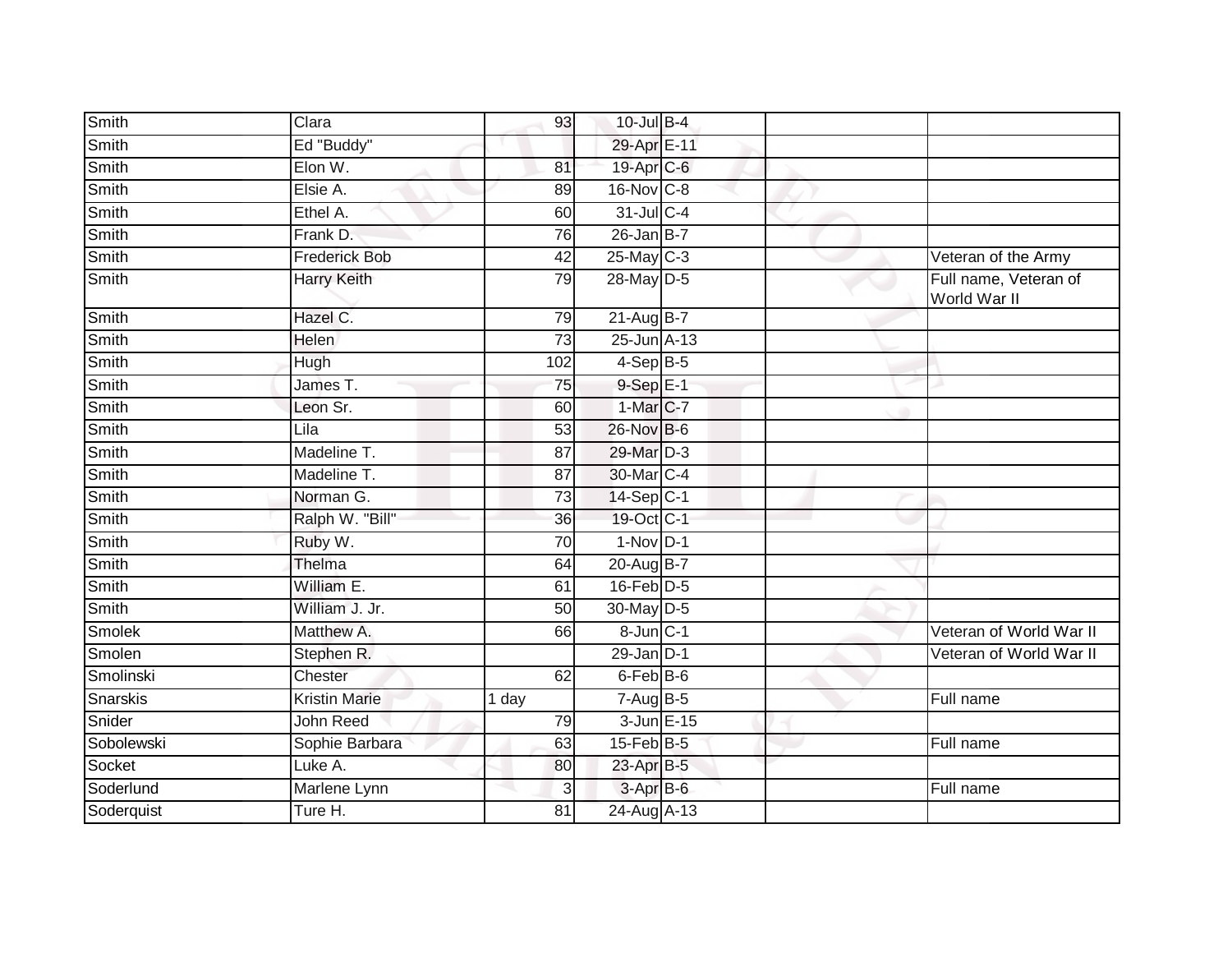| Sofianos      | Constantine G. "Gus" | 91              | 8-Apr D-1        |               |                                   |
|---------------|----------------------|-----------------|------------------|---------------|-----------------------------------|
| Sogard        | Lloyd A.             | 73              | 11-Apr C-6       |               |                                   |
| Sojka         | Edmund S. Sr.        | 67              | 8-Jun C-1        |               |                                   |
| Solecki       | Jerome P.            | 70              | $2$ -Dec $D-15$  |               |                                   |
| Solecki       | Jerome P.            | $\overline{70}$ | $3$ -Dec $B-7$   |               |                                   |
| Solic         | Ben                  | 90              | $23$ -Apr $B-5$  |               |                                   |
| Solic         | Mary                 | 86              | $4-Nov$ E-2      |               |                                   |
| Soliday       | Gertrude m.          | 93              | $5-Feb$ D-3      |               |                                   |
| <b>Soltis</b> | Anna                 | 79              | 24-May C-2       |               |                                   |
| Sonnenberg    | Francis C.           | 59              | $13$ -May $D-2$  |               | Veteran of World War II           |
| Sopko         | Mary                 | 75              | $22$ -Jun $C-1$  | <b>Dravet</b> |                                   |
| Sormaz        | Ljubica              | 55              | $14-Sep C-1$     |               |                                   |
| Soto          | Ana M.               | 70              | 29-Oct B-6       | De Lopez      |                                   |
| Southard      | Zabrina Nichole      | 10 months       | 15-Nov B-8       |               | Full name                         |
| Southern      | Ruby Harrington      | 70              | 5-Oct A-8        |               | Full name                         |
| Southward     | Clarence L.          | 78              | 25-Jun A-13      |               |                                   |
| Spaniak       | Lorraine A.          | 56              | $31$ -Jan B-6    | Marciniak     |                                   |
| Sparks        | Thomas E. Sr.        | 45              | 13-Feb B-6       |               |                                   |
| Spawn         | Robert E.            | 53              | $2-Sep$ $D-2$    |               | Veteran of the Korean<br>conflict |
| Spencer       | Helen C. "Wood"      | 51              | 28-Dec C-4       |               |                                   |
| Spencer       | Helen C. "Wood"      | 51              | 30-Dec D-2       |               |                                   |
| Sperber       | Dorothy              | 83              | $26$ -Nov B-6    |               |                                   |
| Spilly        | Arnold               | 81              | $7$ -Dec $C$ -4  |               |                                   |
| Spiro         | Irene                | 83              | $17$ -Jun D-1    | Demas         |                                   |
| Spisak        | Mary E.              | $\overline{76}$ | $2$ -Dec D-15    | <b>Becich</b> |                                   |
| Splady        | Donald G.            | 56              | $21$ -Dec $C$ -6 |               | Veteran of the Navy               |
| Spoljaric     | Marlene B.           | 52              | 25-May C-3       |               |                                   |
| Springmann    | Ruth W.              | 75              | $9$ -Mar $B$ -6  |               |                                   |
| Spudich       | Helen B.             | 87              | 7-Oct D-2        | <b>Biscan</b> |                                   |
| Spudich       | Michael P.           | 60              | 9-Dec E-1        |               | Veteran of World War II           |
| Spurlock      | Bertha J.            | 85              | 2-Dec D-15       |               |                                   |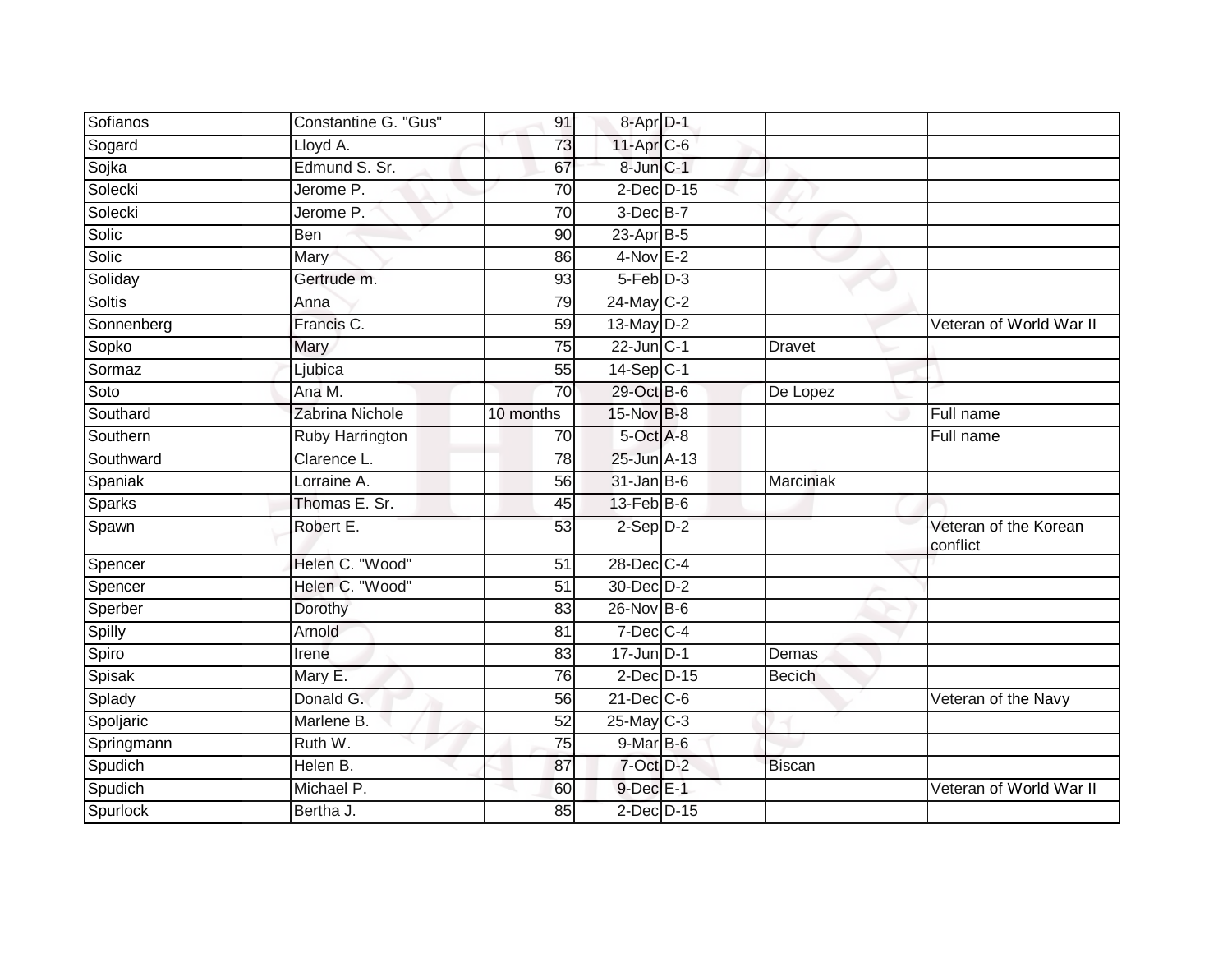| Spychalski      | Dorothy Ann   |                 | $1-Aug$ D-1      | Wronski |                         |
|-----------------|---------------|-----------------|------------------|---------|-------------------------|
| St. Amour       | Clarisse L.   | 80              | 10-Feb A-13      |         |                         |
| St. Arnaud      | Arthur L.     | 81              | 17-Aug C-1       |         |                         |
| St. Germaine    | Fred C.       | 72              | $22$ -Jun $C-1$  |         |                         |
| <b>Staack</b>   | Fred J.       | $\overline{73}$ | $20$ -Jun $C-8$  |         |                         |
| Stach           | Maria         | 91              | 24-Jul C-5       |         |                         |
| Stafford        | Lincoln D.    | 19              | $10$ -Jul B-4    |         |                         |
| Stahr           | Ethel D.      | 69              | 17-Aug C-1       |         |                         |
| <b>Staley</b>   | Donald        | 50              | $26$ -Jun $B$ -6 |         |                         |
| Stan            | Louis S.      | 72              | 14-Dec C-3       |         | Veteran of World War II |
| Stanford        | Robert E.     | 48              | 30-Mar C-4       |         |                         |
| Stanimirov      | Willie        | 67              | 8-Feb C-1        |         | Veteran of World War II |
| Stanton         | David P.      | 79              | 24-Jul C-5       |         |                         |
| Stanukinas      | Stephanie E.  | 68              | 17-Aug C-1       |         |                         |
| <b>Staples</b>  | Floy A.       | 85              | 27-Sep D-5       |         |                         |
| Starkey         | Robert L.     | 57              | 2-Dec D-15       |         | Veteran of World War II |
| <b>Starr</b>    | Mildred E.    | $\overline{70}$ | $27$ -Jul C-2    |         |                         |
| <b>Stash</b>    | Alice L.      | 54              | 18-Oct C-5       |         |                         |
| Stassin         | Arnold T. Sr. | 79              | 26-Feb B-15      |         |                         |
| Stedman         | Richard J.    | $\overline{42}$ | $2$ -Feb $D-2$   |         |                         |
| Steele          | <b>Mattie</b> | 88              | $10$ -Jan B-6    |         |                         |
| <b>Steele</b>   | Morman        | 77              | 8-Jun C-1        |         |                         |
| Steffan         | George        | 57              | 14-May A-13      |         |                         |
| <b>Steffes</b>  | Velma         | 85              | 28-Aug C-4       |         |                         |
| Stefko          | John          | 61              | 14-Oct B-13      |         | Veteran of World War II |
| Stein           | Sophie T.     | 73              | $1$ -Jul $B-14$  |         |                         |
| Steinken        | Mary          | 67              | 16-Feb D-5       | Panak   |                         |
| Stengel         | Elmer W.      | 76              | $12$ -Jun $B$ -6 |         |                         |
| Stepancevich    | <b>Steve</b>  | 68              | 27-Aug C-1       |         | Veteran of World War II |
| Stephan         | Hattie A.     | 79              | 9-Mar B-6        |         |                         |
| Stephanek       | Anthony       | 67              | 12-Mar B-7       |         |                         |
| <b>Stephens</b> | Stuart S.     | $\overline{58}$ | 28-Dec C-4       |         |                         |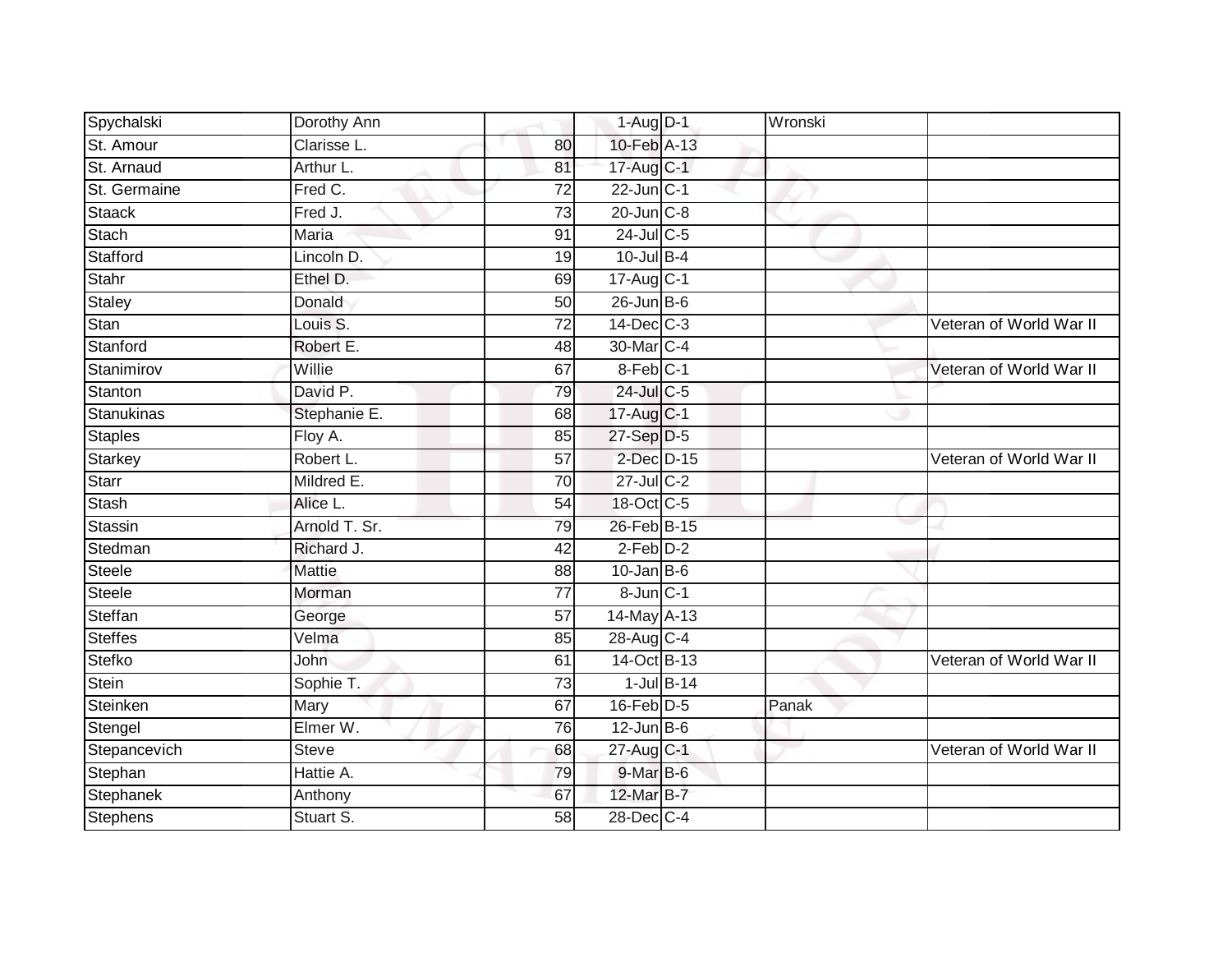| Stephenson      | Dorthea F.          | 31              | 26-Mar C-3             |         |                                   |
|-----------------|---------------------|-----------------|------------------------|---------|-----------------------------------|
| Stephenson      | Roger L.            | 49              | 24-Apr A-13            |         |                                   |
| Stepp           | Calvin M.           | 63              | 19-Aug F-7             |         |                                   |
| Stermer         | Lester J.           |                 | $22$ -Apr $D-1$        |         | Veteran of the Army               |
| <b>Stevens</b>  | Gerald              | 55              | $2$ -Jul $A-9$         |         | Veteran of the Korean<br>conflict |
| <b>Stevens</b>  | Jeff D.             | 60              | 17-Dec B-10            |         | Veteran of World War II           |
| <b>Stewart</b>  | Emma C.             | 88              | $25$ -Jul C-4          |         |                                   |
| <b>Stewart</b>  | Jerald R.           | 54              | $2-Aug$ <sub>C-1</sub> |         |                                   |
| <b>Stewart</b>  | Rosetta             | 75              | 16-Nov C-8             |         |                                   |
| Stewart         | William E.          | $\overline{71}$ | 18-Apr D-1             |         |                                   |
| Stiemart        | Ralph A.            | 67              | 19-Mar B-7             |         | Veteran of World War II           |
| Stijelja        | Anica               | 82              | 7-Dec C-4              |         |                                   |
| <b>Stinnett</b> | Wanda J.            | 57              | 31-Jul C-4             |         |                                   |
| Stinson         | Eleanor W.          | 80              | 25-Mar B-11            |         |                                   |
| Stocker         | Helen M.            | 68              | 26-Jan B-7             |         |                                   |
| Stocki          | Stanley F.          | 68              | $21$ -May C-1          |         |                                   |
| Stockman        | Fred M.             | 70              | 15-Mar D-13            |         |                                   |
| Stolarz         | Karen               | 39              | 21-Dec C-6             |         |                                   |
| Stolarz         | Stanley F. Jr.      | 63              | 28-Oct D-1             |         |                                   |
| <b>Stole</b>    | Hans T.             | $\overline{74}$ | 16-Dec E-1             |         | Veteran of the US Army            |
| Stolle          | <b>William Gene</b> | 56              | 16-Jul B-5             |         |                                   |
| Stoming         | Mary Ann            | 72              | 12-Mar B-7             |         |                                   |
| Stone           | Kennard             |                 | 22-Mar D-8             |         |                                   |
| Storm           | Bernard E.          | 81              | 29-May B-4             |         |                                   |
| Stowell         | Margaret E.         | 68              | $5$ -Oct $A$ -8        |         |                                   |
| Stowell         | Margaret E.         | 68              | $4$ -Oct $D-1$         |         |                                   |
| Strabavy        | Joseph A.           | 74              | $1-Aug$ D-1            |         |                                   |
| Strange         | Elmer R.            | 56              | $26$ -Jan B-7          |         |                                   |
| Strazzante      | Monfre L.           |                 | 17-Dec B-10            |         |                                   |
| Strickland      | Hilda Bailey        | 90              | 10-Oct C-4             |         | Full name                         |
| <b>Strom</b>    | Elsie               | 71              | $1-MayB-5$             | Prosich |                                   |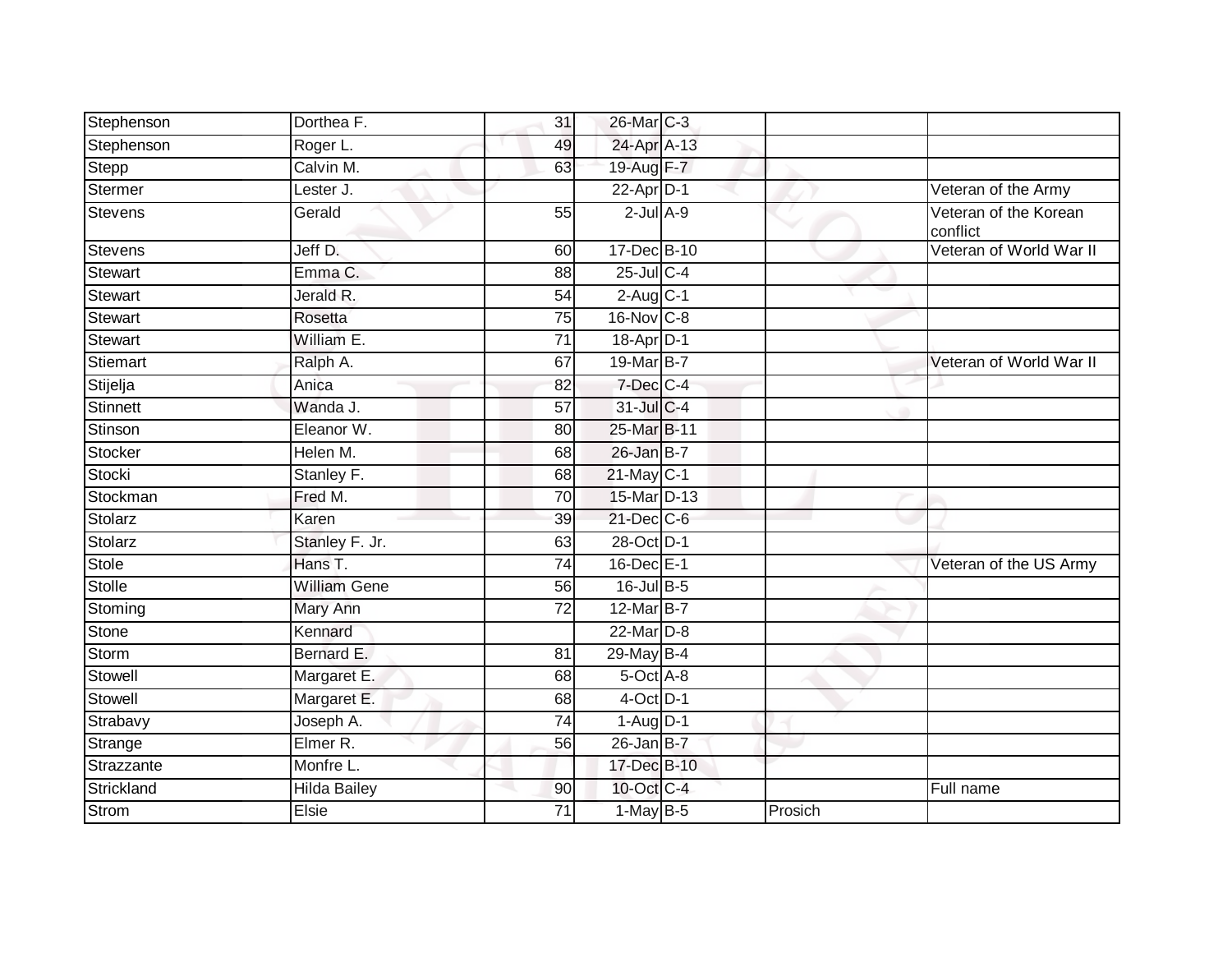| Strong        | Viletta M.          | 94              | 25-Jun A-13              |  |                         |
|---------------|---------------------|-----------------|--------------------------|--|-------------------------|
| Strzempka     | Mary                | 91              | 12-Jan A-11              |  | Veteran of World War II |
| Stuart        | Franklin V. Sr.     | 65              | 8-Nov C-4                |  | Veteran of World War II |
| Stuhlmacher   | Albert L.           | 60              | 19-Nov B-6               |  |                         |
| Stumpf        | Judy                | $\overline{76}$ | 29-Nov D-10              |  |                         |
| Stur          | Gerald J.           | 43              | 31-Dec B-8               |  |                         |
| Sturgeon      | Frances M.          | 84              | $26$ -Dec $C$ -8         |  |                         |
| Stwitcke      | Howard F.           | 69              | $23-Sep \overline{E-13}$ |  |                         |
| Sucec         | Pauline A.          | 87              | $4$ -Jan $C-2$           |  |                         |
| Such          | Albert              | 78              | 13-Aug B-7               |  |                         |
| Suchy         | Henry A.            | 71              | $11$ -Mar $D-1$          |  |                         |
| Sufak         | John A. Jr.         | $\overline{74}$ | 9-Aug B-7                |  |                         |
| Sullivan      | James B.            | 66              | $23$ -Jul B-6            |  |                         |
| Sullivan      | Mary                | 73              | 19-Nov B-6               |  |                         |
| Summa         | Harriett M.         | 60              | 8-Apr D-1                |  |                         |
| Summers       | Emma S.             | 78              | $1$ -Jun $C-1$           |  |                         |
| Summers       | Emma S.             | $\overline{78}$ | 3-Jun E-15               |  |                         |
| Summers       | Harlan              | 63              | $9-NovB-3$               |  |                         |
| Sumner        | <b>Gregory Gene</b> | 29              | $1-Apr$ F-4              |  |                         |
| Sumner        | Hugh R.             | 58              | 30-Apr A-13              |  |                         |
| Sunde         | <b>Nick</b>         | 87              | $10$ -Jun $D-1$          |  |                         |
| Surdyk        | Joseph B.           | 70              | $16$ -Apr $B$ -4         |  | Veteran of World War II |
| Surrett       | Raymond O. "Lucky"  | 67              | $2-Sep$ $D-2$            |  | Veteran of World War II |
| Susoreny      | George R.           | 64              | 28-Nov C-10              |  | Veteran of World War II |
| Suto          | Margaret T.         | 80              | $1-Aug$ D-1              |  |                         |
| Sutter        | Theodore R. "Ted"   | 79              | 14-Mar B-2               |  |                         |
| Sutton        | Goldie V.           | 94              | $15$ -Jan $D-6$          |  |                         |
| Sutton        | Ned                 | 84              | $4$ -Jul $C-1$           |  |                         |
| Sutton        | William J.          | 76              | 6-Mar B-4                |  |                         |
| Swanson       | George T.           | 40              | $25$ -Jan B-7            |  |                         |
| Swanson       | Oscar E.            | 77              | $6$ -Aug B-6             |  |                         |
| <b>Swatts</b> | F. Isabelle         | $\overline{82}$ | $18$ -Jan $D-1$          |  |                         |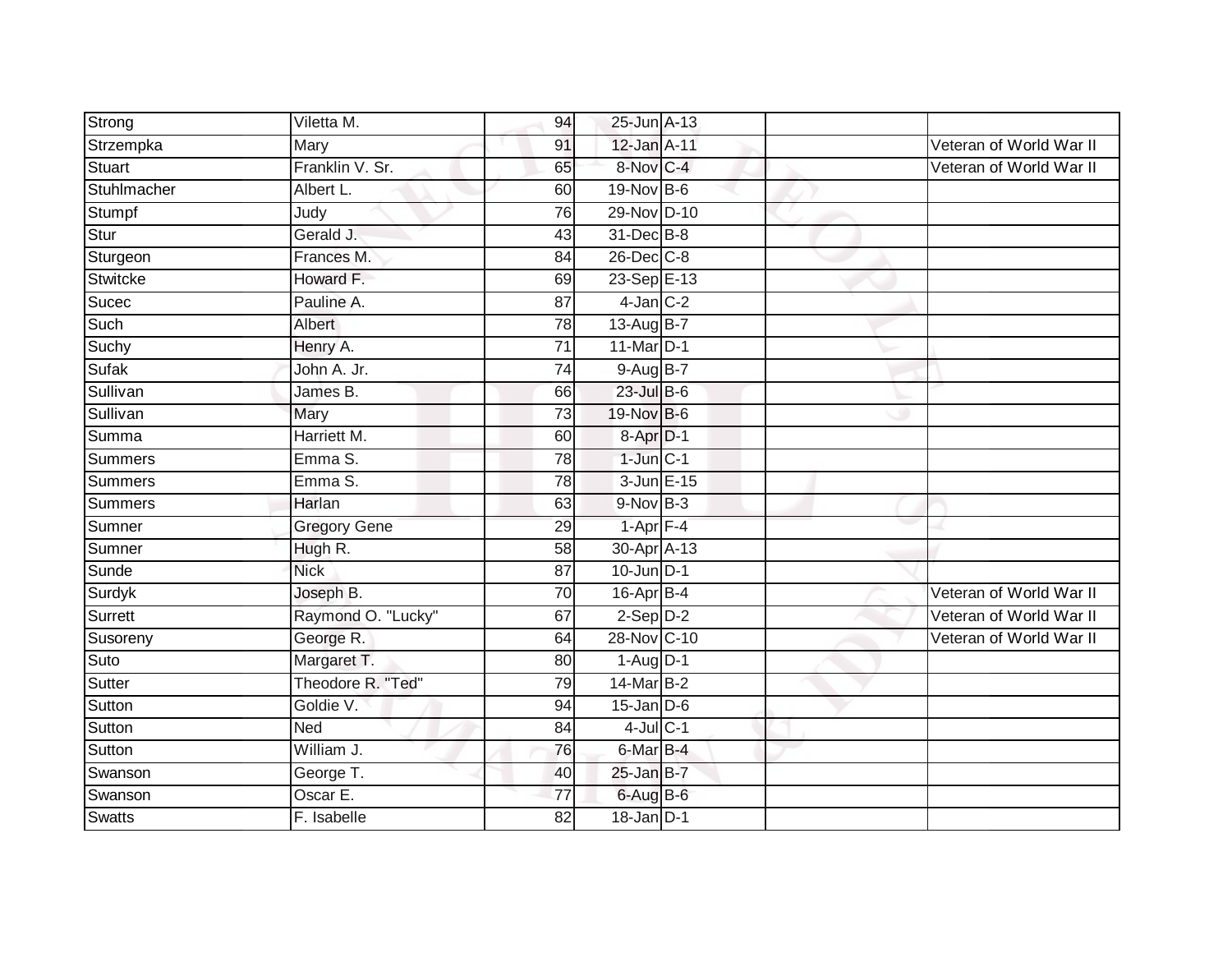| Sweeney       | Viva              | 90              | 13-Nov B-6       |         |                         |
|---------------|-------------------|-----------------|------------------|---------|-------------------------|
| Swenson       | Ellen B.          | 77              | 7-Feb C-1        |         |                         |
| Swets         | Minnie            | 68              | 8-Nov C-4        |         |                         |
| <b>Swick</b>  | Frances M.        | 78              | 18-Mar B-4       | Oparka  |                         |
| Swider        | Peter             | 62              | $4$ -Jun $C-1$   |         |                         |
| Swiontek      | Henry C.          | 68              | $5-MarB-9$       |         | Veteran of World War II |
| Swisher       | Walter H.         | 73              | 19-Sep B-9       |         |                         |
| Swope         | Raymond W.        | 80              | $9$ -Dec $E-1$   |         |                         |
| Syler         | Mabel R.          | 78              | 5-Dec B-10       | Lange   |                         |
| Synko         | Stephen           | 83              | $10$ -Jan B-6    |         |                         |
| Syromjatnikow | Alexander         | 82              | $20$ -Jun $C-8$  |         |                         |
| Szabo         | William G.        | 70              | 26-Mar C-3       |         |                         |
| Szarkowski    | Peter Jr. "Ozzie" | 77              | $4$ -Nov $E-2$   |         |                         |
| Szarmach      | Peter P.          | 96              | 12-Jan A-11      |         |                         |
| Szczepanski   | Walter J.         | 67              | 31-Jul C-4       |         | Veteran of World War II |
| Szelag        | Lillian D.        | 65              | $1-Apr$ F-4      | Jercha  |                         |
| Szewka        | Edmund L. "Red"   | $\overline{51}$ | $26$ -Jun $B$ -6 |         |                         |
| Szirovecz     | Michael S. Sr.    | 69              | $2-Sep$ $D-2$    |         |                         |
| Szklarski     | Louise M.         | 64              | 25-Jul C-4       |         |                         |
| Szopa         | Leo M.            | 76              | $1-Feb$ $D-5$    |         |                         |
| Szrom         | Stephen J.        | 24              | 25-Nov D-12      |         |                         |
| Szromba       | Theodore H. Sr.   |                 | 18-Sep B-5       |         |                         |
| Szymanski     | John W.           | 64              | $9$ -Jul $B$ -5  |         |                         |
| Tabor         | Louis G.          | $\overline{72}$ | 25-Oct C-11      |         |                         |
| Tabor         | Robert C.         | 53              | 23-May D-2       |         |                         |
| Tadey         | Mary              | 70              | $21-Sep$ B-5     | Cuculic |                         |
| <b>Tague</b>  | Thomas C.         | 63              | $8$ -Jul $D-2$   |         |                         |
| Talanian      | Gordon F.         | 60              | $15$ -Jan $D-6$  |         | Veteran of World War II |
| Talbert       | Virgninia         | 69              | 19-Jul C-4       |         |                         |
| Talbott       | Catherine         | 74              | 28-Mar H-2       | Grant   |                         |
| Tamminga      | Johanna           | 81              | 3-Dec B-7        |         |                         |
| Tangerman     | Walter A.         | 81              | $4$ -Dec B-6     |         |                         |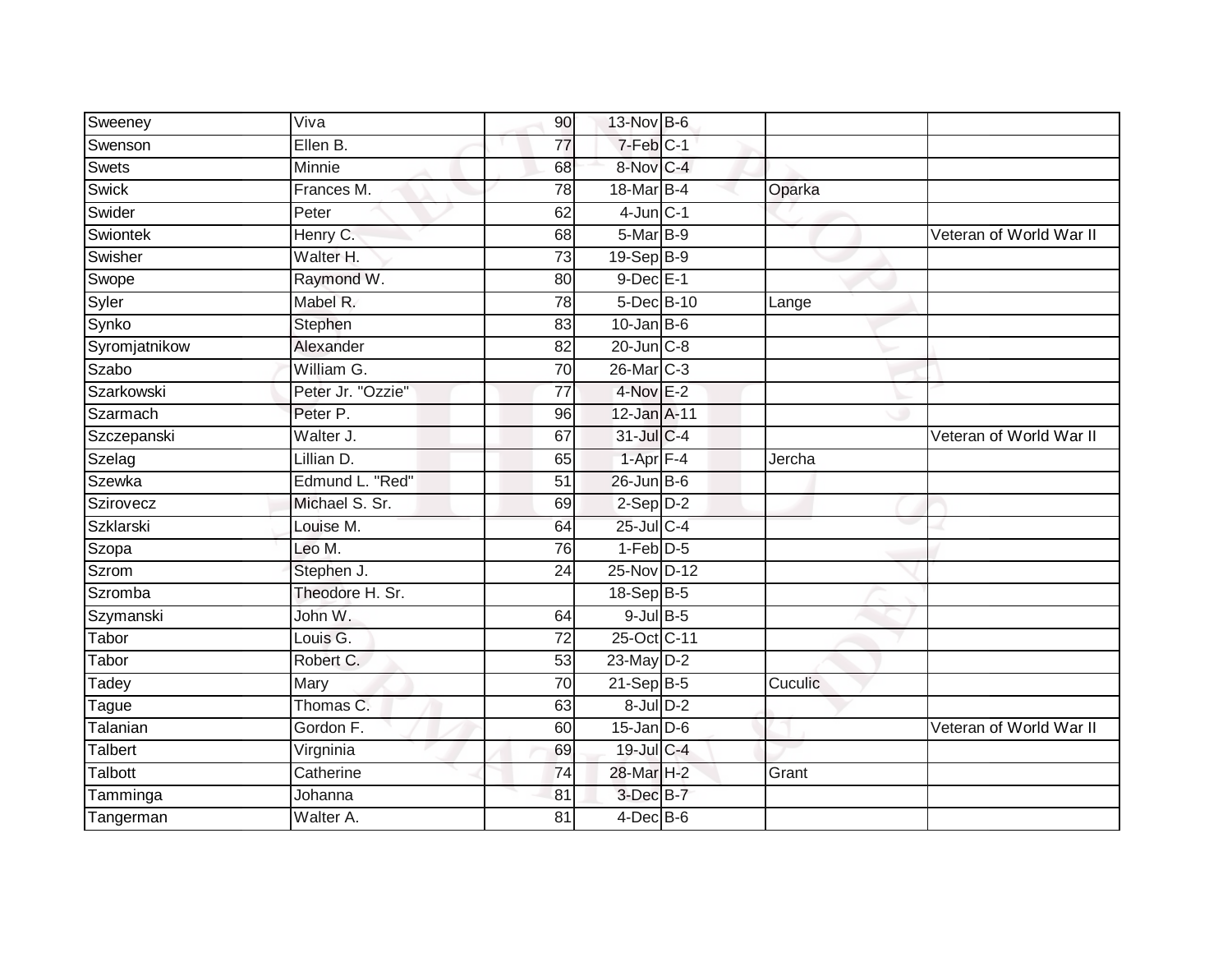| Tapak         | Mary             | 68              | $5$ -Jul $D-8$  | <b>Skura</b> |                         |
|---------------|------------------|-----------------|-----------------|--------------|-------------------------|
| <b>Tapper</b> | Ethel W.         | 80              | 25-Mar B-12     |              |                         |
| Tarr          | Rose             | 74              | $2$ -Jan $B-8$  |              |                         |
| Tatum         | Virgil F.        | 67              | 12-Jan A-11     |              |                         |
| Tauber        | Hazel L.         | 64              | 30-Aug D-2      |              |                         |
| Tauber        | Olive L.         | $\overline{72}$ | 16-Nov C-8      |              |                         |
| Tayler        | Charles E.       | 77              | 29-May B-4      |              |                         |
| Taylor        | Christina Ann    | 40              | 18-Mar B-4      |              |                         |
| Taylor        | Doris J.         | 52              | 5-Dec B-10      |              |                         |
| Taylor        | Ed               | 83              | 29-Aug D-2      |              |                         |
| Taylor        | Eleanor L.       | 65              | 8-Feb C-1       |              |                         |
| Taylor        | Florence E.      | $\overline{70}$ | 30-Mar C-4      |              |                         |
| Taylor        | George           | 68              | 14-Aug B-4      |              | Veteran of World War II |
| Taylor        | Hosie            | 80              | 21-Aug B-7      |              |                         |
| <b>Taylor</b> | John H.          | 60              | 23-Feb B-6      |              |                         |
| Taylor        | Noel R.          | 88              | 13-Apr C-4      |              | Veteran of World War I  |
| Taylor        | Robert J.        | 58              | $23$ -Jan B-6   |              |                         |
| Tazzi         | Julia            | 81              | $4$ -May C-2    |              |                         |
| Teets         | Raymond J.       | 51              | 16-Apr B-4      |              |                         |
| Tenpas        | Reuben J.        | 83              | $1-Feb$ D-5     |              |                         |
| Terpstra      | John "Jack " D.  | 41              | $17-Sep$ B-5    |              |                         |
| Terrell       | Lloyd T.         | 61              | 26-Mar C-3      |              |                         |
| Terrill       | Archie R. Sr.    | 81              | 19-Sep B-9      |              |                         |
| Terry         | Clyde N.         | 86              | $5$ -Jan $C-2$  |              |                         |
| Teumer        | Clarence         | 79              | $14$ -Jun $C-1$ |              |                         |
| Tewell        | Clifton V.       | 68              | 20-May H-11     |              |                         |
| Tharp         | Francis R.       |                 | 30-Mar C-4      |              |                         |
| Thellmann     | John "Ricky" Jr. | 43              | $7-Feb$ C-1     |              |                         |
| Thidemann     | Elsie            | 74              | $1$ -Jun $C-1$  |              |                         |
| Thieme        | Gertrude         | 92              | 15-Oct B-5      |              |                         |
| Thomas        | Aleck C.         | 53              | $5-Feb$ $D-3$   |              |                         |
| Thomas        | Elizabeth        | 76              | 13-Nov B-6      |              |                         |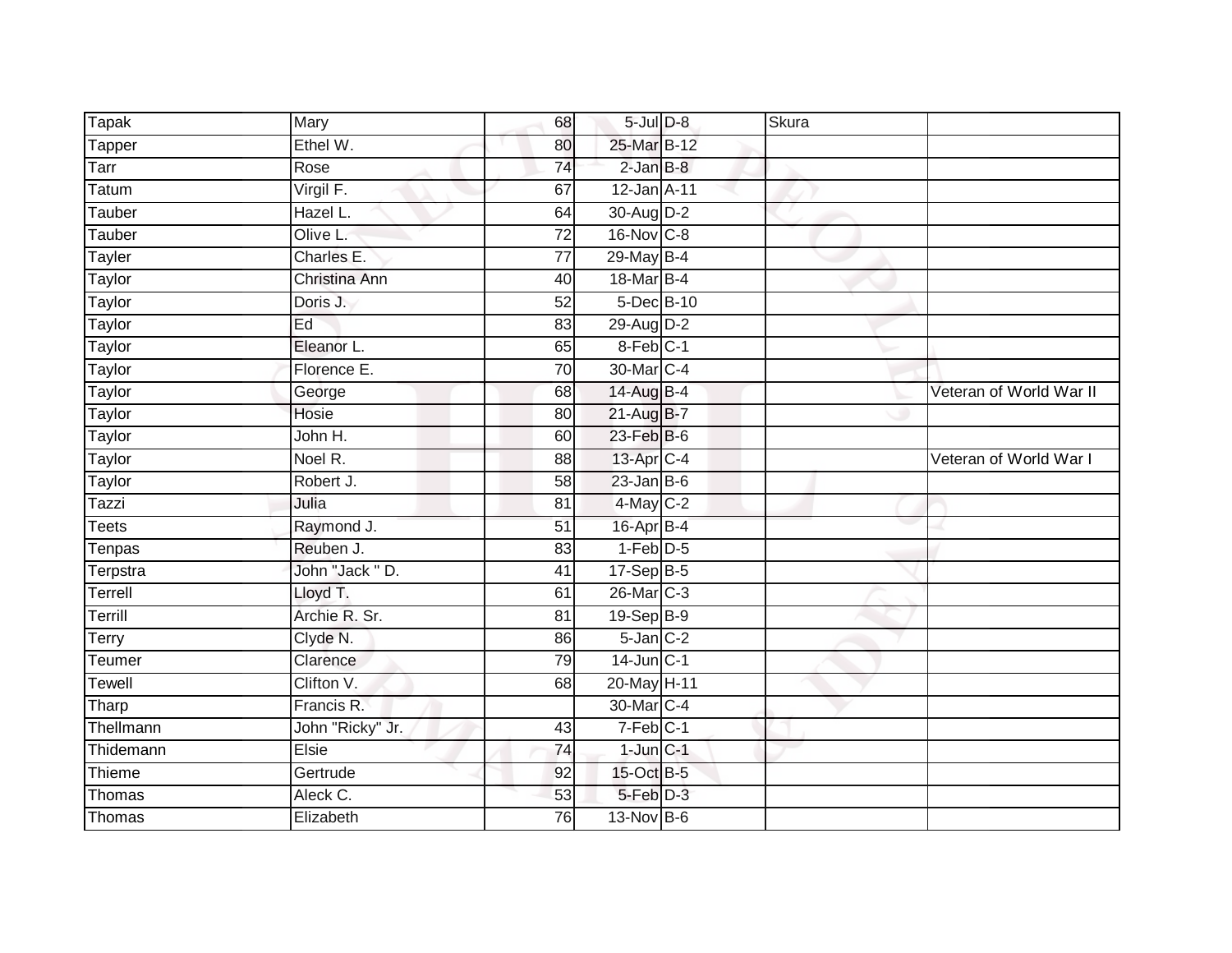| Thomas         | Elizabeth            | 76              | 12-Nov C-6       |       |                                   |
|----------------|----------------------|-----------------|------------------|-------|-----------------------------------|
| Thomas         | Marie B.             | 75              | 11-May C-1       |       |                                   |
| Thomas         | Maureen M.           | $\overline{54}$ | 15-Mar D-13      |       |                                   |
| Thomas         | Milton Jr.           | 54              | 12-Nov C-6       |       | Veteran of the Korean<br>conflict |
| Thomas         | Paul G.              | 94              | 31-Jul C-4       |       |                                   |
| Thompson       | <b>Darrell Glenn</b> | 68              | 16-Aug B-8       |       | Full name                         |
| Thompson       | Dorothy              | 62              | $23$ -Apr $B$ -5 |       |                                   |
| Thomson        | Anne E.              | 85              | 5-Nov B-6        |       |                                   |
| Thorn          | Lonnie Lee           | 39              | $4$ -Oct $D-1$   |       | Full name, Veteran of<br>Vietnam  |
| Thrailkill     | Ruth L.              | 84              | 10-Dec B-8       |       |                                   |
| Threlkeld      | Elizabeth            | 82              | $29$ -Jan $D-1$  |       |                                   |
| Thwing         | Dr. Edward J. "Ned"  | 62              | 3-May D-8        |       | Veteran of World War II           |
| <b>Tibbets</b> | Arthur G.            | 68              | 24-Jan A-11      |       | Veteran of World War II           |
| Tichacek       | Walter E.            | 31              | 24-Jul C-5       |       |                                   |
| Tiemens        | Theodore R.          | 49              | 11-Apr C-6       |       |                                   |
| Tigner         | William L.           | 65              | 7-May B-6        |       |                                   |
| Timko          | Andrew F.            | 68              | 2-Nov C-2        |       |                                   |
| Timm           | Wesley A.            | 78              | $21$ -Jun $C-3$  |       |                                   |
| Timmons        | <b>Hattie Belle</b>  | 97              | 14-Oct B-13      | Latta | Full name                         |
| Tipton         | Ernest Jr.           | 62              | $27-Sep$ D-5     |       |                                   |
| Tipton         | James E.             | $\overline{53}$ | 21-Aug B-7       |       |                                   |
| <b>Tobias</b>  | Florence             | 74              | $12-Sep$ D-4     |       |                                   |
| Toczek         | Olivia L.            | 63              | $2$ -May $D-1$   |       |                                   |
| Todd           | Garnet E.            | 74              | 18-Nov F-5       |       |                                   |
| Todd           | Julius               | 92              | 24-Apr A-13      |       |                                   |
| Tokash         | Stephen G.           | 78              | $4$ -Oct $D-1$   |       | Veteran of World War II           |
| Tolleson       | O.W.                 | 59              | 18-Oct C-5       |       |                                   |
| Tolnai         | <b>Balazs</b>        | 89              | 6-Jun C-4        |       |                                   |
| Tomecki        | Stephen              | 66              | 20-Aug B-7       |       |                                   |
| Tomich         | <b>Steve</b>         | 65              | 17-Apr B-4       |       | Veteran of World War II           |
| Topa           | Stanley F.           | 69              | $3-Sep$ $A-8$    |       |                                   |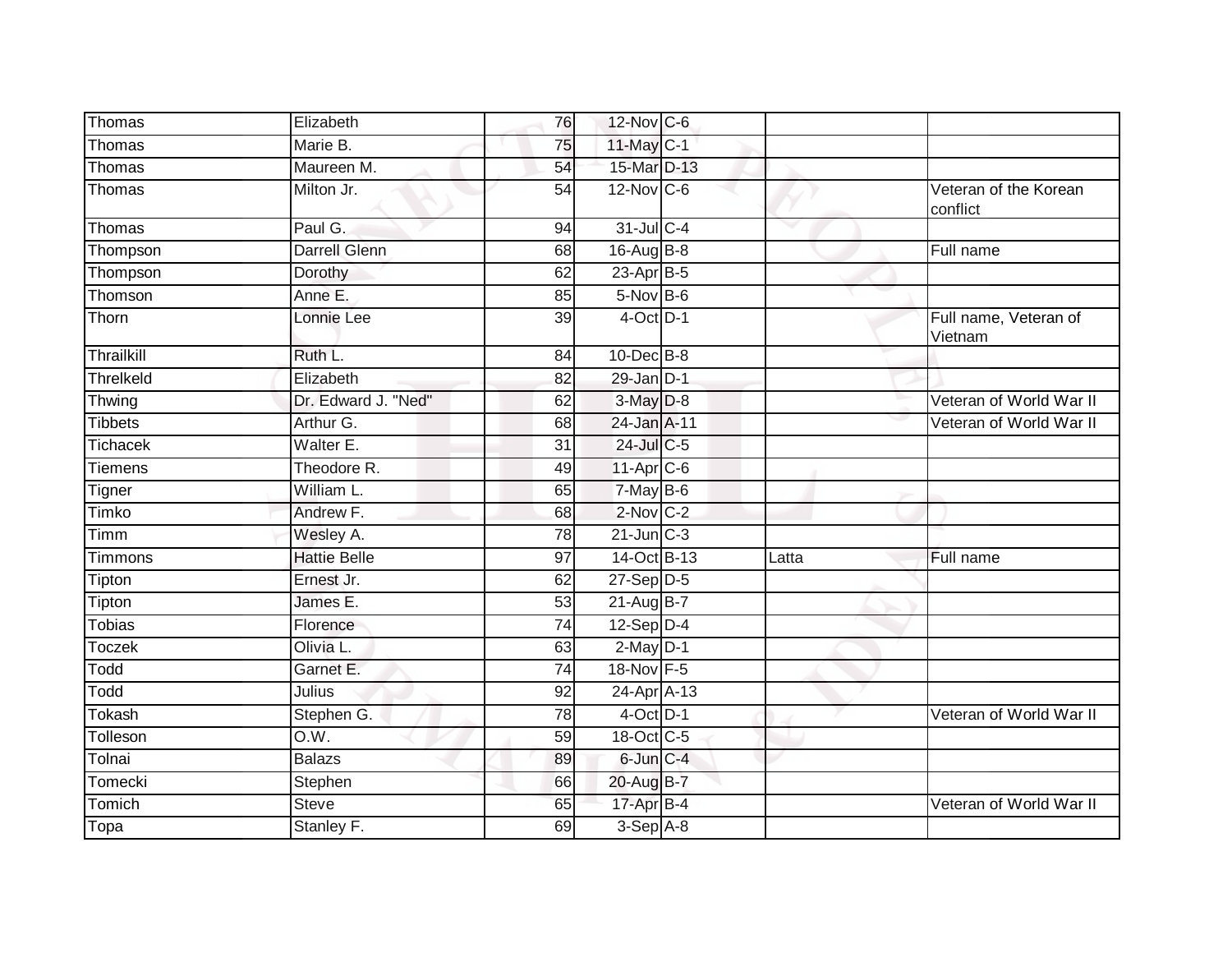| Torchia         | Paul Joseph        | 29              | 6-May D-1               |  |                                 |
|-----------------|--------------------|-----------------|-------------------------|--|---------------------------------|
| Tornabene       | Harriet B.         | 62              | 12-Nov C-6              |  |                                 |
| Toth            | Conrad H.          | 95              | 9-May A-11              |  |                                 |
| Toth            | Eugene             | 60              | $25$ -Apr $D-1$         |  | Veteran of World War II         |
| Tothfalusi      | Juliana            |                 | $4$ -Jun $C-1$          |  |                                 |
| Toweson         | Earl D.            | $\overline{72}$ | $9-AprB-6$              |  |                                 |
| Towne           | Ethel B.           | 87              | $8$ -Jun $C-1$          |  |                                 |
| Trenka          | Andrew             | 86              | $4$ -Jul $C-1$          |  |                                 |
| Tresnowski      | <b>Beverly Ann</b> | 50              | 23-Sep E-13             |  |                                 |
| Trevino         | <b>Dolores</b>     | 75              | $2$ -Aug C-1            |  |                                 |
| Trischank       | Emma Anna          | 93              | 18-Sep B-5              |  | Full name                       |
| Trochek         | Lorraine M.        | 28              | 11-Dec B-9              |  |                                 |
| Trogden         | <b>Bobby Gene</b>  | 48              | $9$ -Jul $B$ -5         |  | Full name                       |
| Trojnar         | Julius             | 71              | 28-Dec C-4              |  |                                 |
| Trombetta       | Michael            | 50              | 23-Feb B-6              |  |                                 |
| Trombetta       | Michael            | 50              | 24-Feb B-7              |  |                                 |
| Trommer         | Glen A.            | 23              | 30-May D-5              |  |                                 |
| Trotter         | Alex M. "Montie"   | 82              | $2$ -Jul $A-9$          |  |                                 |
| Trotter         | Lillian E.         | $\overline{77}$ | 13-Mar B-6              |  |                                 |
| Trout           | Charles            | 38              | $9-AugB-7$              |  |                                 |
| Trout           | Charles            | 38              | $10-Aug$ <sub>C-1</sub> |  |                                 |
| Truby           | Harold P.          | 66              | 9-Oct A-8               |  | Veteran of World War II         |
| Trulley         | Louise M.          | 90              | 11-Mar D-1              |  |                                 |
| Trzcinski       | Walter J.          | $\overline{77}$ | $15$ -Jan $D-6$         |  |                                 |
| Trznadel        | Amy R.             | 20              | $2-Sep$ $D-2$           |  |                                 |
| Tsaros          | Louis K.           | 95              | 29-Jul C-1              |  |                                 |
| <b>Tsolakos</b> | Mark A.            | 25              | $4-Nov$ E-2             |  |                                 |
| Tucker          | Carlis II "Carl"   | 53              | $17 - Jan A - 2$        |  | Veteran of the Korean<br>crisis |
| Tucker          | Nellie J.          | 84              | 30-Aug D-2              |  |                                 |
| Tuffner         | Marian T.          | 67              | 29-Aug D-2              |  |                                 |
| Tully           | John T. "Jack"     | 75              | 27-Aug C-1              |  |                                 |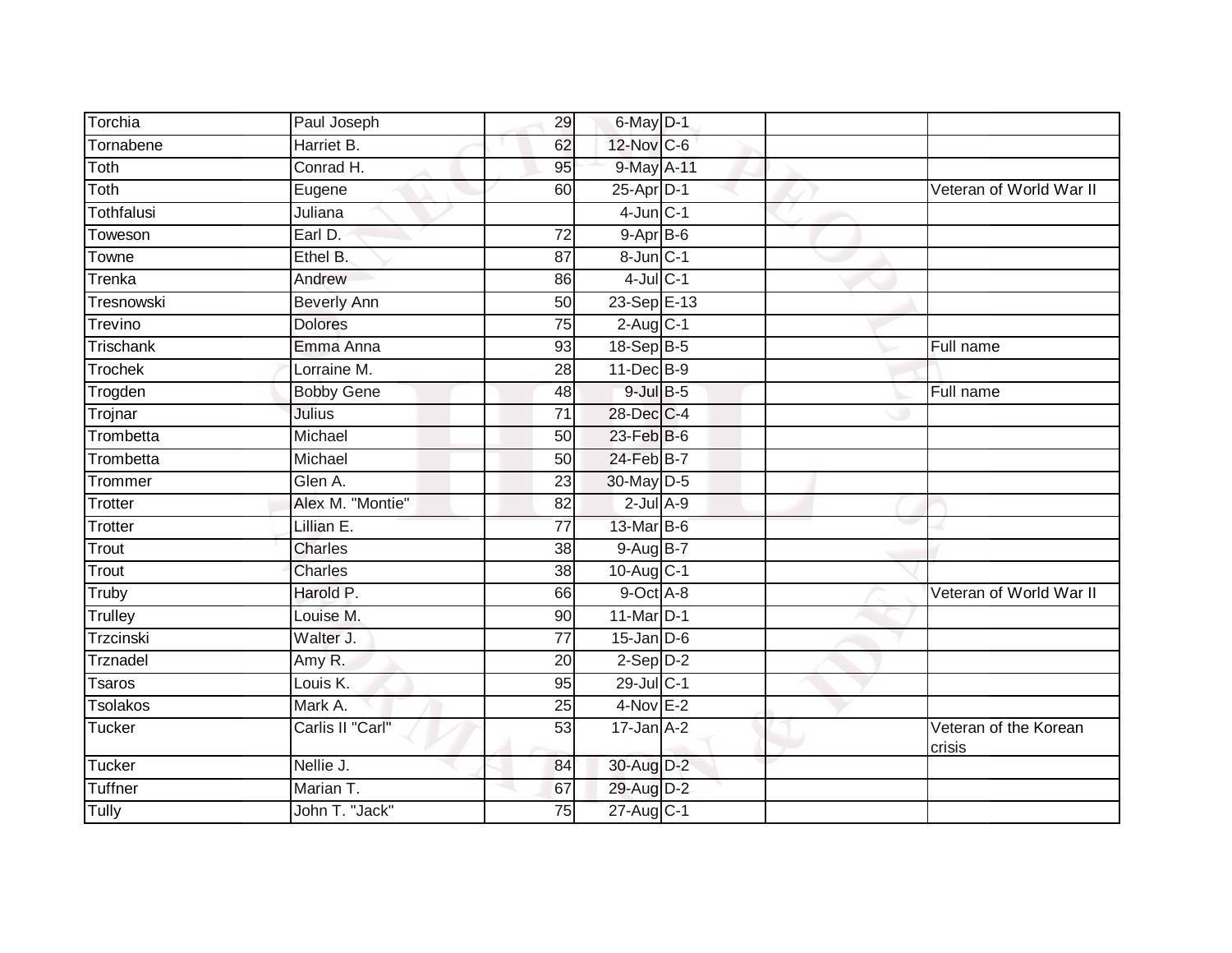| Tumbiolo                 | Frank L.              |                 | 21-Aug B-7               |                |                         |
|--------------------------|-----------------------|-----------------|--------------------------|----------------|-------------------------|
| Tumpula                  | Laimi S.              | 96              | 18-Apr D-1               |                |                         |
| Tumpula                  | Laimi S.              | 96              | 19-Apr C-6               |                |                         |
| Turley                   | Guy F.                | 82              | 20-Nov A-10              |                |                         |
| Turley                   | Pauline               | $\overline{76}$ | $14-Sep C-1$             |                |                         |
| Turner                   | Gertrude              | 74              | $4$ -Jan $C-2$           |                |                         |
| Turner                   | Louis J.              | 66              | 6-Feb B-6                |                | Veteran of World War II |
| Turner                   | Weldon "Gene"         | 59              | $11-Oct$ E-4             |                | Veteran of World War II |
| Tweedy                   | Goldie "Noel"         | 73              | $5-Nov$ B-6              |                |                         |
| Twomey                   | Matthew "Matt" G.     | 91              | 20-Dec B-12              |                |                         |
| Tyler                    | Mary Ann              | $\overline{72}$ | 23-Sep E-13              |                |                         |
| Tyler                    | Richard C. "Dick"     | 67              | 12-Jan A-11              |                | Veteran of World War II |
| <b>Ulandowski</b>        | Mary                  | 80              | 24-Feb B-7               |                |                         |
| <b>Ulias</b>             | Louis J.              | 73              | 14-May A-13              |                |                         |
| $U \mid m$               | Violet                | 66              | 6-Jul A-11               |                |                         |
| Unterborn                | Dorothy M.            | 70              | 25-Jul C-4               |                |                         |
| Urban                    | Sophie                |                 | 16-Dec E-1               | <b>Szafran</b> |                         |
| Urbanski                 | Viola                 | 70              | 21-Mar B-8               |                |                         |
| Usyk                     | John                  | 63              | 21-Mar B-8               |                |                         |
| <b>Utberg</b>            | Ethel R.              | 75              | 11-May C-1               |                |                         |
| Valenchik                | George S.             | 70              | 19-Mar B-7               |                | Veteran of World War II |
| Valencik                 | Frank J.              | 63              | 14-Nov D-7               |                | Veteran of World War II |
| Valliant                 | Armanda               | 78              | $13$ -Jun $D-2$          |                |                         |
| Van Den Hende            | Everett J.            |                 | 88 Feburary 6 B-6        |                |                         |
| Van Dusen                | Ruth L.               | 79              | $3-Apr$ B-6              |                |                         |
|                          |                       |                 |                          |                |                         |
| Van Dyke                 | John WM               | 76              | 3-Jan A-11               |                |                         |
| Van Prooyen              | <b>Bert</b>           | 78              | $12$ -Jul C-1            |                |                         |
| Van Valkenburg           | Lois                  | 88              | 9-Oct A-8                | Jackson        |                         |
| Van Winkle               | Diane Cody            | 30              | 16-May B-6               |                |                         |
| Van Woerden              | Cornelius M.          | 70              | 15-Jul D-1               |                |                         |
| Vander Woude<br>Vanderaa | Peter<br><b>Marie</b> | 81              | 22-Mar D-8<br>26-Dec C-8 |                |                         |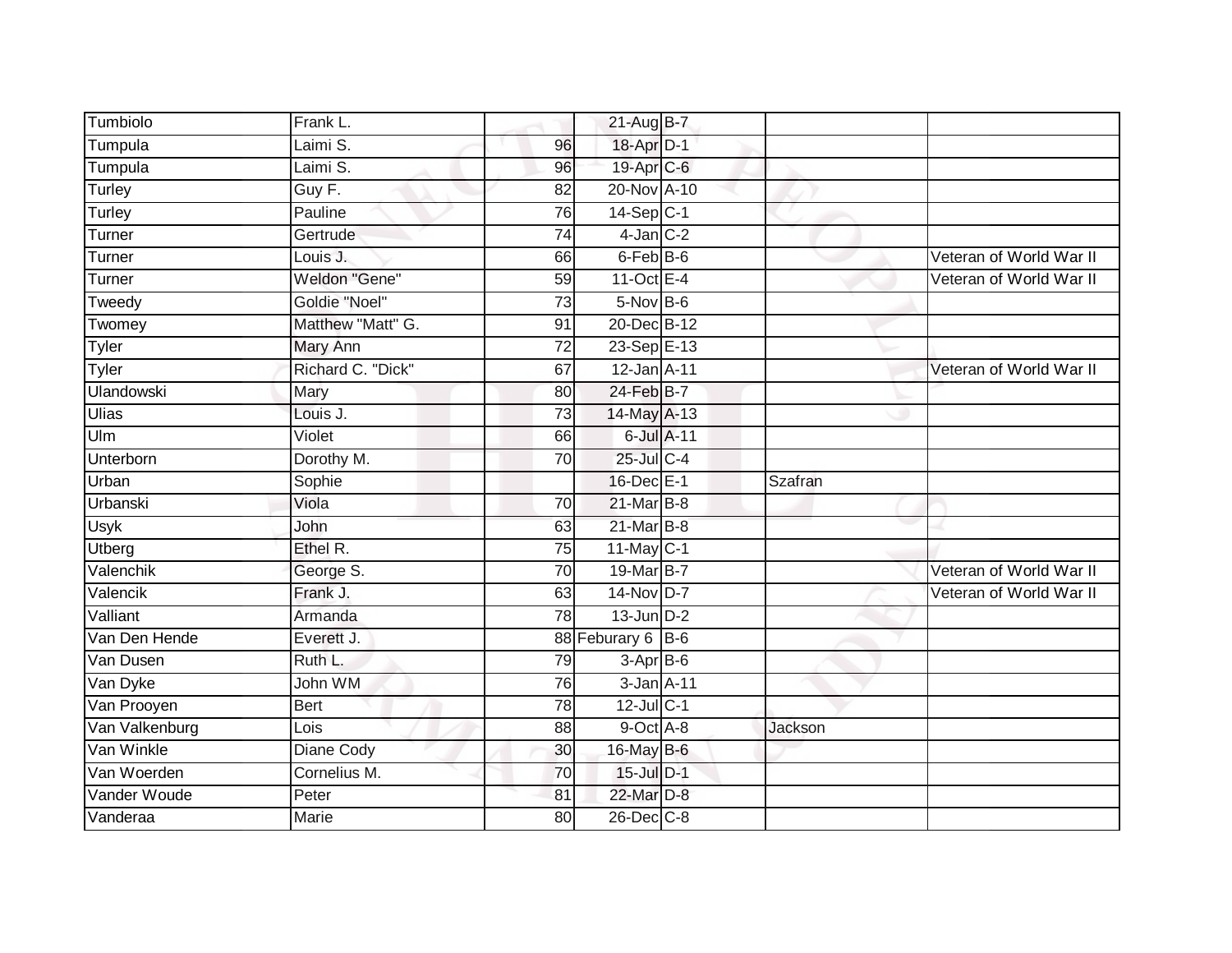| Vandersee   | Harvey S.        | 76              | 28-Jun D-8               |           |                                                    |
|-------------|------------------|-----------------|--------------------------|-----------|----------------------------------------------------|
| Vandersluis | <b>Alice</b>     | 53              | 7-Nov B-9                |           |                                                    |
| Vanderwoude | Theodore         | 75              | 6-Mar B-4                |           |                                                    |
| Vandevort   | Florence M.      | 87              | $9-Nov$ B-3              |           |                                                    |
| Vandiver    | Robert E.        | 58              | $29$ -Jan $D-1$          |           |                                                    |
| VanDyke     | Esta             | 88              | 30-Jul B-6               |           |                                                    |
| Vankley     | Egbert           | 85              | 26-Dec C-8               |           |                                                    |
| Vanniere    | Albert           | 94              | 18-Dec B-6               |           |                                                    |
| Vano        | Edward T.        | 55              | $11$ -Jun B-7            |           |                                                    |
| Varchetto   | <b>Betty</b>     | 59              | 15-Nov B-8               |           |                                                    |
| Vardalos    | John P.          | 63              | 13-Sep C-1               |           |                                                    |
| Varlan      | Sophie M.        | 65              | $13$ -Feb $B$ -6         |           |                                                    |
| Vasilko     | Susan            | 80              | 11-Nov D-1               |           |                                                    |
| Vaughn      | James G.         | 56              | 16-Sep F-7               |           |                                                    |
| Vedo        | Ann              | $\overline{74}$ | $7-MarA-9$               | Hrabovsky |                                                    |
| Vega        | Charles          | 62              | 21-Aug B-7               |           | Veteran of World War II<br>and the Korean conflict |
| Velgos      | Carol            | 84              | $4$ -Dec A-5             |           |                                                    |
| Velickovic  | Sibin            | 64              | $5 - Jun$ <sub>C-4</sub> |           |                                                    |
| Verbila     | Stephanie V.     | 82              | $29$ -Jun $A-8$          |           |                                                    |
| Vereb       | Rose G.          | 87              | 6-Sep C-1                |           |                                                    |
| Vergin      | Donald A.        | 65              | 16-Mar C-4               |           | Veteran of World War II                            |
| Vermette    | Howard           | 76              | 13-Aug $B-7$             |           |                                                    |
| Vermette    | Howard           | 76              | 14-Aug B-4               |           |                                                    |
| Verrill     | Mary E.          | 69              | $21$ -Mar $B$ -8         |           |                                                    |
| Vichuras    | Rev. Ignatius C. | $\overline{72}$ | $22$ -Jan E-14           |           |                                                    |
| Vickery     | Lois H.          | 68              | $9$ -Dec $E-1$           | Coan      |                                                    |
| Vida        | George           | 66              | $25$ -Jul C-4            |           |                                                    |
| Vieau       | Alice            | 84              | 25-Oct C-11              |           |                                                    |
| Vierk       | Clara A.         | 76              | 7-Mar A-9                |           |                                                    |
| Vierk       | Erwin W.         | 76              | 18-Mar B-4               |           |                                                    |
| Viland      | Pearl            | 68              | 3-Jan A-11               |           |                                                    |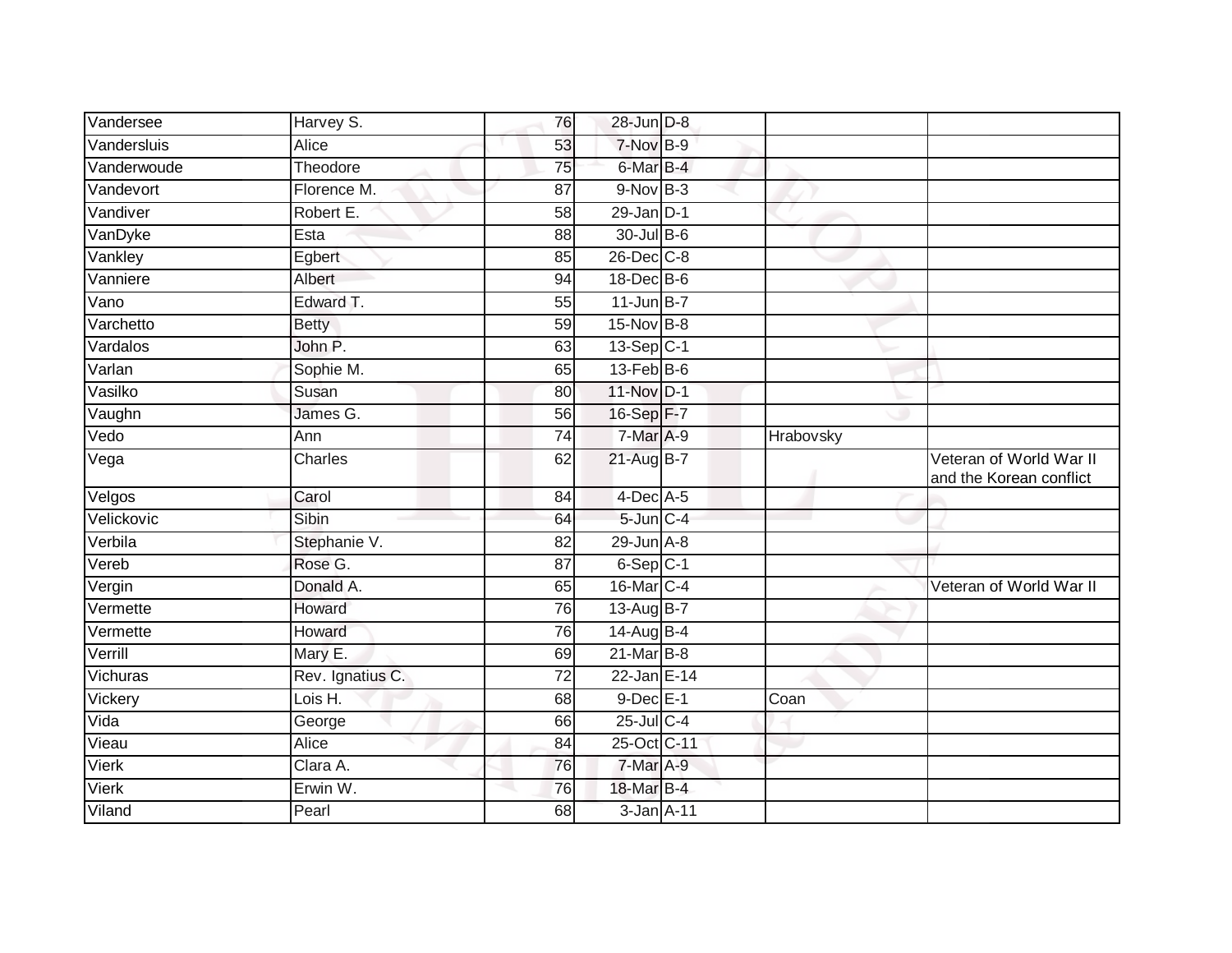| Villarreal     | Pedro          | 56              | 29-Nov D-10                   |         |                                      |
|----------------|----------------|-----------------|-------------------------------|---------|--------------------------------------|
| Villegas       | Tiburcio Sr.   | 86              | 19-Sep B-9                    |         | Veteran of World War I               |
| Vincent        | Pauline        | 67              | 4-Jan C-2                     |         |                                      |
| Visak          | George         | 72              | $26$ -Apr $C-4$               |         |                                      |
| Vlahos         | Gertrude       | 91              | 8-Feb C-1                     |         |                                      |
| Vogel          | James C.       | 62              | 20-Mar A-13                   |         | Veteran of World War II              |
| Vogt           | Carl C.        | 83              | $1-Aug$ D-1                   |         |                                      |
| Volk           | Pearl H.       | 91              | 30-Sep D-1                    |         |                                      |
| Voll           | Ralph A.       | 83              | $2$ -Jan $B-8$                |         |                                      |
| Volom          | Michael W.     | 59              | 22-May A-13                   |         | Veteran of World War II              |
| Volom          | Michael W.     | 59              | 23-May D-2                    |         | Veteran of World War II              |
| Vomish         | George J.      | $\overline{74}$ | $17 - \text{Aug } \text{C-1}$ |         |                                      |
| Von Schaumburg | Lillian        | 58              | 14-Aug B-4                    | Nichols |                                      |
| Voorhies       | Andrew J.      | 58              | 8-Apr D-1                     |         | Veteran of World War II              |
| Vranka         | John S.        | $\overline{81}$ | 27-Dec C-7                    |         |                                      |
| Vukin          | Krissti        | 21/2<br>months  | 19-Feb E-15                   |         |                                      |
| Vuletich       | Robert P.      | 55              | $1-Oct$ A-6                   |         | Veteran of the Korean<br>conflict    |
| Wachewicz      | John J. "Jack" | 65              | 10-Apr A-13                   |         | Veteran of World War II              |
| Wachtel        | Jerome S.      | 66              | $2$ -Mar $C-4$                |         |                                      |
| Wadas          | Dr. Alfred     | 68              | 20-Sep A-12                   |         |                                      |
| Wadas          | Joseph "Jokey" | 66              | $29$ -Jan D-1                 |         |                                      |
| Waddington     | Lulu C.        | 96              | $9-Nov$ B-3                   |         |                                      |
| Wade           | Addie Lee      | 82              | $2-Nov$ C-2                   |         | Full name, Veteran of<br>World War I |
| Wadkins        | Joe L.         | 56              | $7$ -Oct $D-2$                |         |                                      |
| Wagila         | Dorothy        | 78              | 19-Nov B-6                    |         |                                      |
| Wagman         | Bob Sr.        | 58              | $15$ -Nov B-8                 |         |                                      |
| Wagman         | Clarence C.    | 62              | 29-Nov D-10                   |         |                                      |
| Wagner         | John L. "Bud"  | 65              | 15-Mar D-13                   |         |                                      |
| Wagner         | Virgil R.      | 56              | $9$ -Mar B-6                  |         |                                      |
| Wagoner        | Hugh           | $\overline{57}$ | $21$ -Jun $C-3$               |         |                                      |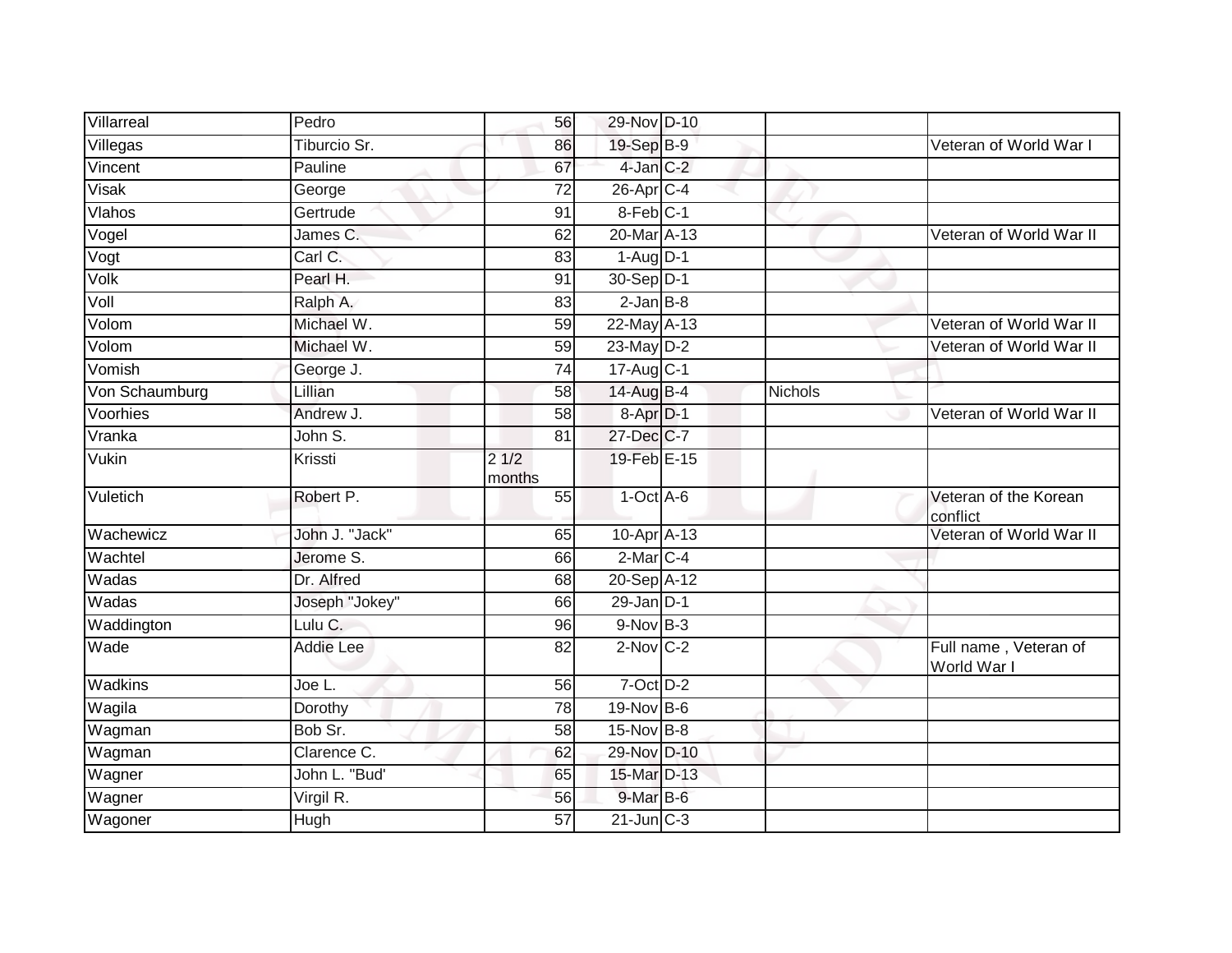| Walczak    | Mary                   | 72              | 27-Feb A-11              |        |                                    |
|------------|------------------------|-----------------|--------------------------|--------|------------------------------------|
| Waldron    | Elsie W.               | 72              | 11-May C-1               |        |                                    |
| Walerowicz | Joseph V.              | 91              | 8-May C-5                |        |                                    |
| Walker     | Ethel M.               | 83              | $22$ -Jun $C-1$          |        |                                    |
| Walker     | Homer L. Jr. "Snookie' | $\overline{39}$ | $1-Feb$ $D-5$            |        | Veteran of the Vietnam<br>war      |
| Walkowiak  | Richard N.             | 56              | $2-Aug$ $C-1$            |        |                                    |
| Wallace    | Anthony W.             | 83              | $29$ -Feb $D-1$          |        | Veteran of the US Navy             |
| Wallace    | Clarence               | $\overline{73}$ | 17-Oct D-5               |        |                                    |
| Wallar     | <b>Nellie</b>          | 90              | $11$ -Jan D-2            |        |                                    |
| Walsh      | John F.                | 67              | 6-Nov C-5                |        |                                    |
| Walski     | Irene                  | 78              | 19-Aug F-7               |        |                                    |
| Walters    | Carolyn                | $\overline{72}$ | $17-SepB-5$              |        |                                    |
| Walters    | <b>Judy Lynn</b>       | 25              | 6-May D-1                |        |                                    |
| Walton     | Danny Howard           | $\overline{54}$ | 23-Mar B-6               |        | Veteran of the Korean war          |
| Wang       | Raymond M.             | 67              | 7-Jun A-15               |        | Veteran of World War II            |
| Wanicki    | Joseph V.              | 73              | 12-Jan A-11              |        | Veteran of World War II            |
| Wanicki    | Mary G.                |                 | $5-Apr$ $C-6$            |        |                                    |
| Warber     | <b>Mary Helen</b>      | 79              | 8-Oct A-11               |        |                                    |
| Ward       | Edna                   | 66              | $1-Nov$ D-1              | Dorsey |                                    |
| Ward       | Larry P.               | $\overline{36}$ | $13$ -Apr $C-4$          |        | Veteran of the Vietnam<br>conflict |
| Wardell    | Hanna T.               | 78              | $7$ -Dec $C$ -4          |        |                                    |
| Ware       | Ruel R.                | 75              | 3-Jan A-11               |        |                                    |
| Wargo      | Emilia "Millie"        | 66              | 20-Mar A-13              |        |                                    |
| Warmelink  | Frederick J.           | 78              | 15-Oct B-5               |        |                                    |
| Warntz     | Helen A.               |                 | $21 - \overline{AugB-7}$ |        |                                    |
| Wartenburg | Helen Ann              |                 | 27-Aug C-1               |        | Full name                          |
| Washington | Thomas R.              | 62              | $25$ -Jan B-7            |        | Veteran of the US Navy             |
| Wasich     | Peter                  | 65              | 29-Jun A-8               |        |                                    |
| Waslewicz  | Julius W.              | 66              | 19-Jul C-4               |        |                                    |
| Wass       | Leora Mae              | 79              | $6-Sep$ $C-1$            |        | Full name                          |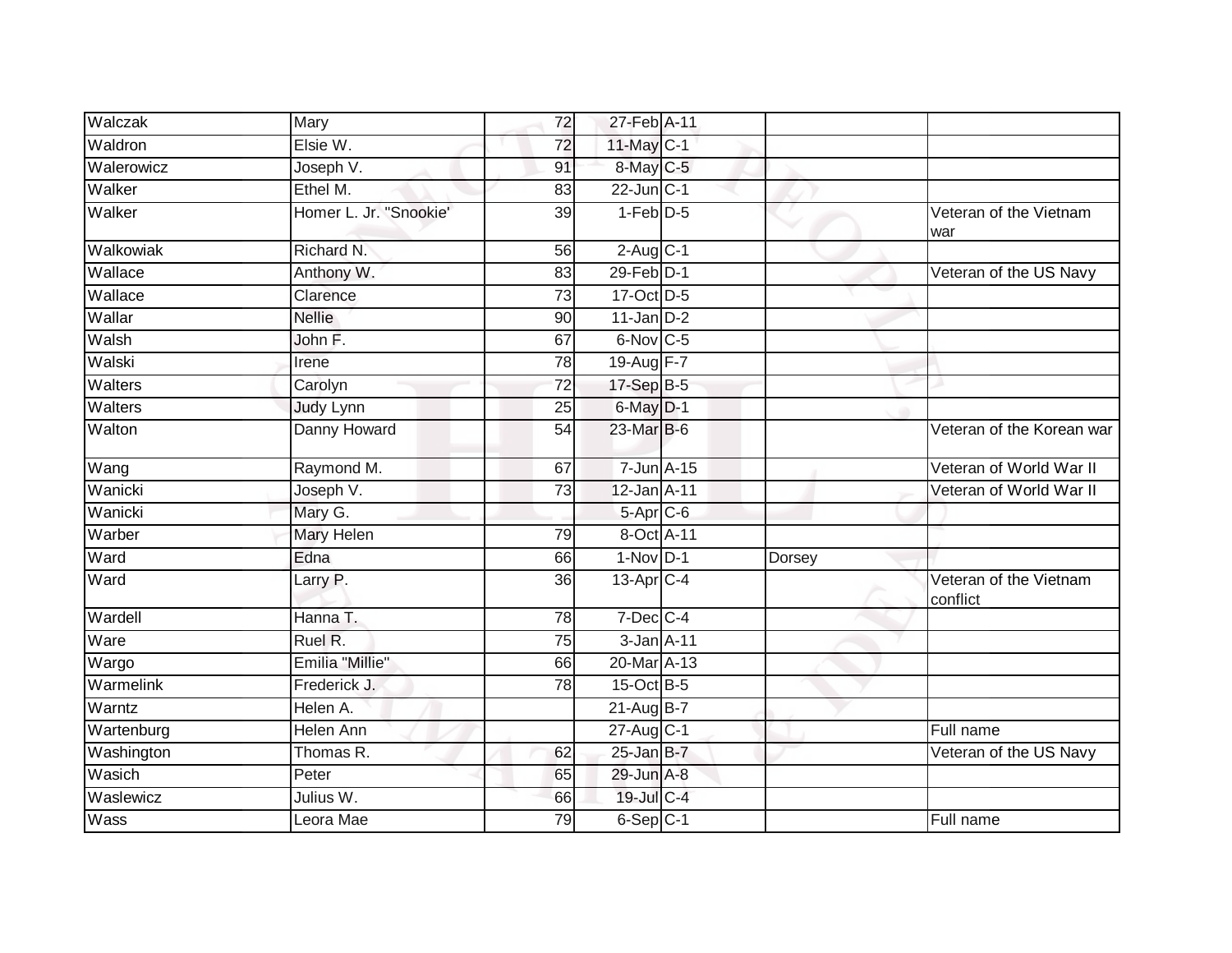| Waters      | Patricia P.              | 34              | 24-Apr A-13     |       |                                   |
|-------------|--------------------------|-----------------|-----------------|-------|-----------------------------------|
| Watkins     | <b>Larrt Fred</b>        |                 | 24-Oct C-6      |       | Full name                         |
| Watkins     | Mrs. Ida May             | 72              | 27-Aug C-1      |       | Full name                         |
| Watt        | James T.                 | 85              | 29-Feb D-1      |       |                                   |
| Watters     | Hugh Jr.                 | $\overline{82}$ | $13$ -Apr $C-4$ |       |                                   |
| Wayne       | Virginia                 | 60              | $29$ -Oct B-6   | Mason |                                   |
| Weaver      | Jean Beth                | 20              | $5$ -Jul $D-8$  |       | Full name                         |
| Webster     | Edward                   | 58              | 19-Dec F-1      |       |                                   |
| Wedding     | Gene C.                  | 55              | 30-Dec D-2      |       | Veteran of the Korean<br>conflict |
| Wedryk      | Florence C.              | 68              | $12$ -Jul C-1   |       |                                   |
| Weeks       | <b>Bessie Ann</b>        | 96              | $21$ -Jun $C-3$ |       | Full name                         |
| Weeks       | Lester A.                | 70              | 6-Nov C-5       |       |                                   |
| Weeks       | Willis                   | 59              | 22-Aug D-1      |       |                                   |
| Wegrzyn     | Walter J. "Twenty Grand" | 66              | 2-Mar C-4       |       | Veteran of World War II           |
| Wehner      | Lawrence J.              | 76              | 3-Dec B-7       |       |                                   |
| Weigand     | Mary E.                  | 85              | $5$ -Jan $C-2$  |       |                                   |
| Weil        | Pauline S.               | 85              | 22-Aug D-1      |       |                                   |
| Weiner      | Sara                     | 87              | 12-Mar B-7      |       |                                   |
| Weiss       | Leonard L.               | 74              | 30-Nov C-4      |       |                                   |
| Welch       | Lorenzo                  | $\overline{38}$ | 16-Jul B-5      |       |                                   |
| Wellburn    | Aurelia                  | 75              | $26$ -Jul C-3   |       |                                   |
| Wells       | J.B.                     | 64              | $4$ -Dec $A$ -5 |       |                                   |
| Wells       | Leon                     | 60              | $13$ -Jun $D-2$ |       |                                   |
| Wells       | Mildred E.               | 71              | 12-Mar B-7      |       |                                   |
| Wells       | <b>Myrtie</b>            | $\overline{73}$ | 29-Oct B-6      | Smith |                                   |
| Welsh       | Catherine C.             | 80              | 20-May H-11     |       |                                   |
| Wendling    | Albert F.                | 35              | $12$ -Jul C-1   |       |                                   |
| Wenskunas   | Marjorie Allison         | $\overline{72}$ | 27-May D-1      |       | Full name                         |
| Wentworth   | Ethel R.                 | 90              | 18-Mar B-4      |       |                                   |
| Westerfield | James F.                 | 44              | 16-Aug B-8      |       |                                   |
| Wetnight    | Marylee                  | 56              | 7-Mar A-9       |       |                                   |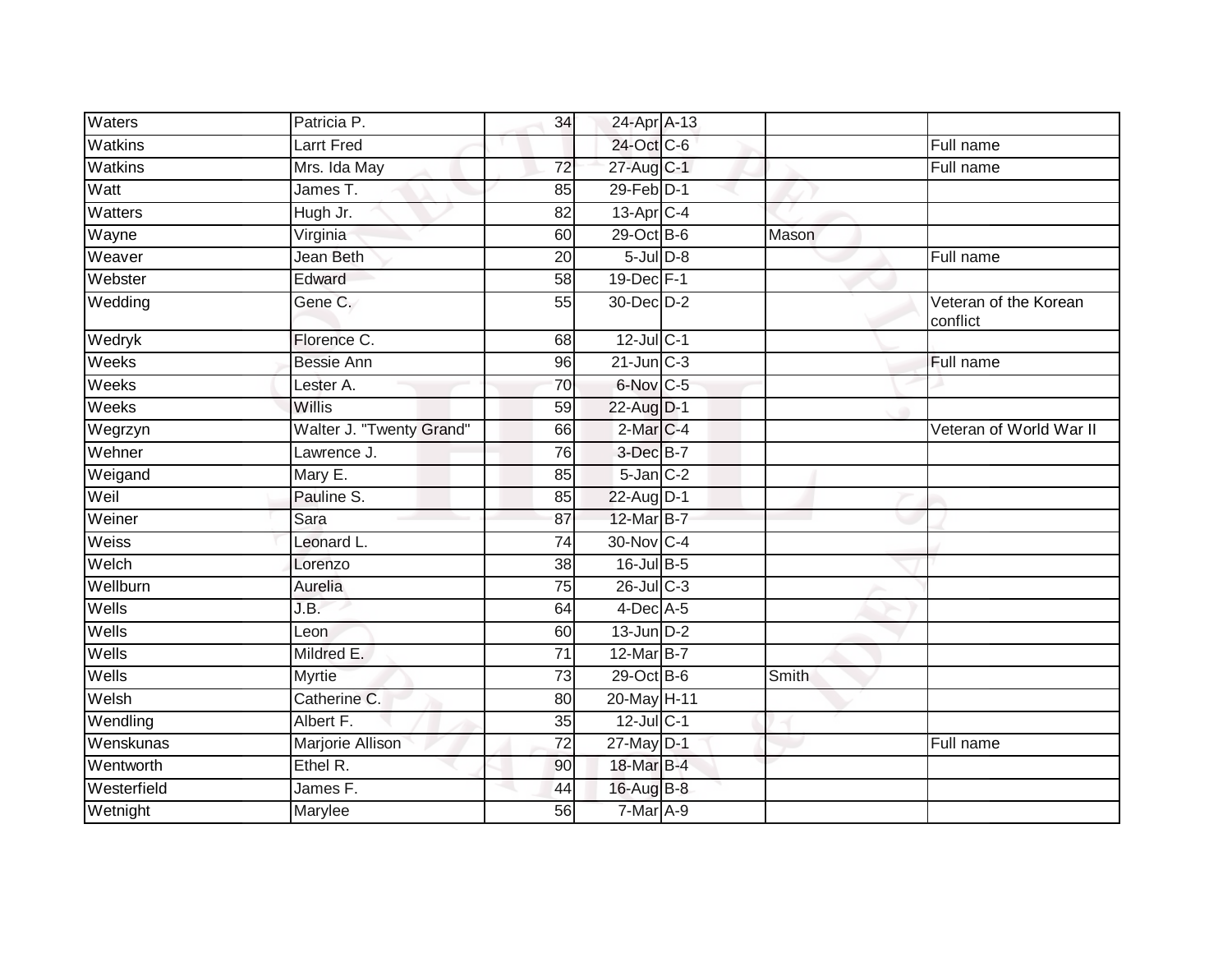| Weyhmueller | Alfred F.              | 84              | 8-Aug D-5        |              |                                   |
|-------------|------------------------|-----------------|------------------|--------------|-----------------------------------|
| Weyhmueller | Oletha                 | 78              | $2$ -Jul $A-9$   |              |                                   |
| Wheatley    | Mary Elizabeth "Betty" | 69              | 21-May C-1       |              |                                   |
| Wheeler     | Burdette J.            |                 | $11-Sep B-5$     |              |                                   |
| Wheeler     | Elsie                  | $\overline{93}$ | 27-Dec C-7       |              |                                   |
| Wheeler     | Marvin D.              | $\overline{70}$ | $9$ -Jul $B$ -5  |              |                                   |
| Whelan      | Barbara Jean           | 38              | $4-Nov$ E-2      |              | Full name                         |
| Whelan      | Edith C. "Grandma"     | 91              | 28-Dec C-4       | <b>Burns</b> |                                   |
| Whipple     | Bernice E.             | 87              | $5-Mar$ B-9      |              |                                   |
| Whitaker    | Kristine M.            | $\overline{76}$ | 1-Mar C-7        |              |                                   |
| White       | Adrian J.              | $\overline{72}$ | 16-Aug B-8       |              |                                   |
| White       | Charles J. Sr.         | 58              | 16-Apr B-4       |              |                                   |
| White       | Elsie M.               | 80              | $4-SepB-5$       |              |                                   |
| White       | Ida                    |                 | 24-Jan A-11      |              |                                   |
| White       | John Sr.               | $\overline{72}$ | 21-Sep B-5       |              |                                   |
| White       | Marjorie W.            | 67              | 5-Nov B-6        |              |                                   |
| White       | <b>Mary Dolores</b>    | 63              | 29-Apr E-11      |              |                                   |
| White       | Sidney Ivan "Sid"      | 60              | $2-AprB-6$       |              | Veteran of World War II           |
| Whitenack   | Helen I.               | 67              | 10-Aug C-1       | Erndt        |                                   |
| Whitfield   | John M.                | 75              | 24-Jun B-12      |              | Veteran of World War II           |
| Whitman     | Lloyd V.               | 73              | $20-Apr$ B-5     |              |                                   |
| Whittemore  | Ralph                  | 53              | 12-Jan A-11      |              | Veteran of the Korean<br>conflict |
| Whittenburg | Nina M.                | 66              | $22$ -Jun $C-1$  |              |                                   |
| Wiak        | Matthew C.             | 70              | 25-Oct C-11      |              |                                   |
| Wiarda      | <b>Nick</b>            | 83              | $27$ -May $D-1$  |              |                                   |
| Wiegand     | Evelyn M.              | 87              | $10$ -Dec $B$ -8 |              |                                   |
| Wiens       | John K.                | 81              | 20-Dec B-12      |              |                                   |
| Wiggins     | <b>Timothy Glenn</b>   | 13              | 22-Aug D-1       |              | Full name                         |
| Wigley      | Daniel Sr.             | 75              | 9-Dec E-1        |              |                                   |
| Wilcox      | Mildred J.             | 79              | $31$ -Jan $B$ -6 |              |                                   |
| Wilde       | Martin K.              | 72              | $22$ -Oct B-6    |              | Veteran of World War II           |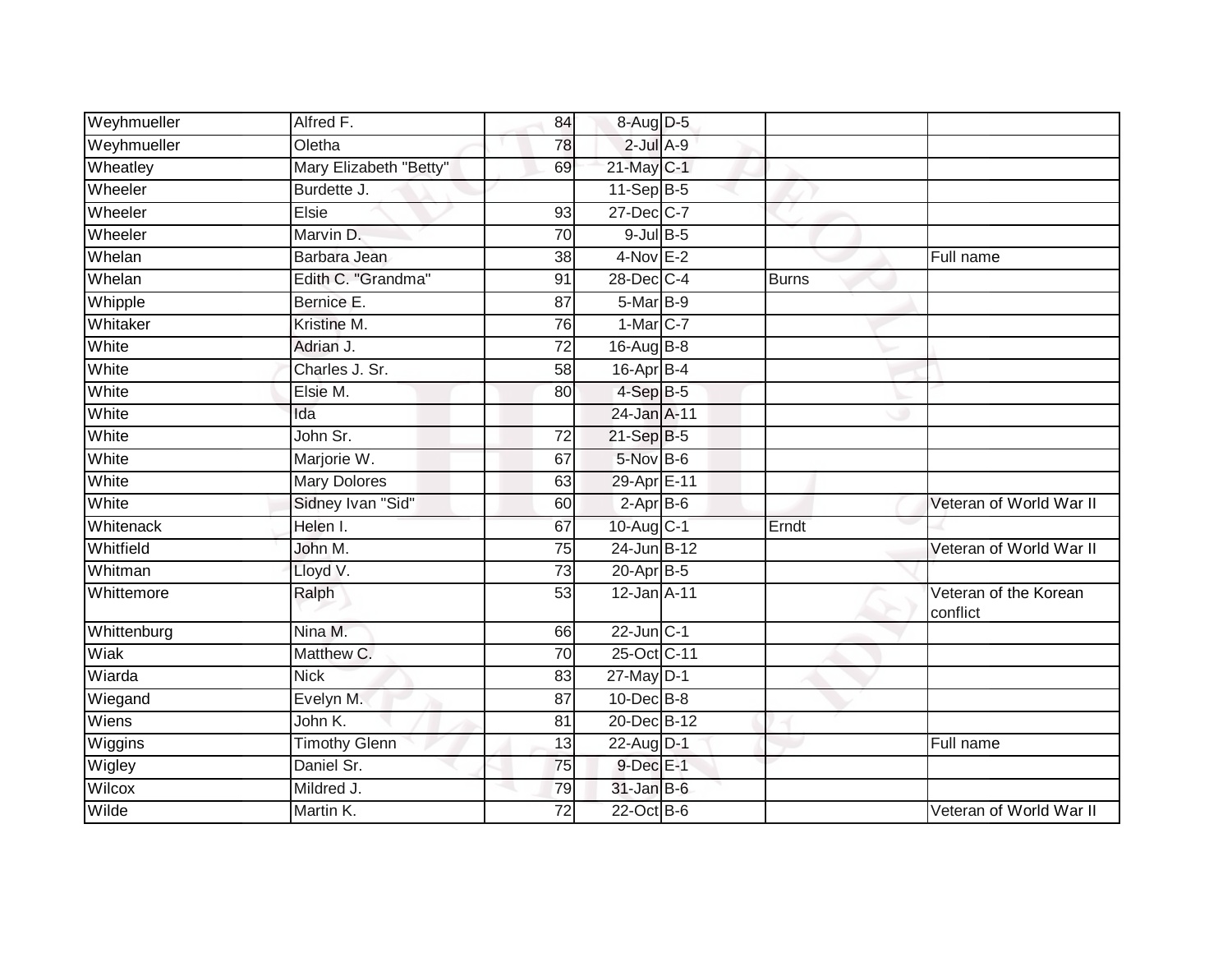| Wilhelm         | John F.               | 77              | 10-May D-1             |              |                                      |
|-----------------|-----------------------|-----------------|------------------------|--------------|--------------------------------------|
| Wilhite         | Agnes P.              | 56              | 30-Dec D-2             |              |                                      |
| Wilinski        | Bruno M. Jr.          | $\overline{37}$ | 8-Aug D-5              |              |                                      |
| Wilinski        | Bruno M. Jr.          | 37              | $9-Aug$ B-7            |              | Veteran of Vietnam                   |
| Wilinski        | Margaret H.           | 60              | 8-Nov C-4              |              |                                      |
| Wilk            | Nancy M.              | $\overline{28}$ | $29$ -Feb $D-1$        | <b>Novak</b> |                                      |
| Wilk            | Sophie H.             | 65              | $2$ -Aug C-1           |              |                                      |
| Wilkening       | Neil P. "Cheesehound" | 60              | 18-Jul B-5             |              |                                      |
| Wilkens         | Earl W.               | 82              | $1-Feb$ $D-5$          |              |                                      |
| Wilkens         | Hazel L.              | 74              | 14-Aug B-4             |              |                                      |
| Wilkes          | John Sr.              | 71              | 26-Dec C-8             |              |                                      |
| Wilkinson       | Walter                | 91              | $6$ -Aug $B$ -6        |              |                                      |
| Will            | Ona Mae               | 62              | 30-Sep D-1             |              |                                      |
| Willard         | Cody W.               | $\overline{57}$ | 5-Feb <sup>D-3</sup>   |              |                                      |
| Williams        | <b>Bernice</b>        | $\overline{75}$ | 21-Mar B-8             | Cox          |                                      |
| Williams        | Charles M.            | 56              | 26-Nov B-6             |              |                                      |
| Williams        | Curtis                | 56              | 12-Aug B-14            |              | Veteran of the Korean<br>coflict     |
| Williams        | Dana L.               | 22              | 10-Aug C-1             |              |                                      |
| Williams        | <b>Doris</b>          | 59              | 6-Jul A-11             |              |                                      |
| <b>Williams</b> | Dorothy Mae           | 59              | $4$ -Dec B-6           |              | Full name                            |
| Williams        | Homer Sr.             | $\overline{75}$ | $23-Aug$ C-3           |              |                                      |
| Williams        | Ira                   | 55              | $13$ -Feb $B$ -6       |              |                                      |
| Williams        | James H.              | 52              | $1-Mar$ <sub>C-7</sub> |              |                                      |
| Williams        | Marvel B.             | 74              | 5-Mar B-9              |              |                                      |
| Williams        | <b>Ora Grace</b>      | 91              | 19-Mar B-7             |              | Full name                            |
| Williams        | Robert H. D.D.S.      | 62              | $16$ -Jan B-7          |              | Veteran of World War II              |
| Williams        | Robert Mark Sr.       | 50              | $5$ -Jun $C-4$         |              | Full name, Veteran of the<br>US Army |
| Williams        | Roy D.                | 62              | 11-Dec B-9             |              | Veteran of World War II              |
| Williams        | Walter C.             | 62              | 9-Dec E-1              |              |                                      |
| Williamson      | John E.               | 79              | 4-Mar D-1              |              |                                      |
| Willis          | <b>Allan Dale</b>     |                 | 13-May $D-2$           |              |                                      |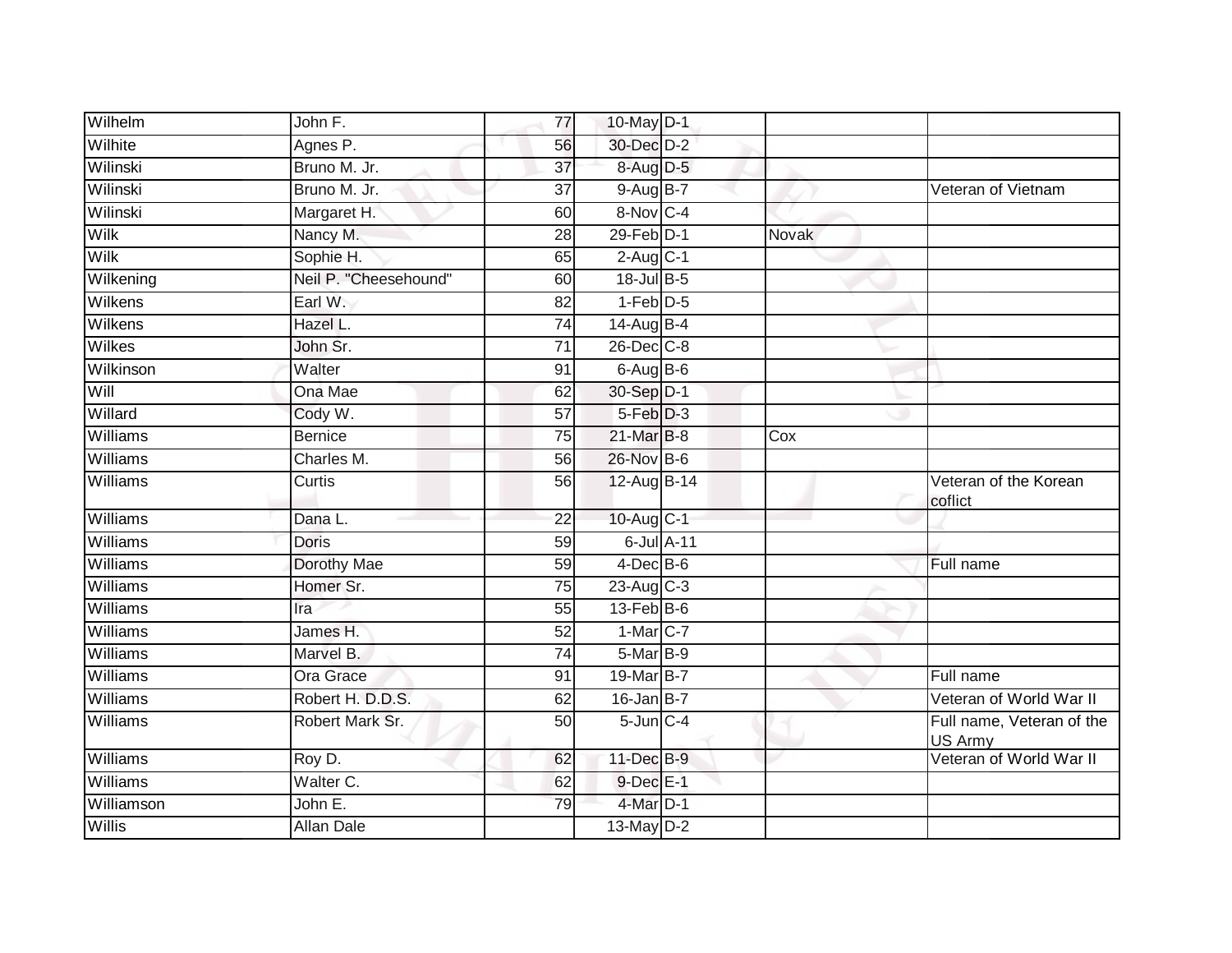| Willison      | <b>Lloyd Alfred</b>    | 83              | $19$ -Jan $D-1$  |                 |                | Full name               |
|---------------|------------------------|-----------------|------------------|-----------------|----------------|-------------------------|
| Willoughby    | <b>Dale Clinton</b>    | 59              | $8$ -Jul $D-2$   |                 |                | Full name, World War II |
| Willoughby    | James T.               | 54              | 14-Mar B-2       |                 |                |                         |
| Willoughby    | Mae A.                 |                 | 23-Mar B-6       |                 | Hillman        |                         |
| Wilson        | Donna M.               | $\overline{76}$ | 28-Aug C-4       |                 |                |                         |
| Wilson        | Elitha "Mother Wilson" | 77              | 5-Mar B-9        |                 |                |                         |
| Wilson        | Francis L. "Doc"       | 81              | $18$ -Apr $D-1$  |                 |                |                         |
| Wilson        | Helen M.               | 88              | 12-Feb D-1       |                 |                |                         |
| Wilson        | John "Buddy"           | 68              | $12$ -Feb $D-1$  |                 |                |                         |
| Wilson        | Lovie M.               | $\overline{77}$ | 12-Nov C-6       |                 |                |                         |
| Wilson        | Marjorie R.            | 68              | 13-Aug B-7       |                 |                |                         |
| Wilson        | Theodore T.            | $\overline{75}$ | 9-Oct A-8        |                 |                |                         |
| Wilt          | Enoch "Bill"           | 86              | $18$ -May $C-1$  |                 |                |                         |
| Wilt          | Erma                   |                 |                  | $1$ -Jul $B-14$ |                |                         |
| Wiltermood    | Mrs. Nora              | 79              | $5$ -Jul $D-8$   |                 |                |                         |
| Windisch      | Henry                  | 81              | $3$ -May $D-8$   |                 |                |                         |
| Wineinger     | Roma                   | $\overline{87}$ | $5-Aug$ D-1      |                 |                |                         |
| Winer         | Ann                    | 63              | $3$ -Jul $C-1$   |                 |                |                         |
| Winer         | Sara                   | 87              | 13-Mar B-6       |                 |                |                         |
| Winfield      | James                  | 74              | $13-Sep C-1$     |                 |                |                         |
| Winfield      | Ruby                   | 65              | $30 - Jan$ $B-6$ |                 |                |                         |
| Winicki       | <b>Bernice</b>         | 90              | $5-Nov$ B-6      |                 |                |                         |
| Winkler       | Clarence M. Sr.        | 62              | $19$ -Jan D-1    |                 |                | Veteran of World War II |
| Wintermute    | Norman E.              | $\overline{72}$ | 16-Oct B-4       |                 |                |                         |
| Wisniewski    | <b>Martin</b>          | 74              | $2$ -Jul $A-9$   |                 |                |                         |
| Witt          | Matilda                | 82              | $5-Feb$ $D-3$    |                 |                |                         |
| Witte         | Fern W.                | 78              | $23$ -Jul B-6    |                 |                |                         |
| Wittenhagen   | <b>Bernice</b>         | 66              | 24-Jun B-12      |                 |                |                         |
| Wittorp       | Yvonne B.              | 56              | 9-Nov B-3        |                 | <b>Breclaw</b> |                         |
| Witvoet       | John G.                | 62              | 21-Mar B-8       |                 |                |                         |
| Wojciechowski | Philip S. "Wojak"      | 84              | 16-Dec E-1       |                 |                |                         |
| Wojcik        | Mary                   | 90              | 15-Jul D-1       |                 |                |                         |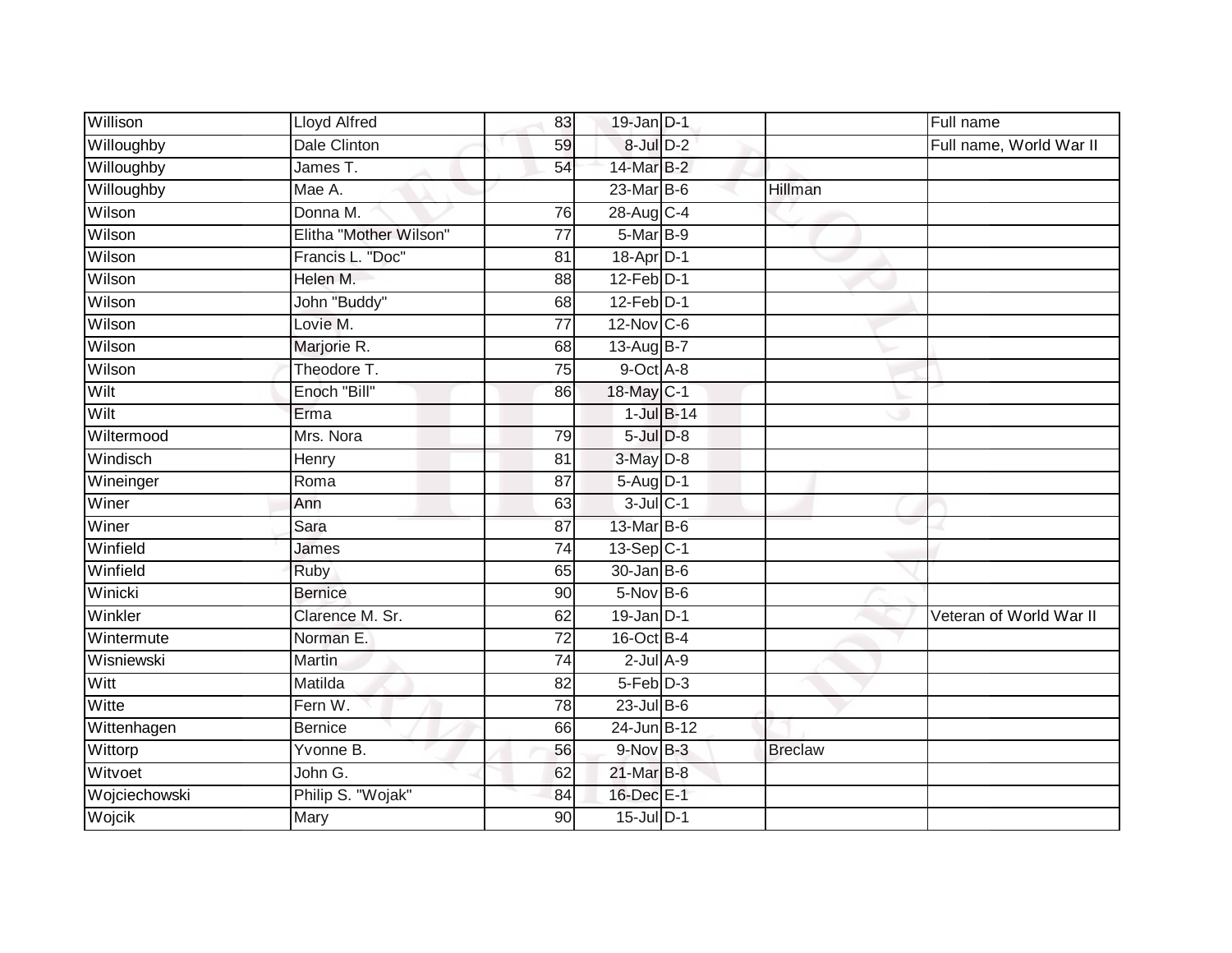| Wojtusik  | Edward C. Jr.  | 38              | 12-Dec C-8        |               |                         |
|-----------|----------------|-----------------|-------------------|---------------|-------------------------|
| Wojtusik  | Rita M.        | 63              | 16-Jan A-2        |               |                         |
| Wolak     | John E.        | 73              | 25-Jul C-4        |               |                         |
| Wolfe     | John M.        | 42              | $2$ -Oct B-4      |               |                         |
| Wolfe     | Stephen        | $\overline{82}$ | 22-Jan E-14       |               |                         |
| Wontor    | Kim Lien       | 38              | 26-Oct D-8        |               | Full name               |
| Wood      | Mary J.        | 77              | $23$ -Jul B-6     |               |                         |
| Woodin    | Fred           | 82              | $6$ -Aug $B$ -6   |               |                         |
| Woods     | Sarah Lee      | 46              | 30-Nov C-4        |               |                         |
| Woodward  | Howard T.      | $\overline{77}$ | 8-May C-5         |               |                         |
| Woodward  | Howard T.      | 77              | 9-May A-11        |               |                         |
| Woodworth | Susie          | 81              | 5-Dec B-10        |               |                         |
| Woolard   | Jessie         | 92              | 6-Dec D-1         |               |                         |
| Wooley    | Ray Ramone     | 16              | 19-Dec F-1        |               | Full name               |
| Woollen   | William W.     | $\overline{77}$ | 22-May A-13       |               |                         |
| Woolridge | Kenneth W.     | 36              | 7-Dec C-4         |               |                         |
| Wooten    | Dr. Marjorie   |                 | 10-Dec B-8        | <b>Morris</b> |                         |
| Worley    | Harry          | $\overline{81}$ | $2$ -Oct B-4      |               |                         |
| Woronka   | Madge E.       | 69              | 3-May D-8         |               |                         |
| Wozniak   | <b>Bertha</b>  | 79              | $8 - Jan$ $D-4$   |               |                         |
| Wozniak   | Edward H.      | 41              | $31$ -Jan B-6     |               |                         |
| Wozniak   | <b>Stella</b>  | 79              | $26$ -Jan B-7     |               |                         |
| Wright    | Ernest         | 72              | 27-Dec C-7        |               | Veteran of World War II |
| Wright    | Gene A.        | 54              | 27-Mar A-11       |               |                         |
| Wright    | John E.        | 63              | 25-May C-3        |               | Veteran of World War II |
| Wrobel    | Stanley J. Jr. | 72              | $6$ -Jan $D-1$    |               |                         |
| Wrona     | Edward I.      | 68              | $22$ -Oct B-6     |               |                         |
| Wrona     | Helen          | 67              | $21$ -Dec $ C$ -6 | Pigago        |                         |
| Wrona     | La Verne       | 53              | 16-Sep F-7        |               |                         |
| Wrona     | Louis          |                 | 6-Sep C-1         |               |                         |
| Wurl      | Raymond G.     | 73              | 21-Sep B-5        |               |                         |
| Wusching  | Michael        | $\overline{87}$ | $11$ -Jul $D-1$   |               |                         |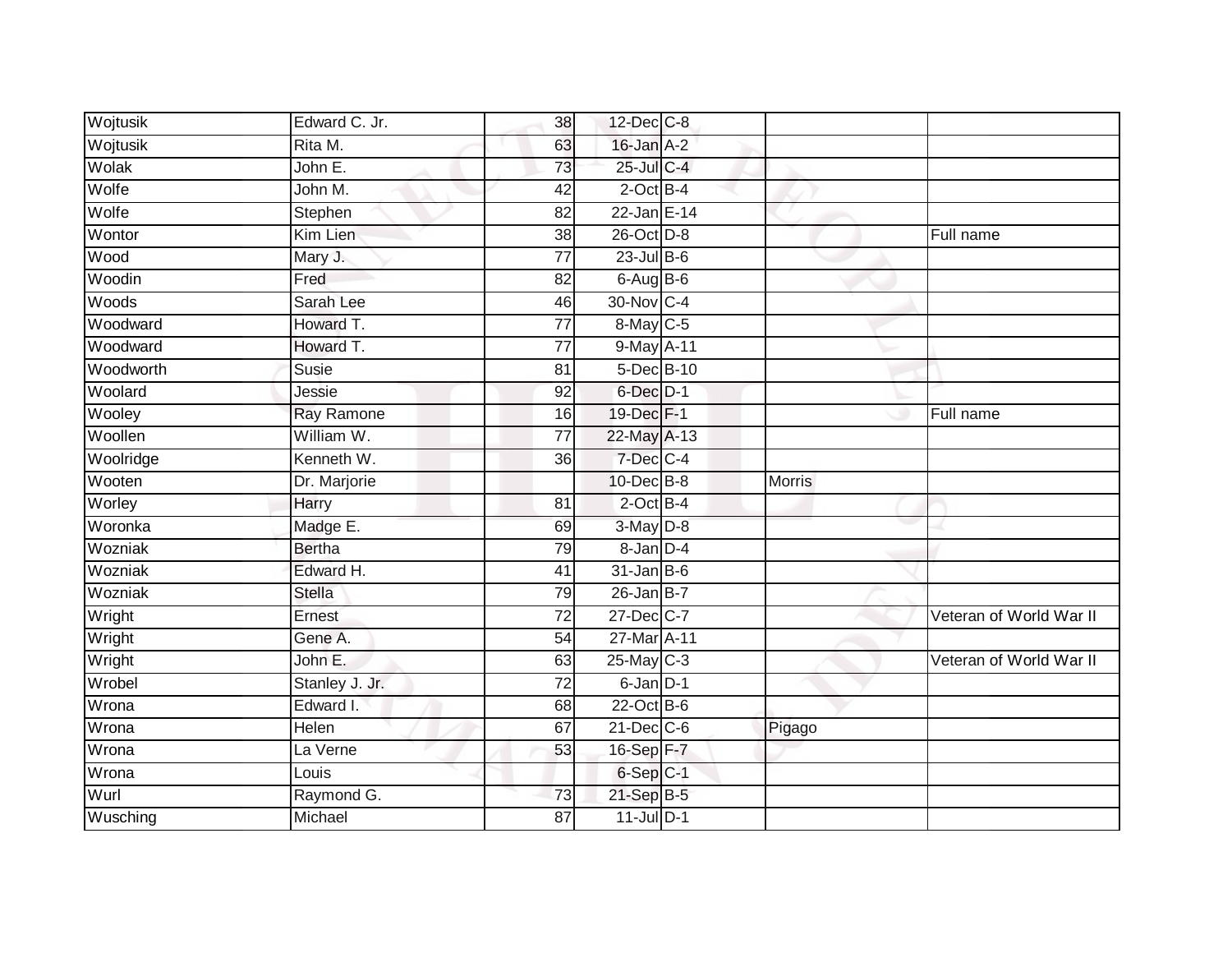| Wuschnig  | Michael             | 87              | 12-Jul C-1       |      |                         |
|-----------|---------------------|-----------------|------------------|------|-------------------------|
| Wyma      | Arthur              | 62              | 17-May F-3       |      | Veteran of World War II |
| Yahnke    | Elmer <sub>F.</sub> | $\overline{78}$ | 8-Aug D-5        |      |                         |
| Yates     | Willie B.           | 59              | 12-Aug B-14      |      | Veteran of World War II |
| Yatsko    | Andrew R.           | 66              | 23-Nov C-4       |      | Veteran of World War II |
| Yeagley   | Goldie              | 76              | $18 - Jan$ $D-1$ |      |                         |
| Yeargin   | Arthur G.           | 82              | 15-Feb B-5       |      |                         |
| Yedinak   | John Vern           | 67              | $6$ -Aug $B$ -6  |      | Full name               |
| Yedinak   | Robert S.           | 63              | $24-Sep$ B-5     |      |                         |
| Yedinak   | Robert S.           | 63              | 25-Sep B-10      |      |                         |
| Yonke     | Eugene V.           | 67              | 18-Jun B-7       |      | Veteran of World War II |
| Yonke     | Eugene V.           | 67              | 19-Jun B-7       |      | Veteran of World War II |
| Yonker    | <b>John</b>         | 69              | 20-Dec B-12      |      |                         |
| Yonover   | Leonard             | 63              | 15-Jul D-1       |      | Veteran of World War II |
| Yoos      | Harvey M.           | 65              | 28-Aug C-4       |      |                         |
| Yoquelet  | Ralph J.            | 59              | 25-Nov D-12      |      | Veteran of World War II |
| York      | Carrie M.           | 67              | 7-Jun A-15       |      |                         |
| Young     | <b>Cecil Ray</b>    | 46              | 28-Jun D-8       |      | Full name               |
| Young     | Dorothy Mae         | 48              | 14-Oct B-13      |      | Full name               |
| Young     | Frances E.          | 74              | $27$ -Jul C-2    |      |                         |
| Young     | James M. "Pete"     | 63              | 11-Apr C-6       |      | Veteran of World War II |
| Young     | Ray                 | 66              | 14-Oct B-13      |      |                         |
| Youngfelt | Katherine J.        | 49              | $11$ -Jan D-2    |      |                         |
| Younker   | Helen M.            | 81              | $2$ -Feb $D-2$   |      |                         |
| Ypma      | <b>Blanche</b>      | $\overline{72}$ | $7-Feb$ C-1      |      |                         |
| Yuhas     | Mark Edward Sr.     | 36              | 22-Jan E-14      |      | Full name               |
| Zabroski  | Anthony L.          | $\overline{71}$ | $11$ -Jun B-7    |      |                         |
| Zachau    | Helen L.            | 68              | 17-Oct D-5       |      |                         |
| Zachau    | Norman C.           | 74              | $5-Aug$ D-1      |      | Veteran of World War II |
| Zaczek    | Stanley J.          | 69              | 7-Aug B-5        |      |                         |
| Zadstra   | Rev. Jack           | 80              | 24-Dec B-5       |      |                         |
| Zagrocki  | Louise              | 93              | 18-May C-1       | Buda |                         |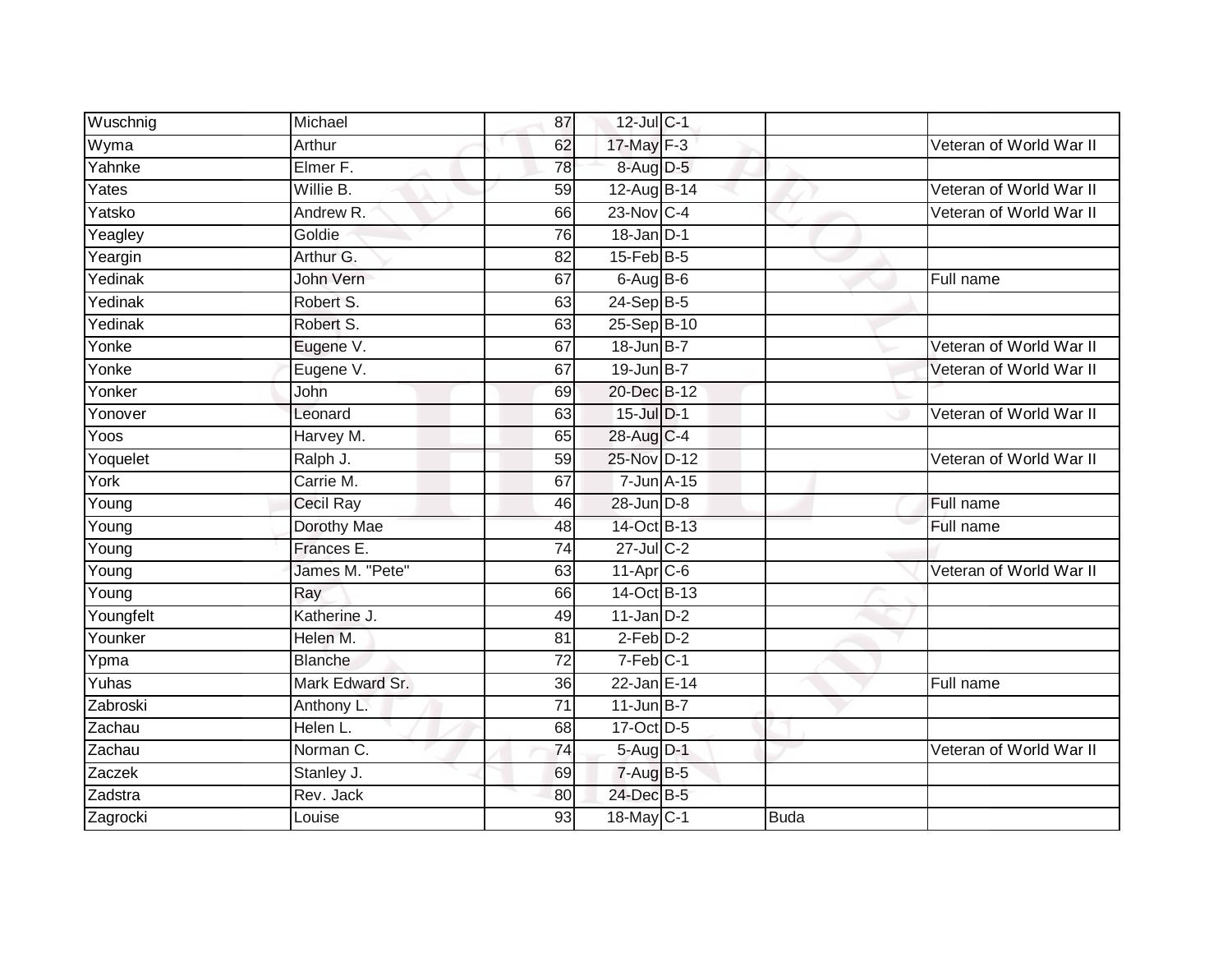| Zahrdnt        | Walter H.     | 76              | 12-Jul C-1        |             |                                   |
|----------------|---------------|-----------------|-------------------|-------------|-----------------------------------|
| Zahrn          | Lewis F.      | $\overline{71}$ | $3-Sep$ A-8       |             |                                   |
| Zajac          | Walter G.     | 75              | 12-Sep D-4        |             | Veteran of World War II           |
| Zaleski        | Chester A.    | $\overline{72}$ | $11$ -Jun B-7     |             |                                   |
| Zandstra       | <b>Bartel</b> | 69              | 13-Aug B-7        |             |                                   |
| Zandstra       | <b>Bartel</b> | 69              | 14-Aug B-4        |             |                                   |
| Zaragoza       | Alex Jr.      | 64              | $14$ -Nov D-7     |             |                                   |
| Zaragoza       | Gregory R.    | 25              | 16-Jul B-5        |             |                                   |
| Zarowny        | Marian S.     | 60              | $4-Sep$ B-5       | Evans       |                                   |
| Zarowny        | Peter P.      | 89              | $19$ -Jul C-4     |             |                                   |
| Zatorski       | Victoria P.   | 65              | 14-May A-13       |             |                                   |
| Zatorski       | Victoria P.   | 65              | 16-May $B-6$      | Kapuscinski |                                   |
| Zavada         | Mary          | 76              | 10-Dec B-8        |             |                                   |
| Zawada         | Celia         | 54              | 22-May A-13       |             |                                   |
| Zawada         | Joseph P.     | 60              | $2-Sep$ $D-2$     |             | Veteran of World War II           |
| Zawada         | Katherine     | 82              | $29$ -Jan $D-1$   |             |                                   |
| Zdrojeski      | Edwin J.      | 79              | 10-Aug C-1        |             |                                   |
| Zeanah         | Shirley M.    | 61              | 27-Jun C-4        |             |                                   |
| Zedov          | Paul H.       | $\overline{74}$ | 4-May C-2         |             |                                   |
| Zehring        | Virgil        | 65              | $29$ -Jan $D-1$   |             | Veteran of World War II           |
| Zeller         | John R.       | 81              | $16$ -Nov $ C-8 $ |             |                                   |
| <b>Zellers</b> | Clyde Sr.     | $\overline{71}$ | 12-Apr D-11       |             |                                   |
| Zellers        | Frank H.      | 62              | $22$ -Apr $D-1$   |             |                                   |
| Zenone         | John J.       | 66              | $20$ -Jan B-6     |             | Veteran of World War II           |
| Ziak           | Joseph J Jr.  |                 | 10-Apr A-13       |             |                                   |
| Ziak           | Joseph Sr.    | 89              | 29-Nov D-10       |             |                                   |
| <b>Ziak</b>    | Joseph Sr.    | 89              | 30-Nov C-4        |             |                                   |
| Zic            | Anne          | 77              | $27$ -Jun $C-4$   |             |                                   |
| Ziccardi       | Phyllis M.    | 80              | 12-Sep D-4        |             |                                   |
| Ziemba         | Edmund        | 64              | 5-Aug D-1         |             | Veteran of World War II           |
| Ziembicki      | Freddie       | 52              | 29-Feb D-1        |             | Veteran of the Korean<br>conflict |